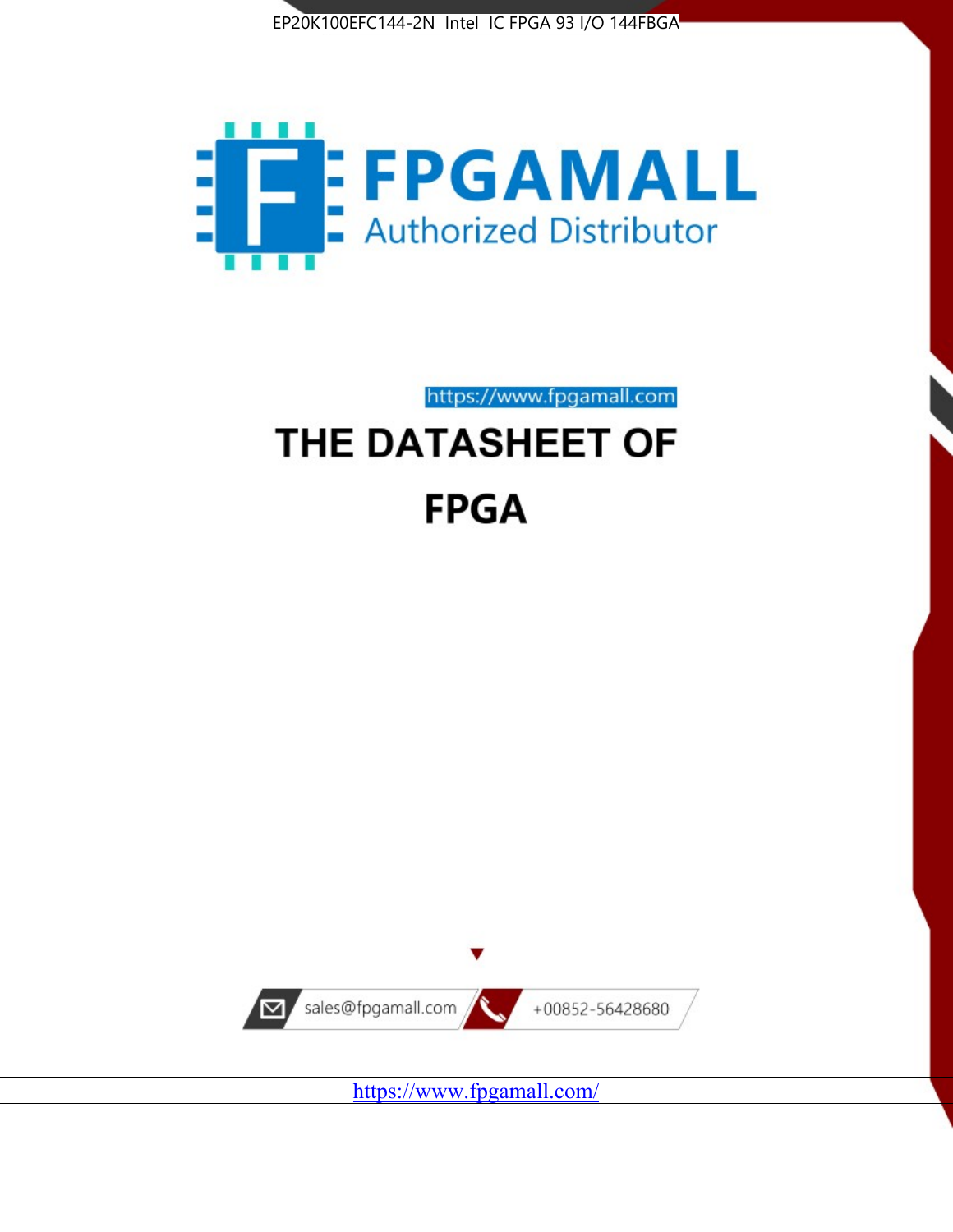# EP20K100EFC144-2N Intel IC FPGA 93 I/O 144FBGA



# **APEX 20K**

**Programmable Logic Device Family**

# **March 2004, ver. 5.1 Data Sheet**

- **Features ■** Industry's first programmable logic device (PLD) incorporating system-on-a-programmable-chip (SOPC) integration
	- MultiCore™ architecture integrating look-up table (LUT) logic, product-term logic, and embedded memory
	- LUT logic used for register-intensive functions
	- Embedded system block (ESB) used to implement memory functions, including first-in first-out (FIFO) buffers, dual-port RAM, and content-addressable memory (CAM)
	- ESB implementation of product-term logic used for combinatorial-intensive functions
	- High density
		- 30,000 to 1.5 million typical gates (see Tables 1 and 2)
		- Up to 51,840 logic elements (LEs)
		- Up to 442,368 RAM bits that can be used without reducing available logic
		- Up to 3,456 product-term-based macrocells

|                             | Table 1. APEX 20K Device Features<br>Note $(1)$ |                 |                 |                  |                  |                 |                  |  |  |  |  |
|-----------------------------|-------------------------------------------------|-----------------|-----------------|------------------|------------------|-----------------|------------------|--|--|--|--|
| <b>Feature</b>              | <b>EP20K30E</b>                                 | <b>EP20K60E</b> | <b>EP20K100</b> | <b>EP20K100E</b> | <b>EP20K160E</b> | <b>EP20K200</b> | <b>EP20K200E</b> |  |  |  |  |
| Maximum<br>system<br>gates  | 113,000                                         | 162,000         | 263,000         | 263,000          | 404,000          | 526,000         | 526,000          |  |  |  |  |
| Typical<br>gates            | 30,000                                          | 60,000          | 100,000         | 100,000          | 160,000          | 200,000         | 200,000          |  |  |  |  |
| <b>LEs</b>                  | 1,200                                           | 2.560           | 4,160           | 4,160            | 6.400            | 8,320           | 8,320            |  |  |  |  |
| <b>ESBs</b>                 | 12                                              | 16              | 26              | 26               | 40               | 52              | 52               |  |  |  |  |
| Maximum<br>RAM bits         | 24,576                                          | 32,768          | 53,248          | 53,248           | 81,920           | 106,496         | 106,496          |  |  |  |  |
| Maximum<br>macrocells       | 192                                             | 256             | 416             | 416              | 640              | 832             | 832              |  |  |  |  |
| Maximum<br>user I/O<br>pins | 128                                             | 196             | 252             | 246              | 316              | 382             | 376              |  |  |  |  |

#### **Altera Corporation 1**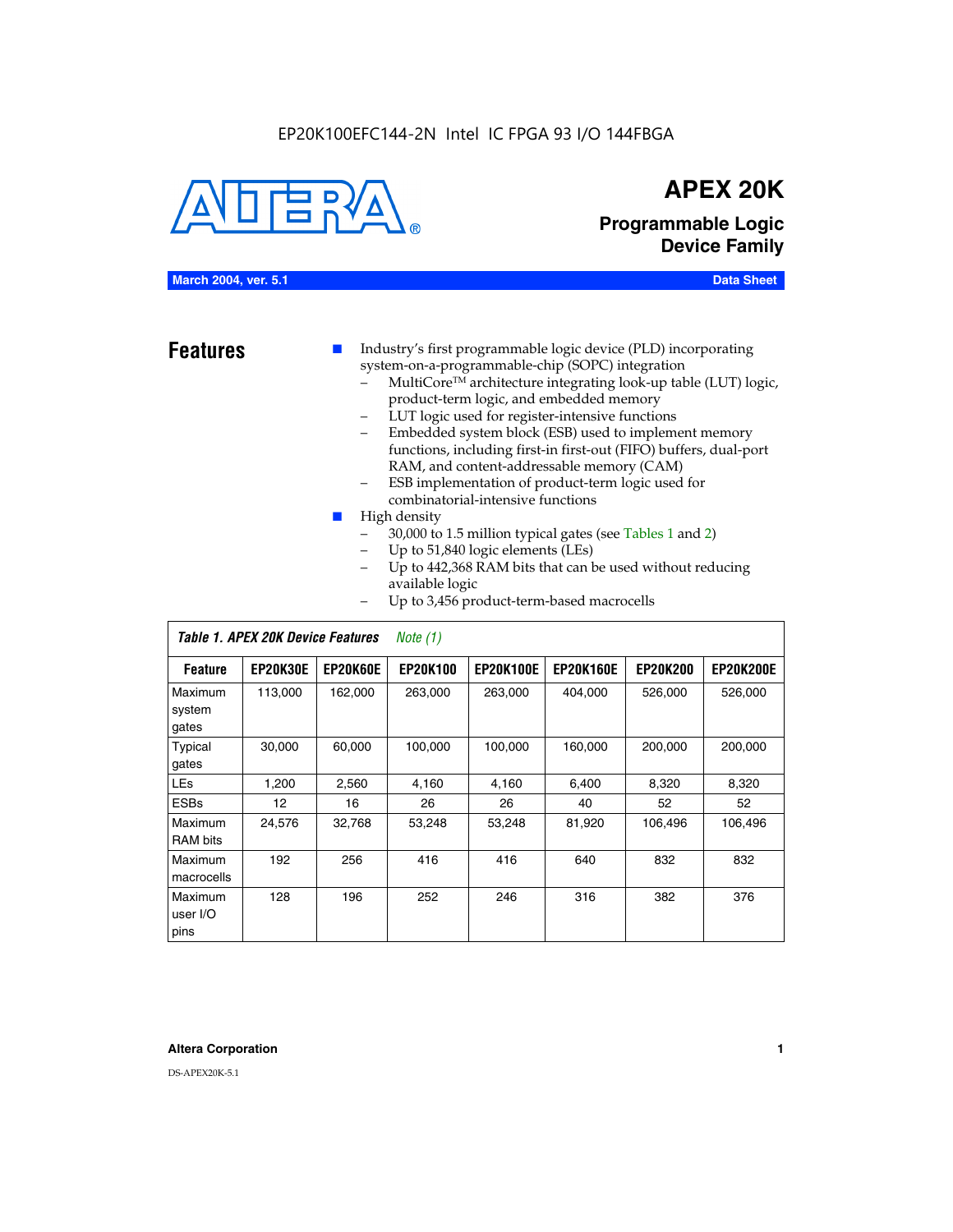| Table 2. Additional APEX 20K Device Features |                  |                 |                  |                  |                   |                   |
|----------------------------------------------|------------------|-----------------|------------------|------------------|-------------------|-------------------|
| <b>Feature</b>                               | <b>EP20K300E</b> | <b>EP20K400</b> | <b>EP20K400E</b> | <b>EP20K600E</b> | <b>EP20K1000E</b> | <b>EP20K1500E</b> |
| Maximum system<br>gates                      | 728,000          | 1,052,000       | 1,052,000        | 1,537,000        | 1,772,000         | 2,392,000         |
| <b>Typical gates</b>                         | 300,000          | 400,000         | 400,000          | 600,000          | 1,000,000         | 1,500,000         |
| <b>LEs</b>                                   | 11,520           | 16,640          | 16,640           | 24,320           | 38,400            | 51,840            |
| <b>ESBs</b>                                  | 72               | 104             | 104              | 152              | 160               | 216               |
| Maximum<br><b>RAM bits</b>                   | 147,456          | 212,992         | 212,992          | 311,296          | 327.680           | 442,368           |
| Maximum<br>macrocells                        | 1.152            | 1.664           | 1.664            | 2.432            | 2,560             | 3,456             |
| Maximum user I/O<br>pins                     | 408              | 502             | 488              | 588              | 708               | 808               |

#### *Note to Tables 1 and 2:*

(1) The embedded IEEE Std. 1149.1 Joint Test Action Group (JTAG) boundary-scan circuitry contributes up to 57,000 additional gates.

**Additional Features**

- Designed for low-power operation
	- 1.8-V and 2.5-V supply voltage (see Table 3)
	- $-$  MultiVolt<sup>TM</sup> I/O interface support to interface with 1.8-V, 2.5-V, 3.3-V, and 5.0-V devices (see Table 3)
	- ESB offering programmable power-saving mode

| <b>Table 3. APEX 20K Supply Voltages</b>                                       |                                                       |                                                                                                                                                                          |  |  |  |  |  |  |
|--------------------------------------------------------------------------------|-------------------------------------------------------|--------------------------------------------------------------------------------------------------------------------------------------------------------------------------|--|--|--|--|--|--|
| <b>Feature</b>                                                                 | <b>Device</b>                                         |                                                                                                                                                                          |  |  |  |  |  |  |
|                                                                                | <b>EP20K100</b><br><b>EP20K200</b><br><b>EP20K400</b> | EP20K30E<br>EP20K60E<br><b>EP20K100E</b><br><b>EP20K160E</b><br>EP20K200E<br><b>EP20K300E</b><br><b>EP20K400E</b><br>EP20K600E<br><b>EP20K1000E</b><br><b>EP20K1500E</b> |  |  |  |  |  |  |
| Internal supply voltage (V <sub>CCINT</sub> )                                  | 2.5V                                                  | 1.8V                                                                                                                                                                     |  |  |  |  |  |  |
| MultiVolt I/O interface voltage levels $(V_{\text{CCIO}})$ 2.5 V, 3.3 V, 5.0 V |                                                       | 1.8 V, 2.5 V, 3.3 V, 5.0 V $(1)$                                                                                                                                         |  |  |  |  |  |  |

#### *Note to Table 3:*

(1) APEX 20KE devices can be 5.0-V tolerant by using an external resistor.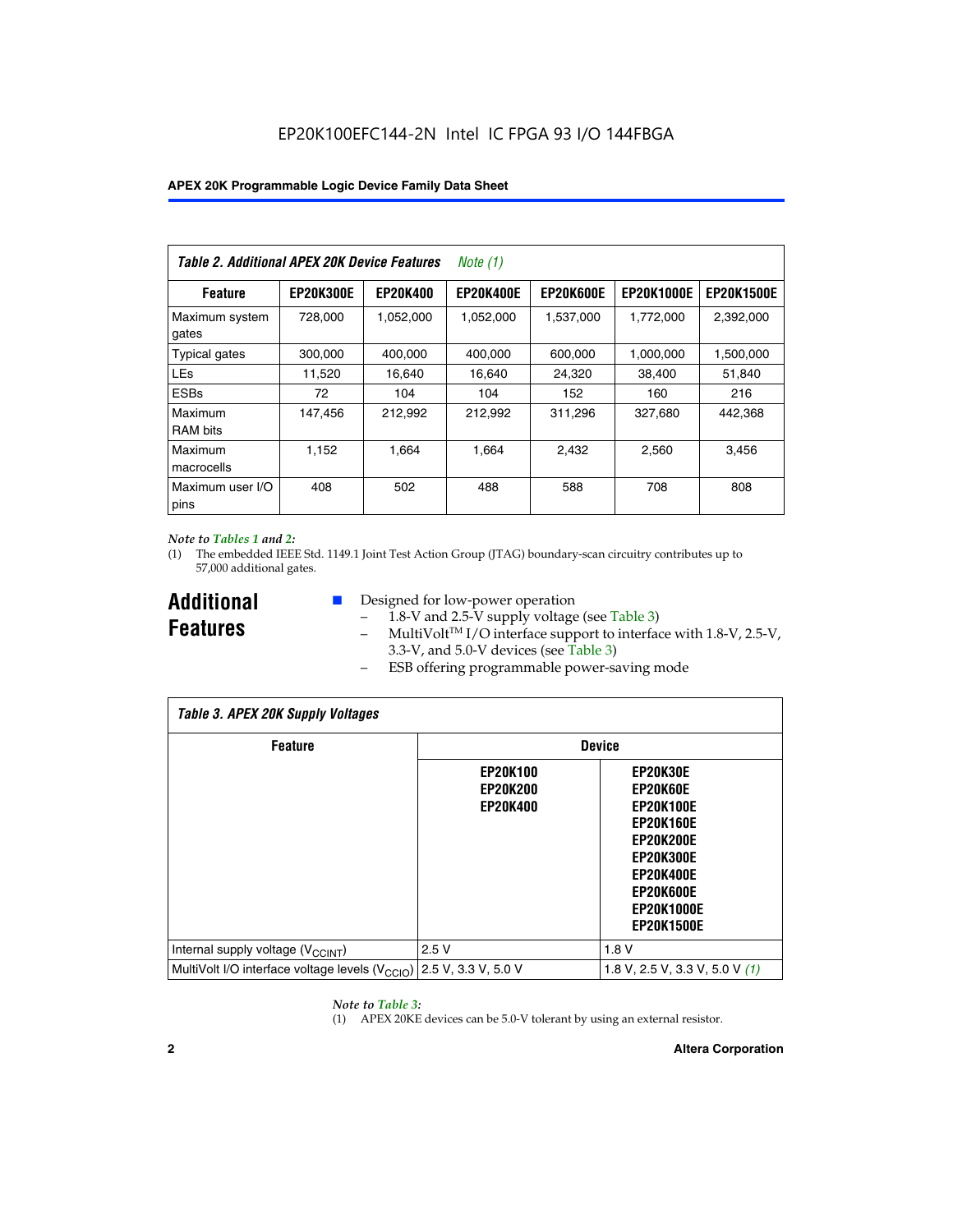# EP20K100EFC144-2N Intel IC FPGA 93 I/O 144FBGA

# **APEX 20K Programmable Logic Device Family Data Sheet**

- Flexible clock management circuitry with up to four phase-locked loops (PLLs)
	- Built-in low-skew clock tree
	- Up to eight global clock signals
	- $ClockLock^{\circledR}$  feature reducing clock delay and skew
	- $ClockBoost^{\circledR}$  feature providing clock multiplication and division
	- ClockShiftTM programmable clock phase and delay shifting
- Powerful I/O features
	- Compliant with peripheral component interconnect Special Interest Group (PCI SIG) *PCI Local Bus Specification, Revision 2.2* for 3.3-V operation at 33 or 66 MHz and 32 or 64 bits
	- Support for high-speed external memories, including DDR SDRAM and ZBT SRAM (ZBT is a trademark of Integrated Device Technology, Inc.)
	- Bidirectional I/O performance  $(t_{CO} + t_{SU})$  up to 250 MHz
	- LVDS performance up to 840 Mbits per channel
	- Direct connection from I/O pins to local interconnect providing fast  $t_{CO}$  and  $t_{SU}$  times for complex logic
	- MultiVolt I/O interface support to interface with 1.8-V, 2.5-V, 3.3-V, and 5.0-V devices (see Table 3)
	- Programmable clamp to  $V_{\text{C}CD}$
	- Individual tri-state output enable control for each pin
	- Programmable output slew-rate control to reduce switching noise
	- Support for advanced I/O standards, including low-voltage differential signaling (LVDS), LVPECL, PCI-X, AGP, CTT, stubseries terminated logic (SSTL-3 and SSTL-2), Gunning transceiver logic plus (GTL+), and high-speed terminated logic (HSTL Class I)
	- Pull-up on I/O pins before and during configuration
- Advanced interconnect structure
	- Four-level hierarchical FastTrack® Interconnect structure providing fast, predictable interconnect delays
	- Dedicated carry chain that implements arithmetic functions such as fast adders, counters, and comparators (automatically used by software tools and megafunctions)
	- Dedicated cascade chain that implements high-speed, high-fan-in logic functions (automatically used by software tools and megafunctions)
	- Interleaved local interconnect allows one LE to drive 29 other LEs through the fast local interconnect
- Advanced packaging options
	- Available in a variety of packages with 144 to 1,020 pins (see Tables 4 through 7)
	- FineLine BGA® packages maximize board space efficiency
- Advanced software support
	- Software design support and automatic place-and-route provided by the Altera® Quartus® II development system for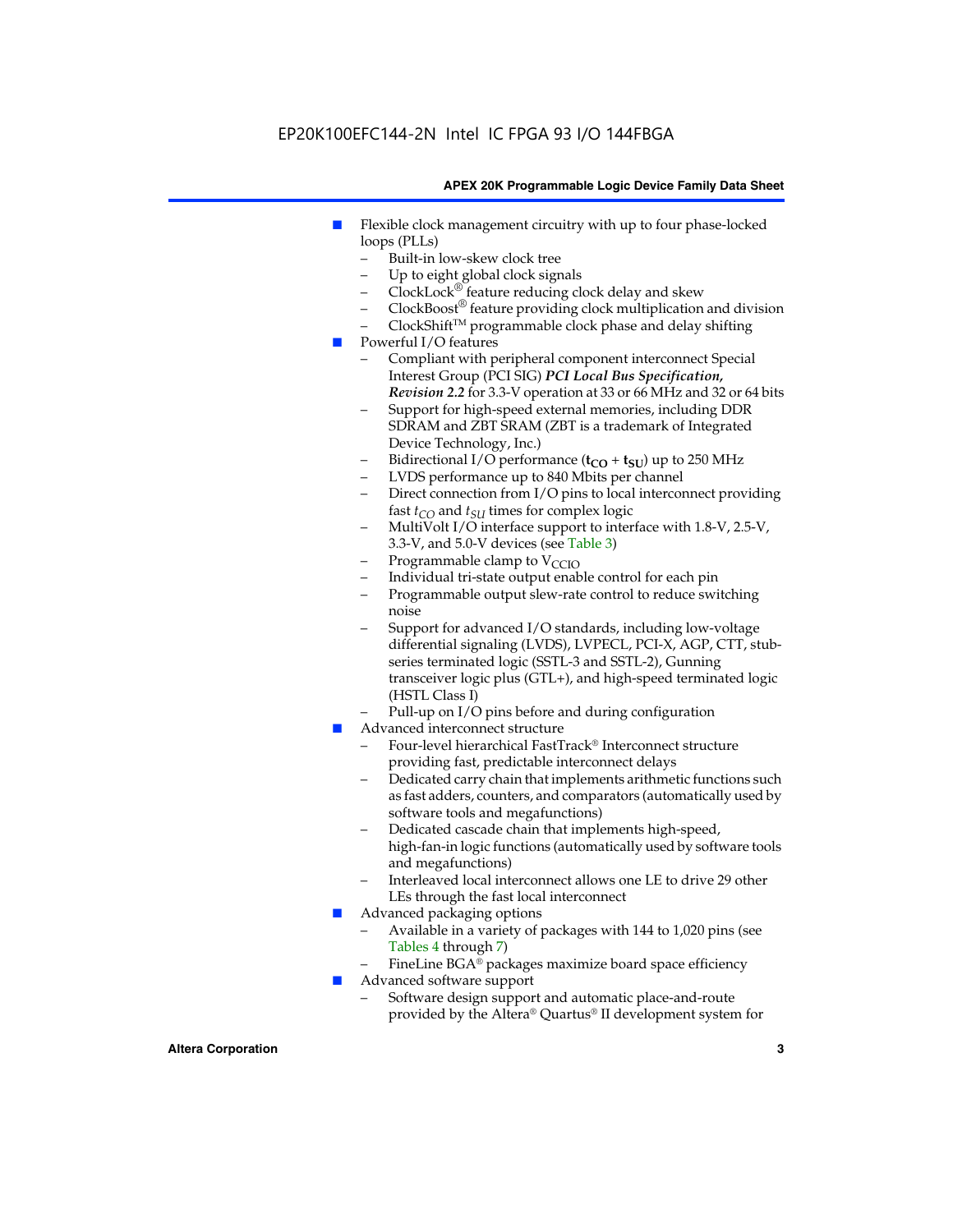Windows-based PCs, Sun SPARCstations, and HP 9000 Series 700/800 workstations

- Altera MegaCore® functions and Altera Megafunction Partners Program (AMPP<sup>SM</sup>) megafunctions
- NativeLink™ integration with popular synthesis, simulation, and timing analysis tools
- Quartus II SignalTap® embedded logic analyzer simplifies in-system design evaluation by giving access to internal nodes during device operation
- Supports popular revision-control software packages including PVCS, Revision Control System (RCS), and Source Code Control System (SCCS )

### *Table 4. APEX 20K QFP, BGA & PGA Package Options & I/O Count Notes (1), (2)*

| <b>Device</b>   | 144-Pin<br><b>TQFP</b> | 208-Pin<br><b>PQFP</b><br><b>ROFP</b> | 240-Pin<br><b>PQFP</b><br><b>ROFP</b> |     | 356-Pin BGA   652-Pin BGA | 655-Pin PGA |
|-----------------|------------------------|---------------------------------------|---------------------------------------|-----|---------------------------|-------------|
| EP20K30E        | 92                     | 125                                   |                                       |     |                           |             |
| <b>EP20K60E</b> | 92                     | 148                                   | 151                                   | 196 |                           |             |
| EP20K100        | 101                    | 159                                   | 189                                   | 252 |                           |             |
| EP20K100E       | 92                     | 151                                   | 183                                   | 246 |                           |             |
| EP20K160E       | 88                     | 143                                   | 175                                   | 271 |                           |             |
| EP20K200        |                        | 144                                   | 174                                   | 277 |                           |             |
| EP20K200E       |                        | 136                                   | 168                                   | 271 | 376                       |             |
| EP20K300E       |                        |                                       | 152                                   |     | 408                       |             |
| EP20K400        |                        |                                       |                                       |     | 502                       | 502         |
| EP20K400E       |                        |                                       |                                       |     | 488                       |             |
| EP20K600E       |                        |                                       |                                       |     | 488                       |             |
| EP20K1000E      |                        |                                       |                                       |     | 488                       |             |
| EP20K1500E      |                        |                                       |                                       |     | 488                       |             |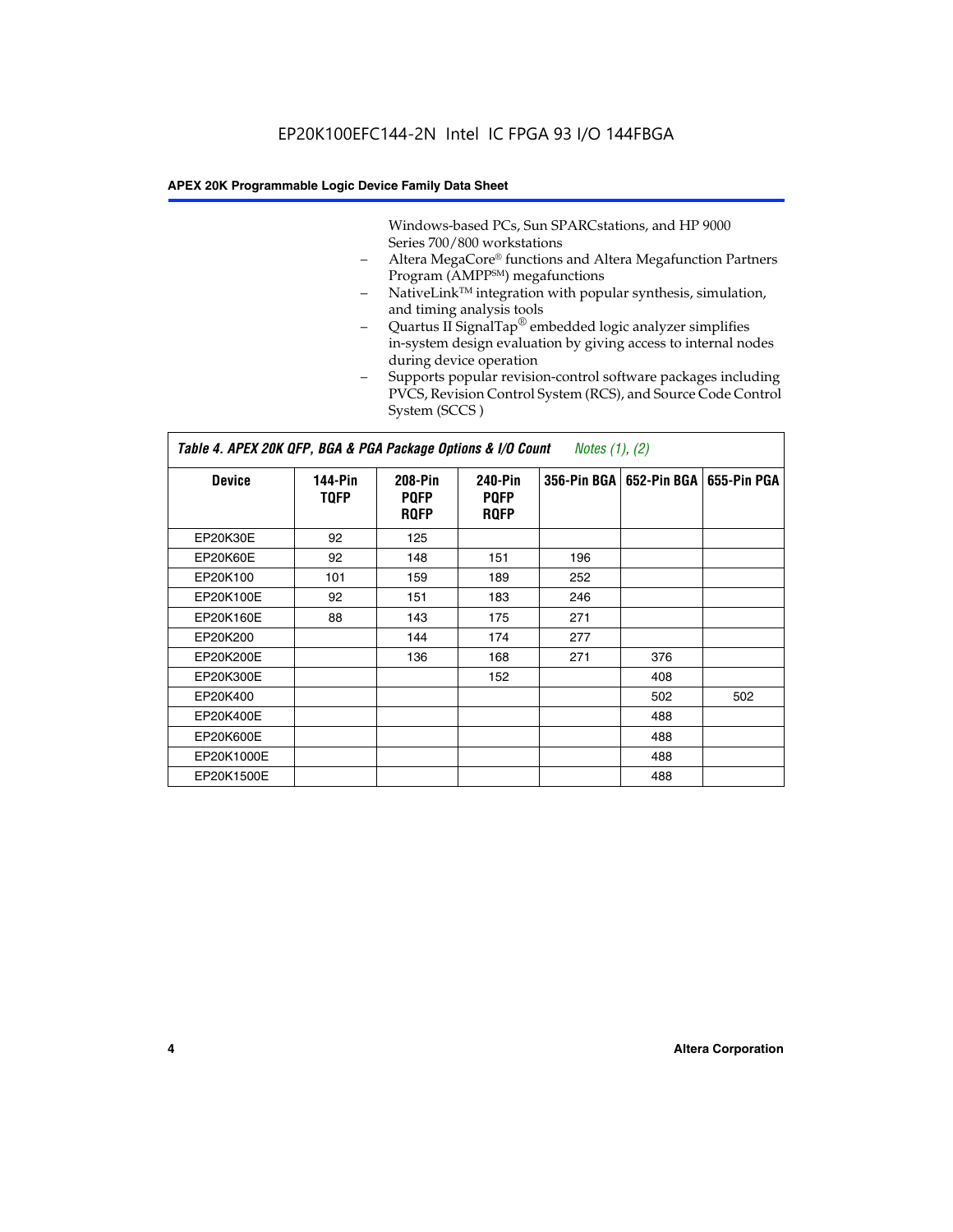| Table 5. APEX 20K FineLine BGA Package Options & I/O Count<br>Notes $(1)$ , $(2)$ |                |                |                |           |           |  |  |  |
|-----------------------------------------------------------------------------------|----------------|----------------|----------------|-----------|-----------|--|--|--|
| <b>Device</b>                                                                     | <b>144 Pin</b> | <b>324 Pin</b> | <b>484 Pin</b> | 672 Pin   | 1,020 Pin |  |  |  |
| EP20K30E                                                                          | 93             | 128            |                |           |           |  |  |  |
| <b>EP20K60E</b>                                                                   | 93             | 196            |                |           |           |  |  |  |
| EP20K100                                                                          |                | 252            |                |           |           |  |  |  |
| EP20K100E                                                                         | 93             | 246            |                |           |           |  |  |  |
| EP20K160E                                                                         |                |                | 316            |           |           |  |  |  |
| EP20K200                                                                          |                |                | 382            |           |           |  |  |  |
| EP20K200E                                                                         |                |                | 376            | 376       |           |  |  |  |
| EP20K300E                                                                         |                |                |                | 408       |           |  |  |  |
| EP20K400                                                                          |                |                |                | 502(3)    |           |  |  |  |
| EP20K400E                                                                         |                |                |                | 488 $(3)$ |           |  |  |  |
| EP20K600E                                                                         |                |                |                | 508 $(3)$ | 588       |  |  |  |
| EP20K1000E                                                                        |                |                |                | 508 $(3)$ | 708       |  |  |  |
| EP20K1500E                                                                        |                |                |                |           | 808       |  |  |  |

#### *Notes to Tables 4 and 5:*

 $\Gamma$ 

(1) I/O counts include dedicated input and clock pins.

(2) APEX 20K device package types include thin quad flat pack (TQFP), plastic quad flat pack (PQFP), power quad flat pack (RQFP), 1.27-mm pitch ball-grid array (BGA), 1.00-mm pitch FineLine BGA, and pin-grid array (PGA) packages.

(3) This device uses a thermally enhanced package, which is taller than the regular package. Consult the *Altera Device Package Information Data Sheet* for detailed package size information.

| Table 6. APEX 20K QFP, BGA & PGA Package Sizes                                                           |                |                    |                    |                |                |                    |  |  |  |
|----------------------------------------------------------------------------------------------------------|----------------|--------------------|--------------------|----------------|----------------|--------------------|--|--|--|
| 144-Pin TQFP<br>240-Pin QFP<br>356-Pin BGA   652-Pin BGA<br>208-Pin QFP<br>655-Pin PGA<br><b>Feature</b> |                |                    |                    |                |                |                    |  |  |  |
| Pitch (mm)                                                                                               | 0.50           | 0.50               | 0.50               | 1.27           | 1.27           |                    |  |  |  |
| Area $(mm^2)$                                                                                            | 484            | 924                | 1.218              | 1.225          | 2.025          | 3,906              |  |  |  |
| Length $\times$ Width<br>$(mm \times mm)$                                                                | $22 \times 22$ | $30.4 \times 30.4$ | $34.9 \times 34.9$ | $35 \times 35$ | $45 \times 45$ | $62.5 \times 62.5$ |  |  |  |

| Table 7. APEX 20K FineLine BGA Package Sizes                                          |                |                |                |                |                |  |  |  |
|---------------------------------------------------------------------------------------|----------------|----------------|----------------|----------------|----------------|--|--|--|
| 1,020 Pin<br><b>144 Pin</b><br><b>324 Pin</b><br>672 Pin<br>484 Pin<br><b>Feature</b> |                |                |                |                |                |  |  |  |
| Pitch (mm)                                                                            | 1.00           | 1.00           | 1.00           | 1.00           | 1.00           |  |  |  |
| Area ( $mm2$ )                                                                        | 169            | 361            | 529            | 729            | 1,089          |  |  |  |
| Length $\times$ Width (mm $\times$ mm)                                                | $13 \times 13$ | $19 \times 19$ | $23 \times 23$ | $27 \times 27$ | $33 \times 33$ |  |  |  |

٦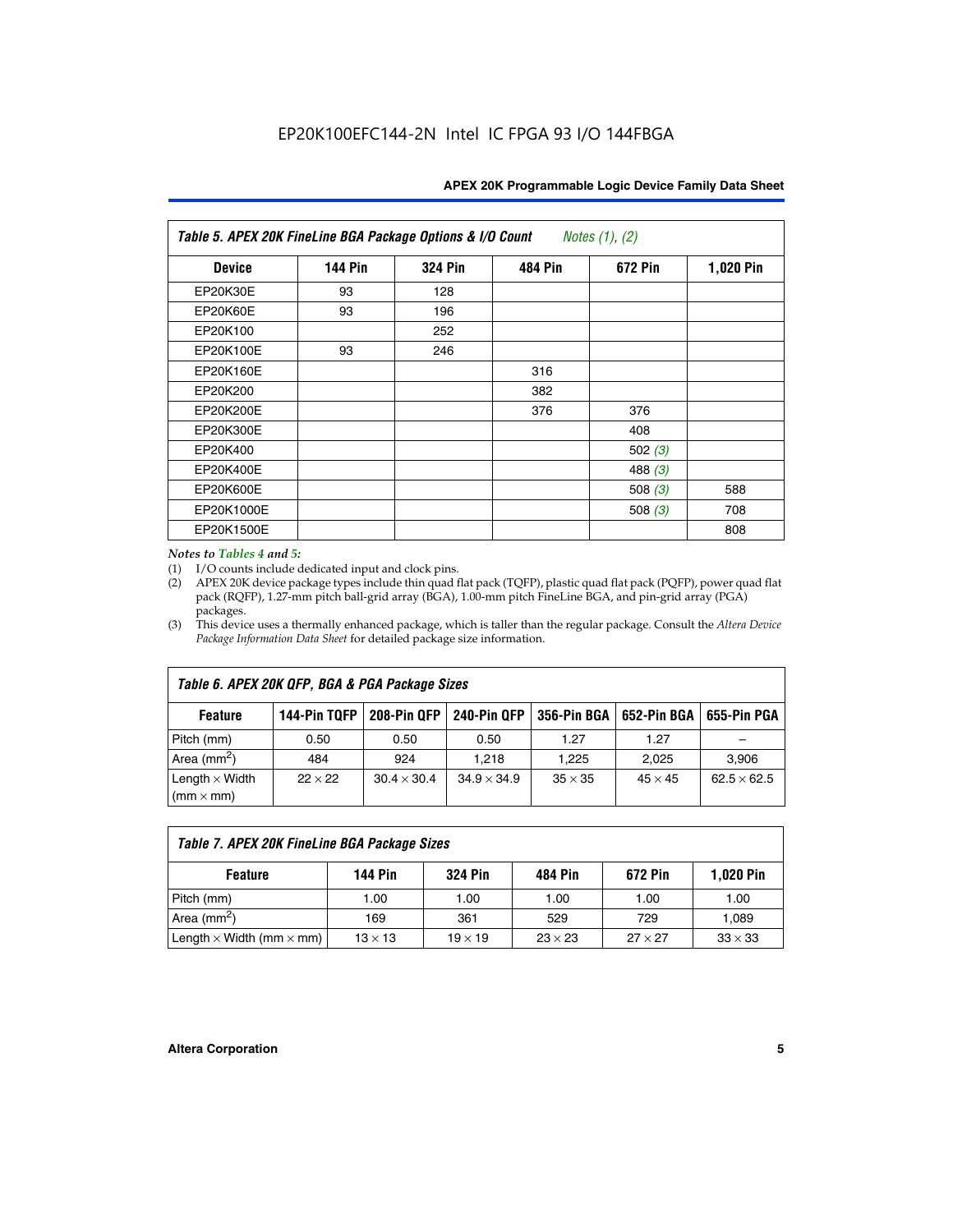# **General Description**

APEXTM 20K devices are the first PLDs designed with the MultiCore architecture, which combines the strengths of LUT-based and productterm-based devices with an enhanced memory structure. LUT-based logic provides optimized performance and efficiency for data-path, registerintensive, mathematical, or digital signal processing (DSP) designs. Product-term-based logic is optimized for complex combinatorial paths, such as complex state machines. LUT- and product-term-based logic combined with memory functions and a wide variety of MegaCore and AMPP functions make the APEX 20K device architecture uniquely suited for system-on-a-programmable-chip designs. Applications historically requiring a combination of LUT-, product-term-, and memory-based devices can now be integrated into one APEX 20K device.

APEX 20KE devices are a superset of APEX 20K devices and include additional features such as advanced I/O standard support, CAM, additional global clocks, and enhanced ClockLock clock circuitry. In addition, APEX 20KE devices extend the APEX 20K family to 1.5 million gates. APEX 20KE devices are denoted with an "E" suffix in the device name (e.g., the EP20K1000E device is an APEX 20KE device). Table 8 compares the features included in APEX 20K and APEX 20KE devices.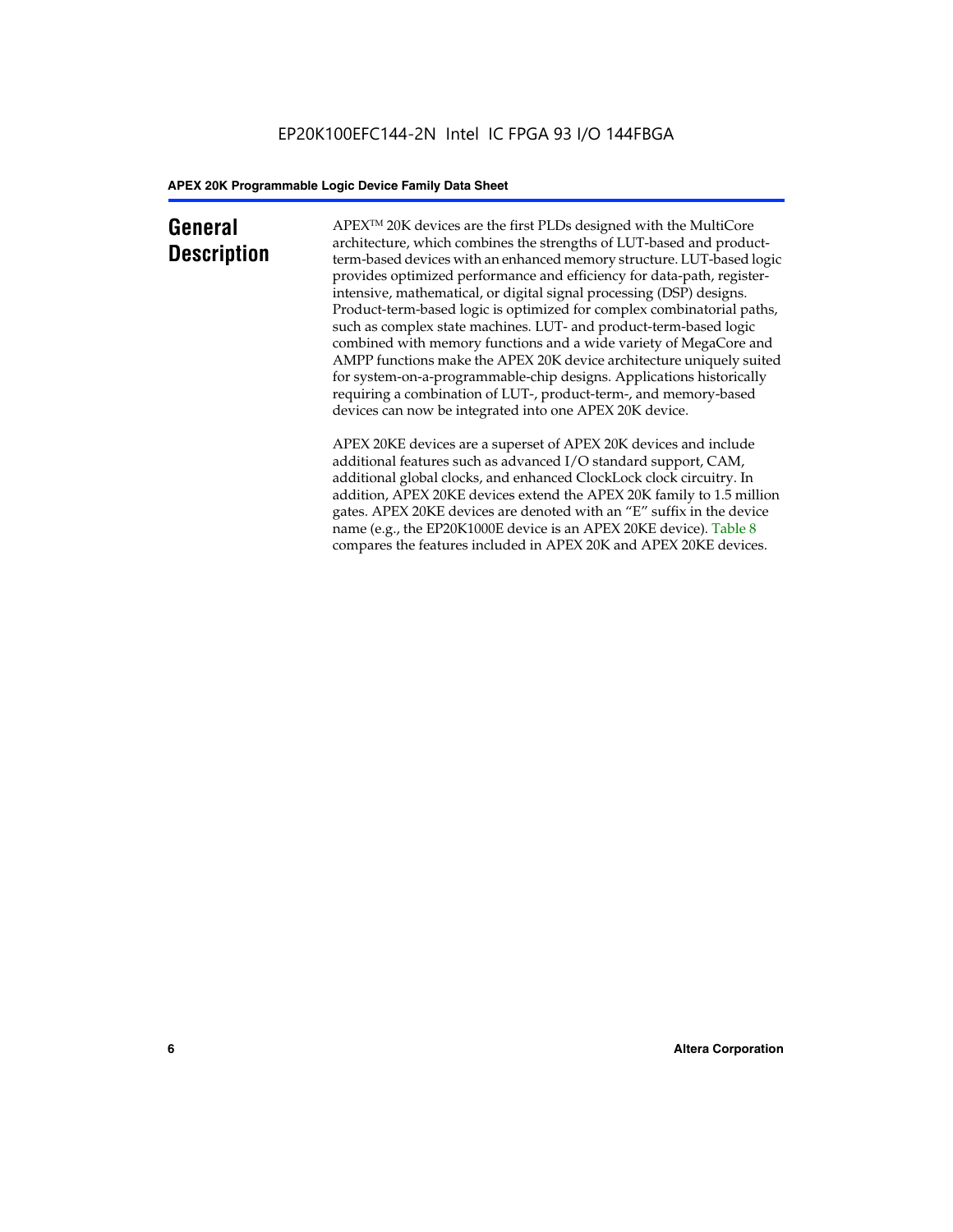| Table 8. Comparison of APEX 20K & APEX 20KE Features |                                                                                                                                                                     |                                                                                                                                                                                                                                                                                                                                                                                                                                                                                       |  |  |  |  |  |  |
|------------------------------------------------------|---------------------------------------------------------------------------------------------------------------------------------------------------------------------|---------------------------------------------------------------------------------------------------------------------------------------------------------------------------------------------------------------------------------------------------------------------------------------------------------------------------------------------------------------------------------------------------------------------------------------------------------------------------------------|--|--|--|--|--|--|
| <b>Feature</b>                                       | <b>APEX 20K Devices</b>                                                                                                                                             | <b>APEX 20KE Devices</b>                                                                                                                                                                                                                                                                                                                                                                                                                                                              |  |  |  |  |  |  |
| MultiCore system integration                         | Full support                                                                                                                                                        | Full support                                                                                                                                                                                                                                                                                                                                                                                                                                                                          |  |  |  |  |  |  |
| SignalTap logic analysis                             | Full support                                                                                                                                                        | Full support                                                                                                                                                                                                                                                                                                                                                                                                                                                                          |  |  |  |  |  |  |
| 32/64-Bit, 33-MHz PCI                                | Full compliance in -1, -2 speed<br>grades                                                                                                                           | Full compliance in -1, -2 speed grades                                                                                                                                                                                                                                                                                                                                                                                                                                                |  |  |  |  |  |  |
| 32/64-Bit, 66-MHz PCI                                |                                                                                                                                                                     | Full compliance in -1 speed grade                                                                                                                                                                                                                                                                                                                                                                                                                                                     |  |  |  |  |  |  |
| MultiVolt I/O                                        | 2.5-V or 3.3-V V <sub>CCIO</sub><br>V <sub>CCIO</sub> selected for device<br>Certain devices are 5.0-V tolerant                                                     | 1.8-V, 2.5-V, or 3.3-V V <sub>CCIO</sub><br>V <sub>CCIO</sub> selected block-by-block<br>5.0-V tolerant with use of external resistor                                                                                                                                                                                                                                                                                                                                                 |  |  |  |  |  |  |
| ClockLock support                                    | Clock delay reduction<br>$2\times$ and $4\times$ clock multiplication                                                                                               | Clock delay reduction<br>$m/(n \times v)$ or $m/(n \times k)$ clock multiplication<br>Drive ClockLock output off-chip<br>External clock feedback<br><b>ClockShift</b><br>LVDS support<br>Up to four PLLs<br>ClockShift, clock phase adjustment                                                                                                                                                                                                                                        |  |  |  |  |  |  |
| Dedicated clock and input pins                       | <b>Six</b>                                                                                                                                                          | Eight                                                                                                                                                                                                                                                                                                                                                                                                                                                                                 |  |  |  |  |  |  |
| I/O standard support                                 | 2.5-V, 3.3-V, 5.0-V I/O<br>3.3-V PCI<br>Low-voltage complementary<br>metal-oxide semiconductor<br>(LVCMOS)<br>Low-voltage transistor-to-transistor<br>logic (LVTTL) | 1.8-V, 2.5-V, 3.3-V, 5.0-V I/O<br>2.5-V I/O<br>3.3-V PCI and PCI-X<br>3.3-V Advanced Graphics Port (AGP)<br>Center tap terminated (CTT)<br>$GTL+$<br><b>LVCMOS</b><br>LVTTL<br>True-LVDS and LVPECL data pins<br>(in EP20K300E and larger devices)<br>LVDS and LVPECL signaling (in all BGA<br>and FineLine BGA devices)<br>LVDS and LVPECL data pins up to<br>156 Mbps (in -1 speed grade devices)<br><b>HSTL Class I</b><br>PCI-X<br>SSTL-2 Class I and II<br>SSTL-3 Class I and II |  |  |  |  |  |  |
| Memory support                                       | Dual-port RAM<br><b>FIFO</b><br><b>RAM</b><br><b>ROM</b>                                                                                                            | CAM<br>Dual-port RAM<br><b>FIFO</b><br>RAM<br><b>ROM</b>                                                                                                                                                                                                                                                                                                                                                                                                                              |  |  |  |  |  |  |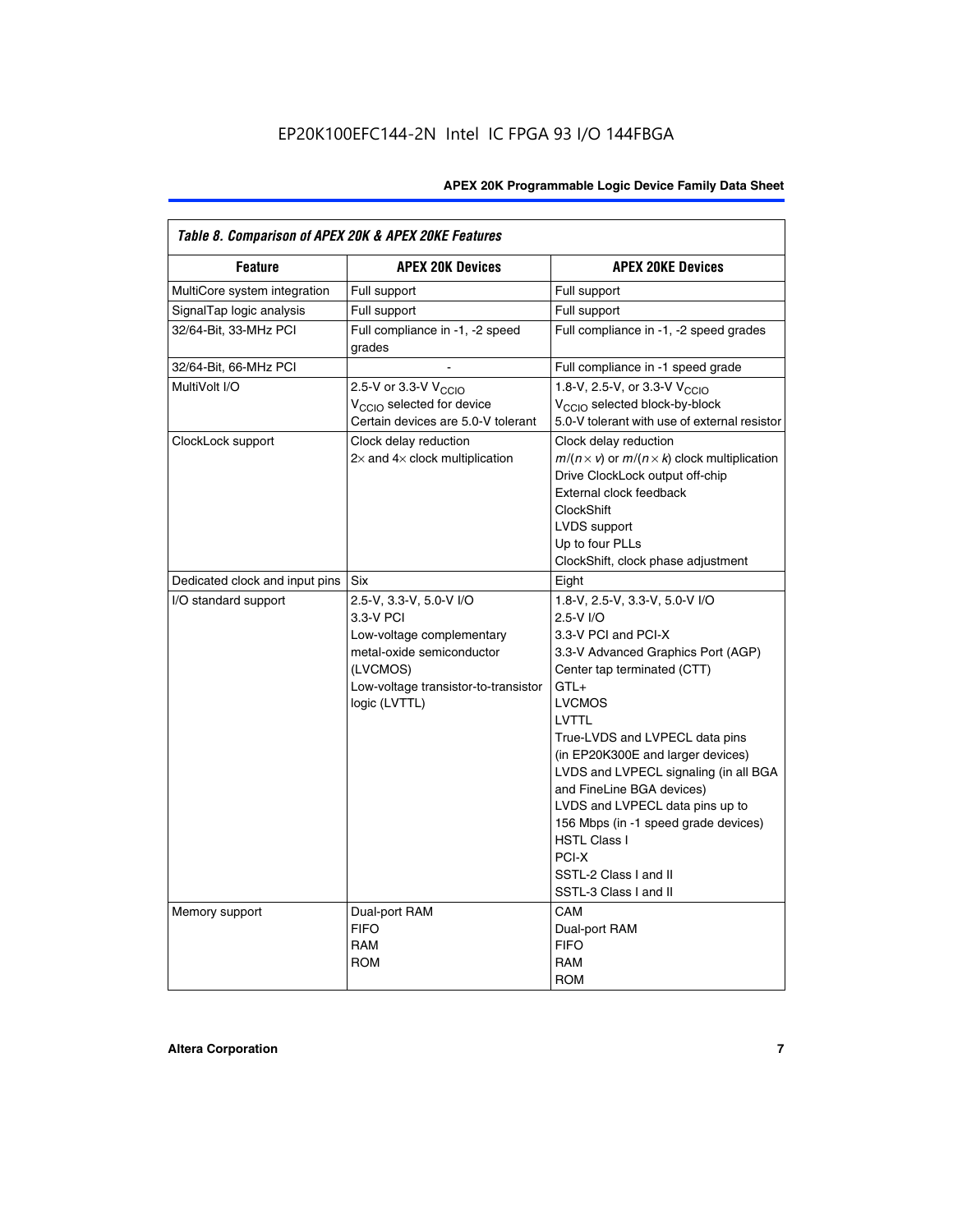All APEX 20K devices are reconfigurable and are 100% tested prior to shipment. As a result, test vectors do not have to be generated for fault coverage purposes. Instead, the designer can focus on simulation and design verification. In addition, the designer does not need to manage inventories of different application-specific integrated circuit (ASIC) designs; APEX 20K devices can be configured on the board for the specific functionality required.

APEX 20K devices are configured at system power-up with data stored in an Altera serial configuration device or provided by a system controller. Altera offers in-system programmability (ISP)-capable EPC1, EPC2, and EPC16 configuration devices, which configure APEX 20K devices via a serial data stream. Moreover, APEX 20K devices contain an optimized interface that permits microprocessors to configure APEX 20K devices serially or in parallel, and synchronously or asynchronously. The interface also enables microprocessors to treat APEX 20K devices as memory and configure the device by writing to a virtual memory location, making reconfiguration easy.

After an APEX 20K device has been configured, it can be reconfigured in-circuit by resetting the device and loading new data. Real-time changes can be made during system operation, enabling innovative reconfigurable computing applications.

APEX 20K devices are supported by the Altera Quartus II development system, a single, integrated package that offers HDL and schematic design entry, compilation and logic synthesis, full simulation and worst-case timing analysis, SignalTap logic analysis, and device configuration. The Quartus II software runs on Windows-based PCs, Sun SPARCstations, and HP 9000 Series 700/800 workstations.

The Quartus II software provides NativeLink interfaces to other industrystandard PC- and UNIX workstation-based EDA tools. For example, designers can invoke the Quartus II software from within third-party design tools. Further, the Quartus II software contains built-in optimized synthesis libraries; synthesis tools can use these libraries to optimize designs for APEX 20K devices. For example, the Synopsys Design Compiler library, supplied with the Quartus II development system, includes DesignWare functions optimized for the APEX 20K architecture.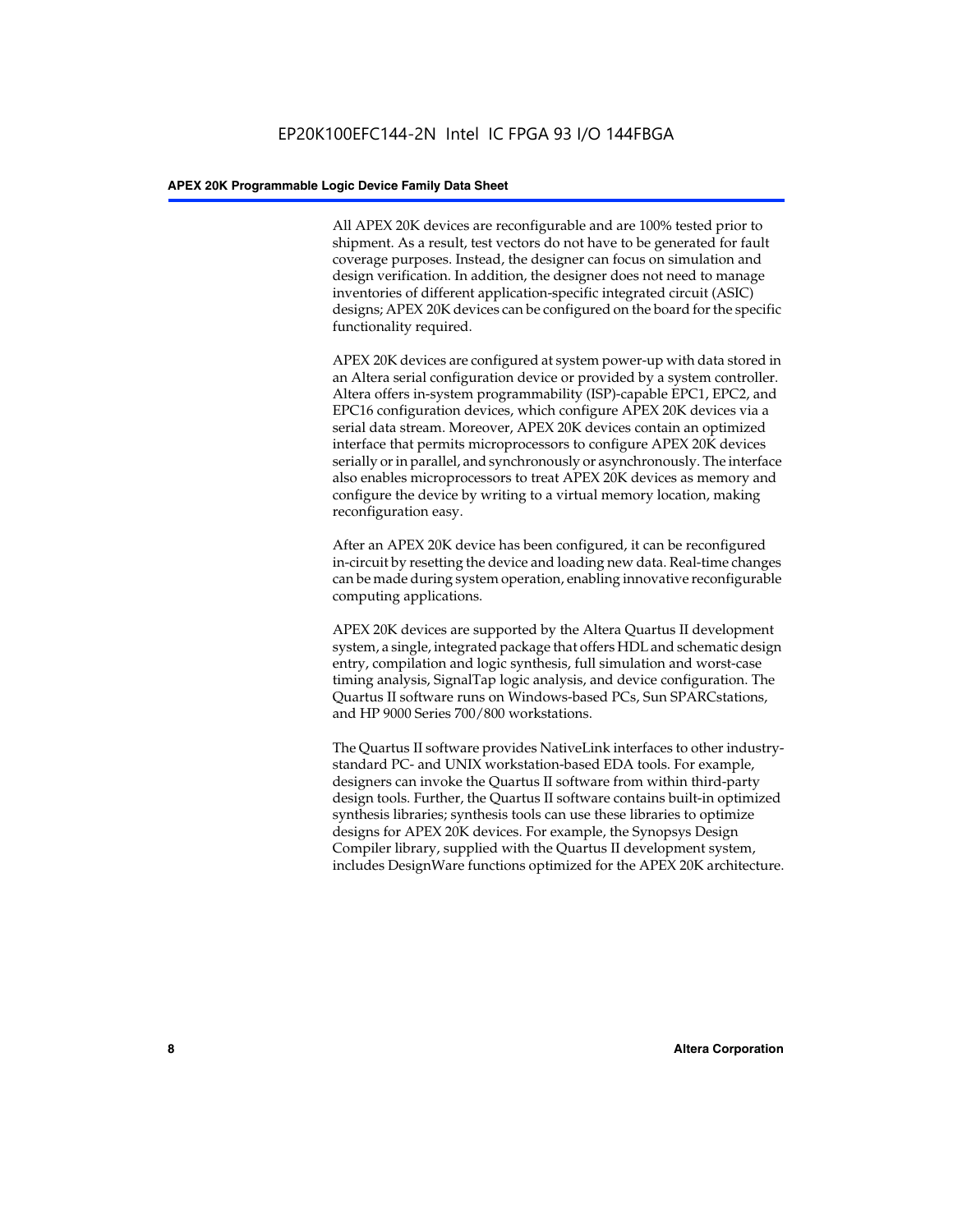| <b>Functional</b><br><b>Description</b> | APEX 20K devices incorporate LUT-based logic, product-term-based<br>logic, and memory into one device. Signal interconnections within<br>APEX 20K devices (as well as to and from device pins) are provided by the<br>FastTrack <sup>®</sup> Interconnect—a series of fast, continuous row and column<br>channels that run the entire length and width of the device.                                                                                                                                                                                                                                                                                                                                                                                              |
|-----------------------------------------|--------------------------------------------------------------------------------------------------------------------------------------------------------------------------------------------------------------------------------------------------------------------------------------------------------------------------------------------------------------------------------------------------------------------------------------------------------------------------------------------------------------------------------------------------------------------------------------------------------------------------------------------------------------------------------------------------------------------------------------------------------------------|
|                                         | Each I/O pin is fed by an I/O element (IOE) located at the end of each row<br>and column of the FastTrack Interconnect. Each IOE contains a<br>bidirectional I/O buffer and a register that can be used as either an input<br>or output register to feed input, output, or bidirectional signals. When<br>used with a dedicated clock pin, these registers provide exceptional<br>performance. IOEs provide a variety of features, such as 3.3-V, 64-bit,<br>66-MHz PCI compliance; JTAG BST support; slew-rate control; and<br>tri-state buffers. APEX 20KE devices offer enhanced I/O support,<br>including support for 1.8-V I/O, 2.5-V I/O, LVCMOS, LVTTL, LVPECL,<br>3.3-V PCI, PCI-X, LVDS, GTL+, SSTL-2, SSTL-3, HSTL, CTT, and 3.3-V<br>AGP I/O standards. |
|                                         | The ESB can implement a variety of memory functions, including CAM,<br>RAM, dual-port RAM, ROM, and FIFO functions. Embedding the<br>memory directly into the die improves performance and reduces die area<br>compared to distributed-RAM implementations. Moreover, the<br>abundance of cascadable ESBs ensures that the APEX 20K device can<br>implement multiple wide memory blocks for high-density designs. The<br>ESB's high speed ensures it can implement small memory blocks without<br>any speed penalty. The abundance of ESBs ensures that designers can<br>create as many different-sized memory blocks as the system requires.                                                                                                                      |



Figure 1 shows an overview of the APEX 20K device.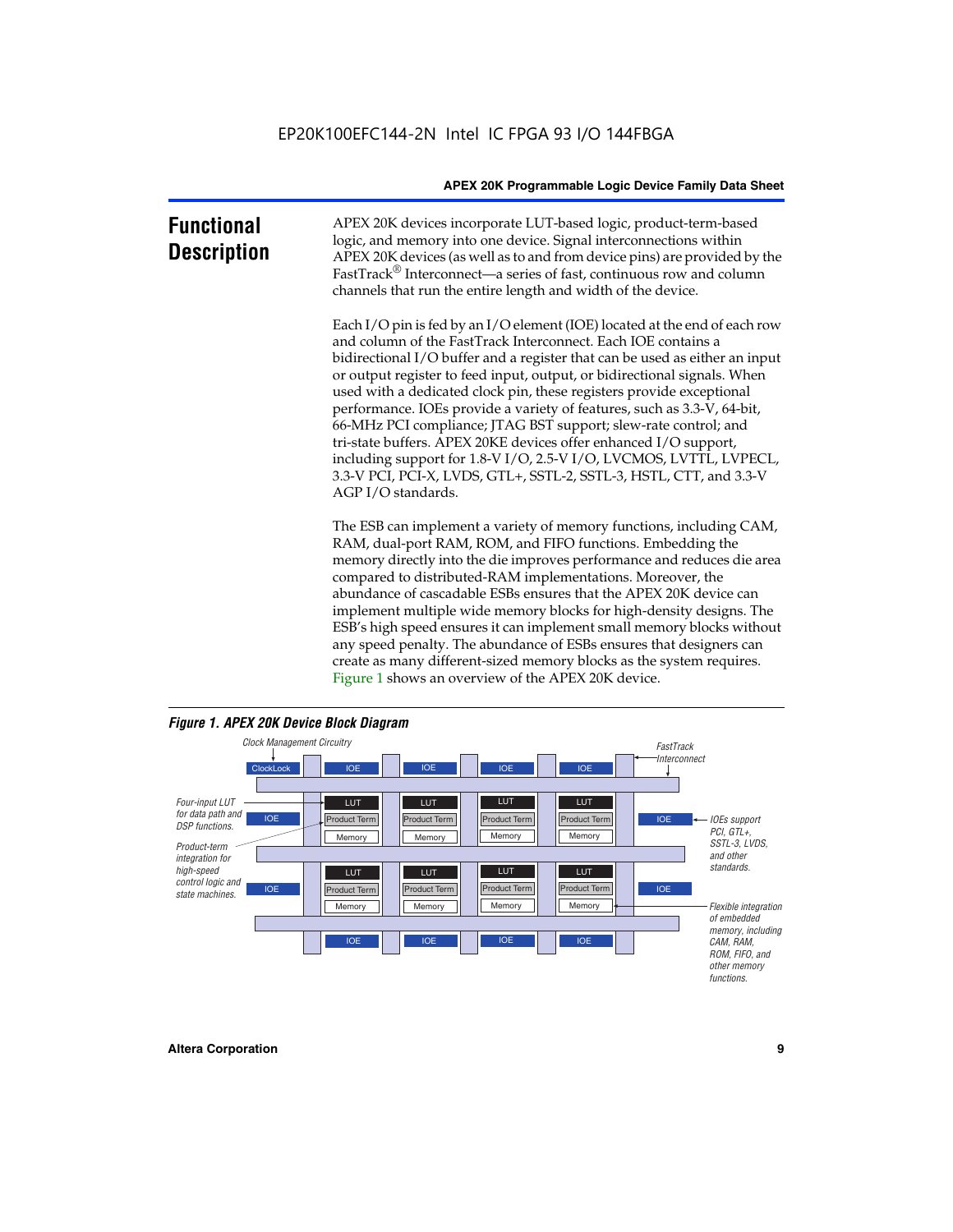APEX 20K devices provide two dedicated clock pins and four dedicated input pins that drive register control inputs. These signals ensure efficient distribution of high-speed, low-skew control signals. These signals use dedicated routing channels to provide short delays and low skews. Four of the dedicated inputs drive four global signals. These four global signals can also be driven by internal logic, providing an ideal solution for a clock divider or internally generated asynchronous clear signals with high fan-out. The dedicated clock pins featured on the APEX 20K devices can also feed logic. The devices also feature ClockLock and ClockBoost clock management circuitry. APEX 20KE devices provide two additional dedicated clock pins, for a total of four dedicated clock pins.

# **MegaLAB Structure**

APEX 20K devices are constructed from a series of MegaLAB<sup>™</sup> structures. Each MegaLAB structure contains a group of logic array blocks (LABs), one ESB, and a MegaLAB interconnect, which routes signals within the MegaLAB structure. The EP20K30E device has 10 LABs, EP20K60E through EP20K600E devices have 16 LABs, and the EP20K1000E and EP20K1500E devices have 24 LABs. Signals are routed between MegaLAB structures and I/O pins via the FastTrack Interconnect. In addition, edge LABs can be driven by I/O pins through the local interconnect. Figure 2 shows the MegaLAB structure.



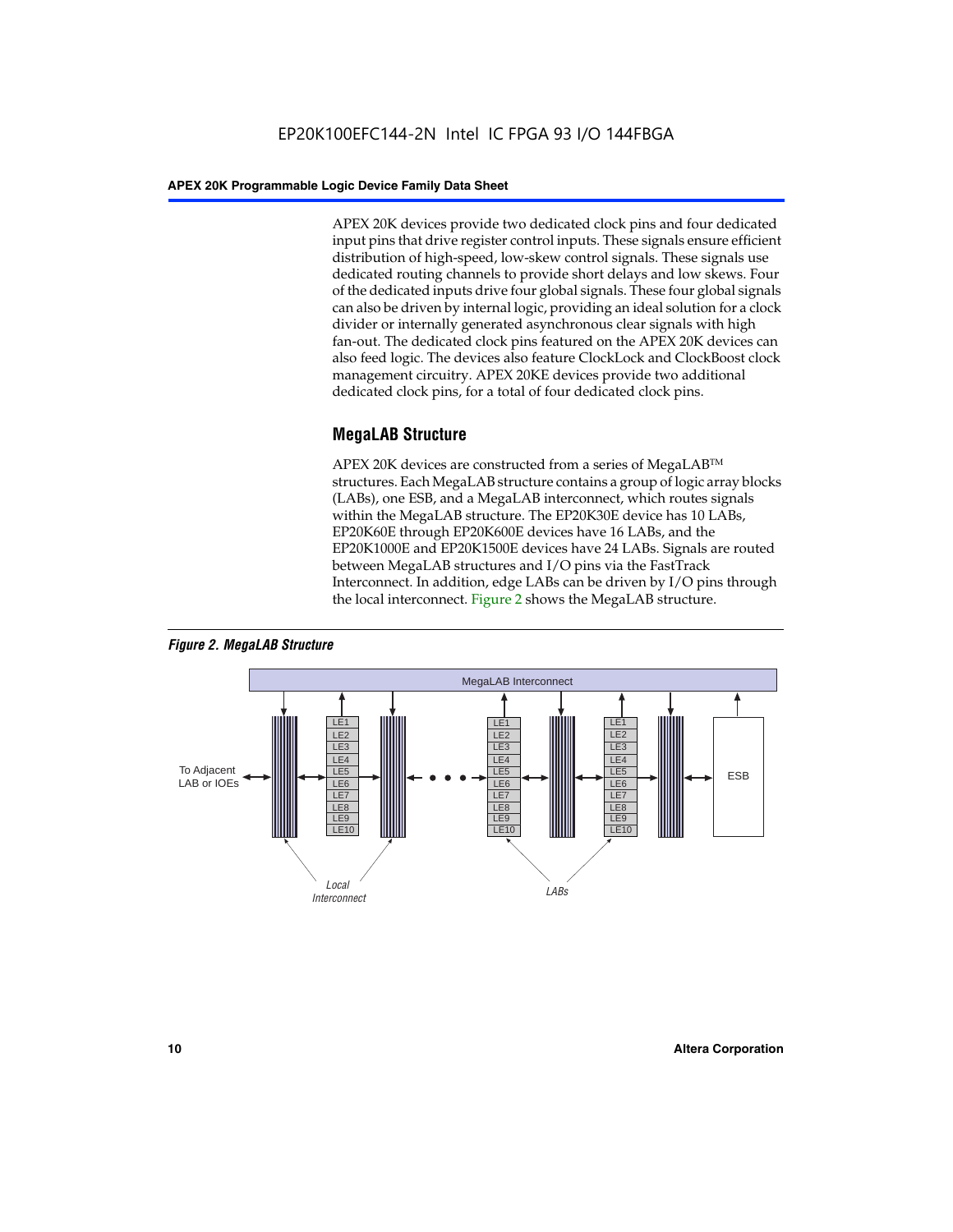# **Logic Array Block**

Each LAB consists of 10 LEs, the LEs' associated carry and cascade chains, LAB control signals, and the local interconnect. The local interconnect transfers signals between LEs in the same or adjacent LABs, IOEs, or ESBs. The Quartus II Compiler places associated logic within an LAB or adjacent LABs, allowing the use of a fast local interconnect for high performance. Figure 3 shows the APEX 20K LAB.

APEX 20K devices use an interleaved LAB structure. This structure allows each LE to drive two local interconnect areas. This feature minimizes use of the MegaLAB and FastTrack interconnect, providing higher performance and flexibility. Each LE can drive 29 other LEs through the fast local interconnect.

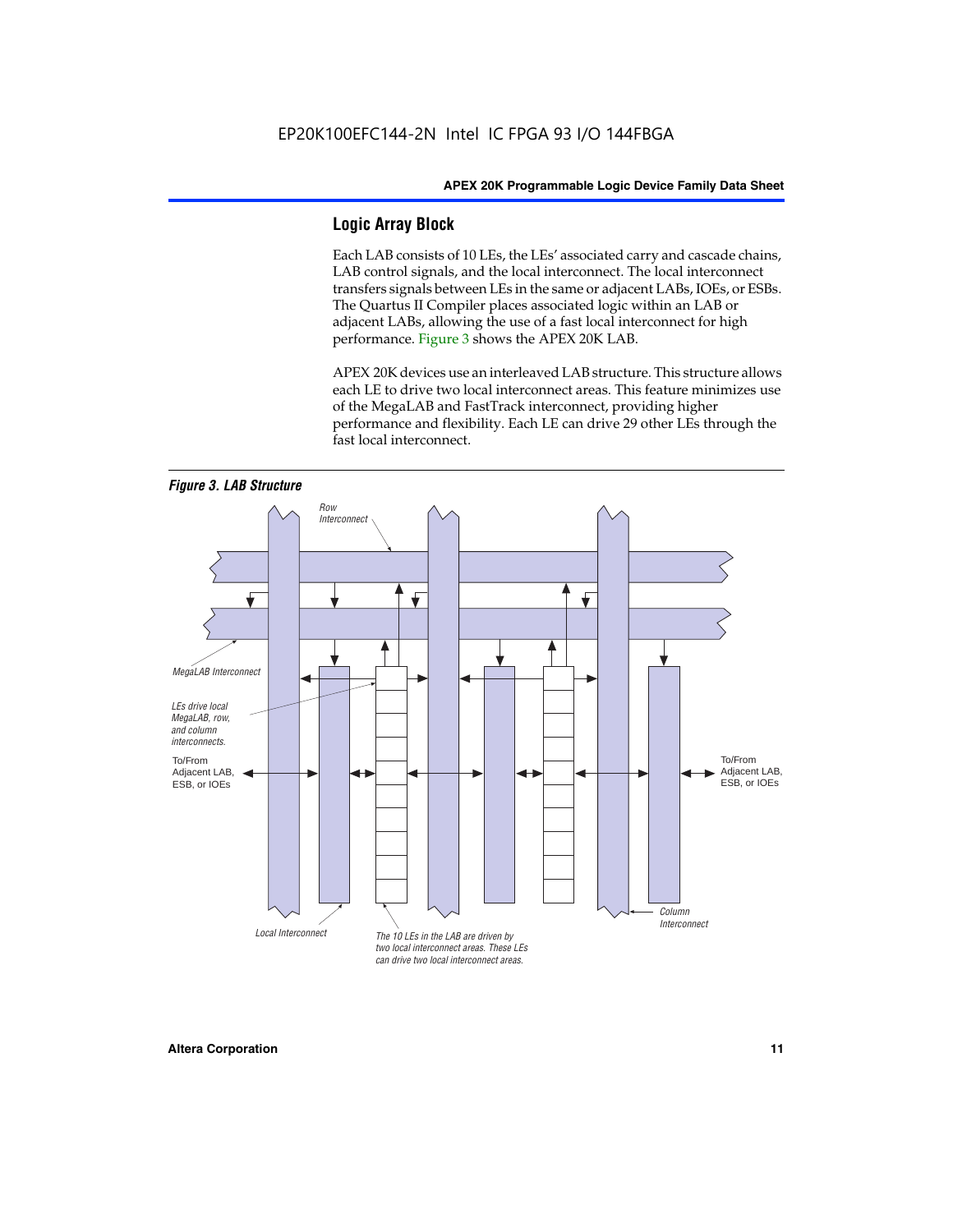Each LAB contains dedicated logic for driving control signals to its LEs and ESBs. The control signals include clock, clock enable, asynchronous clear, asynchronous preset, asynchronous load, synchronous clear, and synchronous load signals. A maximum of six control signals can be used at a time. Although synchronous load and clear signals are generally used when implementing counters, they can also be used with other functions.

Each LAB can use two clocks and two clock enable signals. Each LAB's clock and clock enable signals are linked (e.g., any LE in a particular LAB using CLK1 will also use CLKENA1). LEs with the same clock but different clock enable signals either use both clock signals in one LAB or are placed into separate LABs.

If both the rising and falling edges of a clock are used in a LAB, both LABwide clock signals are used.

The LAB-wide control signals can be generated from the LAB local interconnect, global signals, and dedicated clock pins. The inherent low skew of the FastTrack Interconnect enables it to be used for clock distribution. Figure 4 shows the LAB control signal generation circuit.



#### *Figure 4. LAB Control Signal Generation*

# *Notes to Figure 4:*

- (1) APEX 20KE devices have four dedicated clocks.
- (2) The LABCLR1 and LABCLR2 signals also control asynchronous load and asynchronous preset for LEs within the LAB.
- (3) The SYNCCLR signal can be generated by the local interconnect or global signals.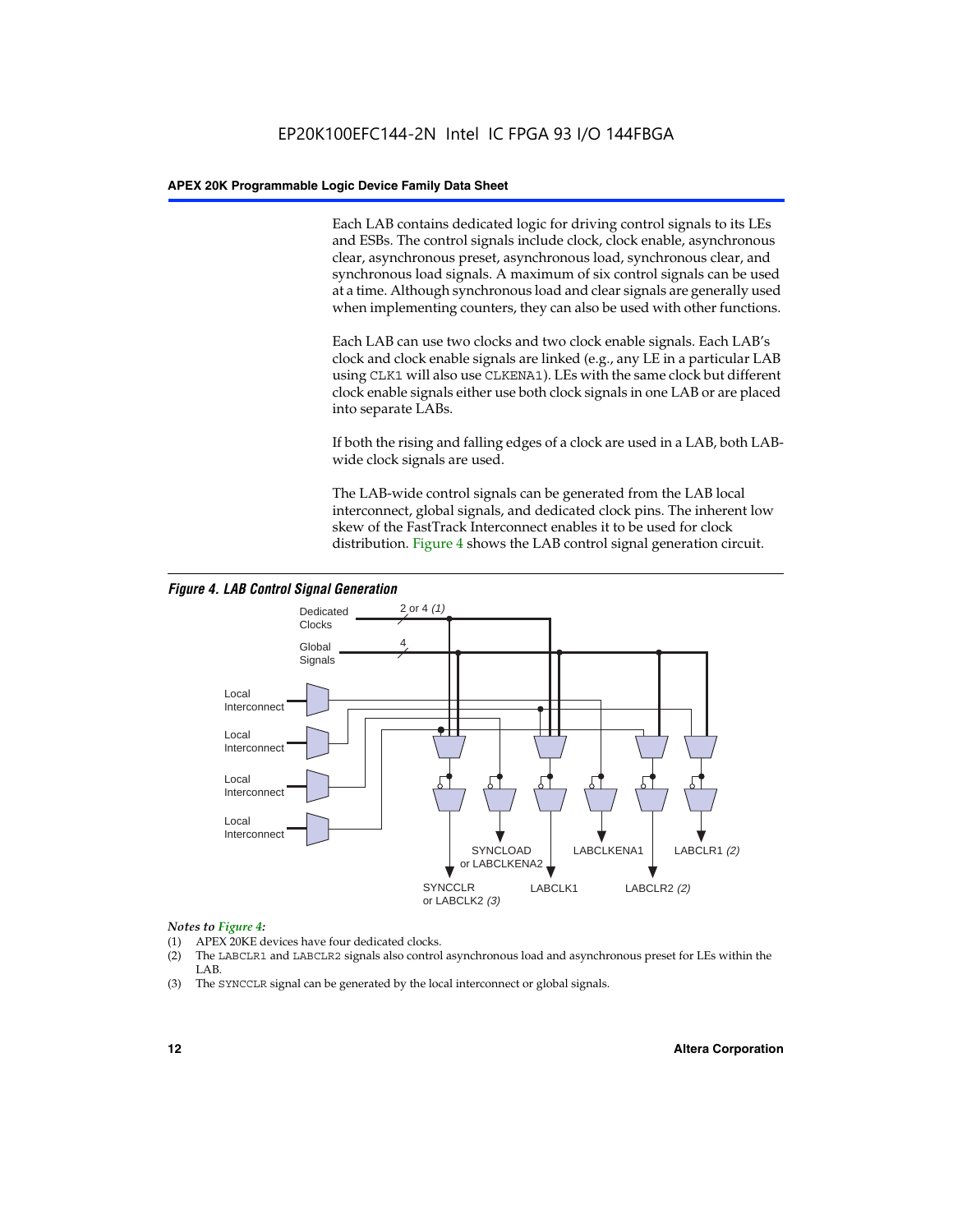# **Logic Element**

The LE, the smallest unit of logic in the APEX 20K architecture, is compact and provides efficient logic usage. Each LE contains a four-input LUT, which is a function generator that can quickly implement any function of four variables. In addition, each LE contains a programmable register and carry and cascade chains. Each LE drives the local interconnect, MegaLAB interconnect, and FastTrack Interconnect routing structures. See Figure 5.



*Figure 5. APEX 20K Logic Element*

Each LE's programmable register can be configured for D, T, JK, or SR operation. The register's clock and clear control signals can be driven by global signals, general-purpose I/O pins, or any internal logic. For combinatorial functions, the register is bypassed and the output of the LUT drives the outputs of the LE.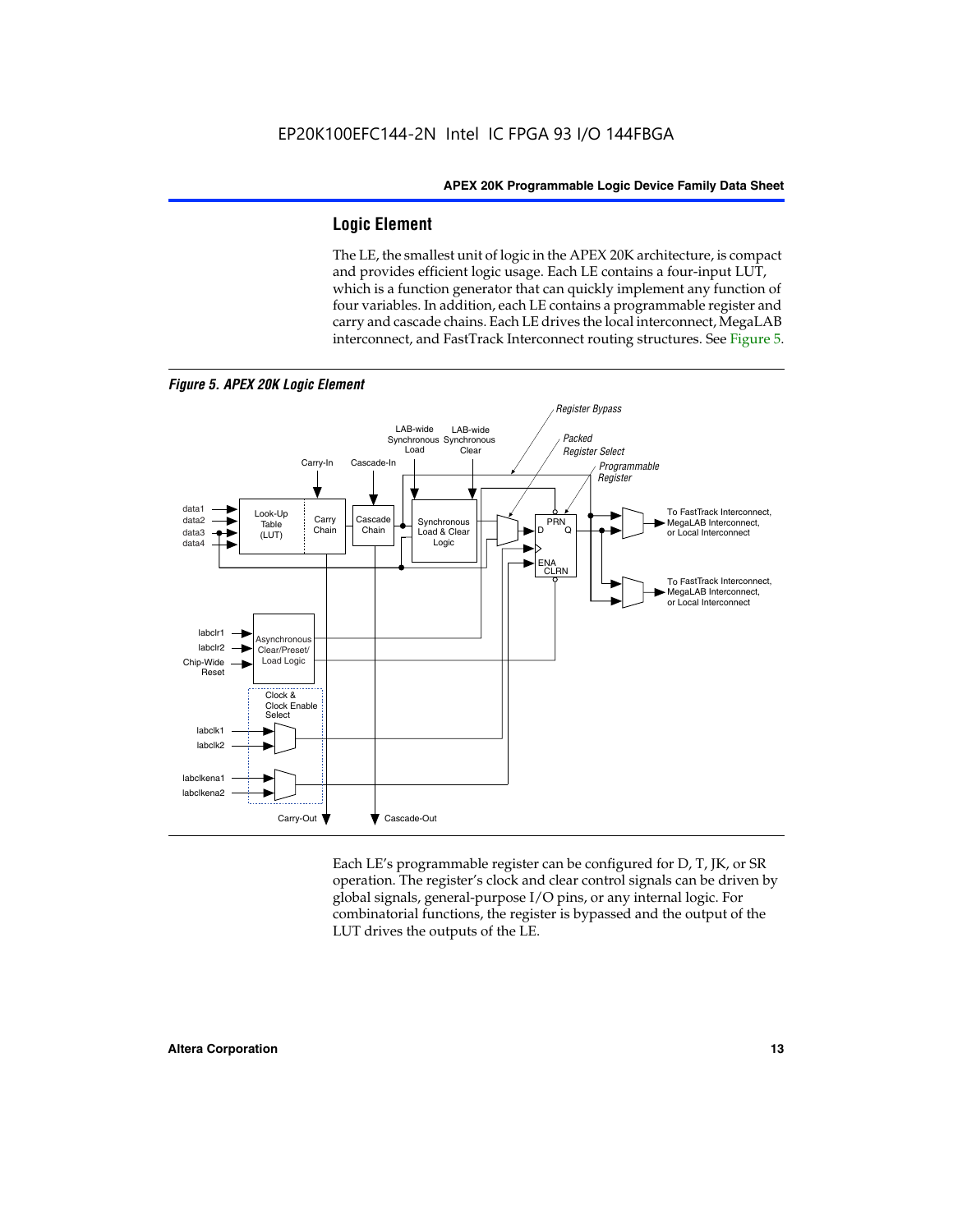Each LE has two outputs that drive the local, MegaLAB, or FastTrack Interconnect routing structure. Each output can be driven independently by the LUT's or register's output. For example, the LUT can drive one output while the register drives the other output. This feature, called register packing, improves device utilization because the register and the LUT can be used for unrelated functions. The LE can also drive out registered and unregistered versions of the LUT output.

The APEX 20K architecture provides two types of dedicated high-speed data paths that connect adjacent LEs without using local interconnect paths: carry chains and cascade chains. A carry chain supports high-speed arithmetic functions such as counters and adders, while a cascade chain implements wide-input functions such as equality comparators with minimum delay. Carry and cascade chains connect LEs 1 through 10 in an LAB and all LABs in the same MegaLAB structure.

# *Carry Chain*

The carry chain provides a very fast carry-forward function between LEs. The carry-in signal from a lower-order bit drives forward into the higherorder bit via the carry chain, and feeds into both the LUT and the next portion of the carry chain. This feature allows the APEX 20K architecture to implement high-speed counters, adders, and comparators of arbitrary width. Carry chain logic can be created automatically by the Quartus II software Compiler during design processing, or manually by the designer during design entry. Parameterized functions such as library of parameterized modules (LPM) and DesignWare functions automatically take advantage of carry chains for the appropriate functions.

The Quartus II software Compiler creates carry chains longer than ten LEs by linking LABs together automatically. For enhanced fitting, a long carry chain skips alternate LABs in a MegaLAB<sup>™</sup> structure. A carry chain longer than one LAB skips either from an even-numbered LAB to the next evennumbered LAB, or from an odd-numbered LAB to the next oddnumbered LAB. For example, the last LE of the first LAB in the upper-left MegaLAB structure carries to the first LE of the third LAB in the MegaLAB structure.

Figure 6 shows how an *n*-bit full adder can be implemented in *n* + 1 LEs with the carry chain. One portion of the LUT generates the sum of two bits using the input signals and the carry-in signal; the sum is routed to the output of the LE. The register can be bypassed for simple adders or used for accumulator functions. Another portion of the LUT and the carry chain logic generates the carry-out signal, which is routed directly to the carryin signal of the next-higher-order bit. The final carry-out signal is routed to an LE, where it is driven onto the local, MegaLAB, or FastTrack Interconnect routing structures.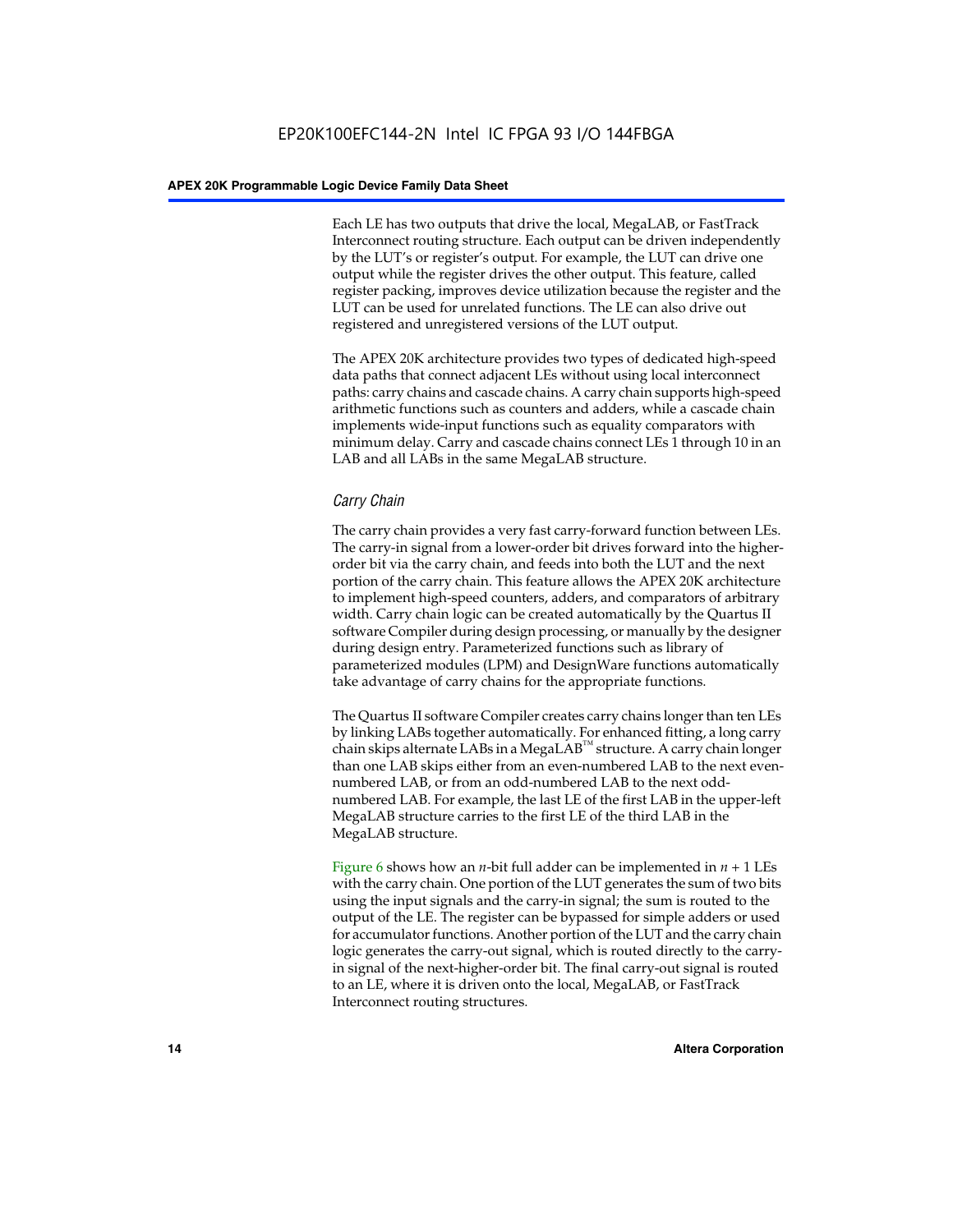

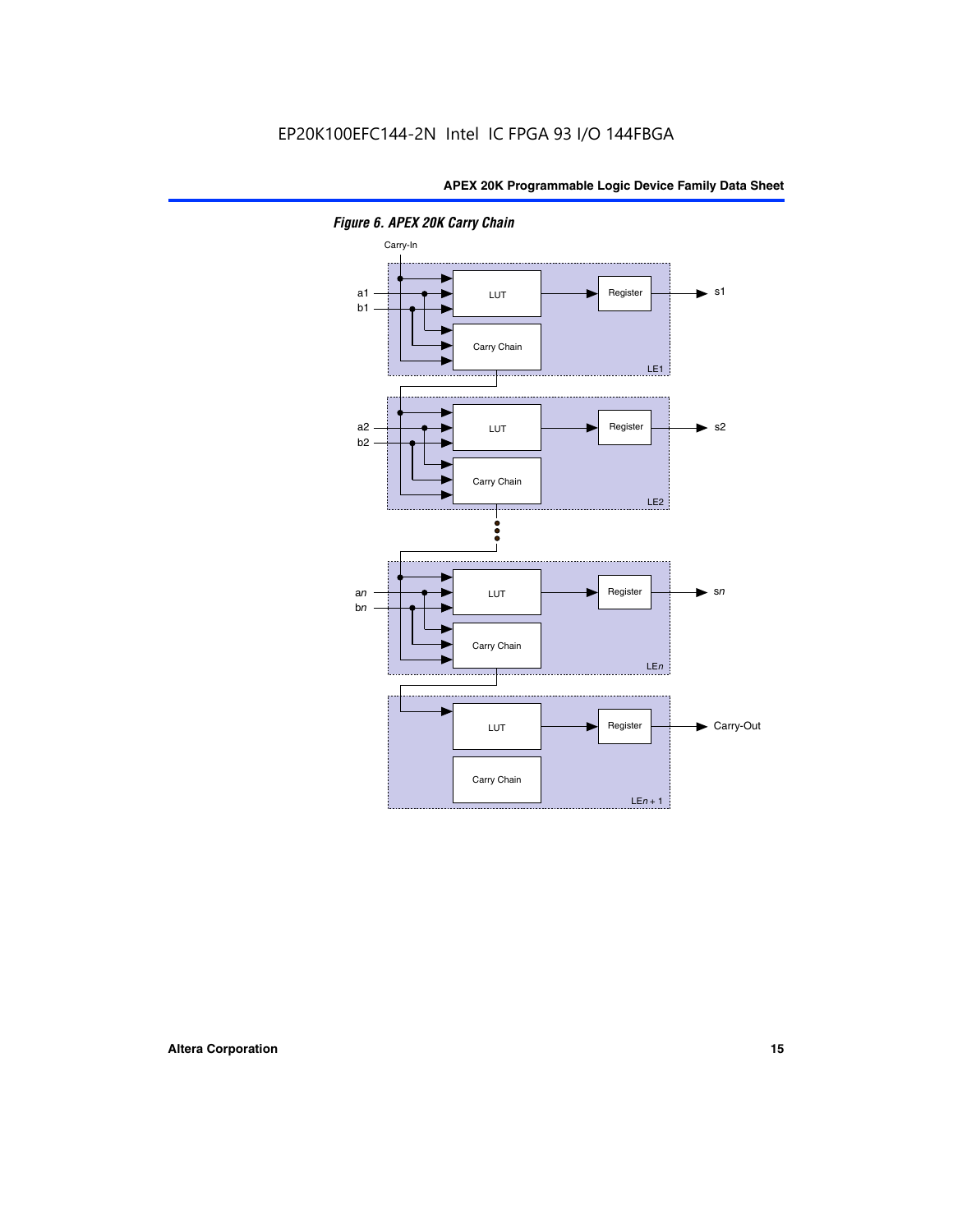## *Cascade Chain*

With the cascade chain, the APEX 20K architecture can implement functions with a very wide fan-in. Adjacent LUTs can compute portions of a function in parallel; the cascade chain serially connects the intermediate values. The cascade chain can use a logical AND or logical OR (via De Morgan's inversion) to connect the outputs of adjacent LEs. Each additional LE provides four more inputs to the effective width of a function, with a short cascade delay. Cascade chain logic can be created automatically by the Quartus II software Compiler during design processing, or manually by the designer during design entry.

Cascade chains longer than ten LEs are implemented automatically by linking LABs together. For enhanced fitting, a long cascade chain skips alternate LABs in a MegaLAB structure. A cascade chain longer than one LAB skips either from an even-numbered LAB to the next even-numbered LAB, or from an odd-numbered LAB to the next odd-numbered LAB. For example, the last LE of the first LAB in the upper-left MegaLAB structure carries to the first LE of the third LAB in the MegaLAB structure. Figure 7 shows how the cascade function can connect adjacent LEs to form functions with a wide fan-in.



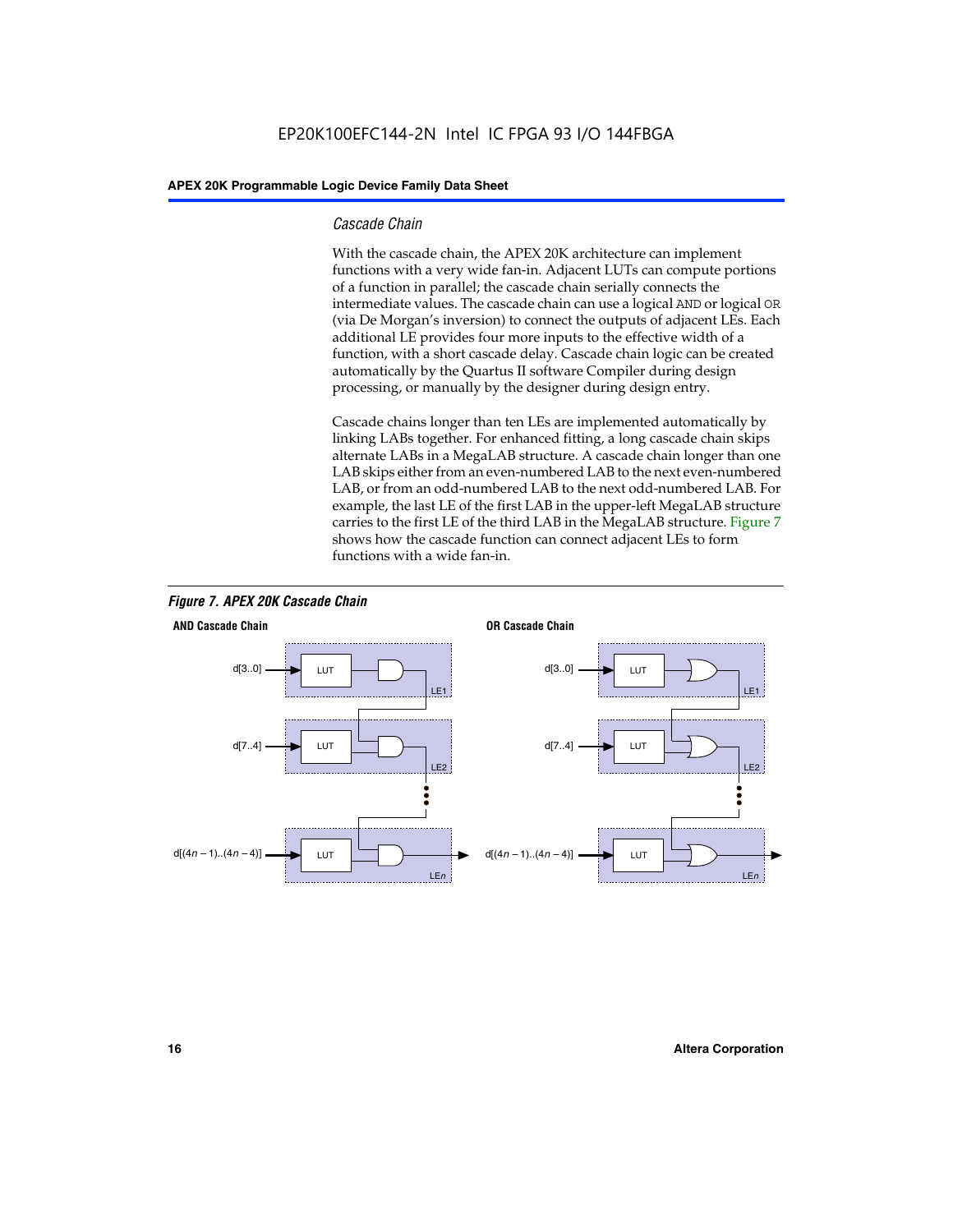# *LE Operating Modes*

The APEX 20K LE can operate in one of the following three modes:

- Normal mode
- Arithmetic mode
- Counter mode

Each mode uses LE resources differently. In each mode, seven available inputs to the LE—the four data inputs from the LAB local interconnect, the feedback from the programmable register, and the carry-in and cascade-in from the previous LE—are directed to different destinations to implement the desired logic function. LAB-wide signals provide clock, asynchronous clear, asynchronous preset, asynchronous load, synchronous clear, synchronous load, and clock enable control for the register. These LAB-wide signals are available in all LE modes.

The Quartus II software, in conjunction with parameterized functions such as LPM and DesignWare functions, automatically chooses the appropriate mode for common functions such as counters, adders, and multipliers. If required, the designer can also create special-purpose functions that specify which LE operating mode to use for optimal performance. Figure 8 shows the LE operating modes.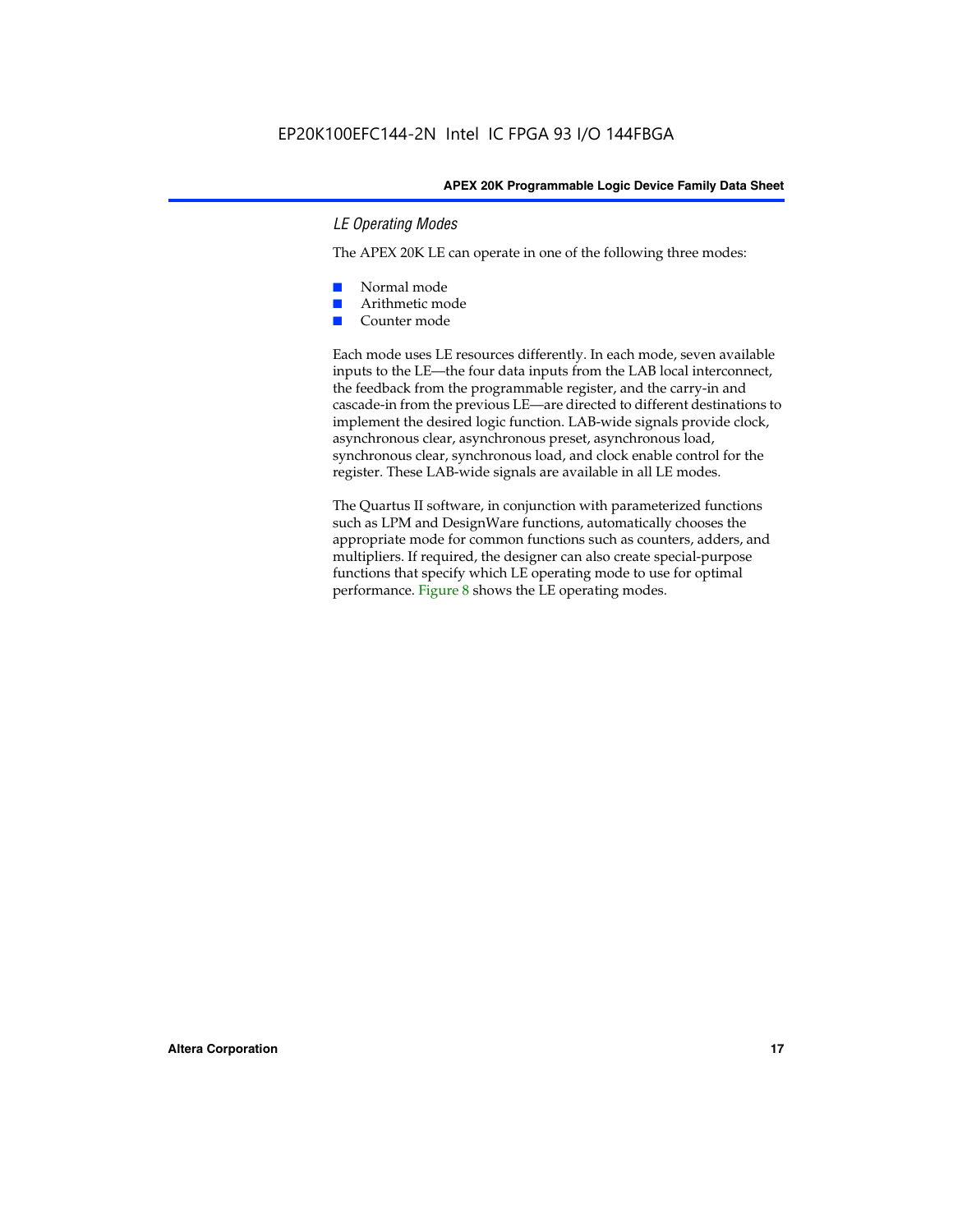# *Figure 8. APEX 20K LE Operating Modes*



#### *Notes to Figure 8:*

- (1) LEs in normal mode support register packing.
- (2) There are two LAB-wide clock enables per LAB.
- (3) When using the carry-in in normal mode, the packed register feature is unavailable.
- (4) A register feedback multiplexer is available on LE1 of each LAB.
- (5) The DATA1 and DATA2 input signals can supply counter enable, up or down control, or register feedback signals for LEs other than the second LE in an LAB.
- (6) The LAB-wide synchronous clear and LAB wide synchronous load affect all registers in an LAB.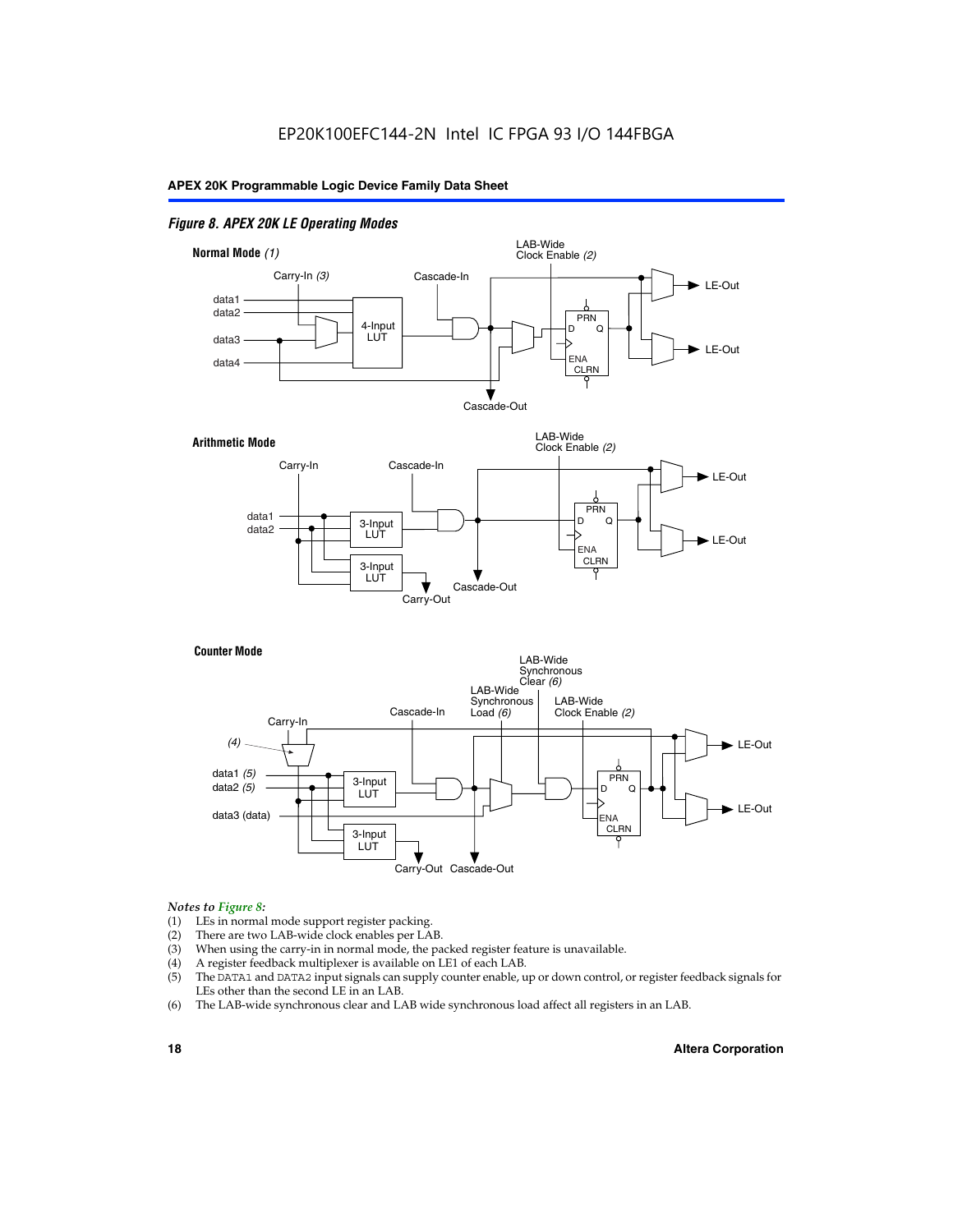#### **Normal Mode**

The normal mode is suitable for general logic applications, combinatorial functions, or wide decoding functions that can take advantage of a cascade chain. In normal mode, four data inputs from the LAB local interconnect and the carry-in are inputs to a four-input LUT. The Quartus II software Compiler automatically selects the carry-in or the DATA3 signal as one of the inputs to the LUT. The LUT output can be combined with the cascade-in signal to form a cascade chain through the cascade-out signal. LEs in normal mode support packed registers.

#### **Arithmetic Mode**

The arithmetic mode is ideal for implementing adders, accumulators, and comparators. An LE in arithmetic mode uses two 3-input LUTs. One LUT computes a three-input function; the other generates a carry output. As shown in Figure 8, the first LUT uses the carry-in signal and two data inputs from the LAB local interconnect to generate a combinatorial or registered output. For example, when implementing an adder, this output is the sum of three signals: DATA1, DATA2, and carry-in. The second LUT uses the same three signals to generate a carry-out signal, thereby creating a carry chain. The arithmetic mode also supports simultaneous use of the cascade chain. LEs in arithmetic mode can drive out registered and unregistered versions of the LUT output.

The Quartus II software implements parameterized functions that use the arithmetic mode automatically where appropriate; the designer does not need to specify how the carry chain will be used.

#### **Counter Mode**

The counter mode offers clock enable, counter enable, synchronous up/down control, synchronous clear, and synchronous load options. The counter enable and synchronous up/down control signals are generated from the data inputs of the LAB local interconnect. The synchronous clear and synchronous load options are LAB-wide signals that affect all registers in the LAB. Consequently, if any of the LEs in an LAB use the counter mode, other LEs in that LAB must be used as part of the same counter or be used for a combinatorial function. The Quartus II software automatically places any registers that are not used by the counter into other LABs.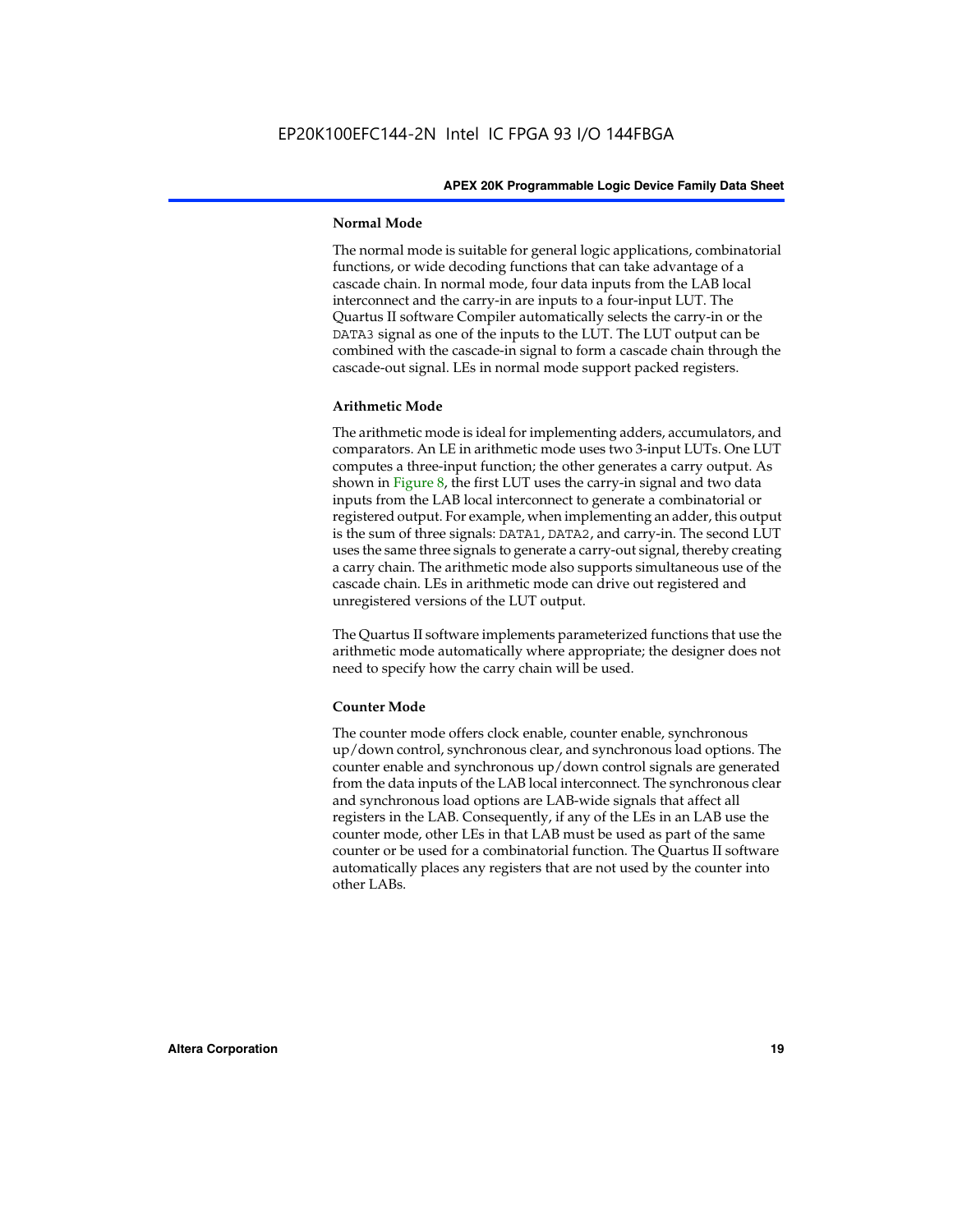The counter mode uses two three-input LUTs: one generates the counter data, and the other generates the fast carry bit. A 2-to-1 multiplexer provides synchronous loading, and another AND gate provides synchronous clearing. If the cascade function is used by an LE in counter mode, the synchronous clear or load overrides any signal carried on the cascade chain. The synchronous clear overrides the synchronous load. LEs in arithmetic mode can drive out registered and unregistered versions of the LUT output.

# *Clear & Preset Logic Control*

Logic for the register's clear and preset signals is controlled by LAB-wide signals. The LE directly supports an asynchronous clear function. The Quartus II software Compiler can use a NOT-gate push-back technique to emulate an asynchronous preset. Moreover, the Quartus II software Compiler can use a programmable NOT-gate push-back technique to emulate simultaneous preset and clear or asynchronous load. However, this technique uses three additional LEs per register. All emulation is performed automatically when the design is compiled. Registers that emulate simultaneous preset and load will enter an unknown state upon power-up or when the chip-wide reset is asserted.

In addition to the two clear and preset modes, APEX 20K devices provide a chip-wide reset pin (DEV\_CLRn) that resets all registers in the device. Use of this pin is controlled through an option in the Quartus II software that is set before compilation. The chip-wide reset overrides all other control signals. Registers using an asynchronous preset are preset when the chip-wide reset is asserted; this effect results from the inversion technique used to implement the asynchronous preset.

# **FastTrack Interconnect**

In the APEX 20K architecture, connections between LEs, ESBs, and I/O pins are provided by the FastTrack Interconnect. The FastTrack Interconnect is a series of continuous horizontal and vertical routing channels that traverse the device. This global routing structure provides predictable performance, even in complex designs. In contrast, the segmented routing in FPGAs requires switch matrices to connect a variable number of routing paths, increasing the delays between logic resources and reducing performance.

The FastTrack Interconnect consists of row and column interconnect channels that span the entire device. The row interconnect routes signals throughout a row of MegaLAB structures; the column interconnect routes signals throughout a column of MegaLAB structures. When using the row and column interconnect, an LE, IOE, or ESB can drive any other LE, IOE, or ESB in a device. See Figure 9.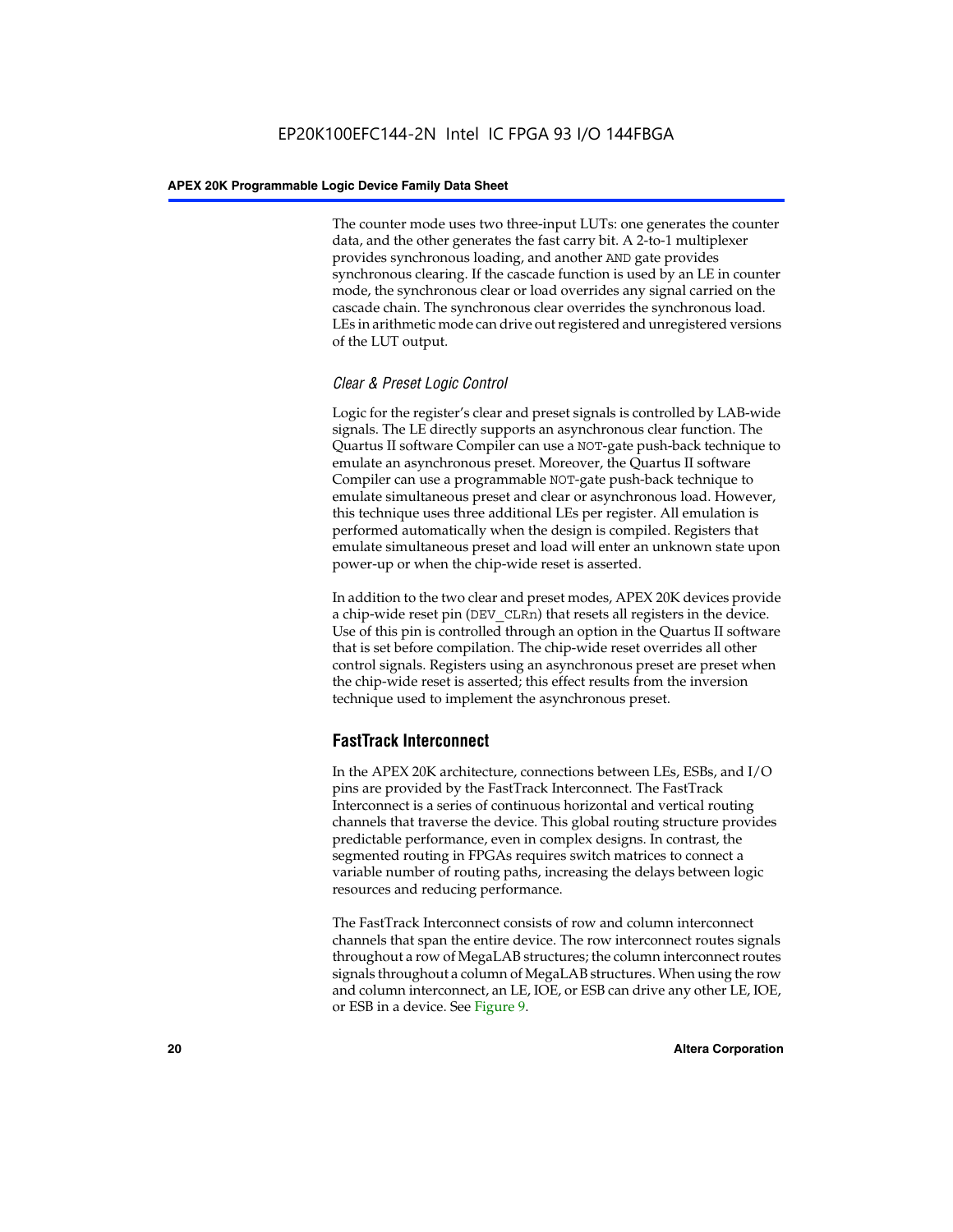



#### *Figure 9. APEX 20K Interconnect Structure*

A row line can be driven directly by LEs, IOEs, or ESBs in that row. Further, a column line can drive a row line, allowing an LE, IOE, or ESB to drive elements in a different row via the column and row interconnect. The row interconnect drives the MegaLAB interconnect to drive LEs, IOEs, or ESBs in a particular MegaLAB structure.

A column line can be directly driven by LEs, IOEs, or ESBs in that column. A column line on a device's left or right edge can also be driven by row IOEs. The column line is used to route signals from one row to another. A column line can drive a row line; it can also drive the MegaLAB interconnect directly, allowing faster connections between rows.

Figure 10 shows how the FastTrack Interconnect uses the local interconnect to drive LEs within MegaLAB structures.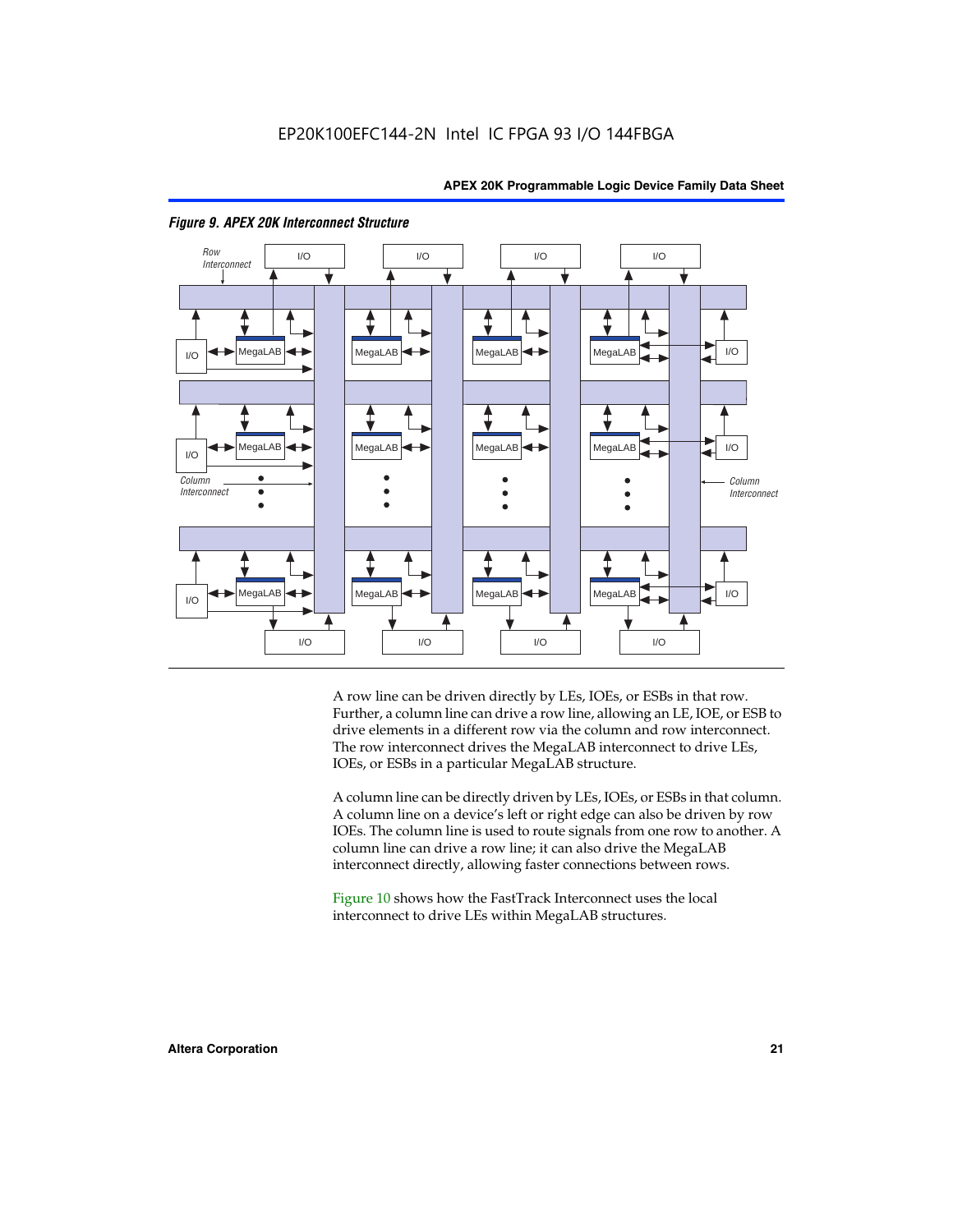

*Figure 10. FastTrack Connection to Local Interconnect*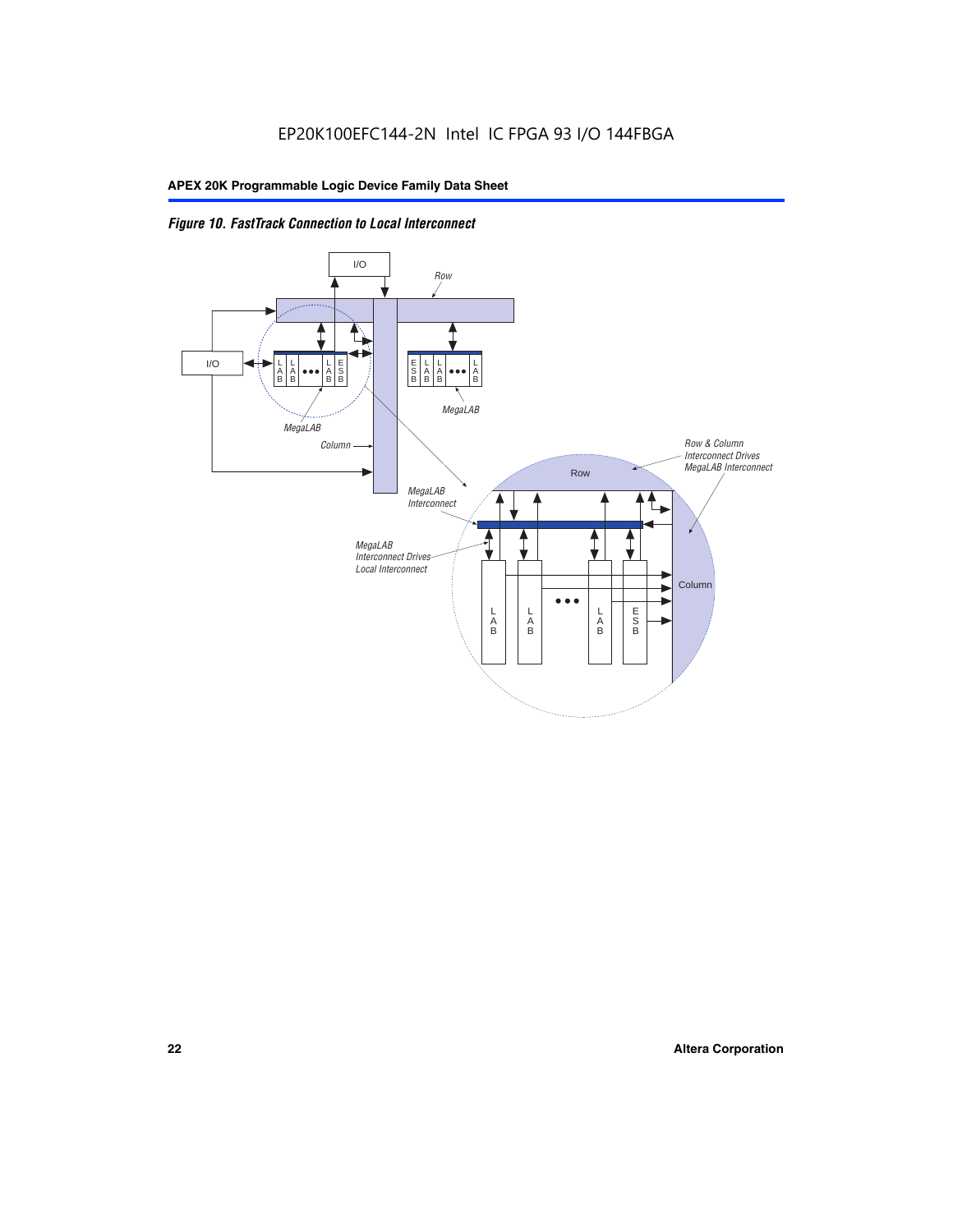Figure 11 shows the intersection of a row and column interconnect, and how these forms of interconnects and LEs drive each other.





APEX 20KE devices include an enhanced interconnect structure for faster routing of input signals with high fan-out. Column I/O pins can drive the FastRow<sup>™</sup> interconnect, which routes signals directly into the local interconnect without having to drive through the MegaLAB interconnect. FastRow lines traverse two MegaLAB structures. Also, these pins can drive the local interconnect directly for fast setup times. On EP20K300E and larger devices, the FastRow interconnect drives the two MegaLABs in the top left corner, the two MegaLABs in the top right corner, the two MegaLABS in the bottom left corner, and the two MegaLABs in the bottom right corner. On EP20K200E and smaller devices, FastRow interconnect drives the two MegaLABs on the top and the two MegaLABs on the bottom of the device. On all devices, the FastRow interconnect drives all local interconnect in the appropriate MegaLABs except the local interconnect on the side of the MegaLAB opposite the ESB. Pins using the FastRow interconnect achieve a faster set-up time, as the signal does not need to use a MegaLAB interconnect line to reach the destination LE. Figure 12 shows the FastRow interconnect.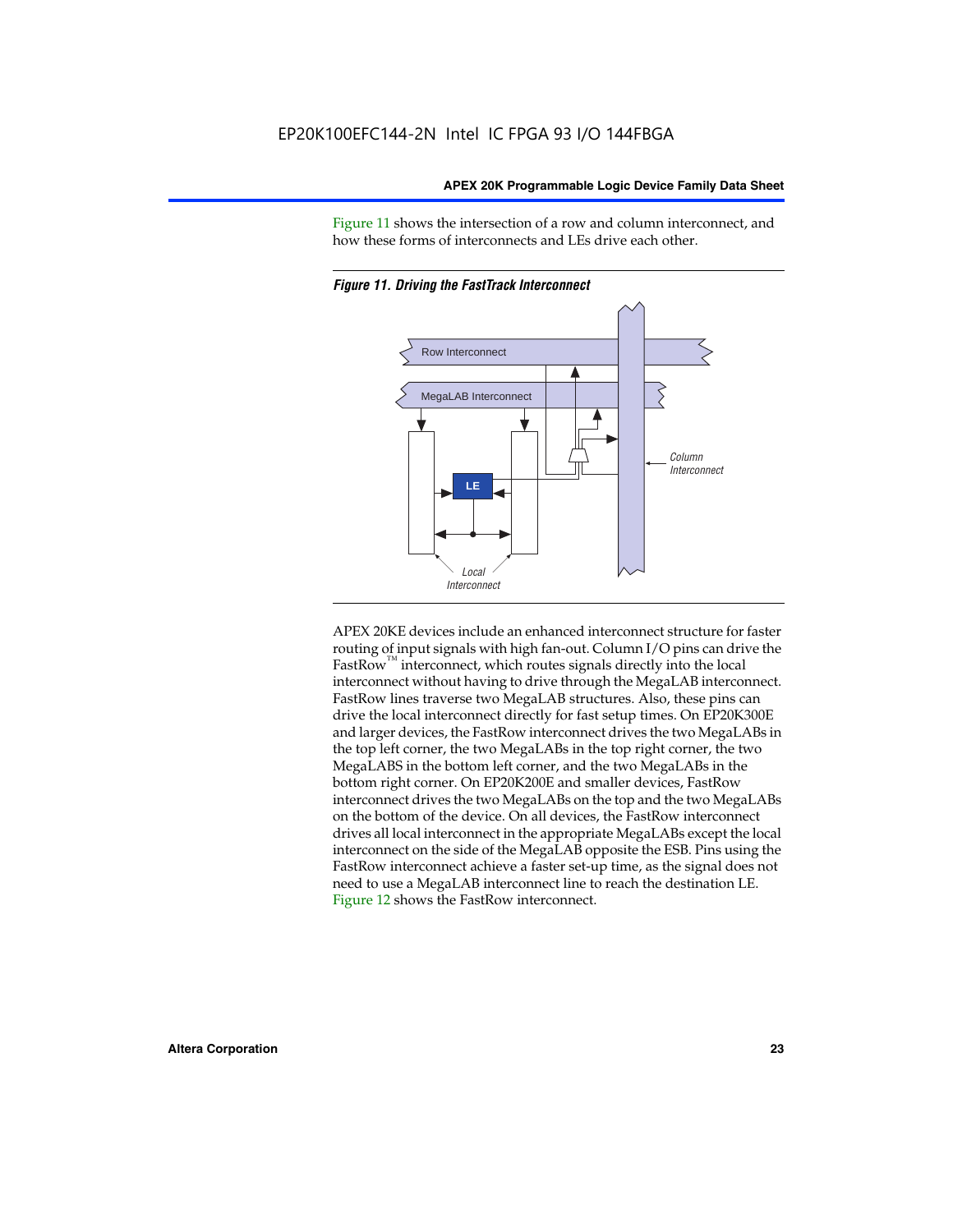

Table 9 summarizes how various elements of the APEX 20K architecture drive each other.

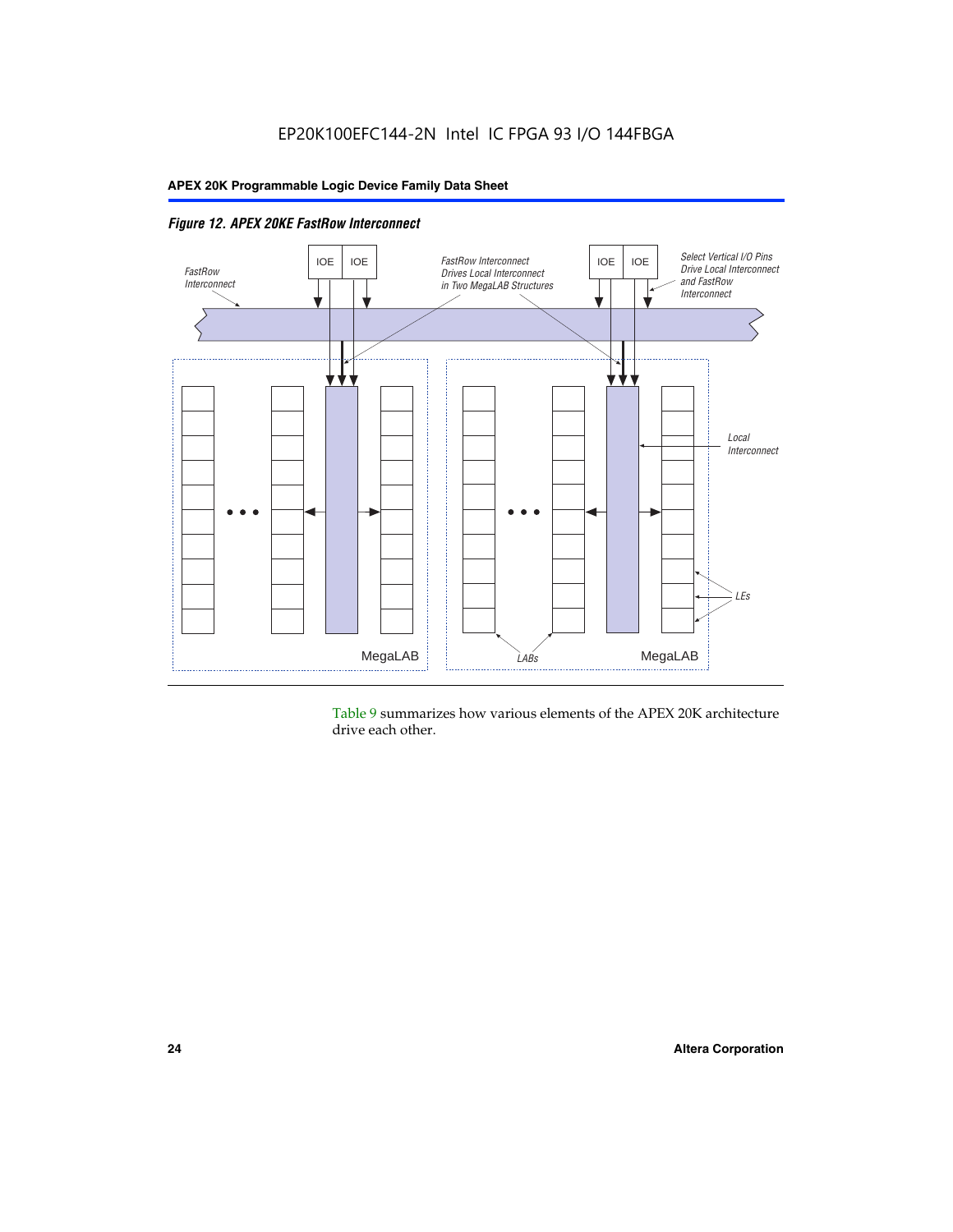| <b>Table 9. APEX 20K Routing Scheme</b> |                  |                      |              |              |                              |                                |                                                |                                                   |                                |
|-----------------------------------------|------------------|----------------------|--------------|--------------|------------------------------|--------------------------------|------------------------------------------------|---------------------------------------------------|--------------------------------|
| <b>Destination</b><br><b>Source</b>     |                  |                      |              |              |                              |                                |                                                |                                                   |                                |
|                                         | Row<br>$1/0$ Pin | Column<br>$I/O P$ in | LE           | <b>ESB</b>   | Local<br><b>Interconnect</b> | <b>MegaLAB</b><br>Interconnect | Row<br><b>FastTrack</b><br><b>Interconnect</b> | Column<br><b>FastTrack</b><br><b>Interconnect</b> | <b>FastRow</b><br>Interconnect |
| Row I/O Pin                             |                  |                      |              |              | $\checkmark$                 | $\checkmark$                   | $\checkmark$                                   | $\checkmark$                                      |                                |
| Column I/O<br>Pin                       |                  |                      |              |              |                              |                                |                                                | $\checkmark$                                      | $\checkmark$<br>(1)            |
| LE                                      |                  |                      |              |              | $\checkmark$                 | $\checkmark$                   | $\checkmark$                                   | $\checkmark$                                      |                                |
| <b>ESB</b>                              |                  |                      |              |              | $\checkmark$                 | $\checkmark$                   | $\checkmark$                                   | $\checkmark$                                      |                                |
| Local<br>Interconnect                   | $\checkmark$     | $\checkmark$         | $\checkmark$ | $\checkmark$ |                              |                                |                                                |                                                   |                                |
| MegaLAB<br>Interconnect                 |                  |                      |              |              | $\checkmark$                 |                                |                                                |                                                   |                                |
| Row<br>FastTrack<br>Interconnect        |                  |                      |              |              |                              | $\checkmark$                   |                                                | $\checkmark$                                      |                                |
| Column<br>FastTrack<br>Interconnect     |                  |                      |              |              |                              | $\checkmark$                   | $\checkmark$                                   |                                                   |                                |
| FastRow<br>Interconnect                 |                  |                      |              |              | $\checkmark$<br>(1)          |                                |                                                |                                                   |                                |

#### *Note to Table 9:*

(1) This connection is supported in APEX 20KE devices only.

# **Product-Term Logic**

The product-term portion of the MultiCore architecture is implemented with the ESB. The ESB can be configured to act as a block of macrocells on an ESB-by-ESB basis. Each ESB is fed by 32 inputs from the adjacent local interconnect; therefore, it can be driven by the MegaLAB interconnect or the adjacent LAB. Also, nine ESB macrocells feed back into the ESB through the local interconnect for higher performance. Dedicated clock pins, global signals, and additional inputs from the local interconnect drive the ESB control signals.

In product-term mode, each ESB contains 16 macrocells. Each macrocell consists of two product terms and a programmable register. Figure 13 shows the ESB in product-term mode.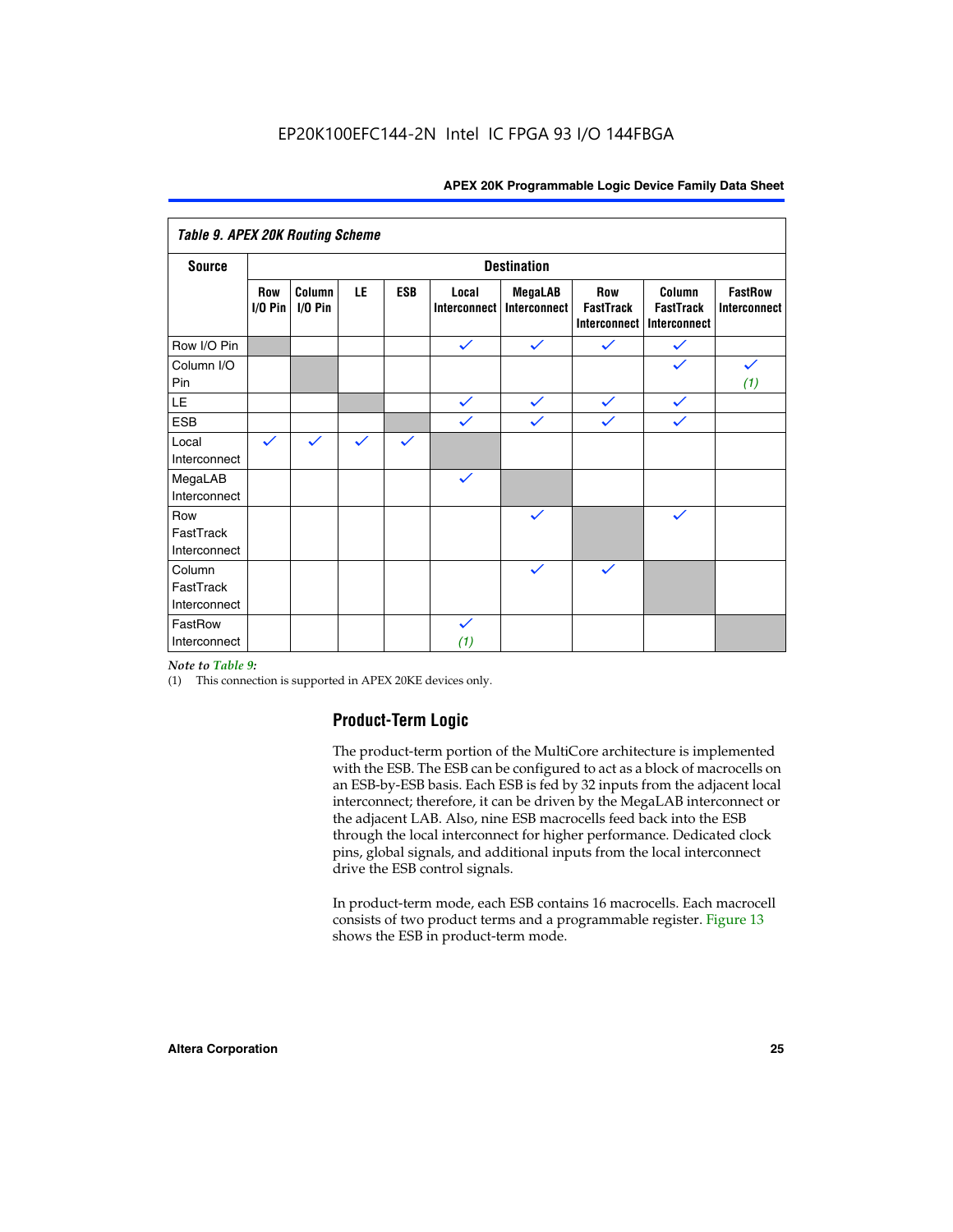## *Figure 13. Product-Term Logic in ESB*



(1) APEX 20KE devices have four dedicated clocks.

# *Macrocells*

APEX 20K macrocells can be configured individually for either sequential or combinatorial logic operation. The macrocell consists of three functional blocks: the logic array, the product-term select matrix, and the programmable register.

Combinatorial logic is implemented in the product terms. The productterm select matrix allocates these product terms for use as either primary logic inputs (to the OR and XOR gates) to implement combinatorial functions, or as parallel expanders to be used to increase the logic available to another macrocell. One product term can be inverted; the Quartus II software uses this feature to perform DeMorgan's inversion for more efficient implementation of wide OR functions. The Quartus II software Compiler can use a NOT-gate push-back technique to emulate an asynchronous preset. Figure 14 shows the APEX 20K macrocell.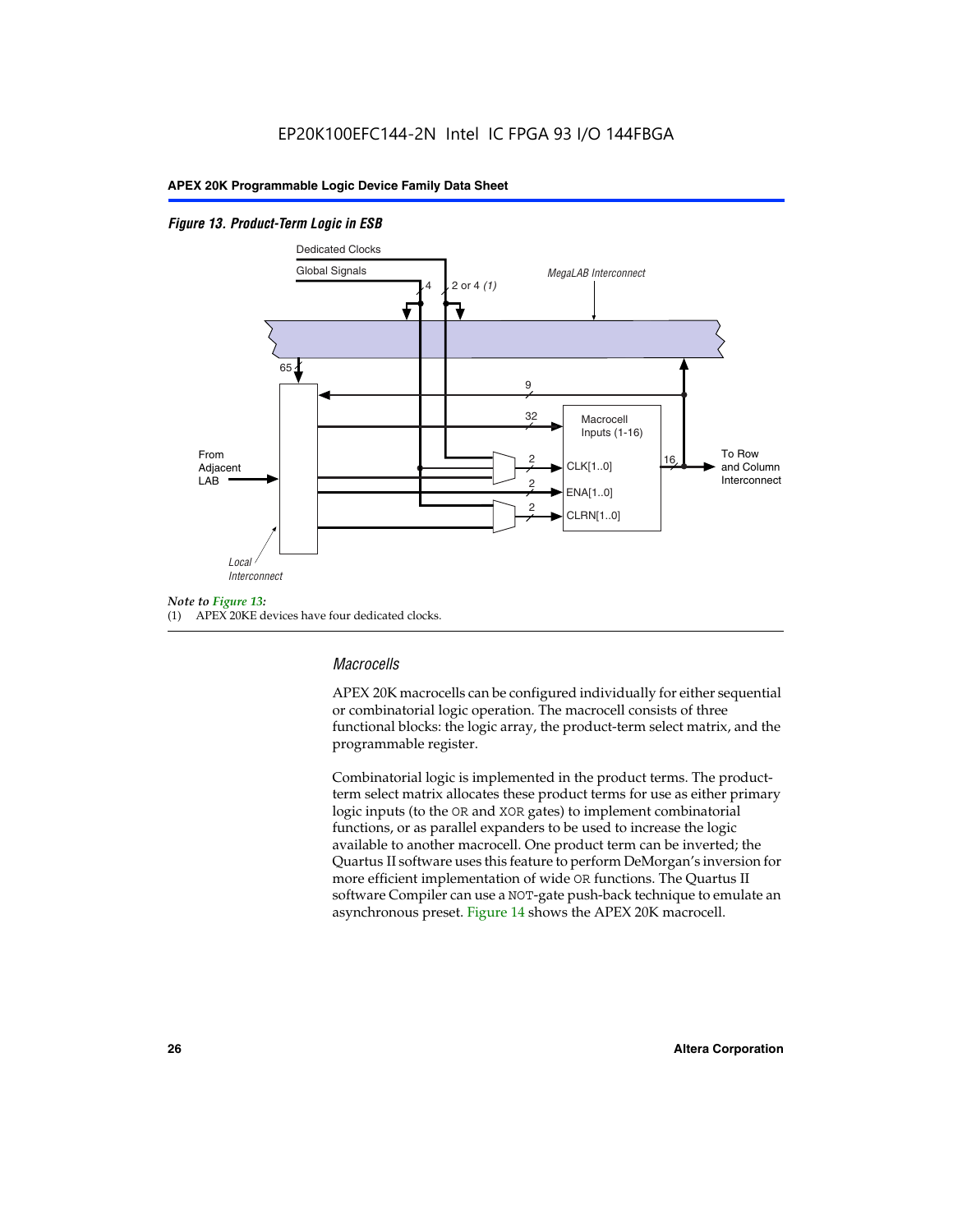

#### *Figure 14. APEX 20K Macrocell*

For registered functions, each macrocell register can be programmed individually to implement D, T, JK, or SR operation with programmable clock control. The register can be bypassed for combinatorial operation. During design entry, the designer specifies the desired register type; the Quartus II software then selects the most efficient register operation for each registered function to optimize resource utilization. The Quartus II software or other synthesis tools can also select the most efficient register operation automatically when synthesizing HDL designs.

Each programmable register can be clocked by one of two ESB-wide clocks. The ESB-wide clocks can be generated from device dedicated clock pins, global signals, or local interconnect. Each clock also has an associated clock enable, generated from the local interconnect. The clock and clock enable signals are related for a particular ESB; any macrocell using a clock also uses the associated clock enable.

If both the rising and falling edges of a clock are used in an ESB, both ESB-wide clock signals are used.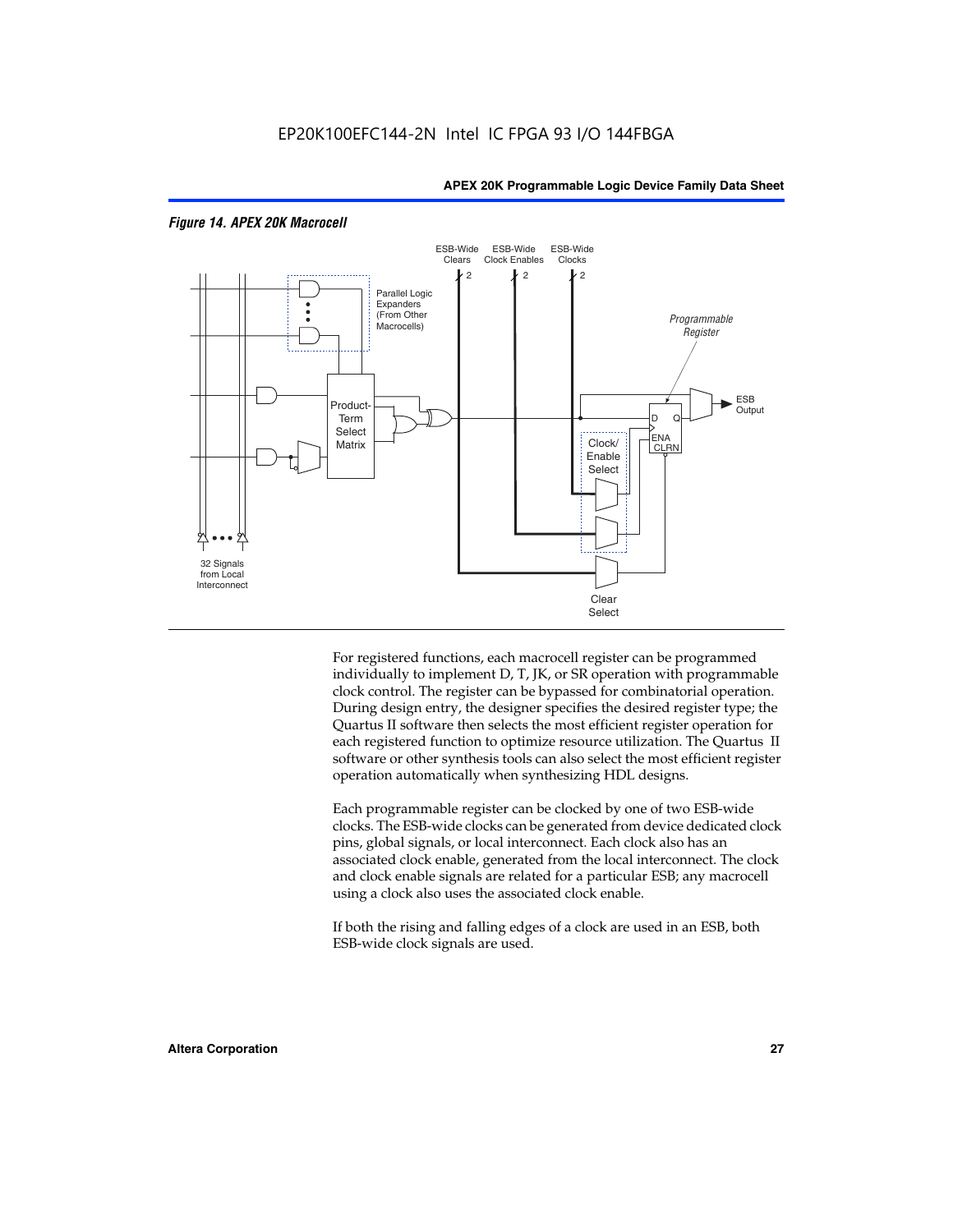The programmable register also supports an asynchronous clear function. Within the ESB, two asynchronous clears are generated from global signals and the local interconnect. Each macrocell can either choose between the two asynchronous clear signals or choose to not be cleared. Either of the two clear signals can be inverted within the ESB. Figure 15 shows the ESB control logic when implementing product-terms.





(1) APEX 20KE devices have four dedicated clocks.

# *Parallel Expanders*

Parallel expanders are unused product terms that can be allocated to a neighboring macrocell to implement fast, complex logic functions. Parallel expanders allow up to 32 product terms to feed the macrocell OR logic directly, with two product terms provided by the macrocell and 30 parallel expanders provided by the neighboring macrocells in the ESB.

The Quartus II software Compiler can allocate up to 15 sets of up to two parallel expanders per set to the macrocells automatically. Each set of two parallel expanders incurs a small, incremental timing delay. Figure 16 shows the APEX 20K parallel expanders.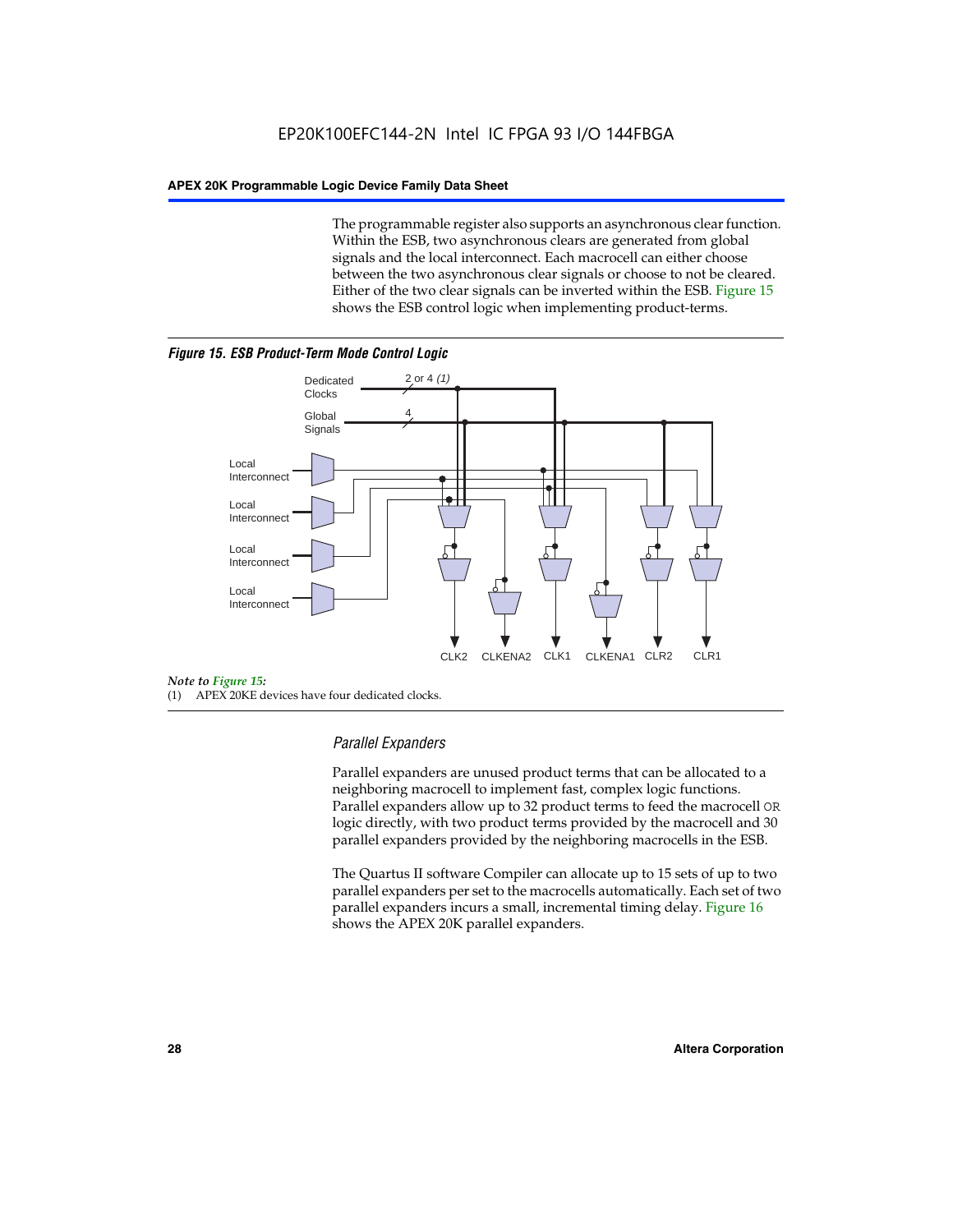



# **Embedded System Block**

The ESB can implement various types of memory blocks, including dual-port RAM, ROM, FIFO, and CAM blocks. The ESB includes input and output registers; the input registers synchronize writes, and the output registers can pipeline designs to improve system performance. The ESB offers a dual-port mode, which supports simultaneous reads and writes at two different clock frequencies. Figure 17 shows the ESB block diagram.



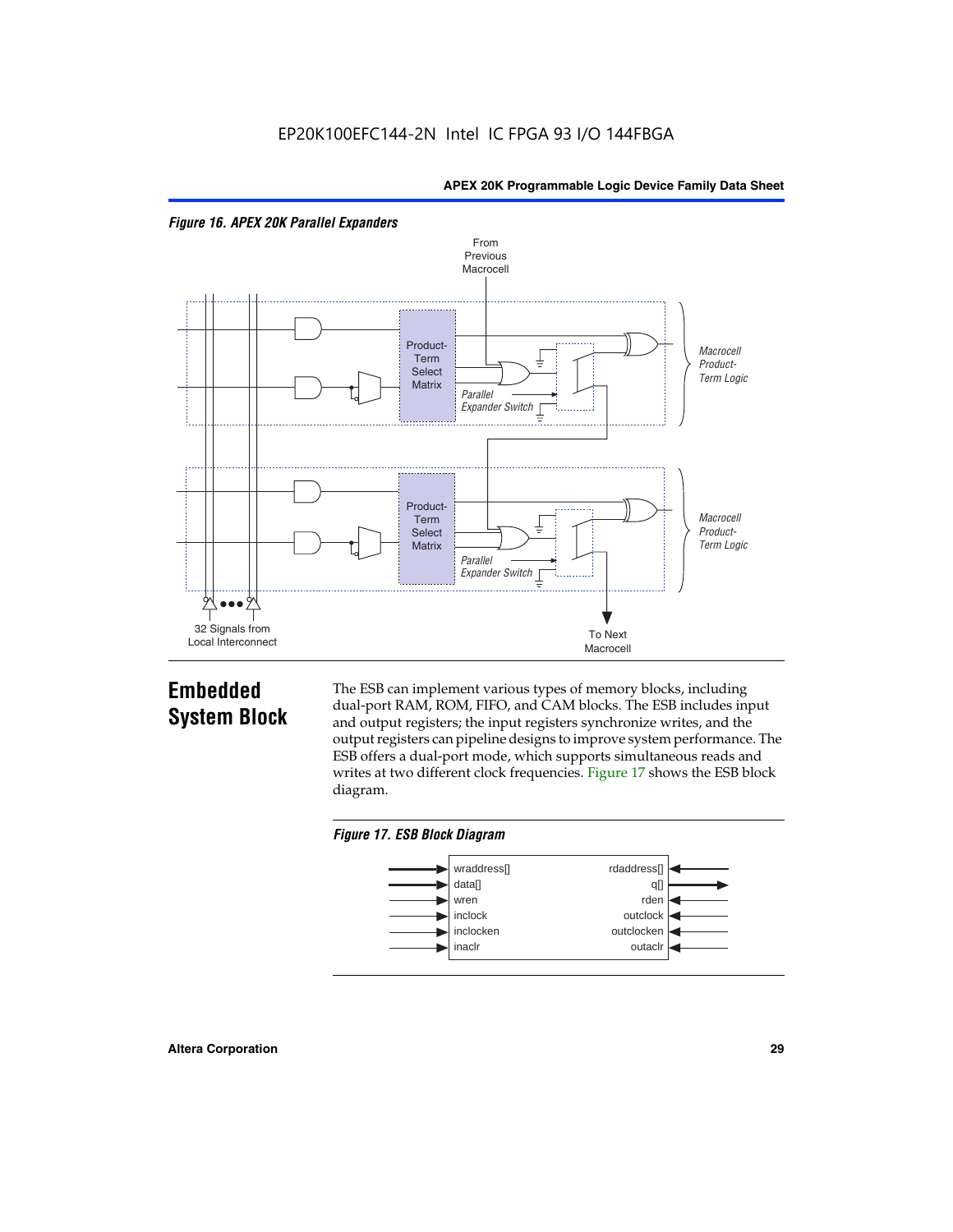ESBs can implement synchronous RAM, which is easier to use than asynchronous RAM. A circuit using asynchronous RAM must generate the RAM write enable (WE) signal, while ensuring that its data and address signals meet setup and hold time specifications relative to the WE signal. In contrast, the ESB's synchronous RAM generates its own WE signal and is self-timed with respect to the global clock. Circuits using the ESB's selftimed RAM must only meet the setup and hold time specifications of the global clock.

ESB inputs are driven by the adjacent local interconnect, which in turn can be driven by the MegaLAB or FastTrack Interconnect. Because the ESB can be driven by the local interconnect, an adjacent LE can drive it directly for fast memory access. ESB outputs drive the MegaLAB and FastTrack Interconnect. In addition, ten ESB outputs, nine of which are unique output lines, drive the local interconnect for fast connection to adjacent LEs or for fast feedback product-term logic.

When implementing memory, each ESB can be configured in any of the following sizes:  $128 \times 16$ ,  $256 \times 8$ ,  $512 \times 4$ ,  $1,024 \times 2$ , or  $2,048 \times 1$ . By combining multiple ESBs, the Quartus II software implements larger memory blocks automatically. For example, two  $128 \times 16$  RAM blocks can be combined to form a  $128 \times 32$  RAM block, and two  $512 \times 4$  RAM blocks can be combined to form a  $512 \times 8$  RAM block. Memory performance does not degrade for memory blocks up to 2,048 words deep. Each ESB can implement a 2,048-word-deep memory; the ESBs are used in parallel, eliminating the need for any external control logic and its associated delays.

To create a high-speed memory block that is more than 2,048 words deep, ESBs drive tri-state lines. Each tri-state line connects all ESBs in a column of MegaLAB structures, and drives the MegaLAB interconnect and row and column FastTrack Interconnect throughout the column. Each ESB incorporates a programmable decoder to activate the tri-state driver appropriately. For instance, to implement 8,192-word-deep memory, four ESBs are used. Eleven address lines drive the ESB memory, and two more drive the tri-state decoder. Depending on which 2,048-word memory page is selected, the appropriate ESB driver is turned on, driving the output to the tri-state line. The Quartus II software automatically combines ESBs with tri-state lines to form deeper memory blocks. The internal tri-state control logic is designed to avoid internal contention and floating lines. See Figure 18.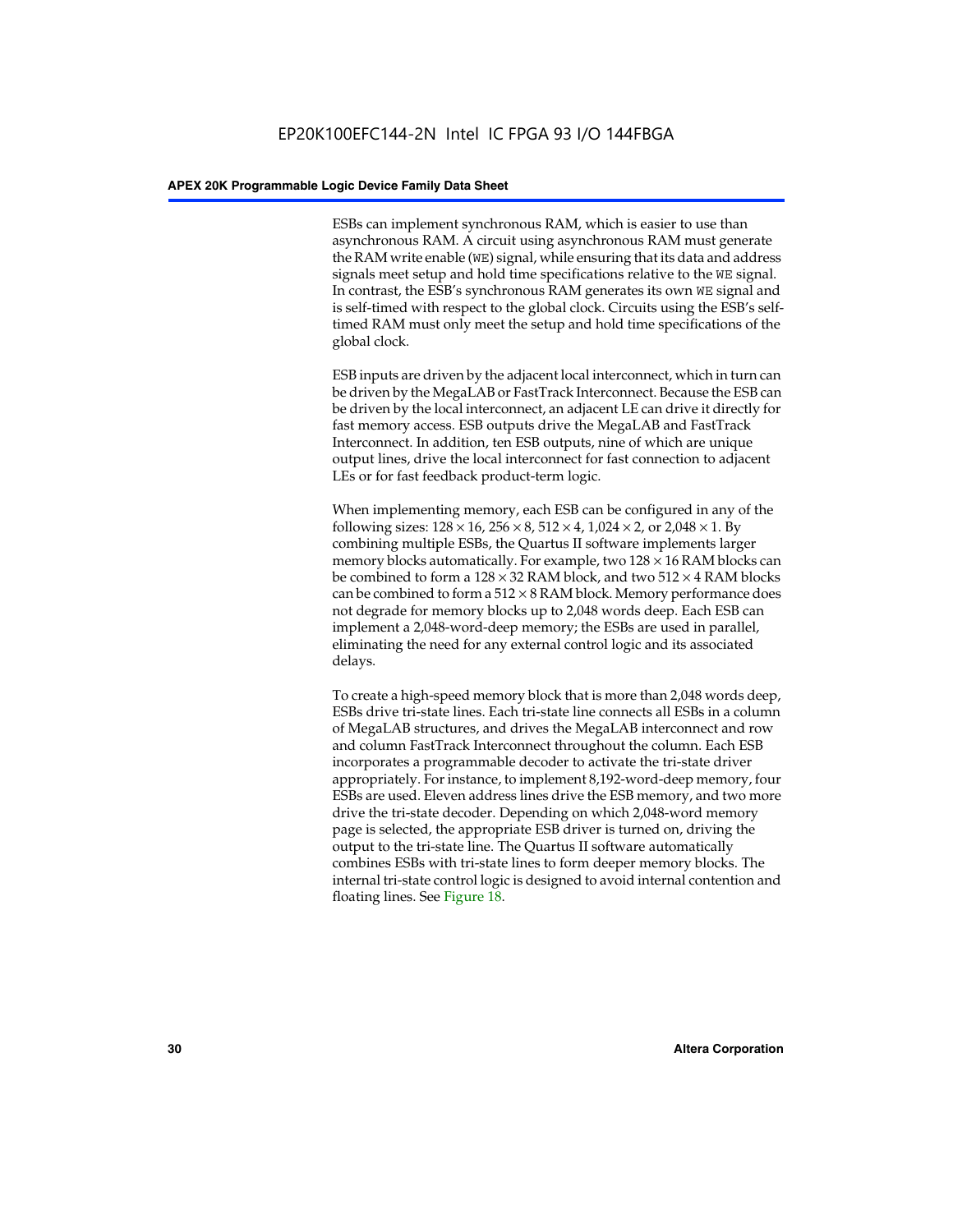

*Figure 18. Deep Memory Block Implemented with Multiple ESBs*

The ESB implements two forms of dual-port memory: read/write clock mode and input/output clock mode. The ESB can also be used for bidirectional, dual-port memory applications in which two ports read or write simultaneously. To implement this type of dual-port memory, two or four ESBs are used to support two simultaneous reads or writes. This functionality is shown in Figure 19.

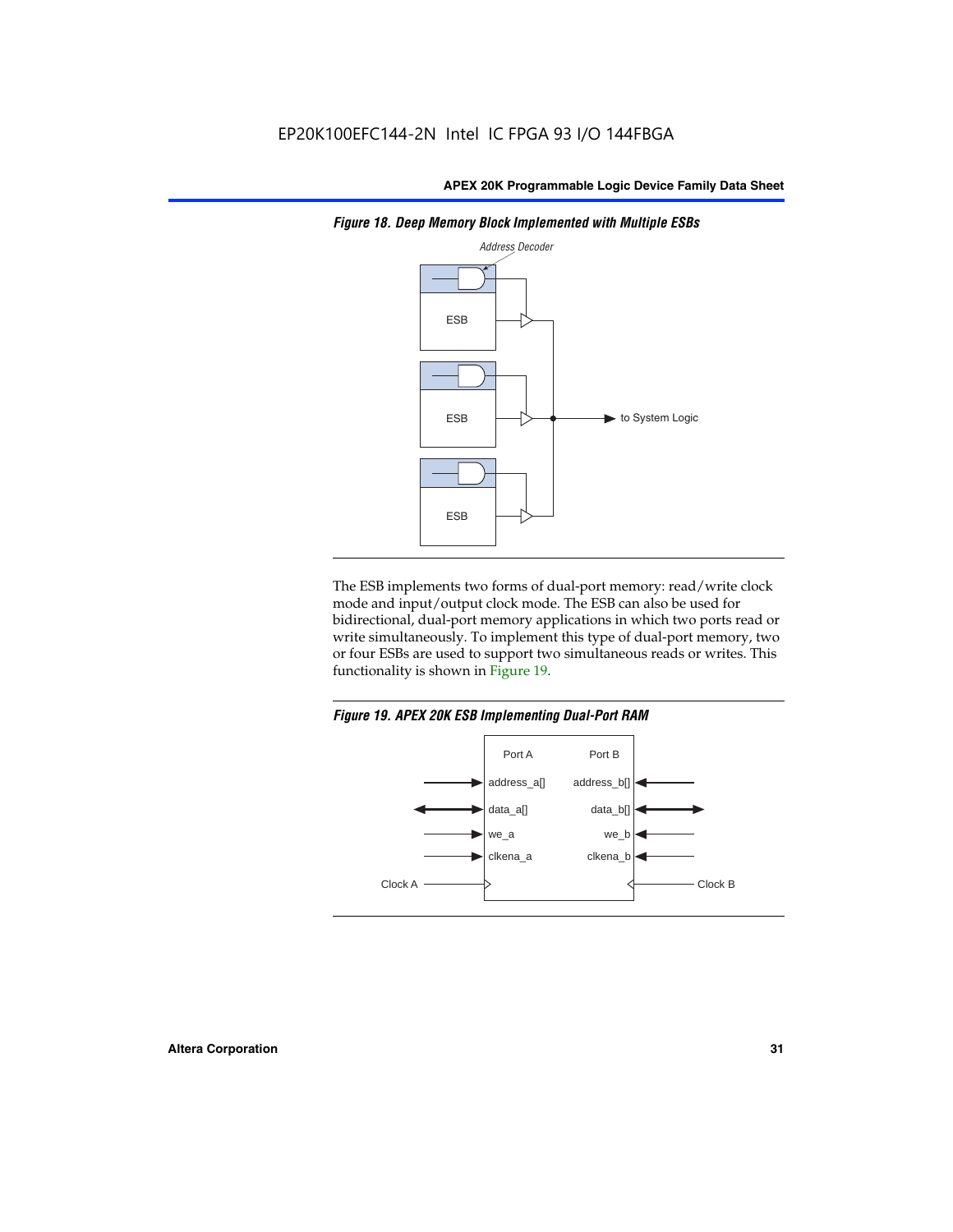# **Read/Write Clock Mode**

The read/write clock mode contains two clocks. One clock controls all registers associated with writing: data input, WE, and write address. The other clock controls all registers associated with reading: read enable (RE), read address, and data output. The ESB also supports clock enable and asynchronous clear signals; these signals also control the read and write registers independently. Read/write clock mode is commonly used for applications where reads and writes occur at different system frequencies. Figure 20 shows the ESB in read/write clock mode.



# *Notes to Figure 20:*

- (1) All registers can be cleared asynchronously by ESB local interconnect signals, global signals, or the chip-wide reset.
- (2) APEX 20KE devices have four dedicated clocks.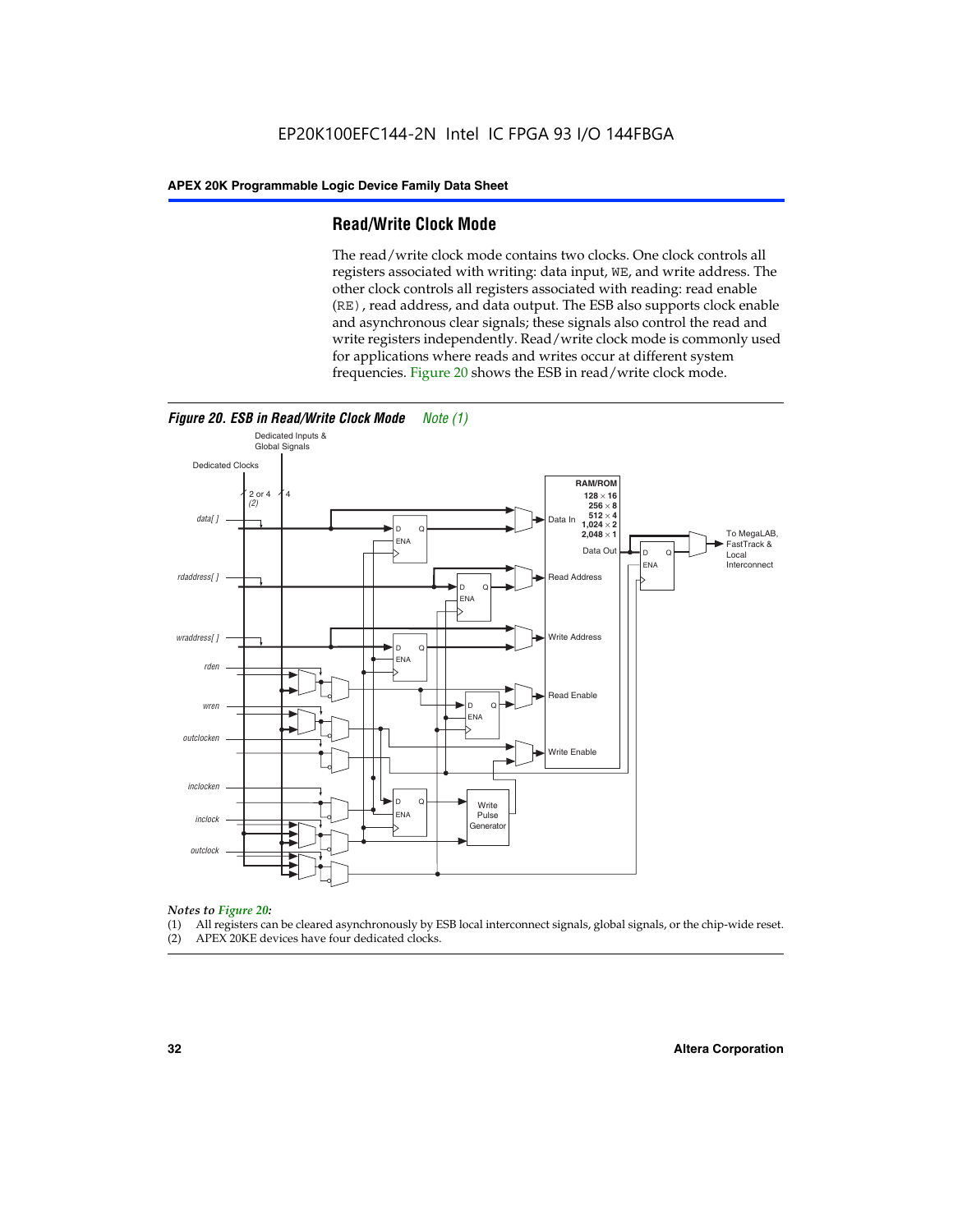# **Input/Output Clock Mode**

The input/output clock mode contains two clocks. One clock controls all registers for inputs into the ESB: data input, WE, RE, read address, and write address. The other clock controls the ESB data output registers. The ESB also supports clock enable and asynchronous clear signals; these signals also control the reading and writing of registers independently. Input/output clock mode is commonly used for applications where the reads and writes occur at the same system frequency, but require different clock enable signals for the input and output registers. Figure 21 shows the ESB in input/output clock mode.



#### *Figure 21. ESB in Input/Output Clock Mode Note (1)*

#### *Notes to Figure 21:*

(1) All registers can be cleared asynchronously by ESB local interconnect signals, global signals, or the chip-wide reset.

(2) APEX 20KE devices have four dedicated clocks.

# **Single-Port Mode**

The APEX 20K ESB also supports a single-port mode, which is used when simultaneous reads and writes are not required. See Figure 22.

#### **Altera Corporation 33**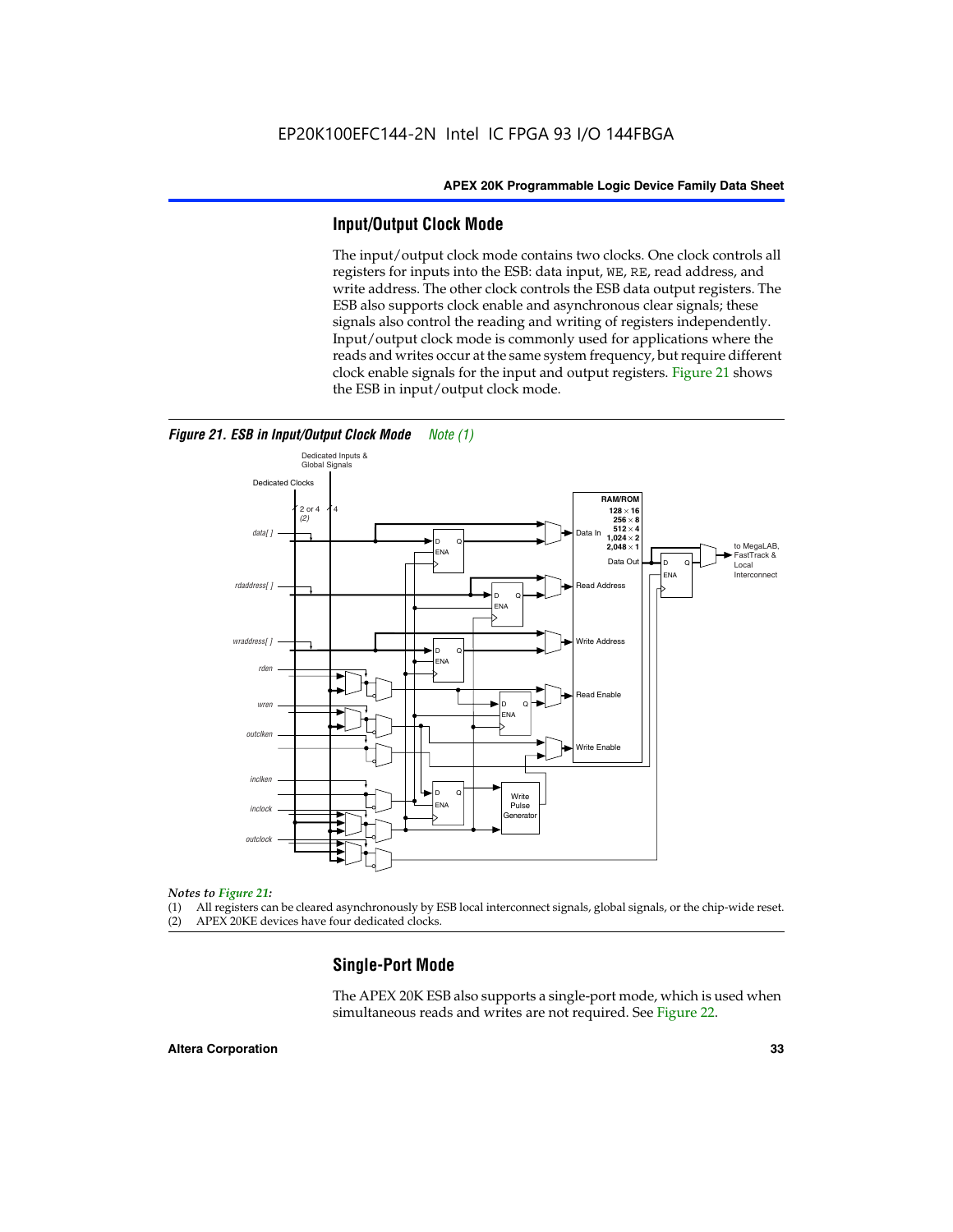# *Figure 22. ESB in Single-Port Mode Note (1)*



#### *Notes to Figure 22:*

(1) All registers can be asynchronously cleared by ESB local interconnect signals, global signals, or the chip-wide reset.

(2) APEX 20KE devices have four dedicated clocks.

# **Content-Addressable Memory**

In APEX 20KE devices, the ESB can implement CAM. CAM can be thought of as the inverse of RAM. When read, RAM outputs the data for a given address. Conversely, CAM outputs an address for a given data word. For example, if the data FA12 is stored in address 14, the CAM outputs 14 when FA12 is driven into it.

CAM is used for high-speed search operations. When searching for data within a RAM block, the search is performed serially. Thus, finding a particular data word can take many cycles. CAM searches all addresses in parallel and outputs the address storing a particular word. When a match is found, a match flag is set high. Figure 23 shows the CAM block diagram.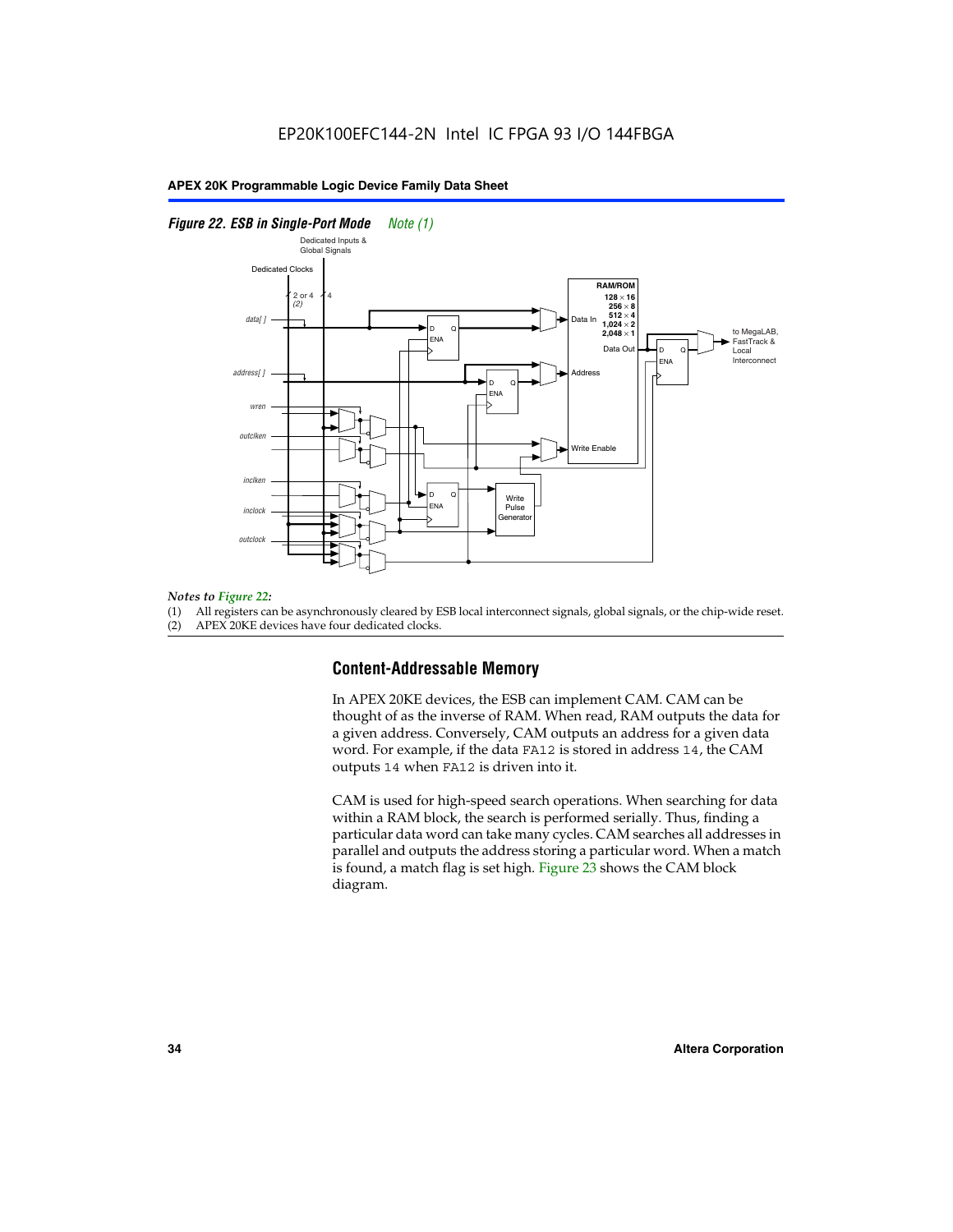

#### *Figure 23. APEX 20KE CAM Block Diagram*

CAM can be used in any application requiring high-speed searches, such as networking, communications, data compression, and cache management.

The APEX 20KE on-chip CAM provides faster system performance than traditional discrete CAM. Integrating CAM and logic into the APEX 20KE device eliminates off-chip and on-chip delays, improving system performance.

When in CAM mode, the ESB implements 32-word, 32-bit CAM. Wider or deeper CAM can be implemented by combining multiple CAMs with some ancillary logic implemented in LEs. The Quartus II software combines ESBs and LEs automatically to create larger CAMs.

CAM supports writing "don't care" bits into words of the memory. The "don't-care" bit can be used as a mask for CAM comparisons; any bit set to "don't-care" has no effect on matches.

The output of the CAM can be encoded or unencoded. When encoded, the ESB outputs an encoded address of the data's location. For instance, if the data is located in address 12, the ESB output is 12. When unencoded, the ESB uses its 16 outputs to show the location of the data over two clock cycles. In this case, if the data is located in address 12, the 12th output line goes high. When using unencoded outputs, two clock cycles are required to read the output because a 16-bit output bus is used to show the status of 32 words.

The encoded output is better suited for designs that ensure duplicate data is not written into the CAM. If duplicate data is written into two locations, the CAM's output will be incorrect. If the CAM may contain duplicate data, the unencoded output is a better solution; CAM with unencoded outputs can distinguish multiple data locations.

CAM can be pre-loaded with data during configuration, or it can be written during system operation. In most cases, two clock cycles are required to write each word into CAM. When "don't-care" bits are used, a third clock cycle is required.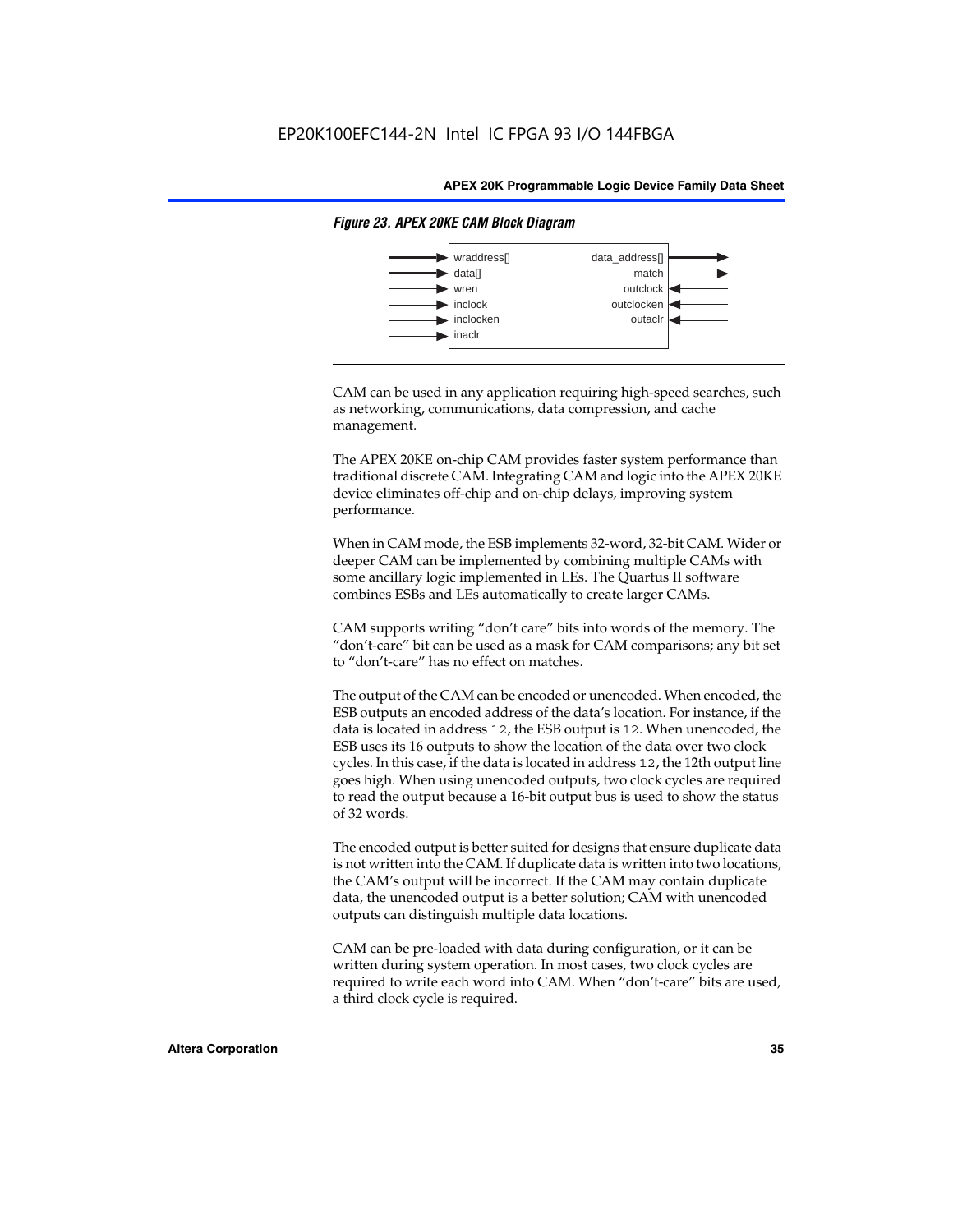

For more information on APEX 20KE devices and CAM, see *Application Note 119 (Implementing High-Speed Search Applications with APEX CAM).*

# **Driving Signals to the ESB**

ESBs provide flexible options for driving control signals. Different clocks can be used for the ESB inputs and outputs. Registers can be inserted independently on the data input, data output, read address, write address, WE, and RE signals. The global signals and the local interconnect can drive the WE and RE signals. The global signals, dedicated clock pins, and local interconnect can drive the ESB clock signals. Because the LEs drive the local interconnect, the LEs can control the WE and RE signals and the ESB clock, clock enable, and asynchronous clear signals. Figure 24 shows the ESB control signal generation logic.





### *Note to Figure 24:*

(1) APEX 20KE devices have four dedicated clocks.

An ESB is fed by the local interconnect, which is driven by adjacent LEs (for high-speed connection to the ESB) or the MegaLAB interconnect. The ESB can drive the local, MegaLAB, or FastTrack Interconnect routing structure to drive LEs and IOEs in the same MegaLAB structure or anywhere in the device.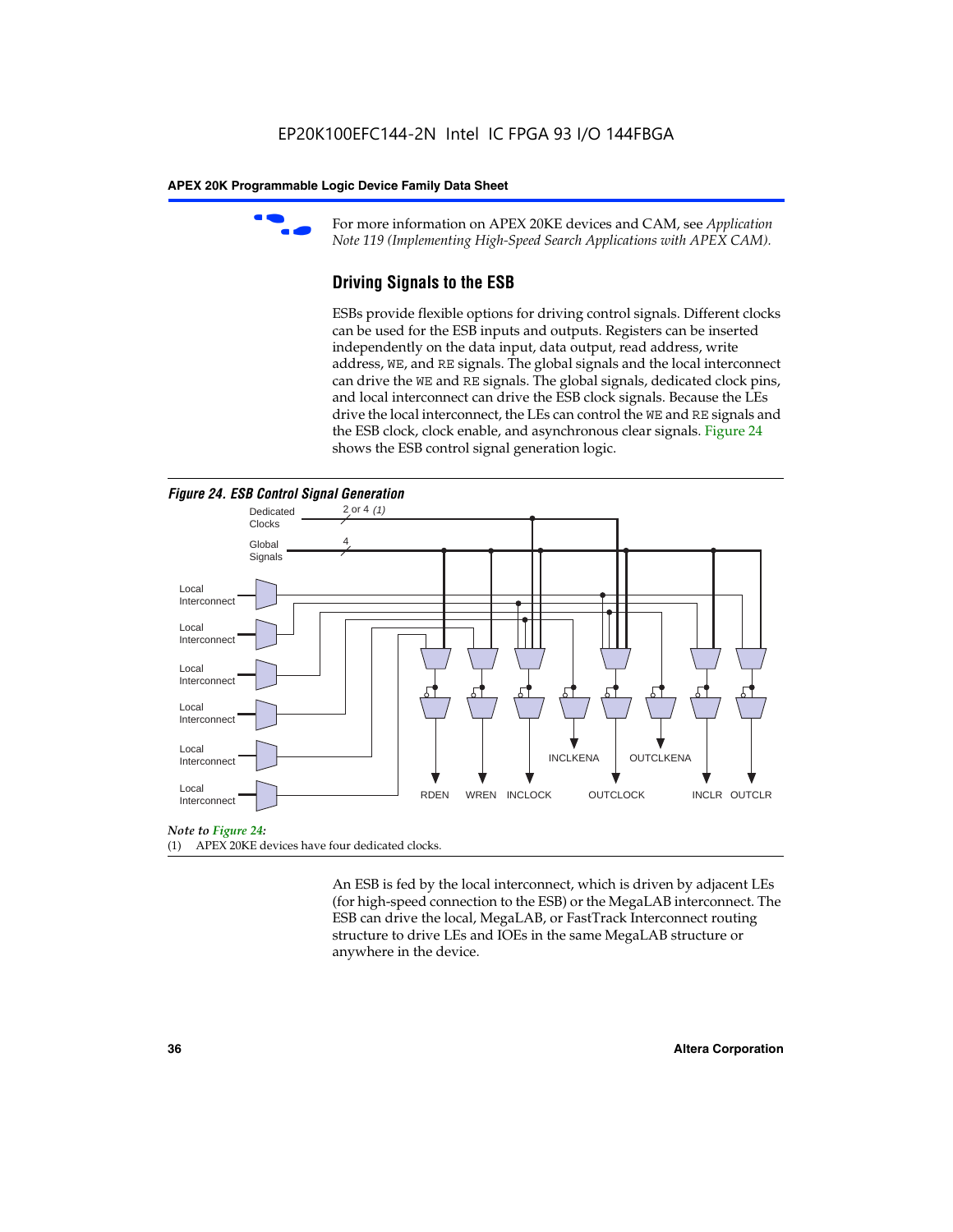# **Implementing Logic in ROM**

In addition to implementing logic with product terms, the ESB can implement logic functions when it is programmed with a read-only pattern during configuration, creating a large LUT. With LUTs, combinatorial functions are implemented by looking up the results, rather than by computing them. This implementation of combinatorial functions can be faster than using algorithms implemented in general logic, a performance advantage that is further enhanced by the fast access times of ESBs. The large capacity of ESBs enables designers to implement complex functions in one logic level without the routing delays associated with linked LEs or distributed RAM blocks. Parameterized functions such as LPM functions can take advantage of the ESB automatically. Further, the Quartus II software can implement portions of a design with ESBs where appropriate.

# **Programmable Speed/Power Control**

APEX 20K ESBs offer a high-speed mode that supports very fast operation on an ESB-by-ESB basis. When high speed is not required, this feature can be turned off to reduce the ESB's power dissipation by up to 50%. ESBs that run at low power incur a nominal timing delay adder. This Turbo  $Bit^{TM}$  option is available for ESBs that implement product-term logic or memory functions. An ESB that is not used will be powered down so that it does not consume DC current.

Designers can program each ESB in the APEX 20K device for either high-speed or low-power operation. As a result, speed-critical paths in the design can run at high speed, while the remaining paths operate at reduced power.

**I/O Structure** The APEX 20K IOE contains a bidirectional I/O buffer and a register that can be used either as an input register for external data requiring fast setup times, or as an output register for data requiring fast clock-to-output performance. IOEs can be used as input, output, or bidirectional pins. For fast bidirectional I/O timing, LE registers using local routing can improve setup times and OE timing. The Quartus II software Compiler uses the programmable inversion option to invert signals from the row and column interconnect automatically where appropriate. Because the APEX 20K IOE offers one output enable per pin, the Quartus II software Compiler can emulate open-drain operation efficiently.

> The APEX 20K IOE includes programmable delays that can be activated to ensure zero hold times, minimum clock-to-output times, input IOE register-to-core register transfers, or core-to-output IOE register transfers. A path in which a pin directly drives a register may require the delay to ensure zero hold time, whereas a path in which a pin drives a register through combinatorial logic may not require the delay.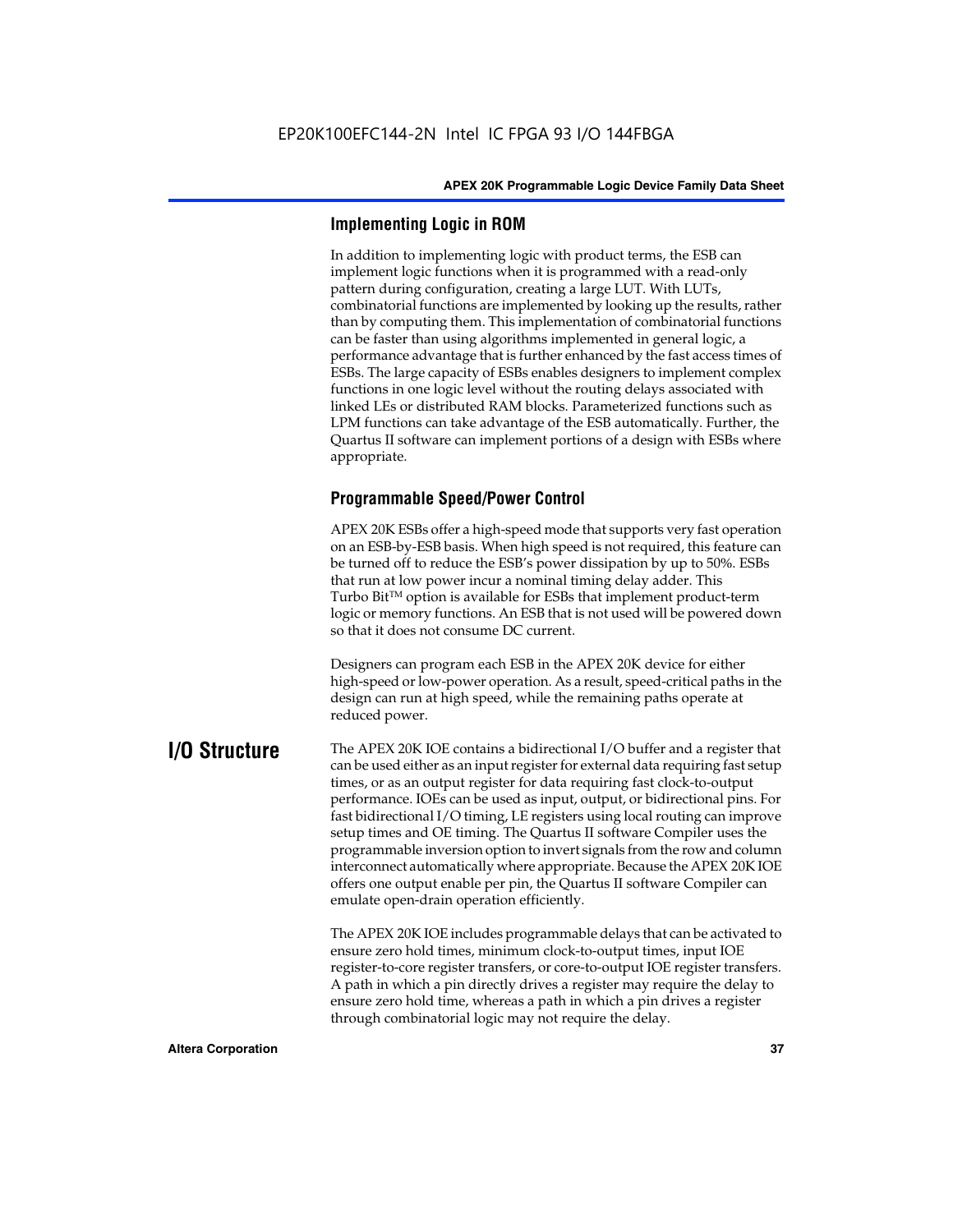Table 10 describes the APEX 20K programmable delays and their logic options in the Quartus II software.

| Table 10. APEX 20K Programmable Delay Chains |                                         |  |  |
|----------------------------------------------|-----------------------------------------|--|--|
| <b>Programmable Delays</b>                   | <b>Quartus II Logic Option</b>          |  |  |
| Input pin to core delay                      | Decrease input delay to internal cells  |  |  |
| Input pin to input register delay            | Decrease input delay to input register  |  |  |
| Core to output register delay                | Decrease input delay to output register |  |  |
| Output register $t_{\rm CO}$ delay           | Increase delay to output pin            |  |  |

The Quartus II software compiler can program these delays automatically to minimize setup time while providing a zero hold time. Figure 25 shows how fast bidirectional I/Os are implemented in APEX 20K devices.

The register in the APEX 20K IOE can be programmed to power-up high or low after configuration is complete. If it is programmed to power-up low, an asynchronous clear can control the register. If it is programmed to power-up high, the register cannot be asynchronously cleared or preset. This feature is useful for cases where the APEX 20K device controls an active-low input or another device; it prevents inadvertent activation of the input upon power-up.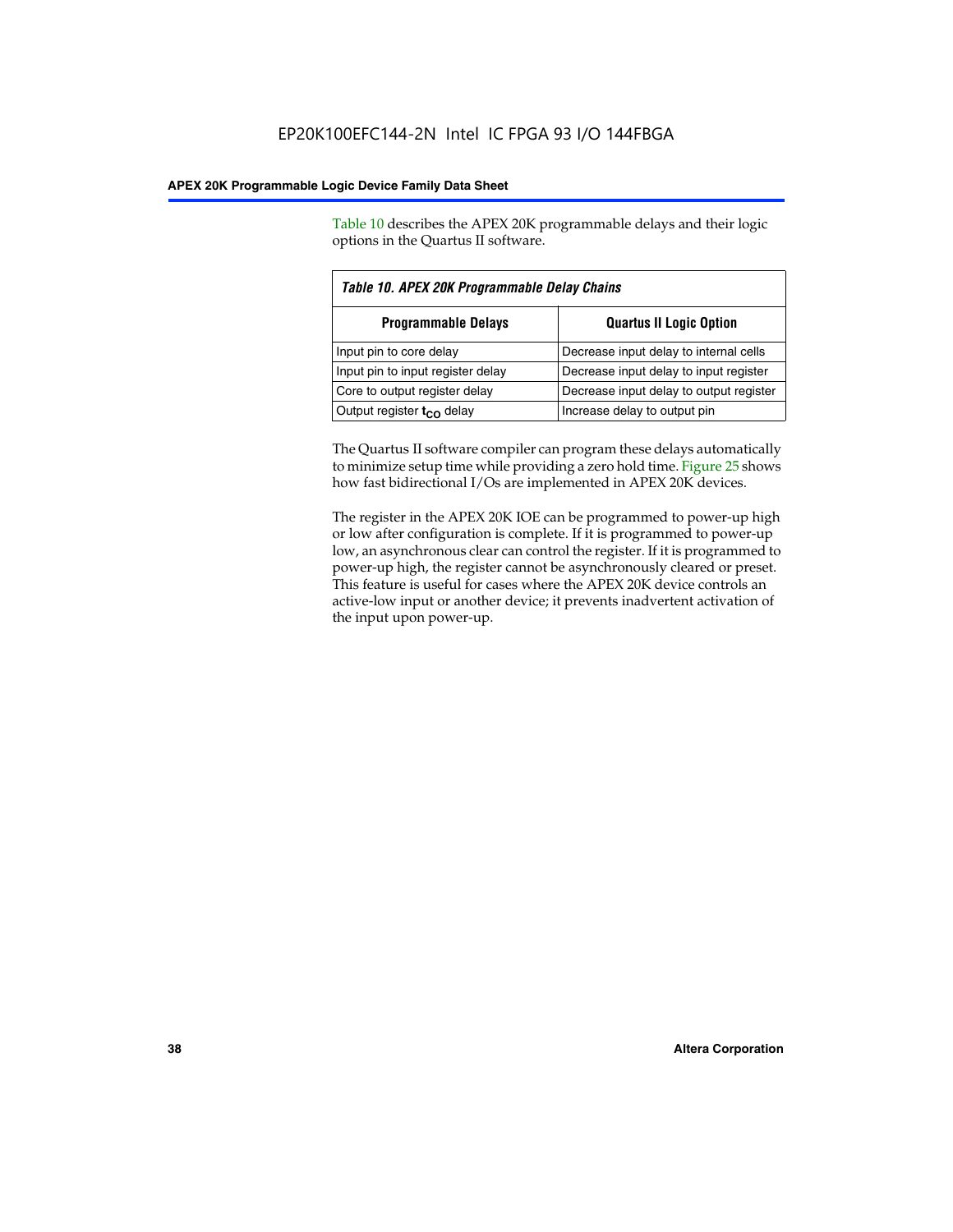

# *Figure 25. APEX 20K Bidirectional I/O Registers Note (1)*



### **Altera Corporation 39**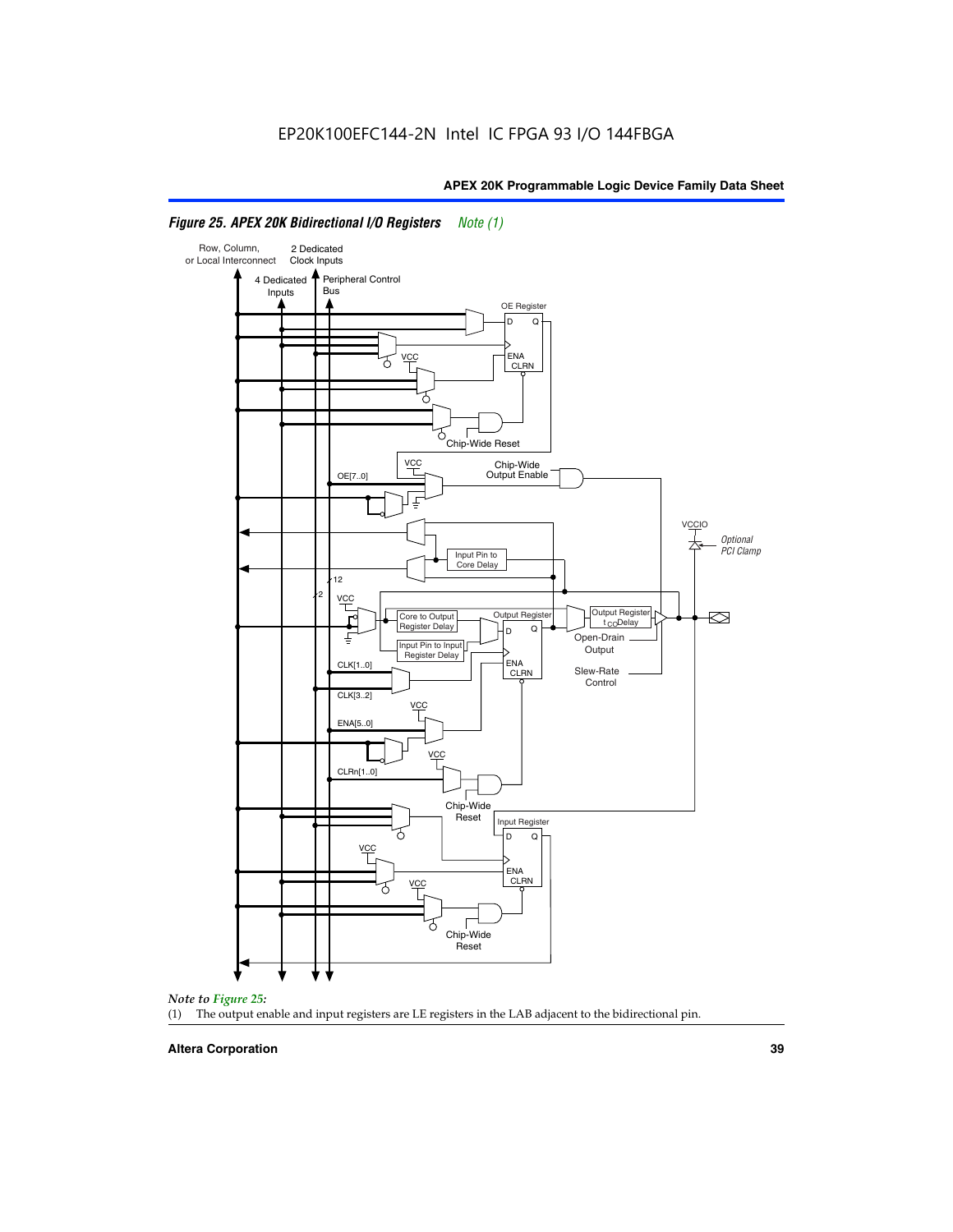APEX 20KE devices include an enhanced IOE, which drives the FastRow interconnect. The FastRow interconnect connects a column I/O pin directly to the LAB local interconnect within two MegaLAB structures. This feature provides fast setup times for pins that drive high fan-outs with complex logic, such as PCI designs. For fast bidirectional I/O timing, LE registers using local routing can improve setup times and OE timing. The APEX 20KE IOE also includes direct support for open-drain operation, giving faster clock-to-output for open-drain signals. Some programmable delays in the APEX 20KE IOE offer multiple levels of delay to fine-tune setup and hold time requirements. The Quartus II software compiler can set these delays automatically to minimize setup time while providing a zero hold time.

Table 11 describes the APEX 20KE programmable delays and their logic options in the Quartus II software.

| Table 11. APEX 20KE Programmable Delay Chains |                                         |  |  |  |
|-----------------------------------------------|-----------------------------------------|--|--|--|
| <b>Programmable Delays</b>                    | <b>Quartus II Logic Option</b>          |  |  |  |
| Input Pin to Core Delay                       | Decrease input delay to internal cells  |  |  |  |
| Input Pin to Input Register Delay             | Decrease input delay to input registers |  |  |  |
| Core to Output Register Delay                 | Decrease input delay to output register |  |  |  |
| Output Register t <sub>CO</sub> Delay         | Increase delay to output pin            |  |  |  |
| Clock Enable Delay                            | Increase clock enable delay             |  |  |  |

The register in the APEX 20KE IOE can be programmed to power-up high or low after configuration is complete. If it is programmed to power-up low, an asynchronous clear can control the register. If it is programmed to power-up high, an asynchronous preset can control the register. Figure 26 shows how fast bidirectional I/O pins are implemented in APEX 20KE devices. This feature is useful for cases where the APEX 20KE device controls an active-low input or another device; it prevents inadvertent activation of the input upon power-up.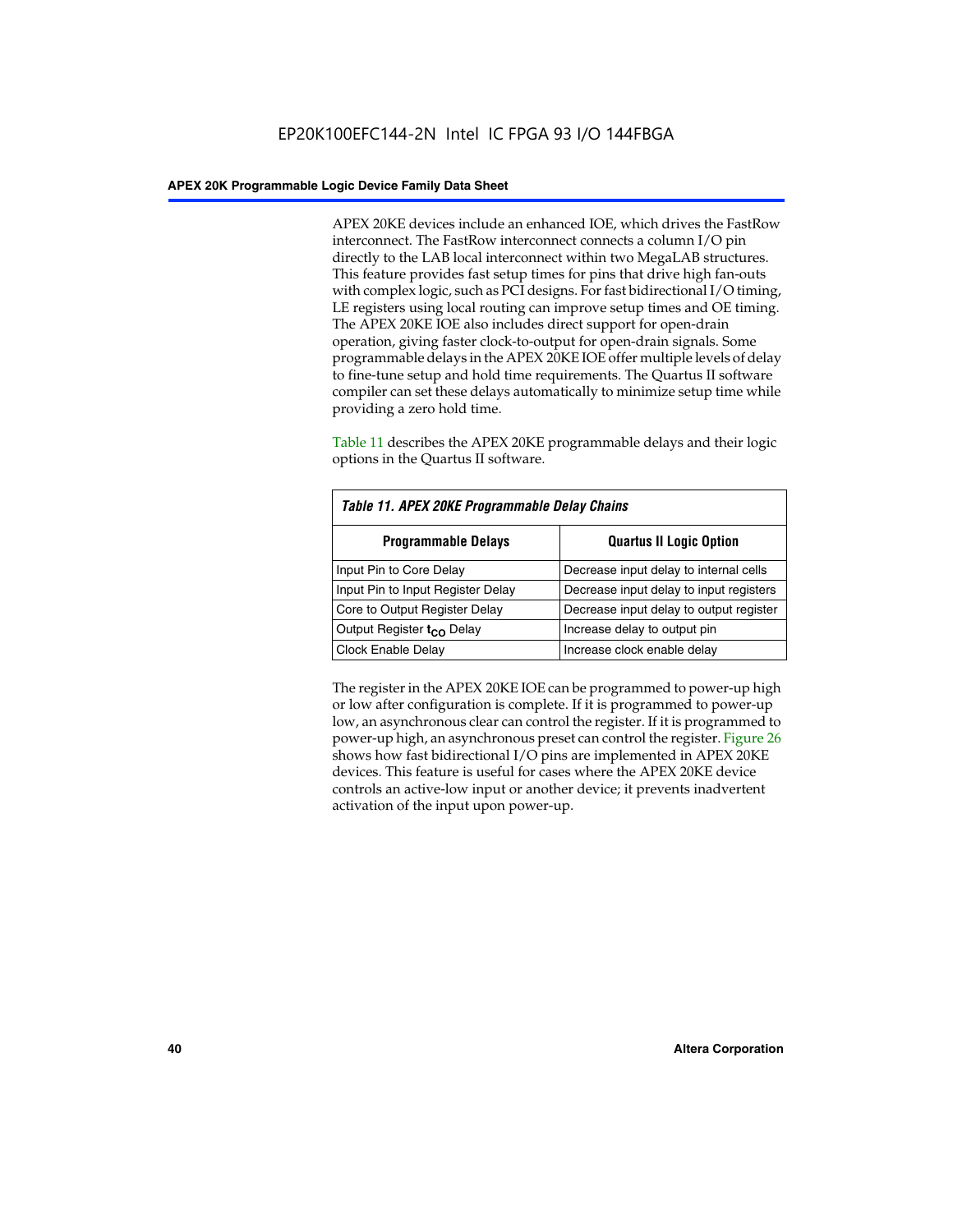### Row, Column, FastRow, 4 Dedicated or Local Interconnect Clock Inputs Peripheral Control 4 Dedicated **Bus** Inputs OE Register D Q ENA VCC CLRN 7 Chip-Wide Reset vcc Chip-Wide Output Enable OE[7..0] VC Input Pin to **Optional** Core Delay (1) PCI Clamp Input Pin to Core Delay (1) 12 4 **VCC** Output Register **Output Registe**  $\approx$ Core to Output | Output Hegister | Durbut Tropieding | Contput Tropieding | Durbut Tropieding | Output Tropied<br>Register Delay | Durbut Tropieding | Contput Tropieding | Contput Tropieding | O t<sub>CO</sub>Delay  $D$  Q ŧ Open-Drain Input Pin to Input **Output** Register Delay ENA CLK[1..0] CLRN/ Slew-Rate PR<sub>N</sub> Control CLK[3..0] VCC ENA[5..0] Clock Enable Delay (1) VCC CLRn[1..0] Chip-Wide Input Pin to Core Delay (1) Reset Input Register D Q VCC .<br>ENA CLRN **VCC** Chip-Wide Reset

# *Figure 26. APEX 20KE Bidirectional I/O Registers Notes (1), (2)*

### *Notes to Figure 26:*

- (1) This programmable delay has four settings: off and three levels of delay.<br>(2) The output enable and input registers are LE registers in the LAB adjacer
- The output enable and input registers are LE registers in the LAB adjacent to the bidirectional pin.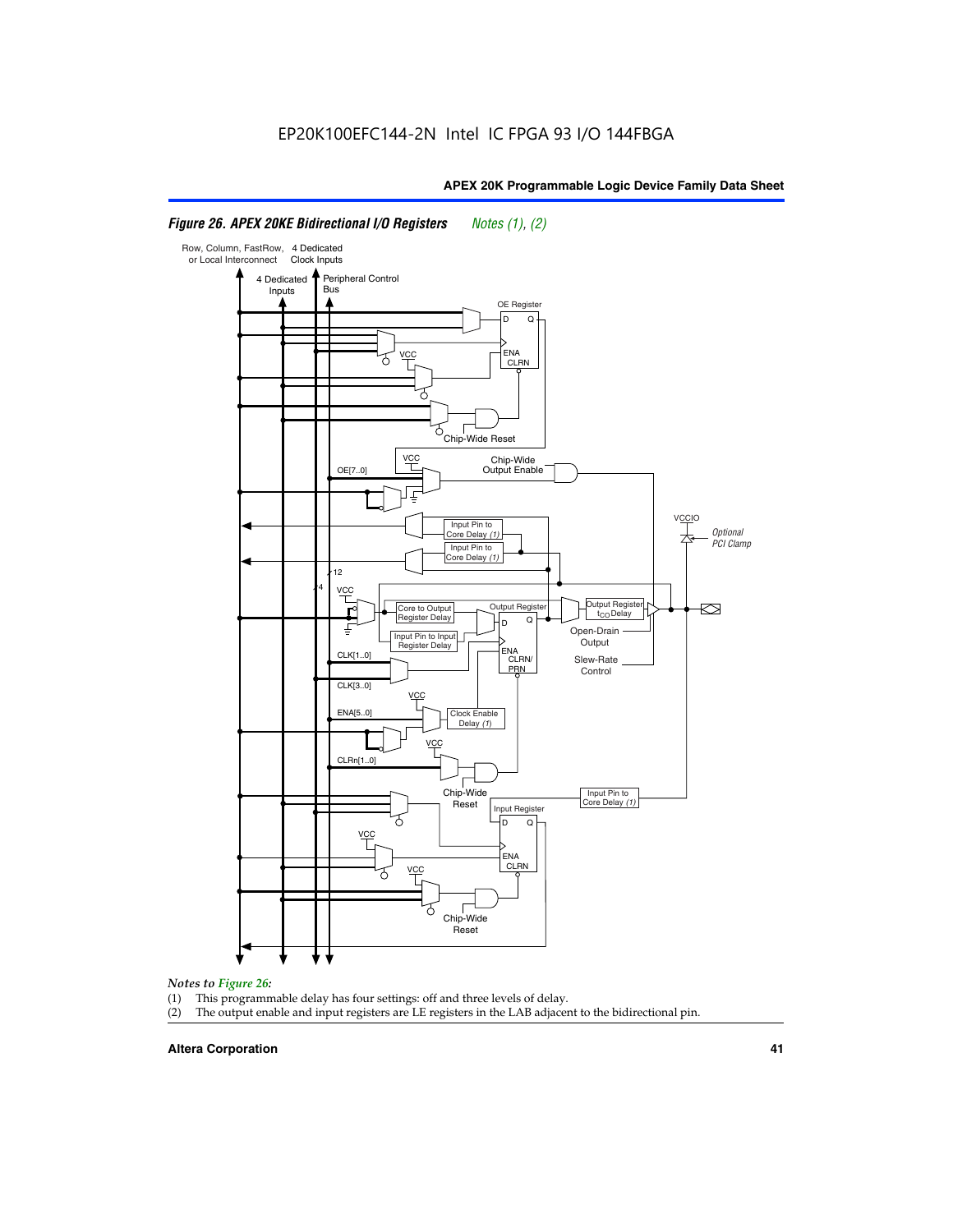Each IOE drives a row, column, MegaLAB, or local interconnect when used as an input or bidirectional pin. A row IOE can drive a local, MegaLAB, row, and column interconnect; a column IOE can drive the column interconnect. Figure 27 shows how a row IOE connects to the interconnect.

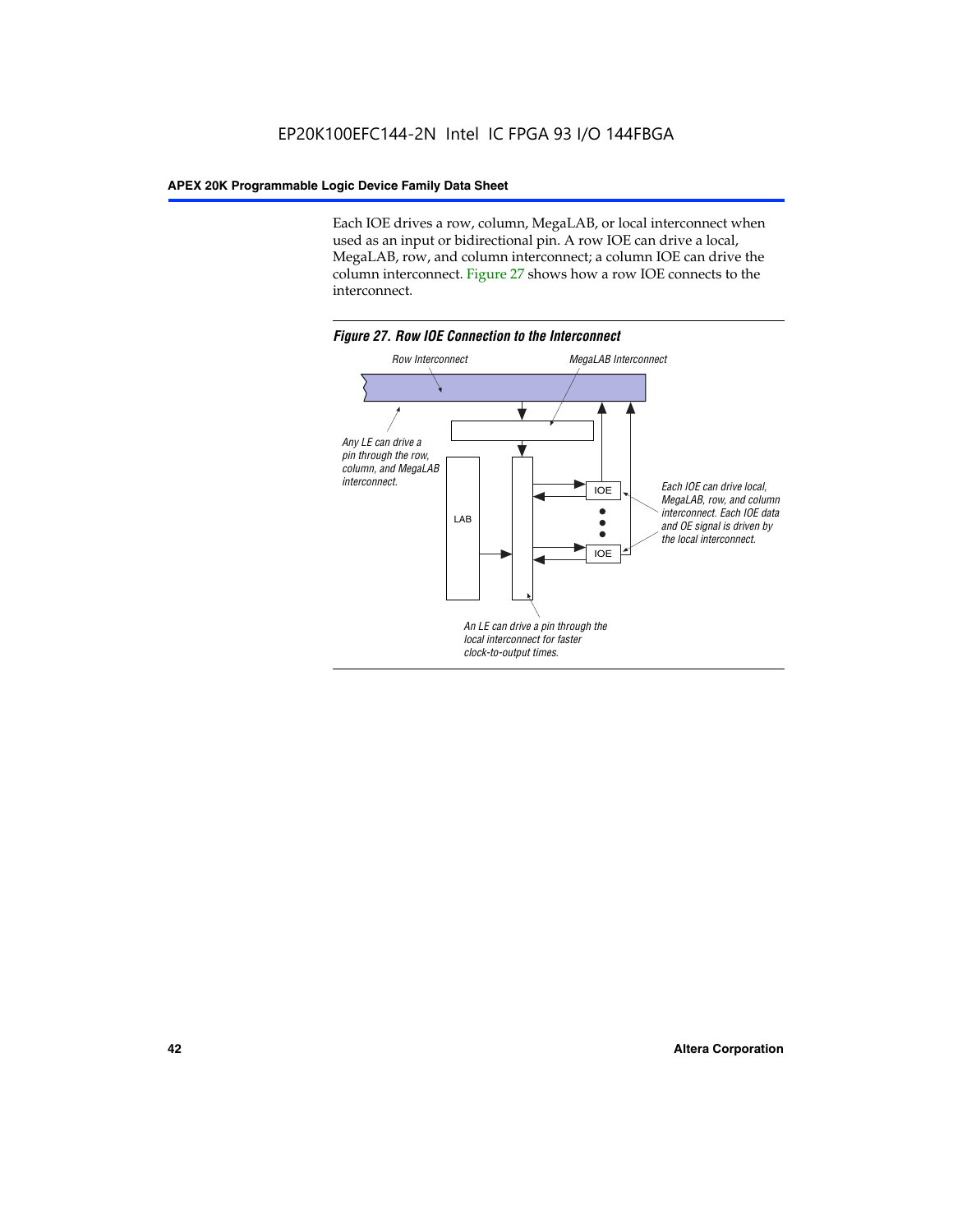Figure 28 shows how a column IOE connects to the interconnect.

# *Figure 28. Column IOE Connection to the Interconnect*



# **Dedicated Fast I/O Pins**

APEX 20KE devices incorporate an enhancement to support bidirectional pins with high internal fanout such as PCI control signals. These pins are called Dedicated Fast I/O pins (FAST1, FAST2, FAST3, and FAST4) and replace dedicated inputs. These pins can be used for fast clock, clear, or high fanout logic signal distribution. They also can drive out. The Dedicated Fast I/O pin data output and tri-state control are driven by local interconnect from the adjacent MegaLAB for high speed.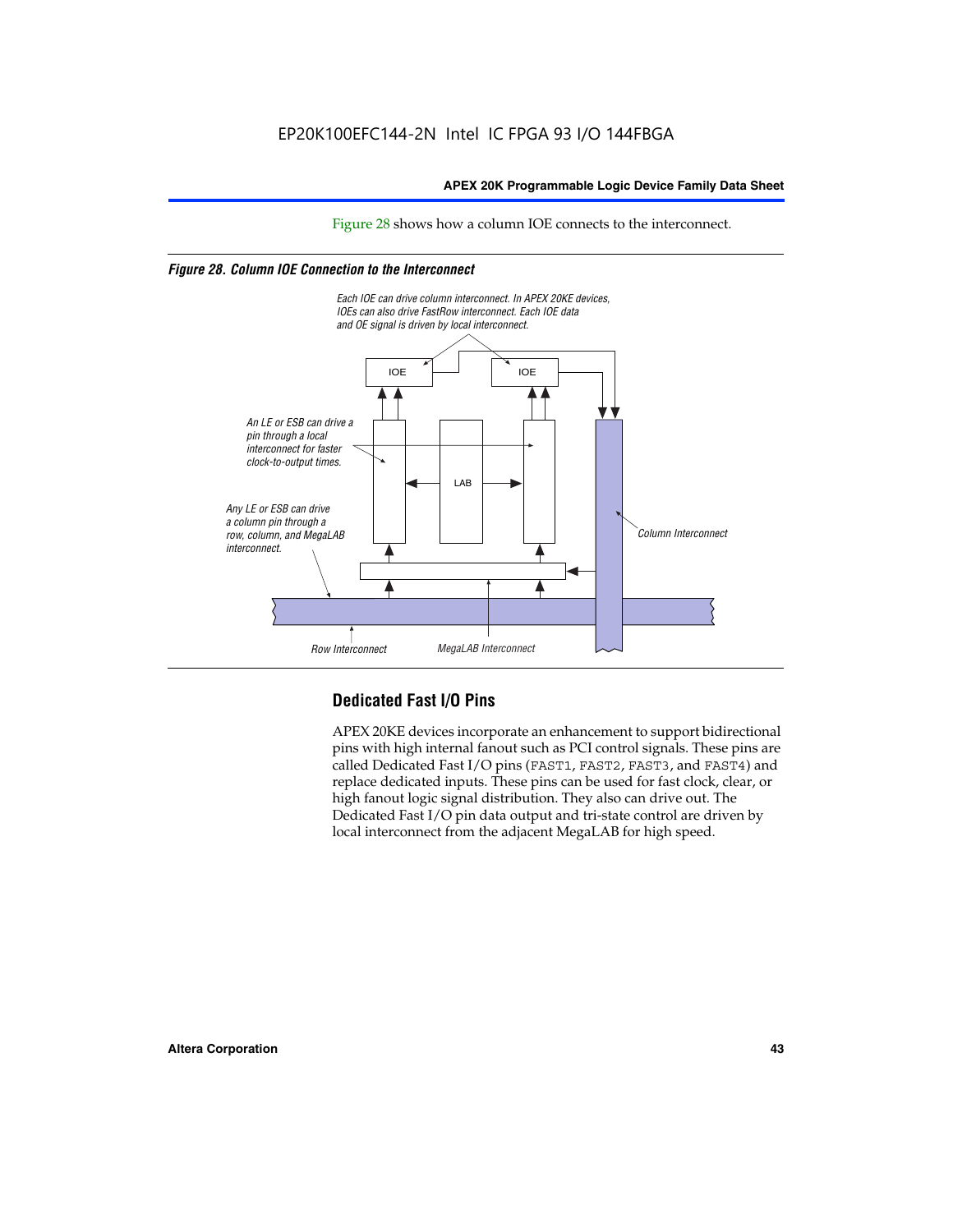# **Advanced I/O Standard Support**

APEX 20KE IOEs support the following I/O standards: LVTTL, LVCMOS, 1.8-V I/O, 2.5-V I/O, 3.3-V PCI, PCI-X, 3.3-V AGP, LVDS, LVPECL, GTL+, CTT, HSTL Class I, SSTL-3 Class I and II, and SSTL-2 Class I and II.



For more information on I/O standards supported by APEX 20KE devices, see *Application Note 117 (Using Selectable I/O Standards in Altera Devices)*.

The APEX 20KE device contains eight I/O banks. In QFP packages, the banks are linked to form four I/O banks. The I/O banks directly support all standards except LVDS and LVPECL. All I/O banks can support LVDS and LVPECL with the addition of external resistors. In addition, one block within a bank contains circuitry to support high-speed True-LVDS and LVPECL inputs, and another block within a particular bank supports high-speed True-LVDS and LVPECL outputs. The LVDS blocks support all of the I/O standards. Each I/O bank has its own VCCIO pins. A single device can support 1.8-V, 2.5-V, and 3.3-V interfaces; each bank can support a different standard independently. Each bank can also use a separate  $V_{\text{REF}}$  level so that each bank can support any of the terminated standards (such as SSTL-3) independently. Within a bank, any one of the terminated standards can be supported. EP20K300E and larger APEX 20KE devices support the LVDS interface for data pins (smaller devices support LVDS clock pins, but not data pins). All EP20K300E and larger devices support the LVDS interface for data pins up to 155 Mbit per channel; EP20K400E devices and larger with an X-suffix on the ordering code add a serializer/deserializer circuit and PLL for higher-speed support.

Each bank can support multiple standards with the same VCCIO for output pins. Each bank can support one voltage-referenced I/O standard, but it can support multiple I/O standards with the same VCCIO voltage level. For example, when VCCIO is 3.3 V, a bank can support LVTTL, LVCMOS, 3.3-V PCI, and SSTL-3 for inputs and outputs.

When the LVDS banks are not used as LVDS I/O banks, they support all of the other I/O standards. Figure 29 shows the arrangement of the APEX 20KE I/O banks.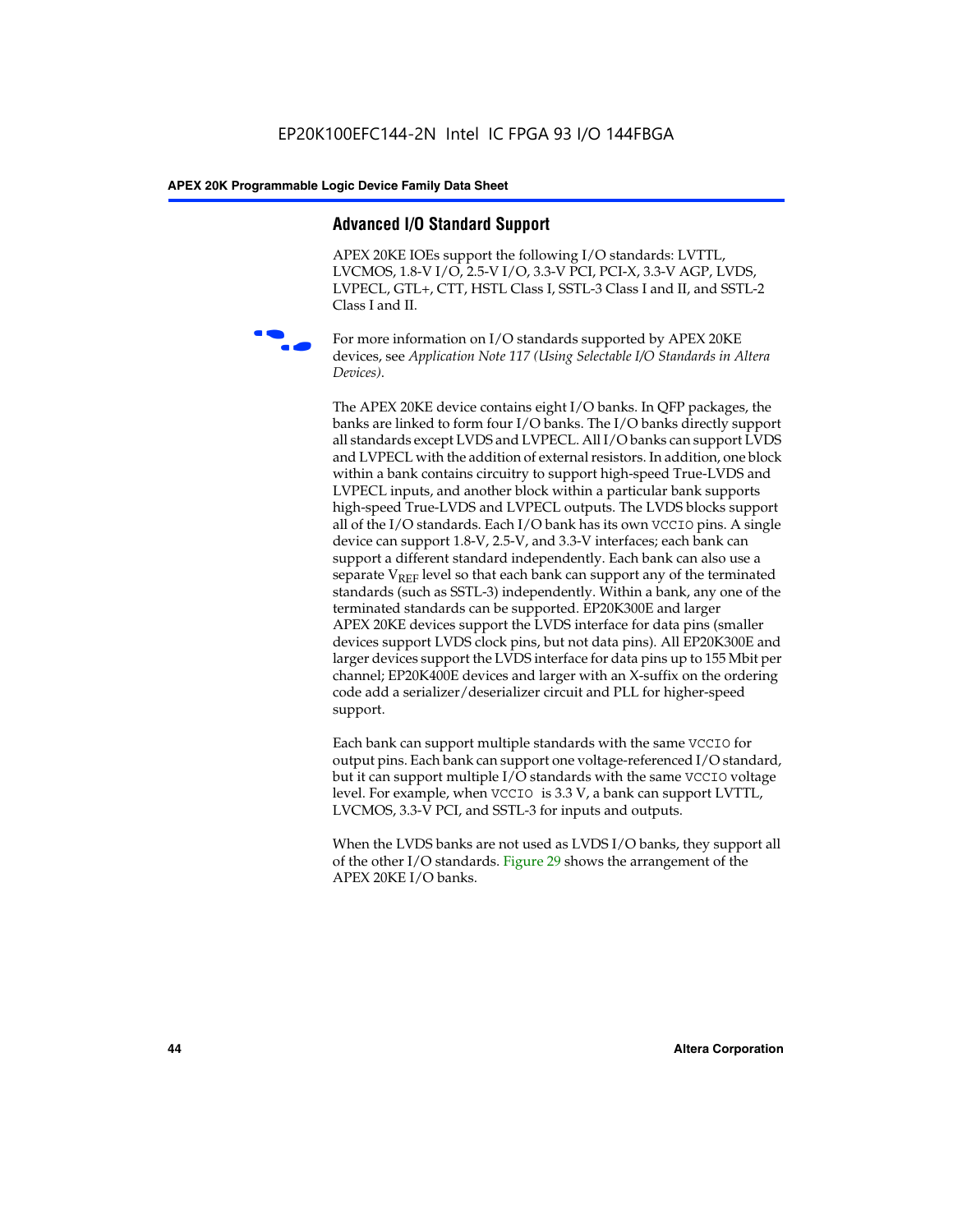

# *Figure 29. APEX 20KE I/O Banks*

### *Notes to Figure 29:*

- (1) For more information on placing I/O pins in LVDS blocks, refer to the *Guidelines for Using LVDS Blocks* section in *Application Note 120 (Using LVDS in APEX 20KE Devices*).
- (2) If the LVDS input and output blocks are not used for LVDS, they can support all of the I/O standards and can be used as input, output, or bidirectional pins with  $V_{\text{C} \cap \text{O}}$  set to 3.3 V, 2.5 V, or 1.8 V.

# **Power Sequencing & Hot Socketing**

Because APEX 20K and APEX 20KE devices can be used in a mixedvoltage environment, they have been designed specifically to tolerate any possible power-up sequence. Therefore, the  $V_{\text{CCIO}}$  and  $V_{\text{CCINT}}$  power supplies may be powered in any order.

For more information, please refer to the "Power Sequencing Considerations" section in the *Configuring APEX 20KE & APEX 20KC Devices* chapter of the *Configuration Devices Handbook*.

Signals can be driven into APEX 20K devices before and during power-up without damaging the device. In addition, APEX 20K devices do not drive out during power-up. Once operating conditions are reached and the device is configured, APEX 20K and APEX 20KE devices operate as specified by the user.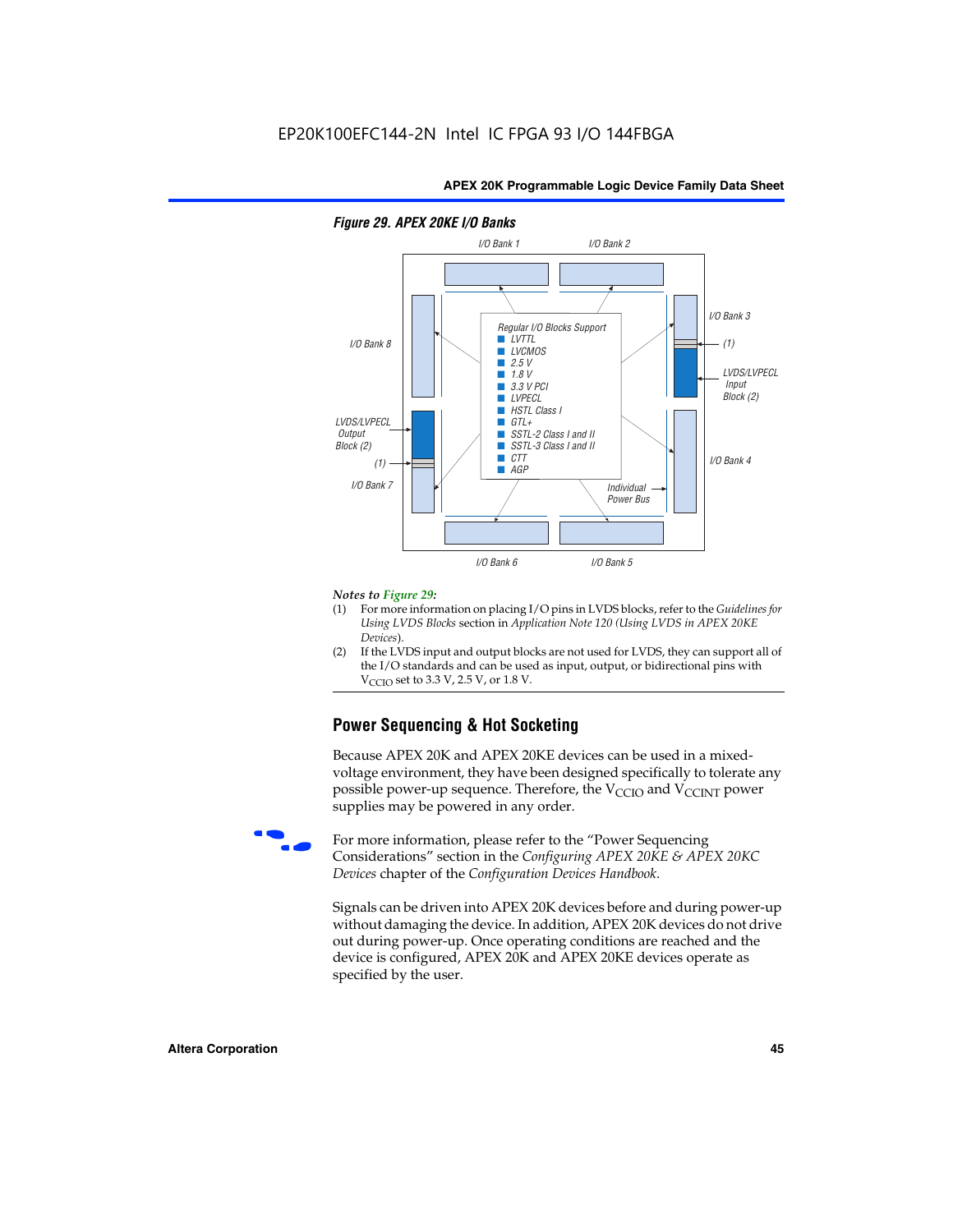Under hot socketing conditions, APEX 20KE devices will not sustain any damage, but the I/O pins will drive out.

# **MultiVolt I/O Interface**

The APEX device architecture supports the MultiVolt I/O interface feature, which allows APEX devices in all packages to interface with systems of different supply voltages. The devices have one set of VCC pins for internal operation and input buffers (VCCINT), and another set for I/O output drivers (VCCIO).

The APEX 20K VCCINT pins must always be connected to a 2.5 V power supply. With a 2.5-V  $V_{\text{CCMT}}$  level, input pins are 2.5-V, 3.3-V, and 5.0-V tolerant. The VCCIO pins can be connected to either a 2.5-V or 3.3-V power supply, depending on the output requirements. When VCCIO pins are connected to a 2.5-V power supply, the output levels are compatible with 2.5-V systems. When the VCCIO pins are connected to a 3.3-V power supply, the output high is 3.3 V and is compatible with 3.3-V or 5.0-V systems.

| Table 12. 5.0-V Tolerant APEX 20K MultiVolt I/O Support |                                                |                  |     |     |     |     |
|---------------------------------------------------------|------------------------------------------------|------------------|-----|-----|-----|-----|
| $V_{\text{CCIO}}(V)$                                    | Input Signals (V)<br><b>Output Signals (V)</b> |                  |     |     |     |     |
|                                                         | 2.5                                            | 3.3              | 5.0 | 2.5 | 3.3 | 5.0 |
| 2.5                                                     |                                                | $\checkmark$ (1) |     |     |     |     |
| 3.3                                                     |                                                |                  |     |     |     |     |

Table 12 summarizes 5.0-V tolerant APEX 20K MultiVolt I/O support.

### *Notes to Table 12:*

- (1) The PCI clamping diode must be disabled to drive an input with voltages higher than  $V_{CCIO}$ .
- (2) When  $V_{CCIO} = 3.3 V$ , an APEX 20K device can drive a 2.5-V device with 3.3-V tolerant inputs.

Open-drain output pins on 5.0-V tolerant APEX 20K devices (with a pullup resistor to the 5.0-V supply) can drive 5.0-V CMOS input pins that require a  $V_{IH}$  of 3.5 V. When the pin is inactive, the trace will be pulled up to 5.0 V by the resistor. The open-drain pin will only drive low or tri-state; it will never drive high. The rise time is dependent on the value of the pullup resistor and load impedance. The  $I_{OI}$  current specification should be considered when selecting a pull-up resistor.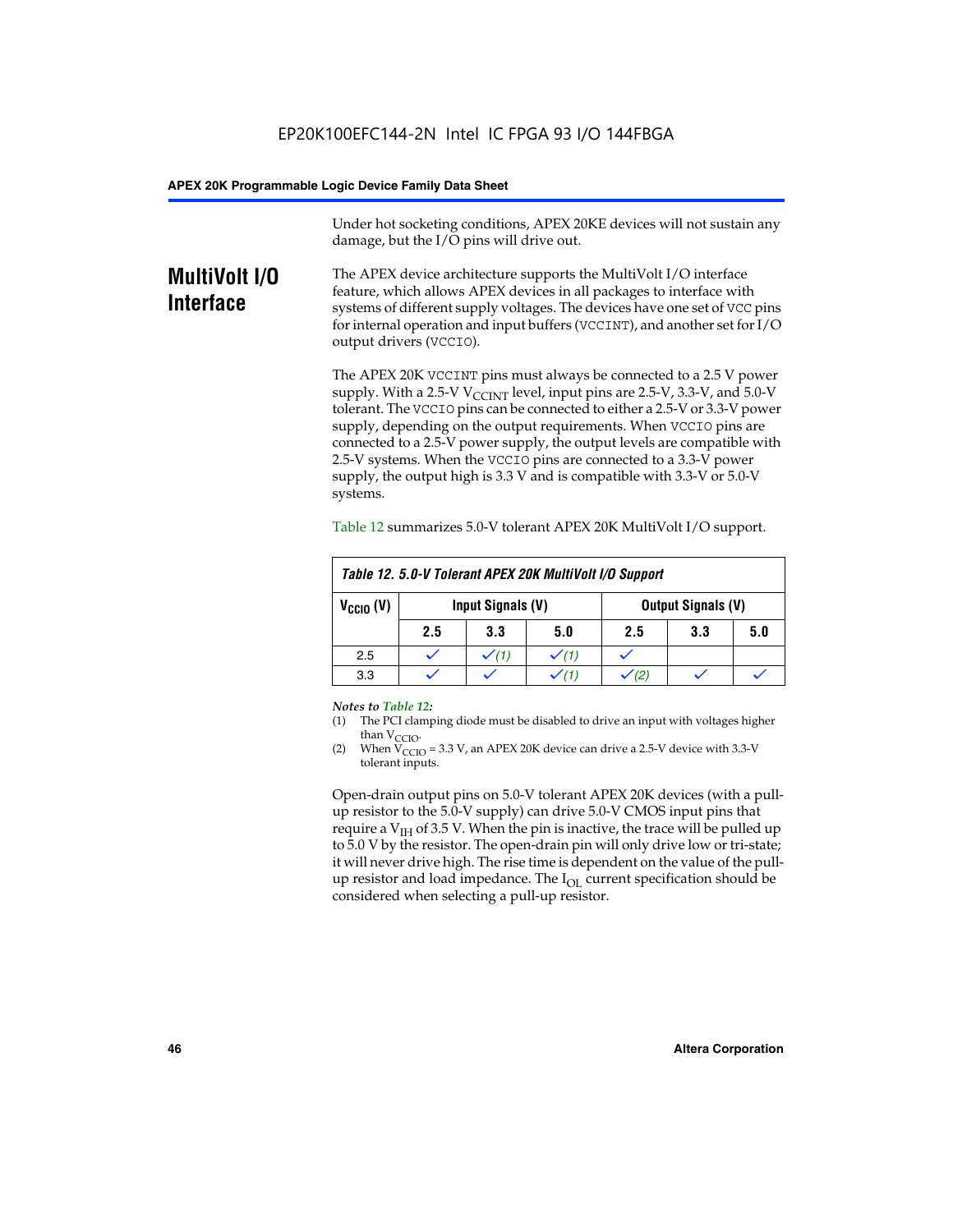APEX 20KE devices also support the MultiVolt I/O interface feature. The APEX 20KE VCCINT pins must always be connected to a 1.8-V power supply. With a 1.8-V  $V_{\text{CCINT}}$  level, input pins are 1.8-V, 2.5-V, and 3.3-V tolerant. The VCCIO pins can be connected to either a 1.8-V, 2.5-V, or 3.3-V power supply, depending on the I/O standard requirements. When the VCCIO pins are connected to a 1.8-V power supply, the output levels are compatible with 1.8-V systems. When VCCIO pins are connected to a 2.5-V power supply, the output levels are compatible with 2.5-V systems. When VCCIO pins are connected to a 3.3-V power supply, the output high is 3.3 V and compatible with 3.3-V or 5.0-V systems. An APEX 20KE device is 5.0-V tolerant with the addition of a resistor.

# Table 13 summarizes APEX 20KE MultiVolt I/O support.

|                      | Table 13. APEX 20KE MultiVolt I/O Support<br>Note (1) |     |                   |     |     |     |                           |     |
|----------------------|-------------------------------------------------------|-----|-------------------|-----|-----|-----|---------------------------|-----|
| $V_{\text{CCIO}}(V)$ |                                                       |     | Input Signals (V) |     |     |     | <b>Output Signals (V)</b> |     |
|                      | 1.8                                                   | 2.5 | 3.3               | 5.0 | 1.8 | 2.5 | 3.3                       | 5.0 |
| 1.8                  |                                                       |     |                   |     |     |     |                           |     |
| 2.5                  |                                                       |     |                   |     |     |     |                           |     |
| 3.3                  |                                                       |     |                   | (2) |     |     | (3)                       |     |

## *Notes to Table 13:*

(1) The PCI clamping diode must be disabled to drive an input with voltages higher than  $V_{CCIO}$ , except for the 5.0-V input case.

(2) An APEX 20KE device can be made 5.0-V tolerant with the addition of an external resistor. You also need a PCI clamp and series resistor.

(3) When  $V_{\text{CCIO}} = 3.3$  V, an APEX 20KE device can drive a 2.5-V device with 3.3-V tolerant inputs.

# **ClockLock & ClockBoost Features**

APEX 20K devices support the ClockLock and ClockBoost clock management features, which are implemented with PLLs. The ClockLock circuitry uses a synchronizing PLL that reduces the clock delay and skew within a device. This reduction minimizes clock-to-output and setup times while maintaining zero hold times. The ClockBoost circuitry, which provides a clock multiplier, allows the designer to enhance device area efficiency by sharing resources within the device. The ClockBoost circuitry allows the designer to distribute a low-speed clock and multiply that clock on-device. APEX 20K devices include a high-speed clock tree; unlike ASICs, the user does not have to design and optimize the clock tree. The ClockLock and ClockBoost features work in conjunction with the APEX 20K device's high-speed clock to provide significant improvements in system performance and band-width. Devices with an X-suffix on the ordering code include the ClockLock circuit.

The ClockLock and ClockBoost features in APEX 20K devices are enabled through the Quartus II software. External devices are not required to use these features.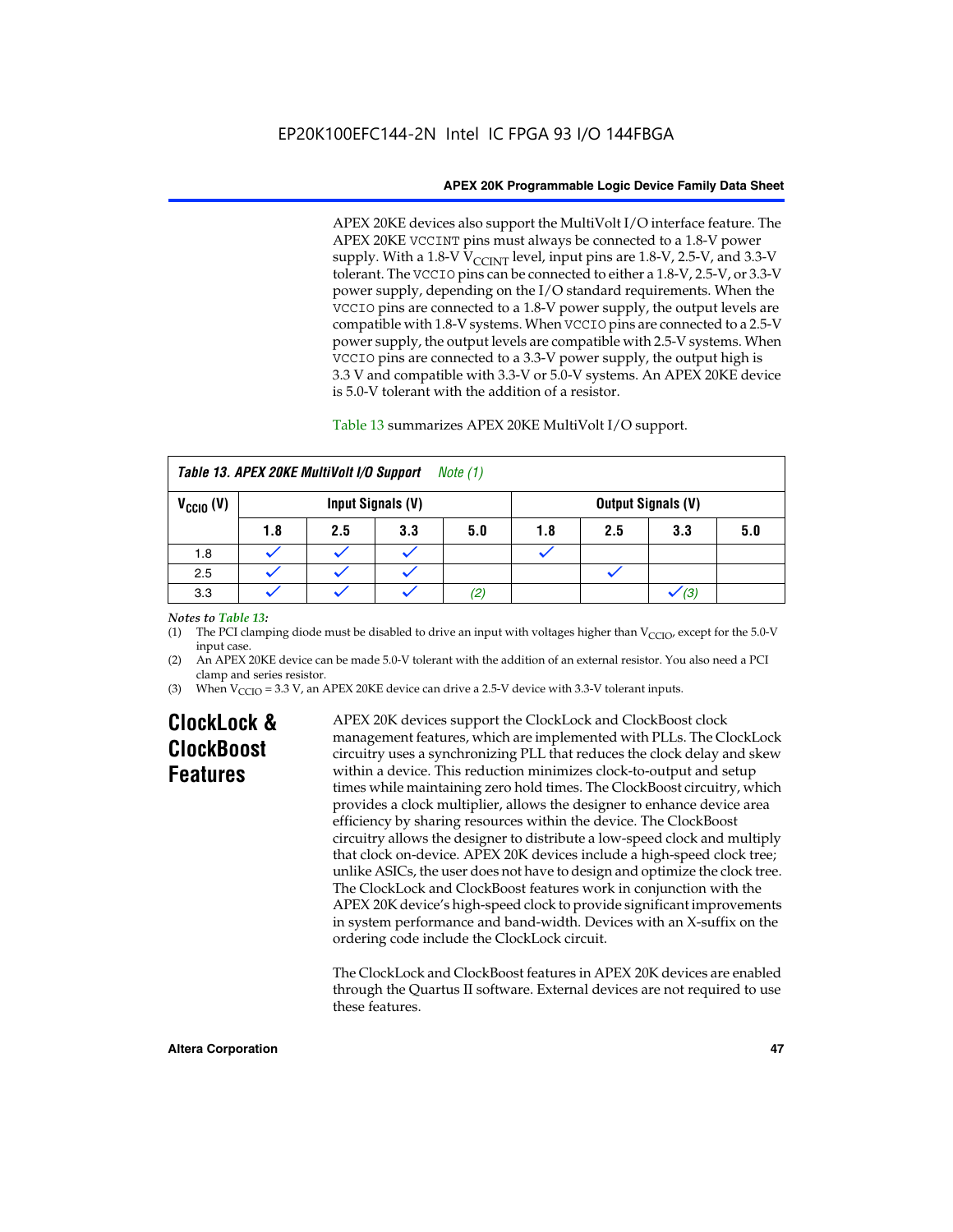For designs that require both a multiplied and non-multiplied clock, the clock trace on the board can be connected to CLK2p. Table 14 shows the combinations supported by the ClockLock and ClockBoost circuitry. The CLK2p pin can feed both the ClockLock and ClockBoost circuitry in the APEX 20K device. However, when both circuits are used, the other clock pin (CLK1p) cannot be used.

| <b>Table 14. Multiplication Factor Combinations</b> |                    |  |
|-----------------------------------------------------|--------------------|--|
| Clock <sub>1</sub>                                  | Clock <sub>2</sub> |  |
| $\times$ 1                                          | ×1                 |  |
| $\times$ 1, $\times$ 2                              | $\times 2$         |  |
| $\times$ 1, $\times$ 2, $\times$ 4                  | ×4                 |  |

# **APEX 20KE ClockLock Feature**

APEX 20KE devices include an enhanced ClockLock feature set. These devices include up to four PLLs, which can be used independently. Two PLLs are designed for either general-purpose use or LVDS use (on devices that support LVDS I/O pins). The remaining two PLLs are designed for general-purpose use. The EP20K200E and smaller devices have two PLLs; the EP20K300E and larger devices have four PLLs.

The following sections describe some of the features offered by the APEX 20KE PLLs.

# *External PLL Feedback*

The ClockLock circuit's output can be driven off-chip to clock other devices in the system; further, the feedback loop of the PLL can be routed off-chip. This feature allows the designer to exercise fine control over the I/O interface between the APEX 20KE device and another high-speed device, such as SDRAM.

# *Clock Multiplication*

The APEX 20KE ClockBoost circuit can multiply or divide clocks by a programmable number. The clock can be multiplied by *m*/(*n* × *k*) or  $m/(n \times v)$ , where *m* and *k* range from 2 to 160, and *n* and *v* range from 1 to 16. Clock multiplication and division can be used for time-domain multiplexing and other functions, which can reduce design LE requirements.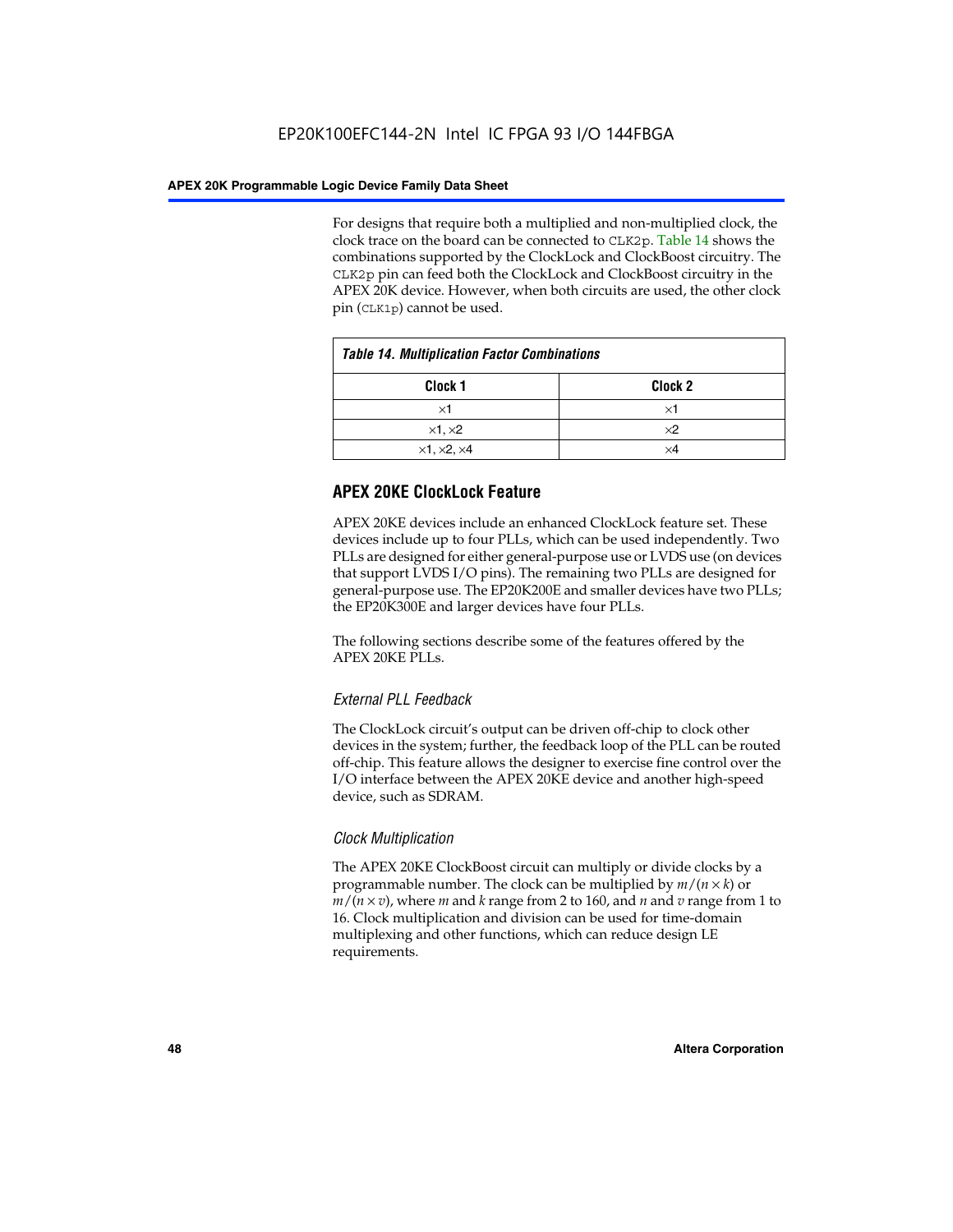# *Clock Phase & Delay Adjustment*

The APEX 20KE ClockShift feature allows the clock phase and delay to be adjusted. The clock phase can be adjusted by 90° steps. The clock delay can be adjusted to increase or decrease the clock delay by an arbitrary amount, up to one clock period.

# *LVDS Support*

Two PLLs are designed to support the LVDS interface. When using LVDS, the I/O clock runs at a slower rate than the data transfer rate. Thus, PLLs are used to multiply the I/O clock internally to capture the LVDS data. For example, an I/O clock may run at 105 MHz to support 840 megabits per second (Mbps) LVDS data transfer. In this example, the PLL multiplies the incoming clock by eight to support the high-speed data transfer. You can use PLLs in EP20K400E and larger devices for high-speed LVDS interfacing.

# *Lock Signals*

The APEX 20KE ClockLock circuitry supports individual LOCK signals. The LOCK signal drives high when the ClockLock circuit has locked onto the input clock. The LOCK signals are optional for each ClockLock circuit; when not used, they are I/O pins.

# **ClockLock & ClockBoost Timing Parameters**

For the ClockLock and ClockBoost circuitry to function properly, the incoming clock must meet certain requirements. If these specifications are not met, the circuitry may not lock onto the incoming clock, which generates an erroneous clock within the device. The clock generated by the ClockLock and ClockBoost circuitry must also meet certain specifications. If the incoming clock meets these requirements during configuration, the APEX 20K ClockLock and ClockBoost circuitry will lock onto the clock during configuration. The circuit will be ready for use immediately after configuration. In APEX 20KE devices, the clock input standard is programmable, so the PLL cannot respond to the clock until the device is configured. The PLL locks onto the input clock as soon as configuration is complete. Figure 30 shows the incoming and generated clock specifications.

 $\mathbb{I} \mathcal{F}$  For more information on ClockLock and ClockBoost circuitry, see *Application Note 115: Using the ClockLock and ClockBoost PLL Features in APEX Devices*.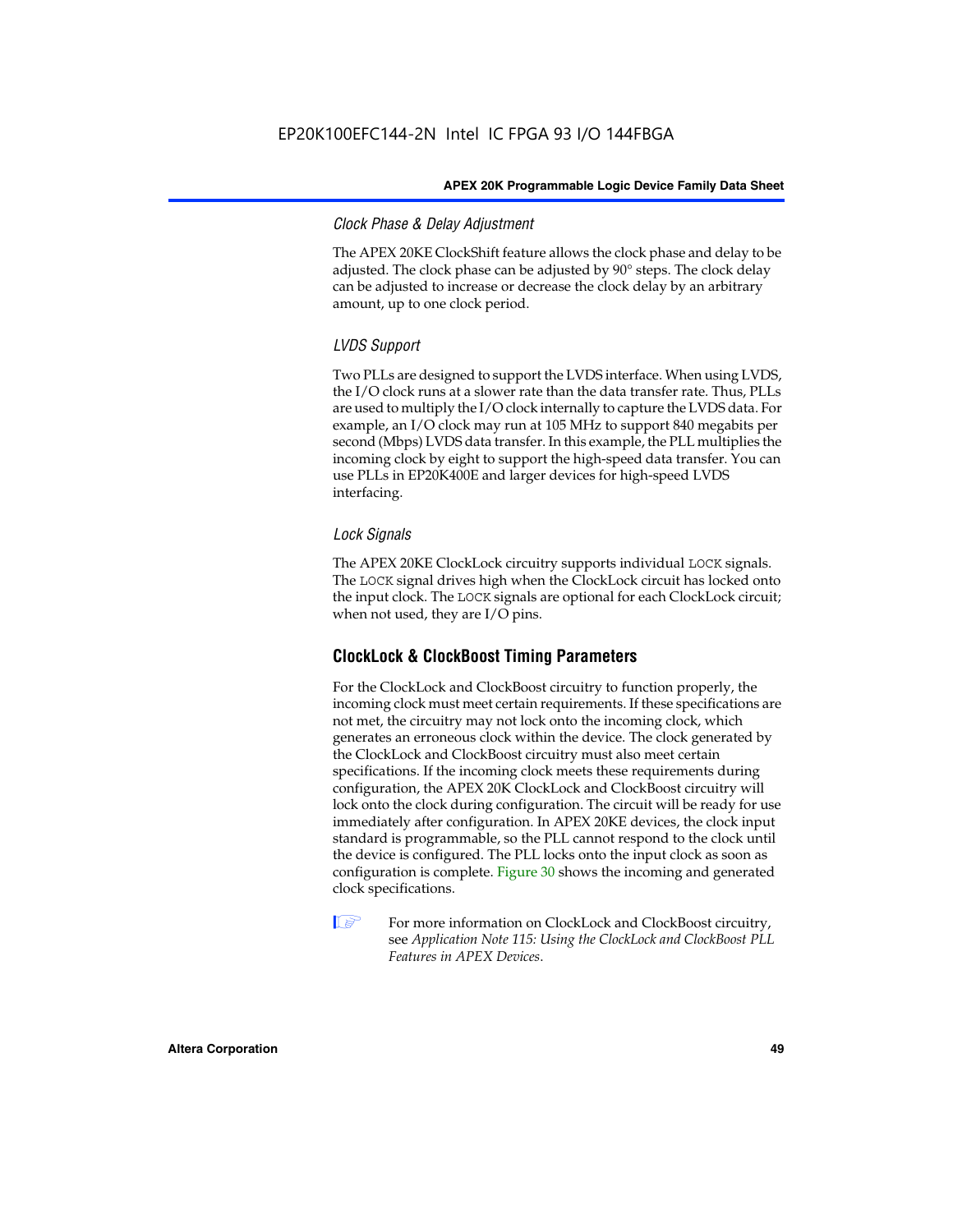

# *Figure 30. Specifications for the Incoming & Generated Clocks Note (1)*

# *Note to Figure 30:*

The tI parameter refers to the nominal input clock period; the tO parameter refers to the nominal output clock period.

Table 15 summarizes the APEX 20K ClockLock and ClockBoost parameters for -1 speed-grade devices.

| <b>Symbol</b>     | <b>Parameter</b>                                                                                                                 | Min | Max       | <b>Unit</b> |
|-------------------|----------------------------------------------------------------------------------------------------------------------------------|-----|-----------|-------------|
| $f_{OUT}$         | Output frequency                                                                                                                 | 25  | 180       | MHz         |
| $f_{CLK1}$ $(1)$  | Input clock frequency (ClockBoost clock<br>multiplication factor equals 1)                                                       | 25  | 180 $(1)$ | <b>MHz</b>  |
| $f_{CLK2}$        | Input clock frequency (ClockBoost clock<br>multiplication factor equals 2)                                                       | 16  | 90        | <b>MHz</b>  |
| $f_{CLK4}$        | Input clock frequency (ClockBoost clock<br>multiplication factor equals 4)                                                       | 10  | 48        | <b>MHz</b>  |
| toutputy          | Duty cycle for ClockLock/ClockBoost-generated<br>clock                                                                           | 40  | 60        | %           |
| <b>f</b> CLKDEV   | Input deviation from user specification in the<br>Quartus II software (ClockBoost clock<br>multiplication factor equals 1) $(2)$ |     | 25,000(3) | <b>PPM</b>  |
| $t_{\mathsf{R}}$  | Input rise time                                                                                                                  |     | 5         | ns          |
| $t_{\mathsf{F}}$  | Input fall time                                                                                                                  |     | 5         | ns          |
| <sup>t</sup> LOCK | Time required for ClockLock/ClockBoost to<br>acquire lock (4)                                                                    |     | 10        | μs          |

 $\mathsf I$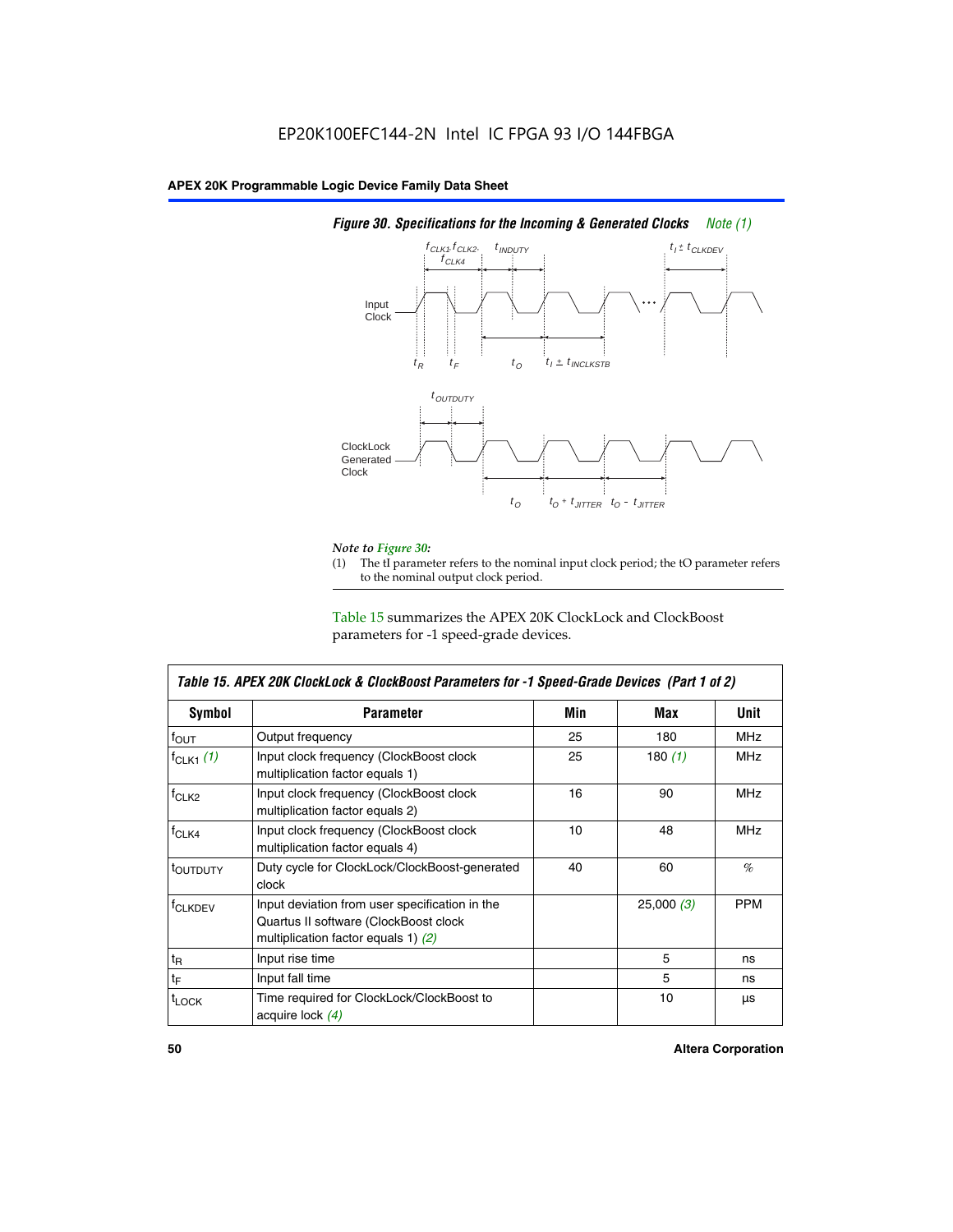| Table 15. APEX 20K ClockLock & ClockBoost Parameters for -1 Speed-Grade Devices (Part 2 of 2) |                                                                     |     |     |      |
|-----------------------------------------------------------------------------------------------|---------------------------------------------------------------------|-----|-----|------|
| <b>Symbol</b>                                                                                 | <b>Parameter</b>                                                    | Min | Max | Unit |
| t <sub>SKEW</sub>                                                                             | Skew delay between related<br>ClockLock/ClockBoost-generated clocks |     | 500 | ps   |
| <b>UITTER</b>                                                                                 | Jitter on ClockLock/ClockBoost-generated clock<br>(5)               |     | 200 | ps   |
| <b>INCLKSTB</b>                                                                               | Input clock stability (measured between adjacent<br>clocks)         |     | 50  | ps   |

*Notes to Table 15:*

- (1) The PLL input frequency range for the EP20K100-1X device for 1x multiplication is 25 MHz to 175 MHz.
- (2) All input clock specifications must be met. The PLL may not lock onto an incoming clock if the clock specifications are not met, creating an erroneous clock within the device.
- (3) During device configuration, the ClockLock and ClockBoost circuitry is configured first. If the incoming clock is supplied during configuration, the ClockLock and ClockBoost circuitry locks during configuration, because the lock time is less than the configuration time.
- (4) The jitter specification is measured under long-term observation.
- (5) If the input clock stability is 100 ps,  $t_{\text{JITTER}}$  is 250 ps.

# Table 16 summarizes the APEX 20K ClockLock and ClockBoost parameters for -2 speed grade devices.

| Symbol                                                                                | <b>Parameter</b>                                                                                                                   | Min | Max       | Unit       |
|---------------------------------------------------------------------------------------|------------------------------------------------------------------------------------------------------------------------------------|-----|-----------|------------|
| $f_{OUT}$                                                                             | Output frequency                                                                                                                   | 25  | 170       | <b>MHz</b> |
| <sup>T</sup> CLK1                                                                     | Input clock frequency (ClockBoost clock multiplication<br>factor equals 1)                                                         | 25  | 170       | <b>MHz</b> |
| $f_{CLK2}$                                                                            | Input clock frequency (ClockBoost clock multiplication<br>factor equals 2)                                                         |     | 80        | <b>MHz</b> |
| Input clock frequency (ClockBoost clock multiplication<br>$tCLK4$<br>factor equals 4) |                                                                                                                                    | 10  | 34        | <b>MHz</b> |
| <sup>t</sup> outduty                                                                  | Duty cycle for ClockLock/ClockBoost-generated clock                                                                                | 40  | 60        | $\%$       |
| <sup>T</sup> CLKDEV                                                                   | Input deviation from user specification in the Quartus II<br>software (ClockBoost clock multiplication factor equals<br>one) $(1)$ |     | 25,000(2) | <b>PPM</b> |
| $t_{\mathsf{R}}$                                                                      | Input rise time                                                                                                                    |     | 5         | ns         |
| $t_F$                                                                                 | Input fall time                                                                                                                    |     | 5         | ns         |
| $t_{\text{LOCK}}$                                                                     | Time required for ClockLock/ ClockBoost to acquire<br>lock $(3)$                                                                   |     | 10        | μs         |
| t <sub>SKEW</sub>                                                                     | Skew delay between related ClockLock/ ClockBoost-<br>generated clock                                                               | 500 | 500       | ps         |
| t <sub>JITTER</sub>                                                                   | Jitter on ClockLock/ ClockBoost-generated clock (4)                                                                                |     | 200       | ps         |
| <sup>I</sup> INCLKSTB                                                                 | Input clock stability (measured between adjacent<br>clocks)                                                                        |     | 50        | ps         |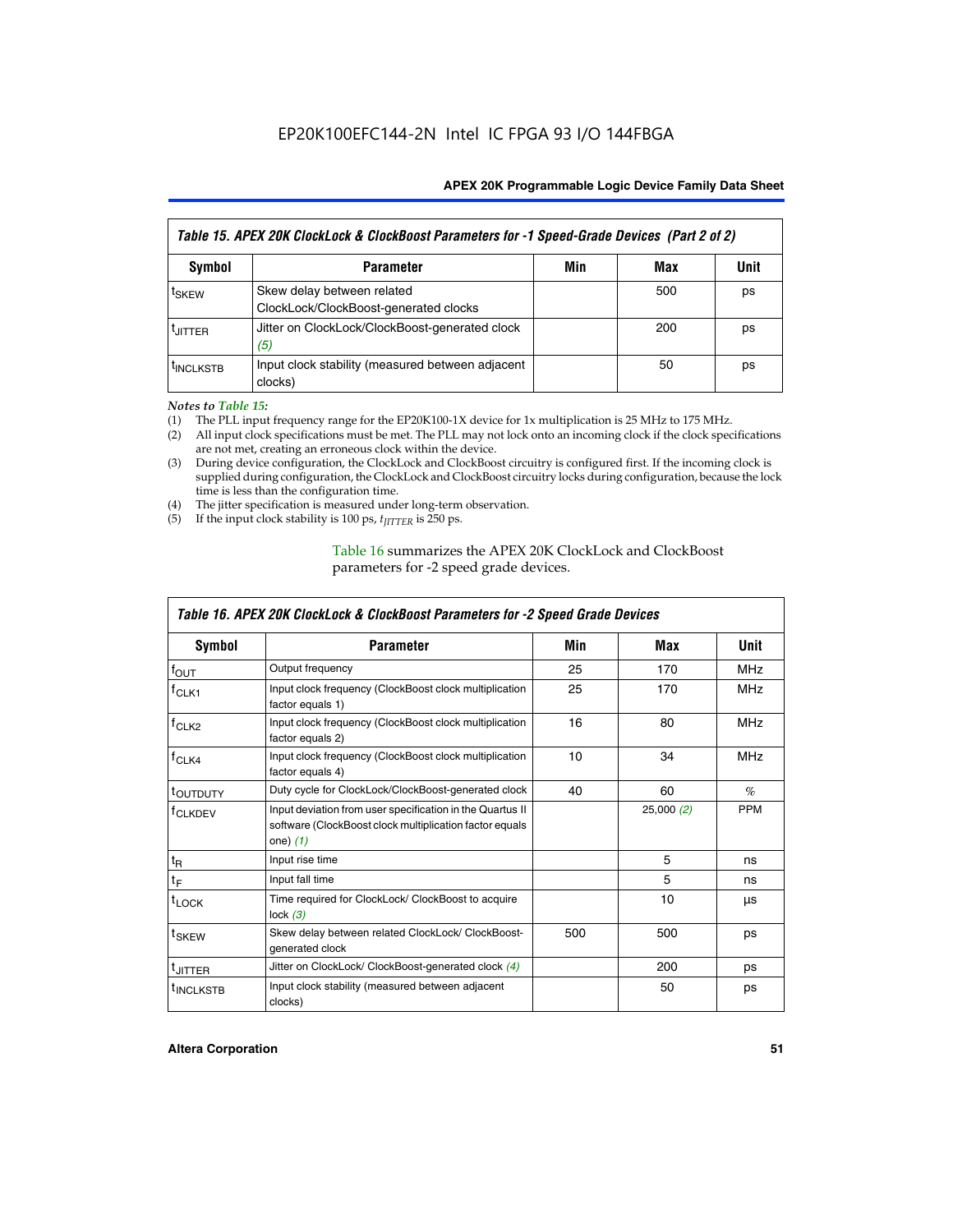- *Notes to Table 16:* (1) To implement the ClockLock and ClockBoost circuitry with the Quartus II software, designers must specify the input frequency. The Quartus II software tunes the PLL in the ClockLock and ClockBoost circuitry to this frequency. The *f<sub>CLKDEV</sub>* parameter specifies how much the incoming clock can differ from the specified frequency during device operation. Simulation does not reflect this parameter.
- (2) Twenty-five thousand parts per million (PPM) equates to 2.5% of input clock period.
- (3) During device configuration, the ClockLock and ClockBoost circuitry is configured before the rest of the device. If the incoming clock is supplied during configuration, the ClockLock and ClockBoost circuitry locks during configuration because the  $t_{LOCK}$  value is less than the time required for configuration.
- (4) The  $t_{\text{ITTTER}}$  specification is measured under long-term observation.

Tables 17 and 18 summarize the ClockLock and ClockBoost parameters for APEX 20KE devices.

|                          | Table 17. APEX 20KE ClockLock & ClockBoost Parameters        |                   | Note $(1)$ |     |                             |                  |
|--------------------------|--------------------------------------------------------------|-------------------|------------|-----|-----------------------------|------------------|
| <b>Symbol</b>            | <b>Parameter</b>                                             | <b>Conditions</b> | Min        | Typ | Max                         | <b>Unit</b>      |
| $t_{R}$                  | Input rise time                                              |                   |            |     | 5                           | ns               |
| tF                       | Input fall time                                              |                   |            |     | 5                           | ns               |
| <sup>t</sup> INDUTY      | Input duty cycle                                             |                   | 40         |     | 60                          | %                |
| <sup>t</sup> INJITTER    | Input jitter peak-to-peak                                    |                   |            |     | 2% of input<br>period       | peak-to-<br>peak |
| <sup>t</sup> OUTJITTER   | Jitter on ClockLock or ClockBoost-<br>generated clock        |                   |            |     | $0.35%$ of<br>output period | <b>RMS</b>       |
| toutbuty                 | Duty cycle for ClockLock or<br>ClockBoost-generated clock    |                   | 45         |     | 55                          | $\%$             |
| $t_{\text{LOCK}}(2)$ (3) | Time required for ClockLock or<br>ClockBoost to acquire lock |                   |            |     | 40                          | μs               |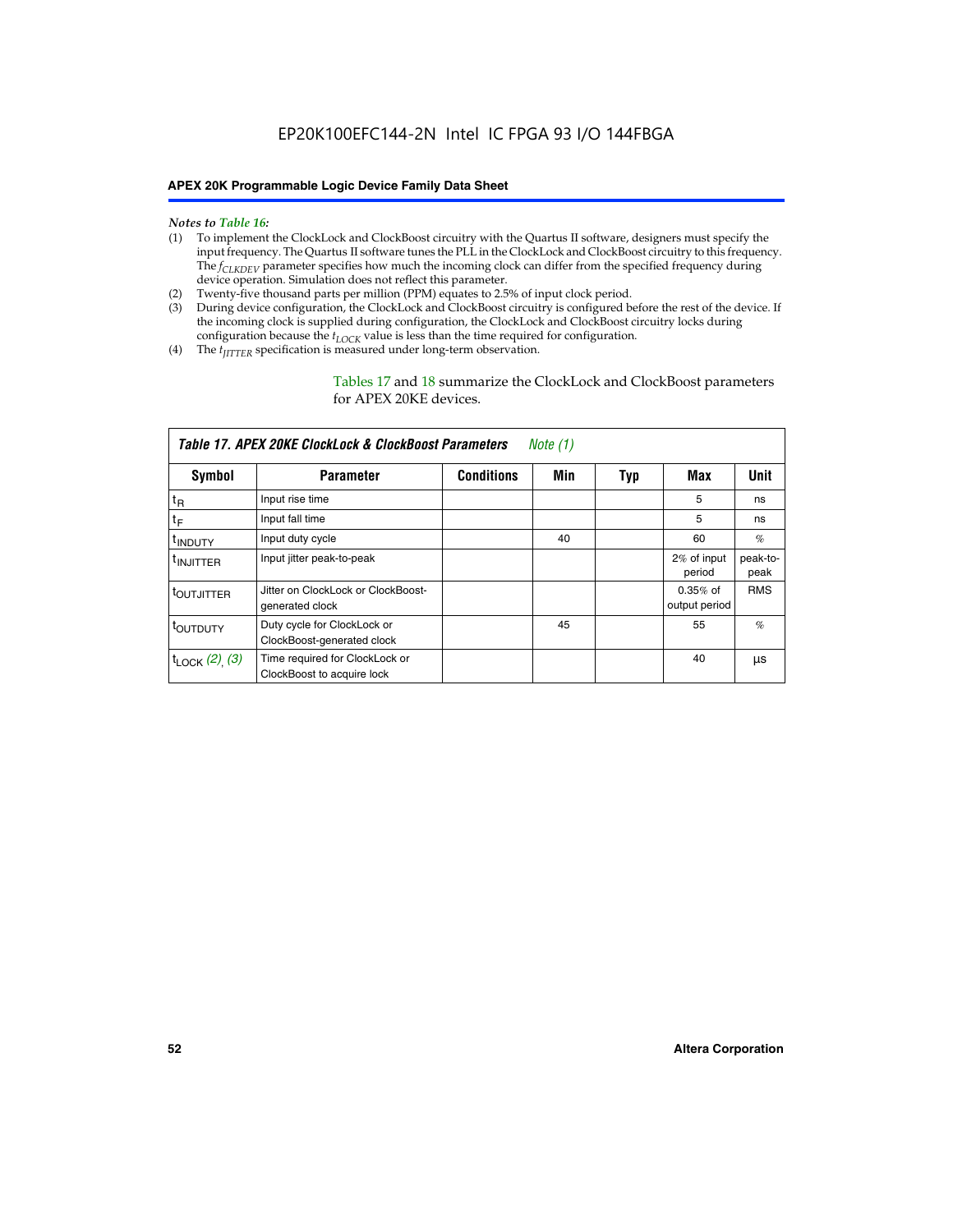| <b>Symbol</b>           | <b>Parameter</b>                                 | I/O Standard      |     | -1X Speed Grade | -2X Speed Grade |     | <b>Units</b> |
|-------------------------|--------------------------------------------------|-------------------|-----|-----------------|-----------------|-----|--------------|
|                         |                                                  |                   |     |                 |                 |     |              |
|                         |                                                  |                   | Min | Max             | Min             | Max |              |
| $f_{VCO}$ $(4)$         | Voltage controlled oscillator<br>operating range |                   | 200 | 500             | 200             | 500 | <b>MHz</b>   |
| f <sub>CLOCK0</sub>     | Clock0 PLL output frequency<br>for internal use  |                   | 1.5 | 335             | 1.5             | 200 | MHz          |
| f <sub>CLOCK1</sub>     | Clock1 PLL output frequency<br>for internal use  |                   | 20  | 335             | 20              | 200 | MHz          |
| f <sub>CLOCK0_EXT</sub> | Output clock frequency for                       | 3.3-V LVTTL       | 1.5 | 245             | 1.5             | 226 | <b>MHz</b>   |
|                         | external clock0 output                           | 2.5-V LVTTL       | 1.5 | 234             | 1.5             | 221 | <b>MHz</b>   |
|                         |                                                  | 1.8-V LVTTL       | 1.5 | 223             | 1.5             | 216 | <b>MHz</b>   |
|                         |                                                  | $GTL+$            | 1.5 | 205             | 1.5             | 193 | <b>MHz</b>   |
|                         |                                                  | SSTL-2 Class<br>L | 1.5 | 158             | 1.5             | 157 | <b>MHz</b>   |
|                         |                                                  | SSTL-2 Class<br>Ш | 1.5 | 142             | 1.5             | 142 | <b>MHz</b>   |
|                         |                                                  | SSTL-3 Class<br>I | 1.5 | 166             | 1.5             | 162 | <b>MHz</b>   |
|                         |                                                  | SSTL-3 Class<br>Ш | 1.5 | 149             | 1.5             | 146 | <b>MHz</b>   |
|                         |                                                  | <b>LVDS</b>       | 1.5 | 420             | 1.5             | 350 | <b>MHz</b>   |
| f <sub>CLOCK1_EXT</sub> | Output clock frequency for                       | 3.3-V LVTTL       | 20  | 245             | 20              | 226 | <b>MHz</b>   |
|                         | external clock1 output                           | 2.5-V LVTTL       | 20  | 234             | 20              | 221 | <b>MHz</b>   |
|                         |                                                  | 1.8-V LVTTL       | 20  | 223             | 20              | 216 | <b>MHz</b>   |
|                         |                                                  | $GTL+$            | 20  | 205             | 20              | 193 | MHz          |
|                         |                                                  | SSTL-2 Class      | 20  | 158             | 20              | 157 | <b>MHz</b>   |
|                         |                                                  | SSTL-2 Class<br>Ш | 20  | 142             | 20              | 142 | <b>MHz</b>   |
|                         |                                                  | SSTL-3 Class      | 20  | 166             | 20              | 162 | <b>MHz</b>   |
|                         |                                                  | SSTL-3 Class<br>Ш | 20  | 149             | 20              | 146 | <b>MHz</b>   |
|                         |                                                  | <b>LVDS</b>       | 20  | 420             | 20              | 350 | MHz          |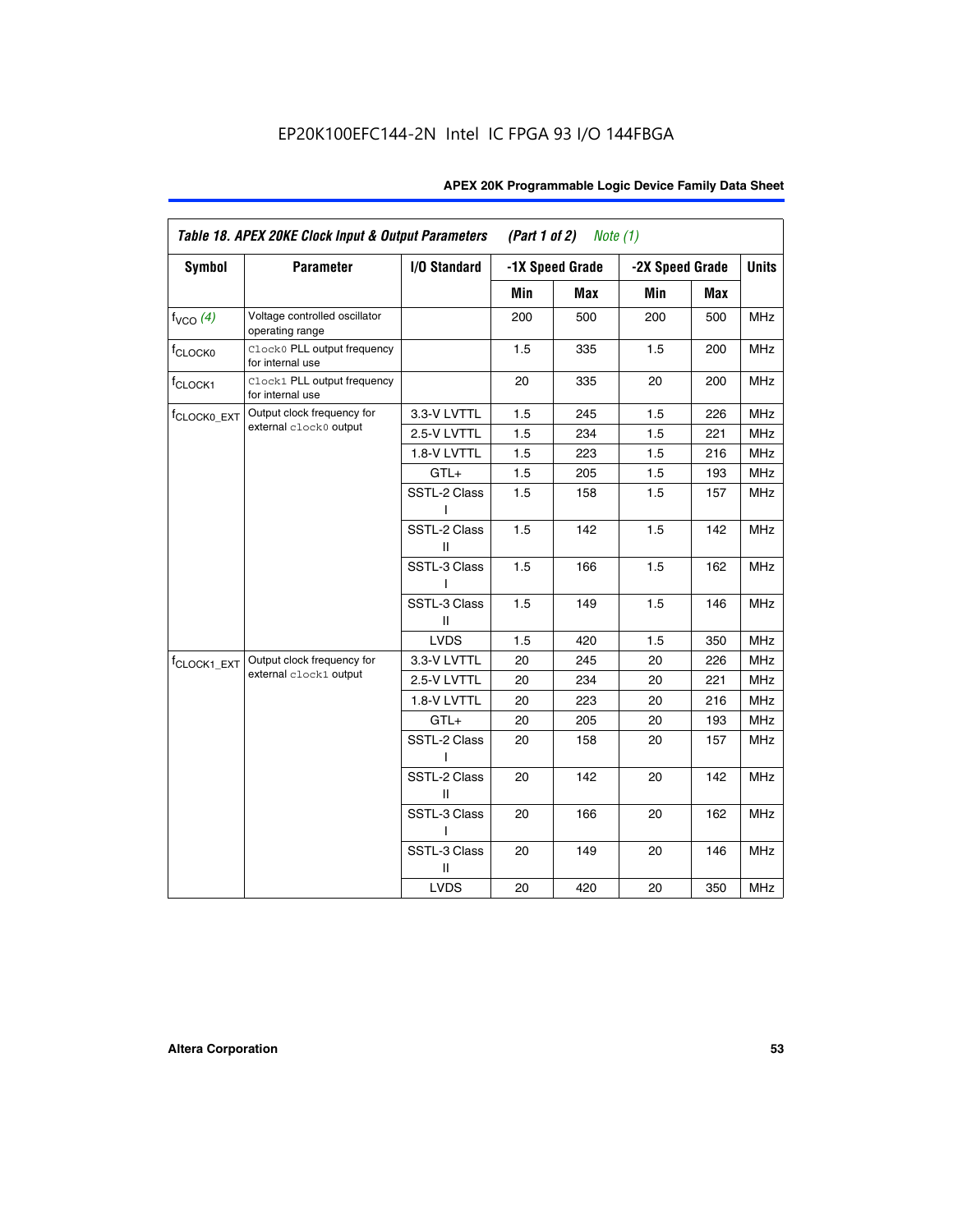| Table 18. APEX 20KE Clock Input & Output Parameters<br><i>(Part 2 of 2)</i><br>Note (1) |                       |                     |                 |     |     |     |                 |  |              |
|-----------------------------------------------------------------------------------------|-----------------------|---------------------|-----------------|-----|-----|-----|-----------------|--|--------------|
| <b>Symbol</b>                                                                           | <b>Parameter</b>      | <b>I/O Standard</b> | -1X Speed Grade |     |     |     | -2X Speed Grade |  | <b>Units</b> |
|                                                                                         |                       |                     | Min             | Max | Min | Max |                 |  |              |
| $f_{IN}$                                                                                | Input clock frequency | 3.3-V LVTTL         | 1.5             | 290 | 1.5 | 257 | <b>MHz</b>      |  |              |
|                                                                                         |                       | 2.5-V LVTTL         | 1.5             | 281 | 1.5 | 250 | <b>MHz</b>      |  |              |
|                                                                                         |                       | 1.8-V LVTTL         | 1.5             | 272 | 1.5 | 243 | <b>MHz</b>      |  |              |
|                                                                                         |                       | $GTL+$              | 1.5             | 303 | 1.5 | 261 | <b>MHz</b>      |  |              |
|                                                                                         |                       | SSTL-2 Class        | 1.5             | 291 | 1.5 | 253 | <b>MHz</b>      |  |              |
|                                                                                         |                       | SSTL-2 Class<br>Ш   | 1.5             | 291 | 1.5 | 253 | <b>MHz</b>      |  |              |
|                                                                                         |                       | SSTL-3 Class        | 1.5             | 300 | 1.5 | 260 | <b>MHz</b>      |  |              |
|                                                                                         |                       | SSTL-3 Class<br>Ш   | 1.5             | 300 | 1.5 | 260 | <b>MHz</b>      |  |              |
|                                                                                         |                       | <b>LVDS</b>         | 1.5             | 420 | 1.5 | 350 | <b>MHz</b>      |  |              |

### *Notes to Tables 17 and 18:*

(1) All input clock specifications must be met. The PLL may not lock onto an incoming clock if the clock specifications are not met, creating an erroneous clock within the device.

- (2) The maximum lock time is 40 µs or 2000 input clock cycles, whichever occurs first.
- (3) Before configuration, the PLL circuits are disable and powered down. During configuration, the PLLs are still disabled. The PLLs begin to lock once the device is in the user mode. If the clock enable feature is used, lock begins once the CLKLK\_ENA pin goes high in user mode.
- (4) The PLL VCO operating range is 200 MHz  $\eth$  f<sub>VCO</sub>  $\eth$  840 MHz for LVDS mode.

# **SignalTap Embedded Logic Analyzer**

APEX 20K devices include device enhancements to support the SignalTap embedded logic analyzer. By including this circuitry, the APEX 20K device provides the ability to monitor design operation over a period of time through the IEEE Std. 1149.1 (JTAG) circuitry; a designer can analyze internal logic at speed without bringing internal signals to the I/O pins. This feature is particularly important for advanced packages such as FineLine BGA packages because adding a connection to a pin during the debugging process can be difficult after a board is designed and manufactured.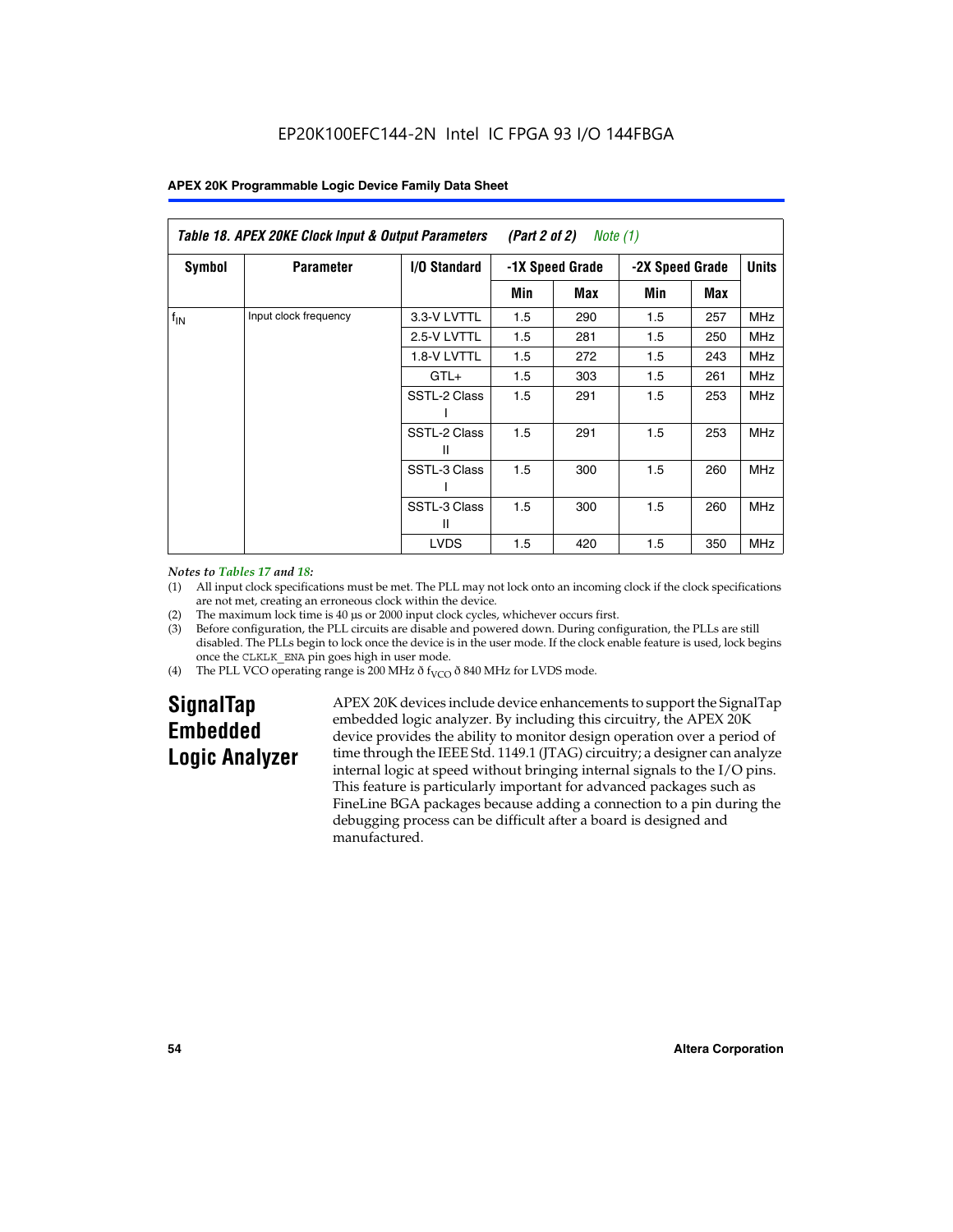# **IEEE Std. 1149.1 (JTAG) Boundary-Scan Support**

All APEX 20K devices provide JTAG BST circuitry that complies with the IEEE Std. 1149.1-1990 specification. JTAG boundary-scan testing can be performed before or after configuration, but not during configuration. APEX 20K devices can also use the JTAG port for configuration with the Quartus II software or with hardware using either Jam Files (**.jam**) or Jam Byte-Code Files (**.jbc**). Finally, APEX 20K devices use the JTAG port to monitor the logic operation of the device with the SignalTap embedded logic analyzer. APEX 20K devices support the JTAG instructions shown in Table 19. Although EP20K1500E devices support the JTAG BYPASS and SignalTap instructions, they do not support boundary-scan testing or the use of the JTAG port for configuration.

| <i><b>Table 19. APEX 20K JTAG Instructions</b></i> |                                                                                                                                                                                                                                            |
|----------------------------------------------------|--------------------------------------------------------------------------------------------------------------------------------------------------------------------------------------------------------------------------------------------|
| <b>JTAG Instruction</b>                            | <b>Description</b>                                                                                                                                                                                                                         |
| SAMPLE/PRELOAD                                     | Allows a snapshot of signals at the device pins to be captured and examined during<br>normal device operation, and permits an initial data pattern to be output at the device<br>pins. Also used by the SignalTap embedded logic analyzer. |
| <b>EXTEST</b>                                      | Allows the external circuitry and board-level interconnections to be tested by forcing a<br>test pattern at the output pins and capturing test results at the input pins.                                                                  |
| BYPASS (1)                                         | Places the 1-bit bypass register between the TDI and TDO pins, which allows the BST<br>data to pass synchronously through selected devices to adjacent devices during<br>normal device operation.                                          |
| <b>USERCODE</b>                                    | Selects the 32-bit USERCODE register and places it between the TDI and TDO pins,<br>allowing the USERCODE to be serially shifted out of TDO.                                                                                               |
| <b>IDCODE</b>                                      | Selects the IDCODE register and places it between TDI and TDO, allowing the<br>IDCODE to be serially shifted out of TDO.                                                                                                                   |
| <b>ICR Instructions</b>                            | Used when configuring an APEX 20K device via the JTAG port with a MasterBlaster™<br>or ByteBlasterMV™ download cable, or when using a Jam File or Jam Byte-Code File<br>via an embedded processor.                                         |
| SignalTap Instructions<br>(1)                      | Monitors internal device operation with the SignalTap embedded logic analyzer.                                                                                                                                                             |

 $\overline{\phantom{a}}$ 

# *Note to Table 19:*

(1) The EP20K1500E device supports the JTAG BYPASS instruction and the SignalTap instructions.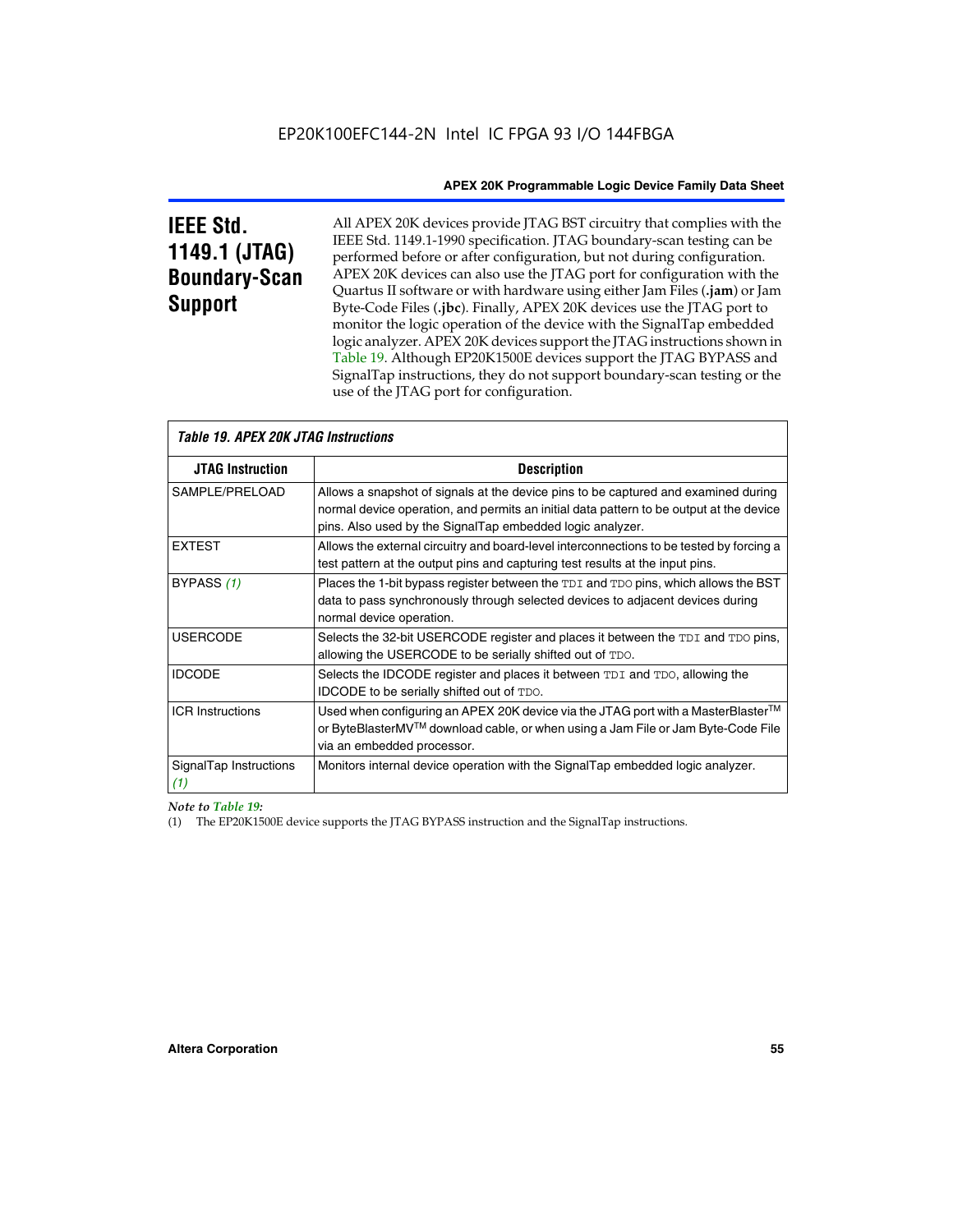The APEX 20K device instruction register length is 10 bits. The APEX 20K device USERCODE register length is 32 bits. Tables 20 and 21 show the boundary-scan register length and device IDCODE information for APEX 20K devices.

| Table 20. APEX 20K Boundary-Scan Register Length |                                      |  |  |  |
|--------------------------------------------------|--------------------------------------|--|--|--|
| <b>Device</b>                                    | <b>Boundary-Scan Register Length</b> |  |  |  |
| EP20K30E                                         | 420                                  |  |  |  |
| EP20K60E                                         | 624                                  |  |  |  |
| EP20K100                                         | 786                                  |  |  |  |
| EP20K100E                                        | 774                                  |  |  |  |
| EP20K160E                                        | 984                                  |  |  |  |
| EP20K200                                         | 1,176                                |  |  |  |
| EP20K200E                                        | 1,164                                |  |  |  |
| EP20K300E                                        | 1,266                                |  |  |  |
| EP20K400                                         | 1,536                                |  |  |  |
| EP20K400E                                        | 1,506                                |  |  |  |
| EP20K600E                                        | 1,806                                |  |  |  |
| EP20K1000E                                       | 2,190                                |  |  |  |
| EP20K1500E                                       | 1 $(1)$                              |  |  |  |

### *Note to Table 20:*

(1) This device does not support JTAG boundary scan testing.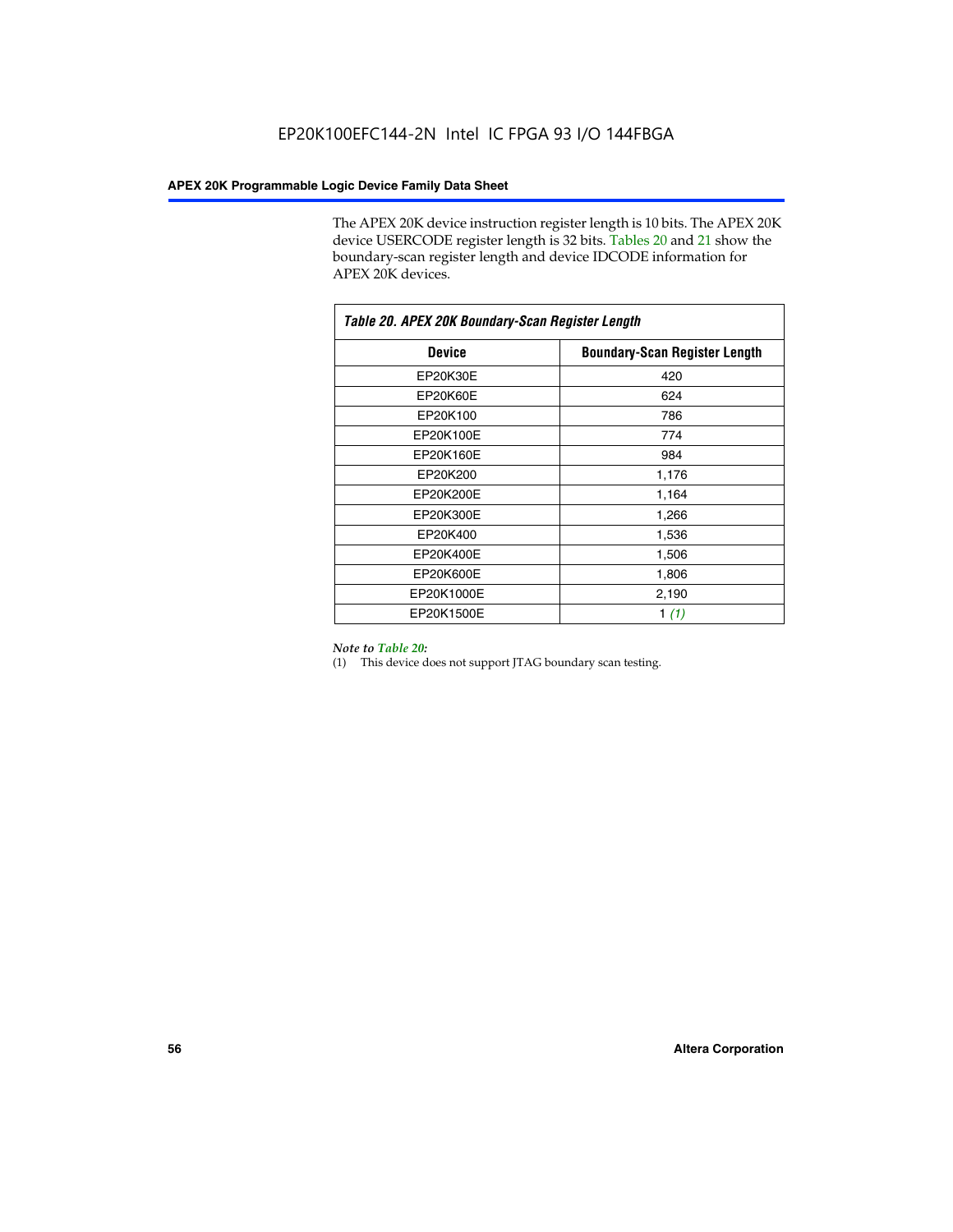| Table 21. 32-Bit APEX 20K Device IDCODE |                                          |                              |                                           |                  |  |  |
|-----------------------------------------|------------------------------------------|------------------------------|-------------------------------------------|------------------|--|--|
| <b>Device</b>                           | <b>IDCODE (32 Bits) <math>(1)</math></b> |                              |                                           |                  |  |  |
|                                         | <b>Version</b><br>(4 Bits)               | Part Number (16 Bits)        | <b>Manufacturer</b><br>Identity (11 Bits) | 1 (1 Bit)<br>(2) |  |  |
| EP20K30E                                | 0000                                     | 0000 0011 0000<br>1000       | 0110 1110<br>000                          | 1                |  |  |
| EP20K60E                                | 0000                                     | 0000<br>0110<br>0000<br>1000 | 0110 1110<br>000                          | 1                |  |  |
| EP20K100                                | 0000                                     | 0000<br>0100<br>0001 0110    | 000<br>0110 1110                          | 1                |  |  |
| EP20K100E                               | 0000                                     | 0001 0000<br>0000<br>1000    | 0110 1110<br>000                          | 1                |  |  |
| EP20K160E                               | 0000                                     | 0001 0110<br>0000<br>1000    | 0110 1110<br>000                          | 1                |  |  |
| EP20K200                                | 0000                                     | 0000<br>1000<br>0011 0010    | 0110 1110<br>000                          | 1                |  |  |
| EP20K200E                               | 0000                                     | 0010<br>0000<br>0000<br>1000 | 0110 1110<br>000                          | 1                |  |  |
| EP20K300E                               | 0000                                     | 0011 0000 0000<br>1000       | 0110 1110<br>000                          | 1                |  |  |
| EP20K400                                | 0000                                     | 0110<br>0110<br>0100<br>0001 | 0110 1110<br>000                          | 1                |  |  |
| EP20K400E                               | 0000                                     | 0100<br>0000<br>0000<br>1000 | 0110 1110<br>000                          | 1                |  |  |
| EP20K600E                               | 0000                                     | 0110<br>0000<br>0000<br>1000 | 0110 1110<br>000                          | 1                |  |  |
| EP20K1000E                              | 0000                                     | 0000<br>0000<br>0000<br>1001 | 000<br>0110 1110                          | 1                |  |  |

*Notes to Table 21:*

The most significant bit (MSB) is on the left.

(2) The IDCODE's least significant bit (LSB) is always 1.

# Figure 31 shows the timing requirements for the JTAG signals.





**Altera Corporation 57**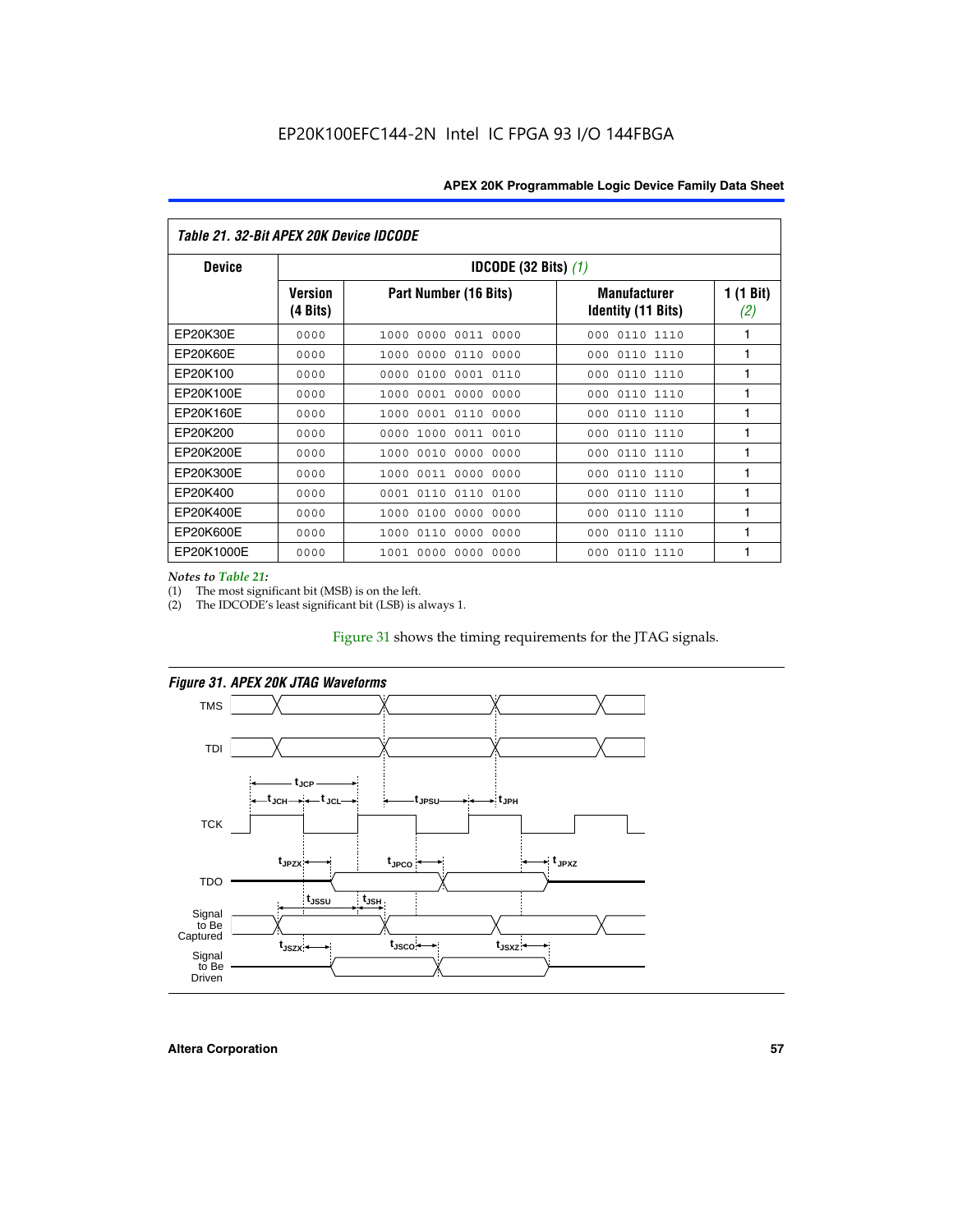Table 22 shows the JTAG timing parameters and values for APEX 20K devices.

|                   | TADIE ZZ. AFEA ZUN JTAU TIIIIIIU FAIAIIIEIEIS & VAIUES |     |            |      |  |  |  |
|-------------------|--------------------------------------------------------|-----|------------|------|--|--|--|
| Symbol            | Parameter                                              | Min | <b>Max</b> | Unit |  |  |  |
| $t_{JCP}$         | TCK clock period                                       | 100 |            | ns   |  |  |  |
| $t_{JCH}$         | TCK clock high time                                    | 50  |            | ns   |  |  |  |
| tjcl              | TCK clock low time                                     | 50  |            | ns   |  |  |  |
| t <sub>JPSU</sub> | JTAG port setup time                                   | 20  |            | ns   |  |  |  |
| t <sub>JPH</sub>  | JTAG port hold time                                    | 45  |            | ns   |  |  |  |
| <sup>t</sup> JPCO | JTAG port clock to output                              |     | 25         | ns   |  |  |  |
| t <sub>JPZX</sub> | JTAG port high impedance to valid output               |     | 25         | ns   |  |  |  |
| t <sub>JPXZ</sub> | JTAG port valid output to high impedance               |     | 25         | ns   |  |  |  |
| tussu             | Capture register setup time                            | 20  |            | ns   |  |  |  |
| $t_{\sf JSH}$     | Capture register hold time                             | 45  |            | ns   |  |  |  |
| t <sub>JSCO</sub> | Update register clock to output                        |     | 35         | ns   |  |  |  |
| t <sub>JSZX</sub> | Update register high impedance to valid output         |     | 35         | ns   |  |  |  |
| t <sub>JSXZ</sub> | Update register valid output to high impedance         |     | 35         | ns   |  |  |  |

*Table 22. APEX 20K JTAG Timing Parameters & Values*

For more information, see the following documents:

- *Application Note 39 (IEEE Std. 1149.1 (JTAG) Boundary-Scan Testing in Altera Devices)*
- Jam Programming & Test Language Specification

**Generic Testing** Each APEX 20K device is functionally tested. Complete testing of each configurable static random access memory (SRAM) bit and all logic functionality ensures 100% yield. AC test measurements for APEX 20K devices are made under conditions equivalent to those shown in Figure 32. Multiple test patterns can be used to configure devices during all stages of the production flow.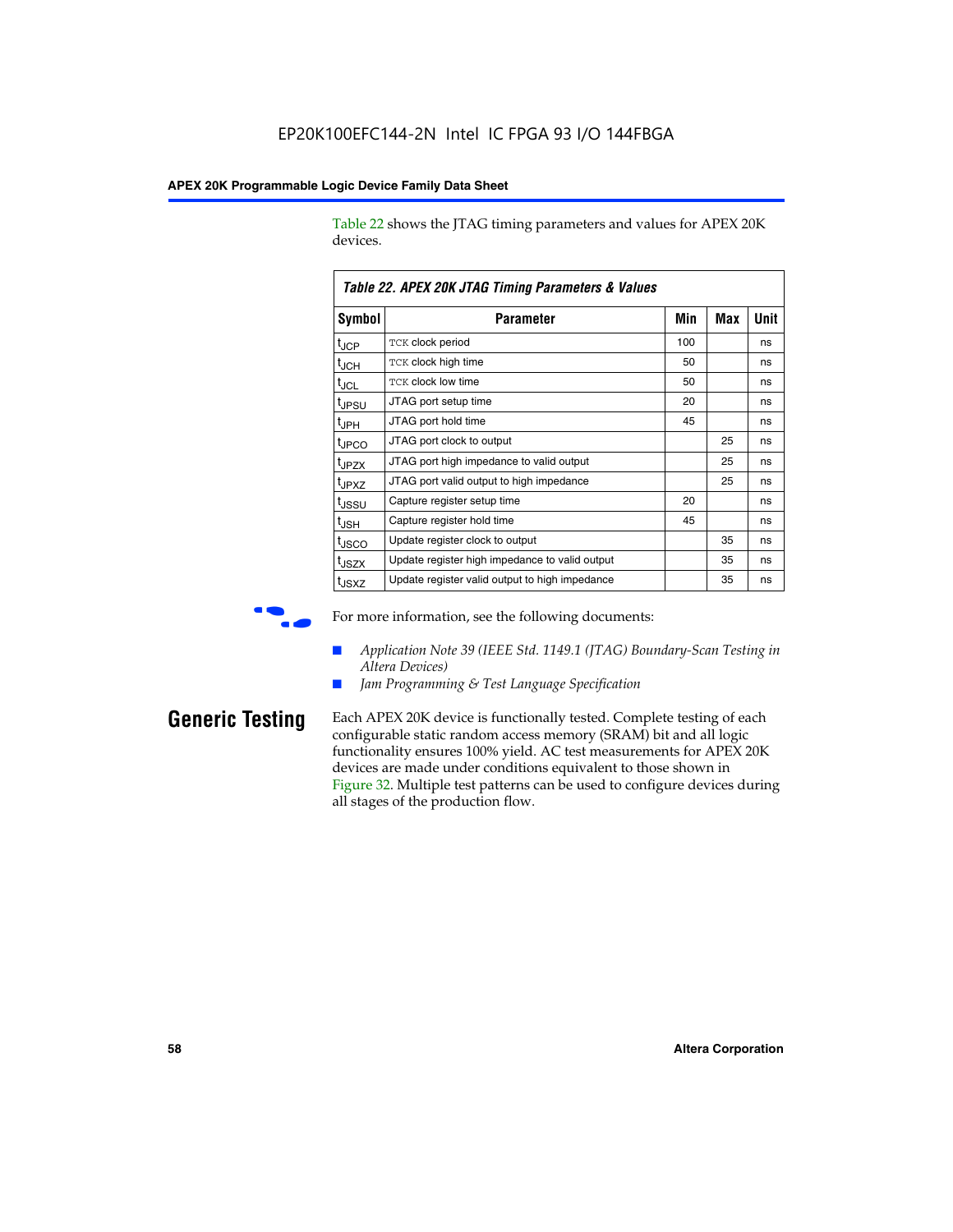

### *Note to Figure 32:*

(1) Power supply transients can affect AC measurements. Simultaneous transitions of multiple outputs should be avoided for accurate measurement. Threshold tests must not be performed under AC conditions. Large-amplitude, fast-groundcurrent transients normally occur as the device outputs discharge the load capacitances. When these transients flow through the parasitic inductance between the device ground pin and the test system ground, significant reductions in observable noise immunity can result.

# **Operating Conditions**

Tables 23 through 26 provide information on absolute maximum ratings, recommended operating conditions, DC operating conditions, and capacitance for 2.5-V APEX 20K devices.

|                           | Table Lo. At LA Lon 0.0 V Toletant Device Absolute maximum hathlys<br>110100 (11, 14) |                                                   |        |      |              |  |  |
|---------------------------|---------------------------------------------------------------------------------------|---------------------------------------------------|--------|------|--------------|--|--|
| Symbol                    | <b>Parameter</b>                                                                      | <b>Conditions</b>                                 | Min    | Max  | <b>Unit</b>  |  |  |
| <b>V<sub>CCINT</sub></b>  | Supply voltage                                                                        | With respect to ground $(3)$                      | $-0.5$ | 3.6  | v            |  |  |
| V <sub>CCIO</sub>         |                                                                                       |                                                   | $-0.5$ | 4.6  | v            |  |  |
| $V_{\parallel}$           | DC input voltage                                                                      |                                                   | $-2.0$ | 5.75 | v            |  |  |
| $I_{\text{OUT}}$          | DC output current, per pin                                                            |                                                   | $-25$  | 25   | mA           |  |  |
| $\mathsf{T}_{\text{STG}}$ | Storage temperature                                                                   | No bias                                           | $-65$  | 150  | $^{\circ}$ C |  |  |
| Т <sub>АМВ</sub>          | Ambient temperature                                                                   | Under bias                                        | $-65$  | 135  | $^{\circ}$ C |  |  |
| $T_{\rm J}$               | Junction temperature                                                                  | PQFP, RQFP, TQFP, and BGA packages,<br>under bias |        | 135  | $^{\circ}$ C |  |  |
|                           |                                                                                       | Ceramic PGA packages, under bias                  |        | 150  | $^{\circ}$ C |  |  |

| Table 23. APEX 20K 5.0-V Tolerant Device Absolute Maximum Ratings $Notes (1), (2)$ |  |
|------------------------------------------------------------------------------------|--|
|------------------------------------------------------------------------------------|--|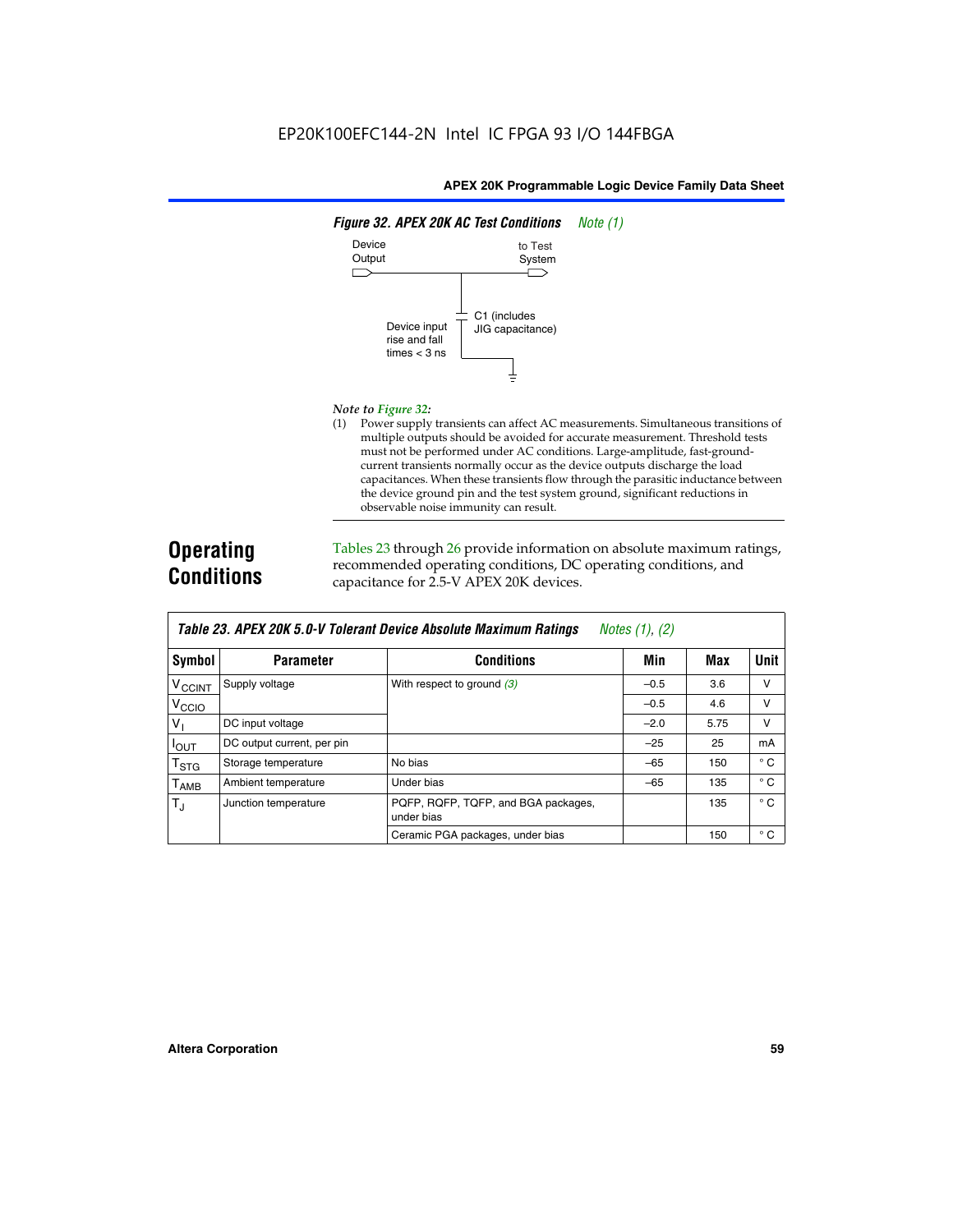# EP20K100EFC144-2N Intel IC FPGA 93 I/O 144FBGA

# **APEX 20K Programmable Logic Device Family Data Sheet**

|                          | Table 24. APEX 20K 5.0-V Tolerant Device Recommended Operating Conditions<br>Note $(2)$ |                    |                  |                   |              |  |
|--------------------------|-----------------------------------------------------------------------------------------|--------------------|------------------|-------------------|--------------|--|
| Symbol                   | <b>Parameter</b>                                                                        | <b>Conditions</b>  | Min              | Max               | <b>Unit</b>  |  |
| <b>V<sub>CCINT</sub></b> | Supply voltage for internal logic<br>and input buffers                                  | $(4)$ , $(5)$      | 2.375<br>(2.375) | 2.625<br>(2.625)  | $\vee$       |  |
| V <sub>CCIO</sub>        | Supply voltage for output buffers,<br>3.3-V operation                                   | (4), (5)           | 3.00(3.00)       | 3.60(3.60)        | $\vee$       |  |
|                          | Supply voltage for output buffers,<br>2.5-V operation                                   | (4), (5)           | 2.375<br>(2.375) | 2.625<br>(2.625)  | $\vee$       |  |
| $V_1$                    | Input voltage                                                                           | (3), (6)           | $-0.5$           | 5.75              | $\vee$       |  |
| $V_{\rm O}$              | Output voltage                                                                          |                    | $\Omega$         | V <sub>CCIO</sub> | $\vee$       |  |
| $T_{\rm J}$              | Junction temperature                                                                    | For commercial use | $\Omega$         | 85                | $^{\circ}$ C |  |
|                          |                                                                                         | For industrial use | $-40$            | 100               | $^{\circ}$ C |  |
| $t_{R}$                  | Input rise time                                                                         |                    |                  | 40                | ns           |  |
| $t_{\mathsf{F}}$         | Input fall time                                                                         |                    |                  | 40                | ns           |  |

| Table 25. APEX 20K 5.0-V Tolerant Device DC Operating Conditions (Part 1 of 2) Notes (2), (7), (8) |                                         |                                                                        |                                          |     |                                          |              |  |
|----------------------------------------------------------------------------------------------------|-----------------------------------------|------------------------------------------------------------------------|------------------------------------------|-----|------------------------------------------|--------------|--|
| Symbol                                                                                             | <b>Parameter</b>                        | <b>Conditions</b>                                                      | Min                                      | Typ | Max                                      | Unit         |  |
| $V_{\text{IH}}$                                                                                    | High-level input voltage                |                                                                        | 1.7, $0.5 \times V_{\text{CCIO}}$<br>(9) |     | 5.75                                     | $\mathsf{V}$ |  |
| $V_{\parallel}$                                                                                    | Low-level input voltage                 |                                                                        | $-0.5$                                   |     | 0.8, $0.3 \times V_{\text{CCIO}}$<br>(9) | $\mathsf{V}$ |  |
| $V_{OH}$                                                                                           | 3.3-V high-level TTL output<br>voltage  | $I_{OH} = -8$ mA DC,<br>$V_{\text{CCIO}} = 3.00 V (10)$                | 2.4                                      |     |                                          | $\mathsf{V}$ |  |
|                                                                                                    | 3.3-V high-level CMOS output<br>voltage | $I_{OH} = -0.1$ mA DC,<br>$V_{\text{CCIO}} = 3.00 \text{ V} (10)$      | $V_{\text{CCIO}} - 0.2$                  |     |                                          | $\mathsf{v}$ |  |
|                                                                                                    | 3.3-V high-level PCI output voltage     | $I_{OH} = -0.5$ mA DC,<br>$V_{\text{GClO}} = 3.00$ to 3.60 V<br>(10)   | $0.9 \times V_{\text{CCIO}}$             |     |                                          | $\mathsf{V}$ |  |
|                                                                                                    | 2.5-V high-level output voltage         | $I_{OH} = -0.1$ mA DC,<br>$V_{\text{CCIO}} = 2.30 \text{ V} (10)$      | 2.1                                      |     |                                          | $\mathsf{V}$ |  |
|                                                                                                    |                                         | $I_{\text{OH}} = -1 \text{ mA DC},$<br>$V_{\text{CCIO}} = 2.30 V (10)$ | 2.0                                      |     |                                          | v            |  |
|                                                                                                    |                                         | $I_{OH} = -2$ mA DC,<br>$V_{\text{CCIO}} = 2.30 V (10)$                | 1.7                                      |     |                                          | v            |  |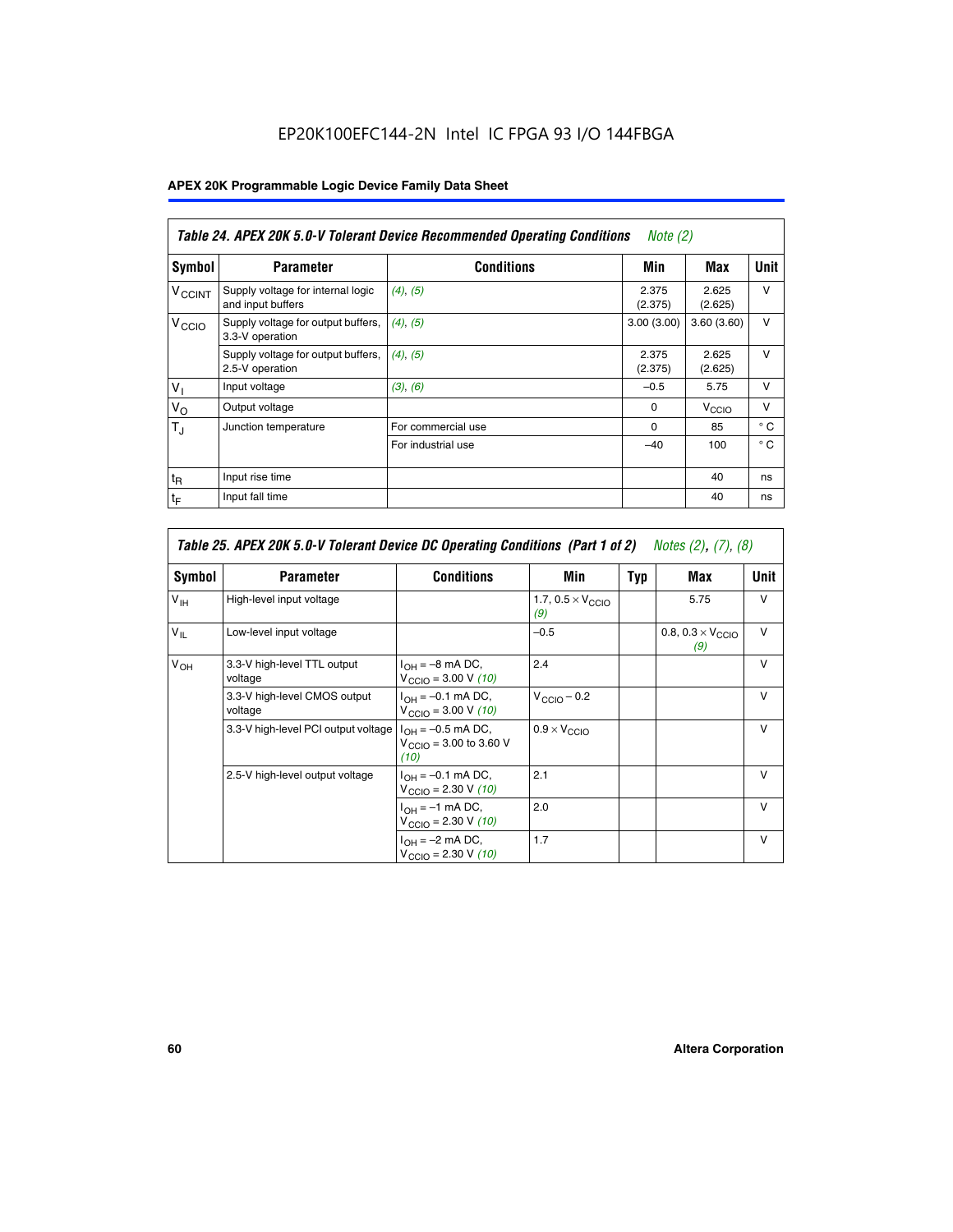|                   | Table 25. APEX 20K 5.0-V Tolerant Device DC Operating Conditions (Part 2 of 2) Notes (2), (7), (8) |                                                                                    |       |     |                              |        |  |
|-------------------|----------------------------------------------------------------------------------------------------|------------------------------------------------------------------------------------|-------|-----|------------------------------|--------|--|
| Symbol            | <b>Parameter</b>                                                                                   | <b>Conditions</b>                                                                  | Min   | Typ | Max                          | Unit   |  |
| $V_{OL}$          | 3.3-V low-level TTL output voltage                                                                 | $I_{\Omega}$ = 12 mA DC,<br>$V_{\text{CCIO}} = 3.00 V (11)$                        |       |     | 0.45                         | $\vee$ |  |
|                   | 3.3-V low-level CMOS output<br>voltage                                                             | $I_{\Omega I} = 0.1$ mA DC,<br>$V_{\text{CCIO}} = 3.00 V (11)$                     |       |     | 0.2                          | $\vee$ |  |
|                   | 3.3-V low-level PCI output voltage                                                                 | $I_{\Omega}$ = 1.5 mA DC,<br>$V_{CClO}$ = 3.00 to 3.60 V<br>(11)                   |       |     | $0.1 \times V_{\text{CCLO}}$ | $\vee$ |  |
|                   | 2.5-V low-level output voltage                                                                     | $I_{\Omega I} = 0.1$ mA DC,<br>$V_{\text{CCIO}} = 2.30 V (11)$                     |       |     | 0.2                          | $\vee$ |  |
|                   |                                                                                                    | $I_{\Omega}$ = 1 mA DC,<br>$V_{\text{CCIO}} = 2.30 V (11)$                         |       |     | 0.4                          | $\vee$ |  |
|                   |                                                                                                    | $I_{\Omega}$ = 2 mA DC,<br>$V_{\text{CCIO}} = 2.30 V (11)$                         |       |     | 0.7                          | $\vee$ |  |
| Τ,                | Input pin leakage current                                                                          | $V_1 = 5.75$ to $-0.5$ V                                                           | $-10$ |     | 10                           | μA     |  |
| $I_{OZ}$          | Tri-stated I/O pin leakage current                                                                 | $V_{\Omega}$ = 5.75 to -0.5 V                                                      | $-10$ |     | 10                           | μA     |  |
| $I_{CC0}$         | $V_{CC}$ supply current (standby)<br>(All ESBs in power-down mode)                                 | $V_1$ = ground, no load, no<br>toggling inputs, -1 speed<br>grade $(12)$           |       | 10  |                              | mA     |  |
|                   |                                                                                                    | $V_1$ = ground, no load, no<br>toggling inputs,<br>$-2$ , $-3$ speed grades $(12)$ |       | 5   |                              | mA     |  |
| R <sub>CONF</sub> | Value of I/O pin pull-up resistor                                                                  | $V_{\text{CCIO}} = 3.0 V (13)$                                                     | 20    |     | 50                           | W      |  |
|                   | before and during configuration                                                                    | $V_{\text{CCIO}} = 2.375 \text{ V} (13)$                                           | 30    |     | 80                           | W      |  |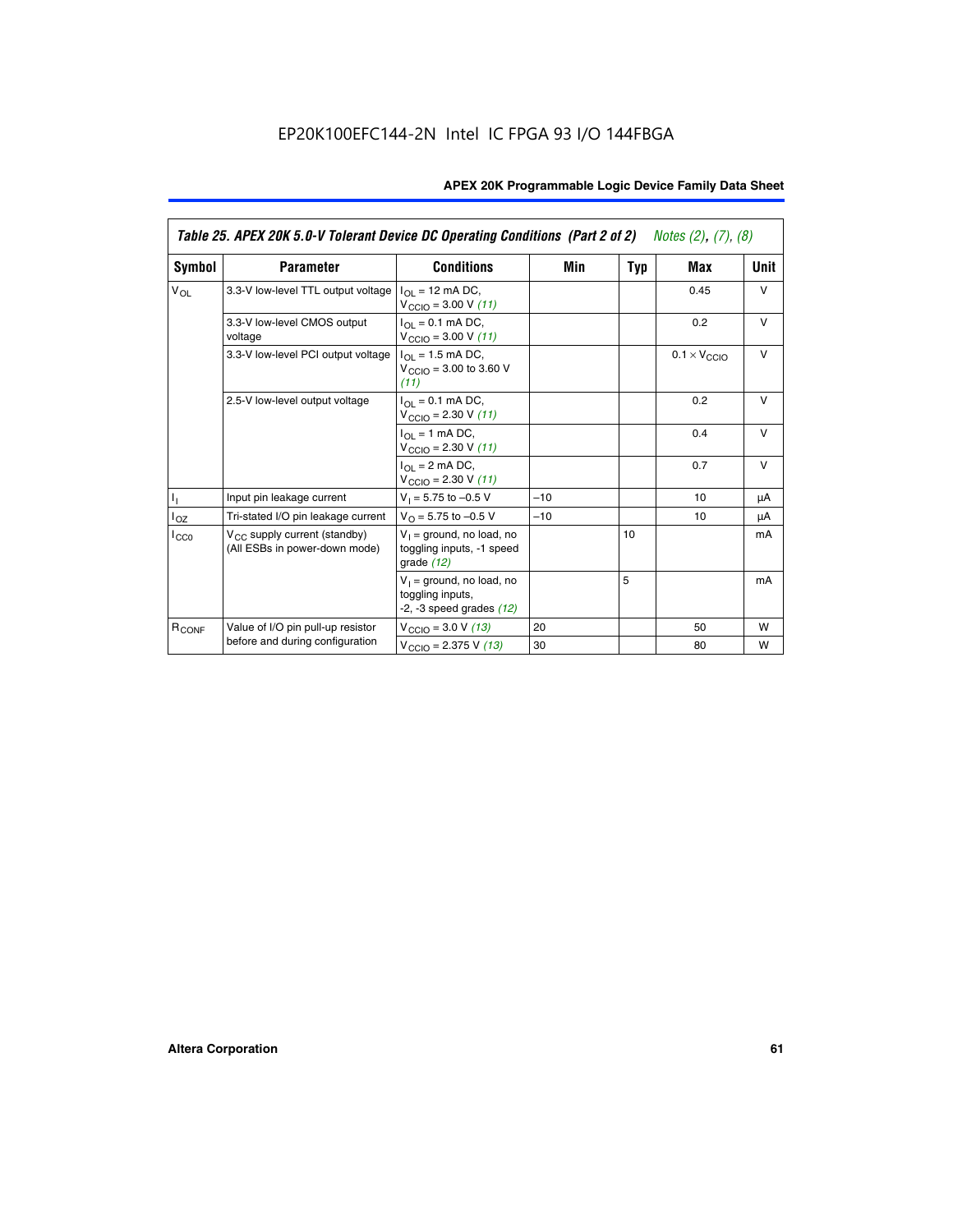|                    | Table 26. APEX 20K 5.0-V Tolerant Device Capacitance<br>Notes (2), (14) |                               |     |     |      |  |
|--------------------|-------------------------------------------------------------------------|-------------------------------|-----|-----|------|--|
| Symbol             | <b>Parameter</b>                                                        | <b>Conditions</b>             | Min | Max | Unit |  |
| $C_{\text{IN}}$    | Input capacitance                                                       | $V_{IN} = 0 V$ , f = 1.0 MHz  |     | 8   | pF   |  |
| C <sub>INCLK</sub> | Input capacitance on dedicated<br>clock pin                             | $V_{IN} = 0 V$ , f = 1.0 MHz  |     | 12  | pF   |  |
| $C_{OUT}$          | Output capacitance                                                      | $V_{OUT} = 0 V$ , f = 1.0 MHz |     | 8   | pF   |  |

### *Notes to Tables 23 through 26:*

- (1) See the *Operating Requirements for Altera Devices Data Sheet*.
- (2) All APEX 20K devices are 5.0-V tolerant.
- (3) Minimum DC input is –0.5 V. During transitions, the inputs may undershoot to –2.0 V or overshoot to 5.75 V for input currents less than 100 mA and periods shorter than 20 ns.
- (4) Numbers in parentheses are for industrial-temperature-range devices.
- (5) Maximum  $V_{CC}$  rise time is 100 ms, and  $V_{CC}$  must rise monotonically.<br>(6) All pins, including dedicated inputs, clock I/O, and JTAG pins, may b
- All pins, including dedicated inputs, clock I/O, and JTAG pins, may be driven before  $V_{\text{CCINT}}$  and  $V_{\text{CCIO}}$  are powered.
- (7) Typical values are for  $T_A = 25^\circ$  C, V<sub>CCINT</sub> = 2.5 V, and V<sub>CCIO</sub> = 2.5 or 3.3 V.<br>(8) These values are specified in the APEX 20K device recommended operat
- These values are specified in the APEX 20K device recommended operating conditions, shown in Table 26 on page 62.
- (9) The APEX 20K input buffers are compatible with 2.5-V and 3.3-V (LVTTL and LVCMOS) signals. Additionally, the input buffers are 3.3-V PCI compliant when  $V_{\text{CCIO}}$  and  $V_{\text{CCINI}}$  meet the relationship shown in Figure 33 on page 68.
- (10) The  $I<sub>OH</sub>$  parameter refers to high-level TTL, PCI or CMOS output current.
- (11) The I<sub>OL</sub> parameter refers to low-level TTL, PCI, or CMOS output current. This parameter applies to open-drain pins as well as output pins.
- (12) This value is specified for normal device operation. The value may vary during power-up.
- (13) Pin pull-up resistance values will be lower if an external source drives the pin higher than  $V_{\text{CCIO}}$ .
- (14) Capacitance is sample-tested only.

Tables 27 through 30 provide information on absolute maximum ratings, recommended operating conditions, DC operating conditions, and capacitance for 1.8-V APEX 20KE devices.

| Table 27. APEX 20KE Device Absolute Maximum Ratings<br>Note (1) |                            |                                                   |        |     |              |  |
|-----------------------------------------------------------------|----------------------------|---------------------------------------------------|--------|-----|--------------|--|
| Symbol                                                          | <b>Parameter</b>           | <b>Conditions</b>                                 | Min    | Max | Unit         |  |
| $V_{\text{CCINT}}$                                              | Supply voltage             | With respect to ground (2)                        | $-0.5$ | 2.5 | v            |  |
| V <sub>CCIO</sub>                                               |                            |                                                   | $-0.5$ | 4.6 | v            |  |
| $V_{1}$                                                         | DC input voltage           |                                                   | $-0.5$ | 4.6 | $\vee$       |  |
| $I_{OUT}$                                                       | DC output current, per pin |                                                   | $-25$  | 25  | mA           |  |
| $\mathsf{T}_{\texttt{STG}}$                                     | Storage temperature        | No bias                                           | $-65$  | 150 | $^{\circ}$ C |  |
| Т <sub>АМВ</sub>                                                | Ambient temperature        | Under bias                                        | $-65$  | 135 | $^{\circ}$ C |  |
| $\mathsf{T}_{\text{d}}$                                         | Junction temperature       | PQFP, RQFP, TQFP, and BGA packages,<br>under bias |        | 135 | $^{\circ}$ C |  |
|                                                                 |                            | Ceramic PGA packages, under bias                  |        | 150 | $^{\circ}$ C |  |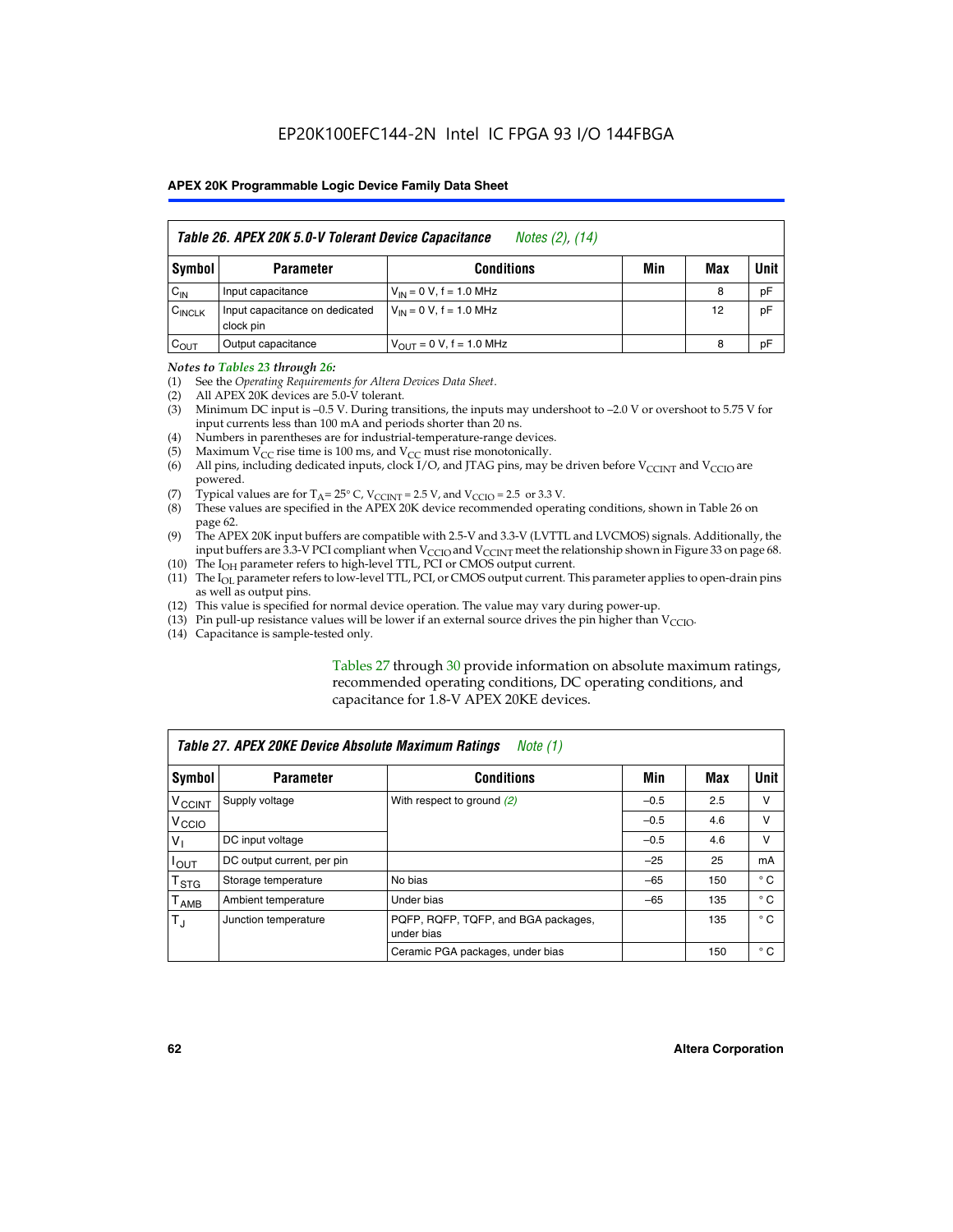|                             | <b>Table 28. APEX 20KE Device Recommended Operating Conditions</b> |                    |                  |                   |              |  |  |
|-----------------------------|--------------------------------------------------------------------|--------------------|------------------|-------------------|--------------|--|--|
| <b>Symbol</b>               | <b>Parameter</b>                                                   | <b>Conditions</b>  | Min              | Max               | <b>Unit</b>  |  |  |
| <b>V<sub>CCINT</sub></b>    | Supply voltage for internal logic and<br>input buffers             | (3), (4)           | 1.71(1.71)       | 1.89(1.89)        | $\vee$       |  |  |
| V <sub>CCIO</sub>           | Supply voltage for output buffers, 3.3-V<br>operation              | (3), (4)           | 3.00(3.00)       | 3.60(3.60)        | $\vee$       |  |  |
|                             | Supply voltage for output buffers, 2.5-V<br>operation              | (3), (4)           | 2.375<br>(2.375) | 2.625<br>(2.625)  | $\vee$       |  |  |
|                             | Supply voltage for output buffers, 1.8-V<br>operation              | (3), (4)           | 1.71(1.71)       | 1.89(1.89)        | $\vee$       |  |  |
| $V_1$                       | Input voltage                                                      | (5), (6)           | $-0.5$           | 4.0               | $\vee$       |  |  |
| $V_{\rm O}$                 | Output voltage                                                     |                    | $\Omega$         | V <sub>CCIO</sub> | v            |  |  |
| $T_{\rm J}$                 | Junction temperature                                               | For commercial use | $\Omega$         | 85                | $^{\circ}$ C |  |  |
|                             |                                                                    | For industrial use | $-40$            | 100               | $^{\circ}$ C |  |  |
| $t_{R}$                     | Input rise time                                                    |                    |                  | 40                | ns           |  |  |
| $\mathfrak{t}_{\mathsf{F}}$ | Input fall time                                                    |                    |                  | 40                | ns           |  |  |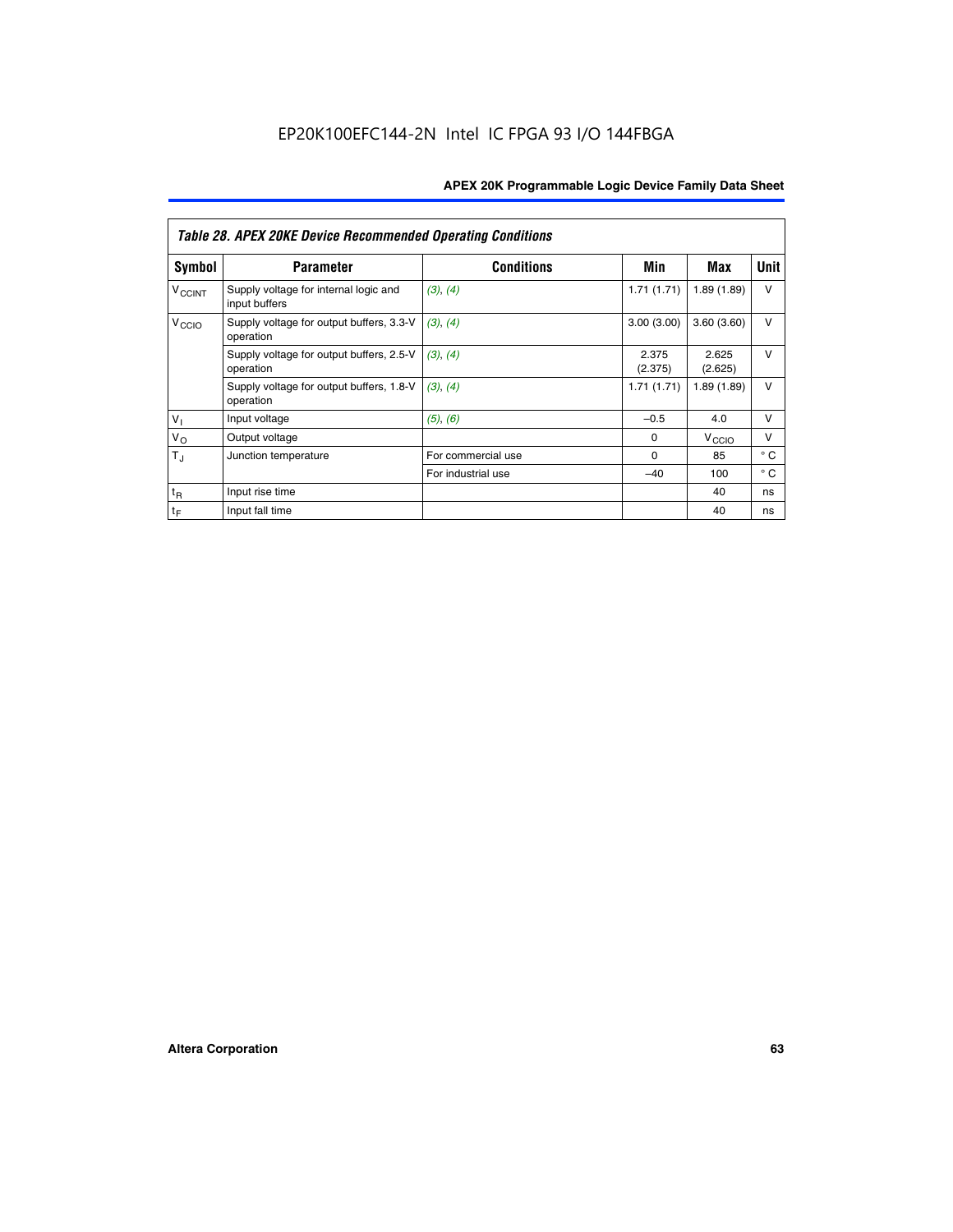# EP20K100EFC144-2N Intel IC FPGA 93 I/O 144FBGA

# **APEX 20K Programmable Logic Device Family Data Sheet**

| Symbol                     | <b>Parameter</b>                                                   | <b>Conditions</b>                                                                        | Min                                       | <b>Typ</b> | Max                                       | Unit      |
|----------------------------|--------------------------------------------------------------------|------------------------------------------------------------------------------------------|-------------------------------------------|------------|-------------------------------------------|-----------|
| $V_{\text{IH}}$            | High-level LVTTL, CMOS, or 3.3-V<br>PCI input voltage              |                                                                                          | 1.7, $0.5 \times V_{\text{CCIO}}$<br>(10) |            | 4.1                                       | V         |
| $\mathsf{V}_{\mathsf{IL}}$ | Low-level LVTTL, CMOS, or 3.3-V<br>PCI input voltage               |                                                                                          | $-0.5$                                    |            | 0.8, $0.3 \times V_{\text{CCIO}}$<br>(10) | $\vee$    |
| $V_{OH}$                   | 3.3-V high-level LVTTL output<br>voltage                           | $I_{OH} = -12$ mA DC,<br>$V_{\text{CCIO}} = 3.00 V (11)$                                 | 2.4                                       |            |                                           | v         |
|                            | 3.3-V high-level LVCMOS output<br>voltage                          | $I_{OH} = -0.1$ mA DC,<br>$V_{\text{CCIO}} = 3.00 V (11)$                                | $V_{\text{CGIO}} - 0.2$                   |            |                                           | v         |
|                            | 3.3-V high-level PCI output voltage $ I_{OH} = -0.5$ mA DC,        | $V_{\text{CGIO}} = 3.00$ to 3.60 V<br>(11)                                               | $0.9 \times V_{\text{CCIO}}$              |            |                                           | V         |
|                            | 2.5-V high-level output voltage                                    | $I_{OH} = -0.1$ mA DC,<br>$V_{\text{CCIO}} = 2.30 V (11)$                                | 2.1                                       |            |                                           | v         |
|                            |                                                                    | $I_{OH} = -1$ mA DC,<br>$V_{\text{CCIO}} = 2.30 V (11)$                                  | 2.0                                       |            |                                           | v         |
|                            |                                                                    | $I_{OH} = -2$ mA DC,<br>$V_{\text{CCIO}}$ = 2.30 V (11)                                  | 1.7                                       |            |                                           | V         |
| $V_{OL}$                   | 3.3-V low-level LVTTL output<br>voltage                            | $I_{\Omega}$ = 12 mA DC,<br>$V_{\text{CCIO}} = 3.00 V (12)$                              |                                           |            | 0.4                                       | v         |
|                            | 3.3-V low-level LVCMOS output<br>voltage                           | $I_{\Omega} = 0.1$ mA DC,<br>$V_{\text{CCIO}} = 3.00 V (12)$                             |                                           |            | 0.2                                       | $\vee$    |
|                            | 3.3-V low-level PCI output voltage                                 | $I_{\Omega}$ = 1.5 mA DC,<br>$V_{\text{CCIO}} = 3.00 \text{ to } 3.60 \text{ V}$<br>(12) |                                           |            | $0.1 \times V_{\text{CCIO}}$              | v         |
|                            | 2.5-V low-level output voltage                                     | $I_{\Omega} = 0.1$ mA DC,<br>$V_{\text{CCIO}}$ = 2.30 V (12)                             |                                           |            | 0.2                                       | V         |
|                            |                                                                    | $I_{\Omega} = 1$ mA DC,<br>$V_{\text{CCIO}}$ = 2.30 V (12)                               |                                           |            | 0.4                                       | v         |
|                            |                                                                    | $I_{OL}$ = 2 mA DC,<br>$V_{\text{CCIO}} = 2.30 V (12)$                                   |                                           |            | 0.7                                       | v         |
| ъ,                         | Input pin leakage current                                          | $V_1 = 4.1$ to -0.5 V (13)                                                               | $-10$                                     |            | 10                                        | μA        |
| $I_{OZ}$                   | Tri-stated I/O pin leakage current                                 | $V_O = 4.1$ to -0.5 V (13)                                                               | $-10$                                     |            | 10                                        | μA        |
| $I_{CC0}$                  | $V_{CC}$ supply current (standby)<br>(All ESBs in power-down mode) | $V_1$ = ground, no load, no<br>toggling inputs, -1 speed<br>grade                        |                                           | 10         |                                           | mA        |
|                            |                                                                    | $V_1$ = ground, no load, no<br>toggling inputs,<br>-2, -3 speed grades                   |                                           | 5          |                                           | mA        |
| R <sub>CONF</sub>          | Value of I/O pin pull-up resistor                                  | $V_{\text{CCIO}} = 3.0 V (14)$                                                           | 20                                        |            | 50                                        | $k\Omega$ |
|                            | before and during configuration                                    | $V_{\text{CGIO}} = 2.375 V (14)$                                                         | 30                                        |            | 80                                        | kΩ        |
|                            |                                                                    | $V_{\text{CCIO}} = 1.71 V (14)$                                                          | 60                                        |            | 150                                       | $k\Omega$ |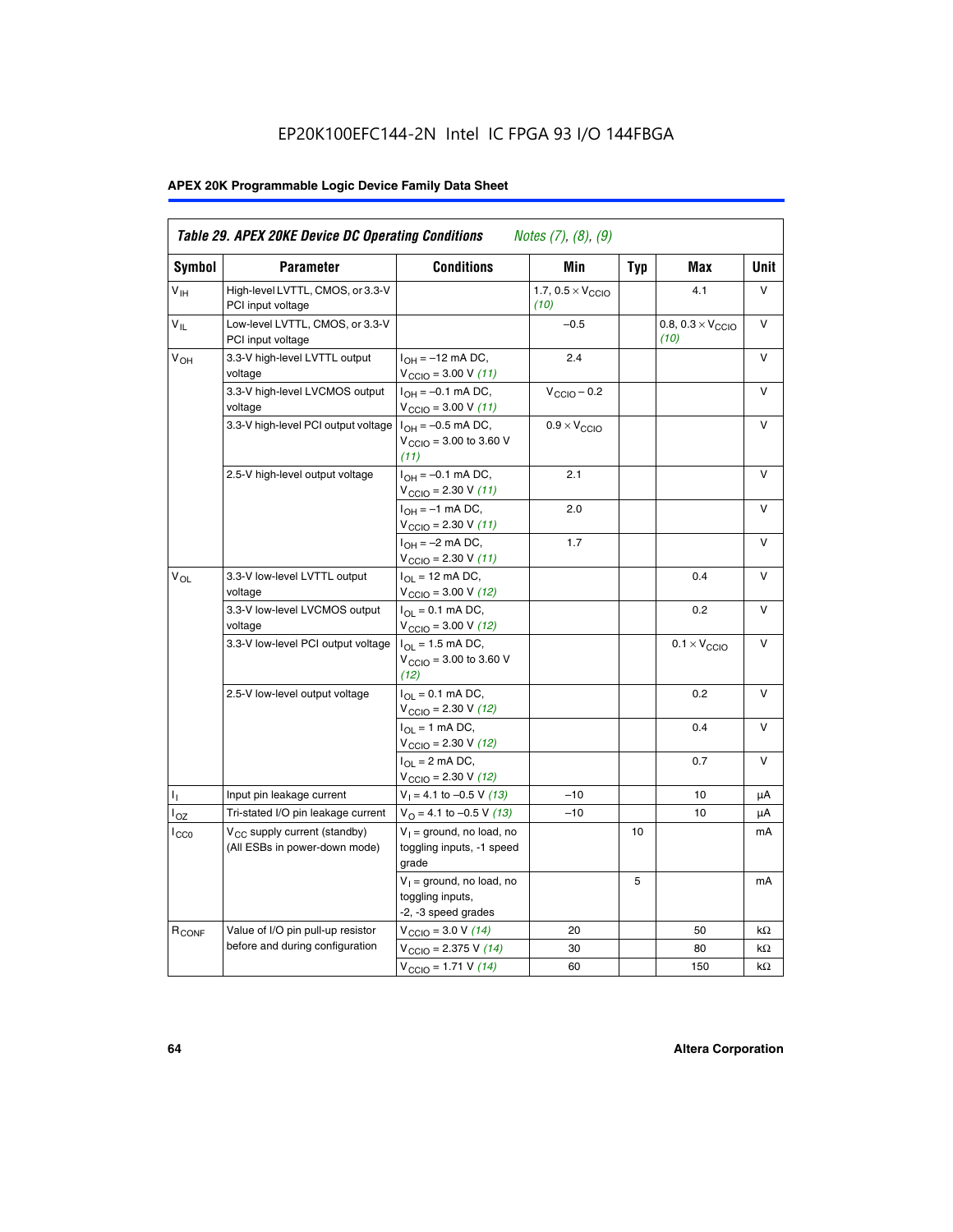**1 For DC Operating Specifications on APEX 20KE I/O standards,** please refer to *Application Note 117 (Using Selectable I/O Standards in Altera Devices).*

| Table 30. APEX 20KE Device Capacitance<br><i>Note</i> (15) |                                             |                                |     |     |      |
|------------------------------------------------------------|---------------------------------------------|--------------------------------|-----|-----|------|
| Symbol                                                     | <b>Parameter</b>                            | <b>Conditions</b>              | Min | Max | Unit |
| $C_{\text{IN}}$                                            | Input capacitance                           | $V_{IN} = 0 V$ , f = 1.0 MHz   |     | 8   | pF   |
| $C_{\text{INCLK}}$                                         | Input capacitance on<br>dedicated clock pin | $V_{IN} = 0 V$ , f = 1.0 MHz   |     | 12  | pF   |
| $C_{OUT}$                                                  | Output capacitance                          | $V_{OUIT} = 0 V$ , f = 1.0 MHz |     | 8   | рF   |

### *Notes to Tables 27 through 30:*

- (1) See the *Operating Requirements for Altera Devices Data Sheet*.
- (2) Minimum DC input is –0.5 V. During transitions, the inputs may undershoot to –2.0 V or overshoot to 5.75 V for input currents less than 100 mA and periods shorter than 20 ns.
- (3) Numbers in parentheses are for industrial-temperature-range devices.
- (4) Maximum  $V_{CC}$  rise time is 100 ms, and  $V_{CC}$  must rise monotonically.<br>(5) Minimum DC input is -0.5 V. During transitions, the inputs may und
- Minimum DC input is  $-0.5$  V. During transitions, the inputs may undershoot to  $-2.0$  V or overshoot to the voltage shown in the following table based on input duty cycle for input currents less than 100 mA. The overshoot is dependent upon duty cycle of the signal. The DC case is equivalent to 100% duty cycle.

| Vin  | Max. Duty Cycle |
|------|-----------------|
| 4.0V | 100% (DC)       |
| 4.1  | 90%             |
| 4.2  | 50%             |
| 4.3  | 30%             |
|      |                 |

- 4.4  $17\%$ <br>4.5  $10\%$
- 10%
- (6) All pins, including dedicated inputs, clock, I/O, and JTAG pins, may be driven before  $V_{\text{CCINT}}$  and  $V_{\text{CCIO}}$  are powered.
- (7) Typical values are for  $T_A = 25^\circ$  C, V<sub>CCINT</sub> = 1.8 V, and V<sub>CCIO</sub> = 1.8 V, 2.5 V or 3.3 V.
- (8) These values are specified under the APEX 20KE device recommended operating conditions, shown in Table 24 on page 60.
- (9) Refer to *Application Note 117 (Using Selectable I/O Standards in Altera Devices)* for the V<sub>IH</sub>, V<sub>IL</sub>, V<sub>OH</sub>, V<sub>OL</sub>, and I<sub>I</sub> parameters when VCCIO = 1.8 V.
- (10) The APEX 20KE input buffers are compatible with 1.8-V, 2.5-V and 3.3-V (LVTTL and LVCMOS) signals. Additionally, the input buffers are 3.3-V PCI compliant. Input buffers also meet specifications for GTL+, CTT, AGP, SSTL-2, SSTL-3, and HSTL.
- (11) The  $I_{OH}$  parameter refers to high-level TTL, PCI, or CMOS output current.
- (12) The I<sub>OL</sub> parameter refers to low-level TTL, PCI, or CMOS output current. This parameter applies to open-drain pins as well as output pins.
- (13) This value is specified for normal device operation. The value may vary during power-up.
- (14) Pin pull-up resistance values will be lower if an external source drives the pin higher than  $V_{CCIO}$ .
- (15) Capacitance is sample-tested only.

Figure 33 shows the relationship between  $V_{\text{CCIO}}$  and  $V_{\text{CCINT}}$  for 3.3-V PCI compliance on APEX 20K devices.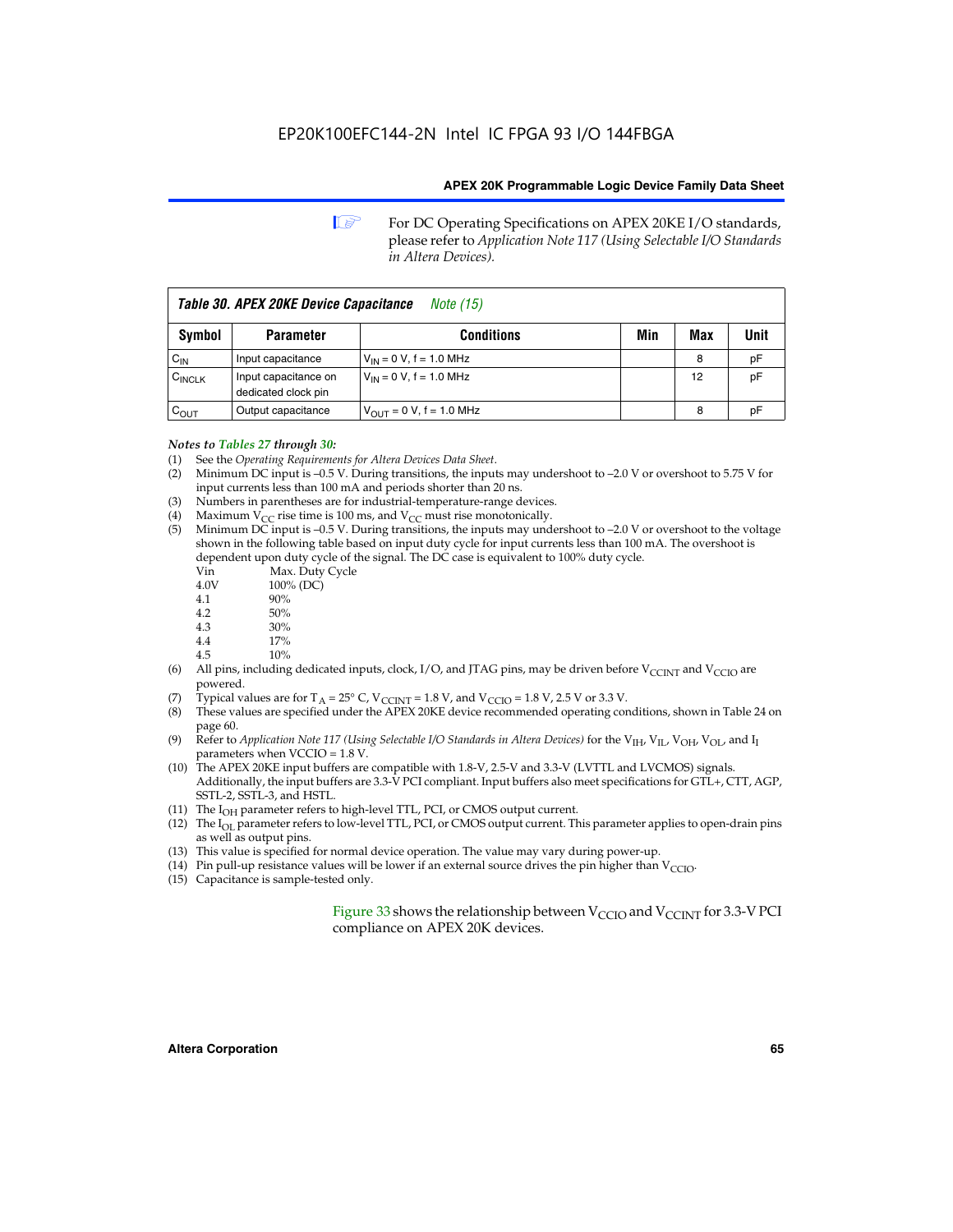

Figure 34 shows the typical output drive characteristics of APEX 20K devices with 3.3-V and 2.5-V V<sub>CCIO</sub>. The output driver is compatible with the 3.3-V *PCI Local Bus Specification, Revision 2.2* (when VCCIO pins are connected to 3.3 V). 5-V tolerant APEX 20K devices in the -1 speed grade are 5-V PCI compliant over all operating conditions.







**66 Altera Corporation**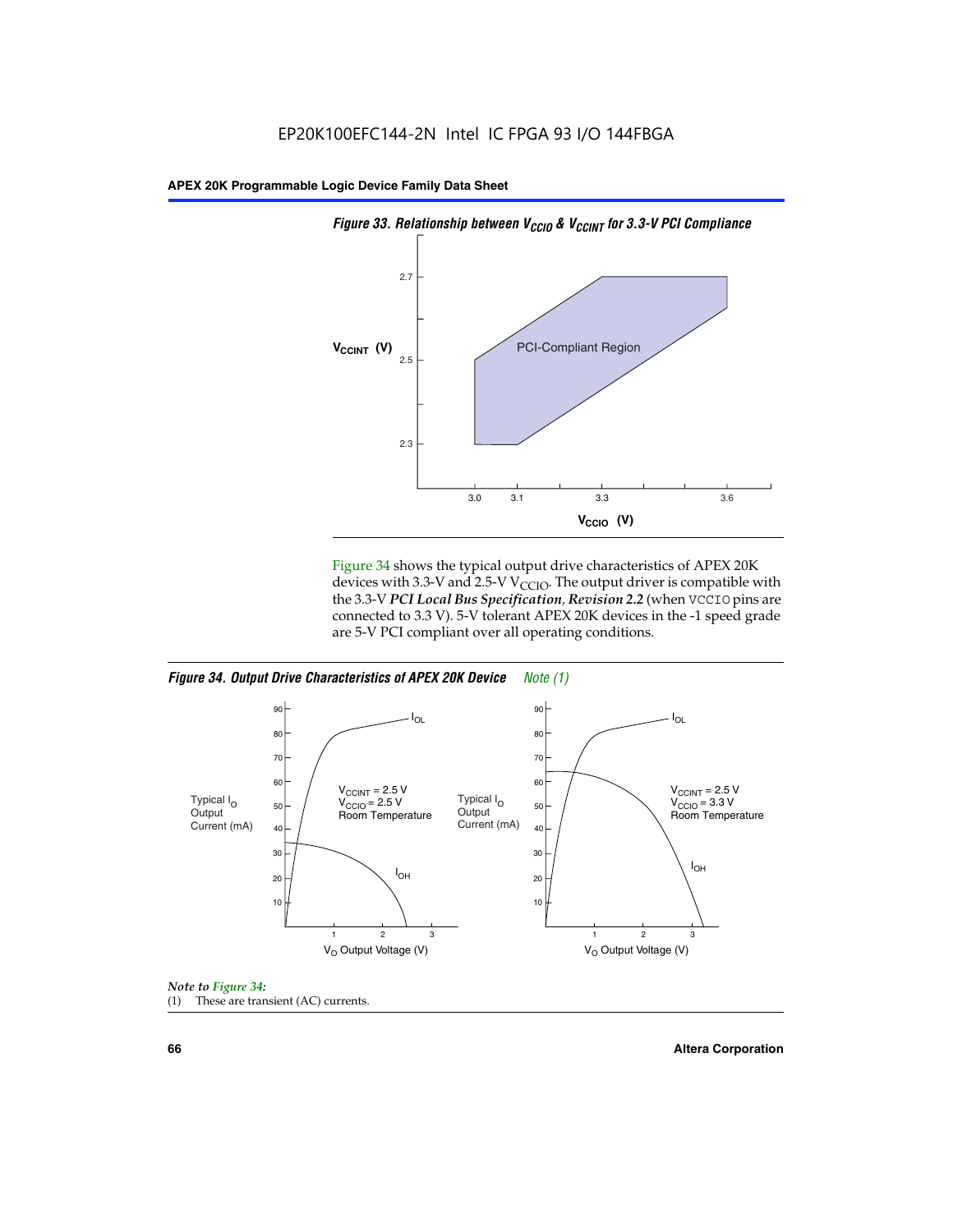

Figure 35 shows the output drive characteristics of APEX 20KE devices.

**Timing Model** The high-performance FastTrack and MegaLAB interconnect routing resources ensure predictable performance, accurate simulation, and accurate timing analysis. This predictable performance contrasts with that of FPGAs, which use a segmented connection scheme and therefore have unpredictable performance.

### **Altera Corporation 67** 67

*Note to Figure 35:* (1) These are transient (AC) currents.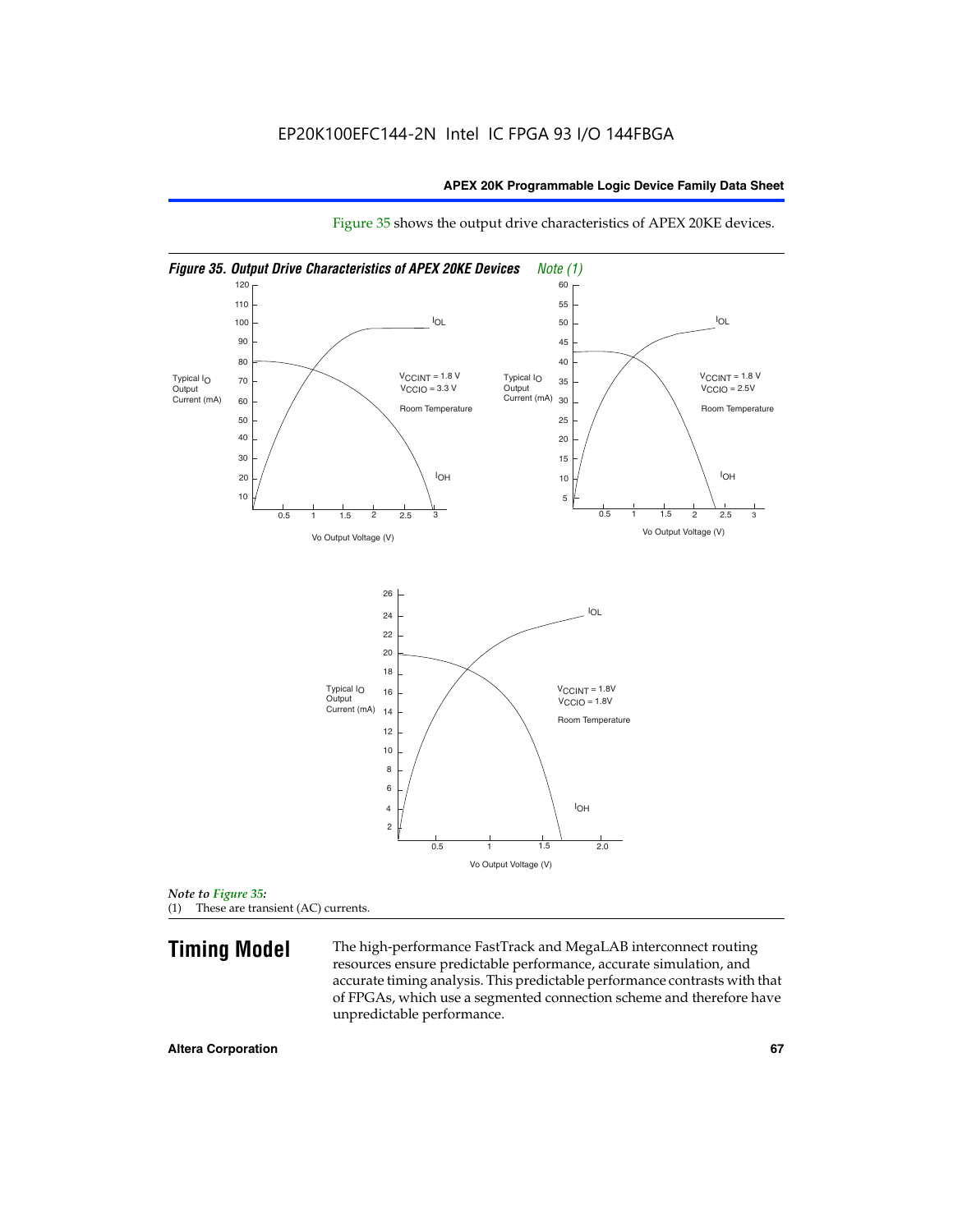All specifications are always representative of worst-case supply voltage and junction temperature conditions. All output-pin-timing specifications are reported for maximum driver strength.

Figure  $36$  shows the  $f_{MAX}$  timing model for APEX 20K devices.



Figure 37 shows the  $f_{MAX}$  timing model for APEX 20KE devices. These parameters can be used to estimate  $f_{MAX}$  for multiple levels of logic. Quartus II software timing analysis should be used for more accurate timing information.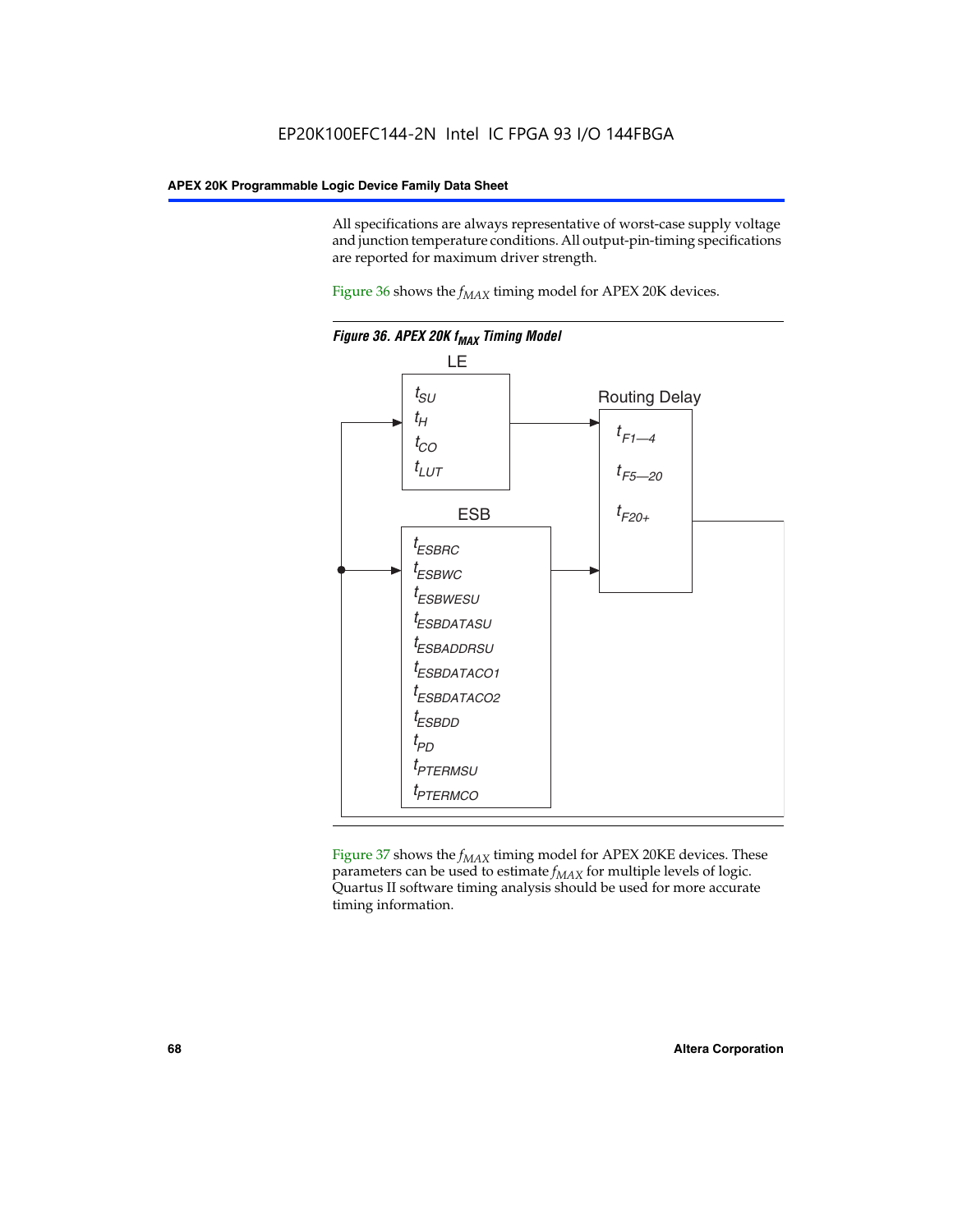

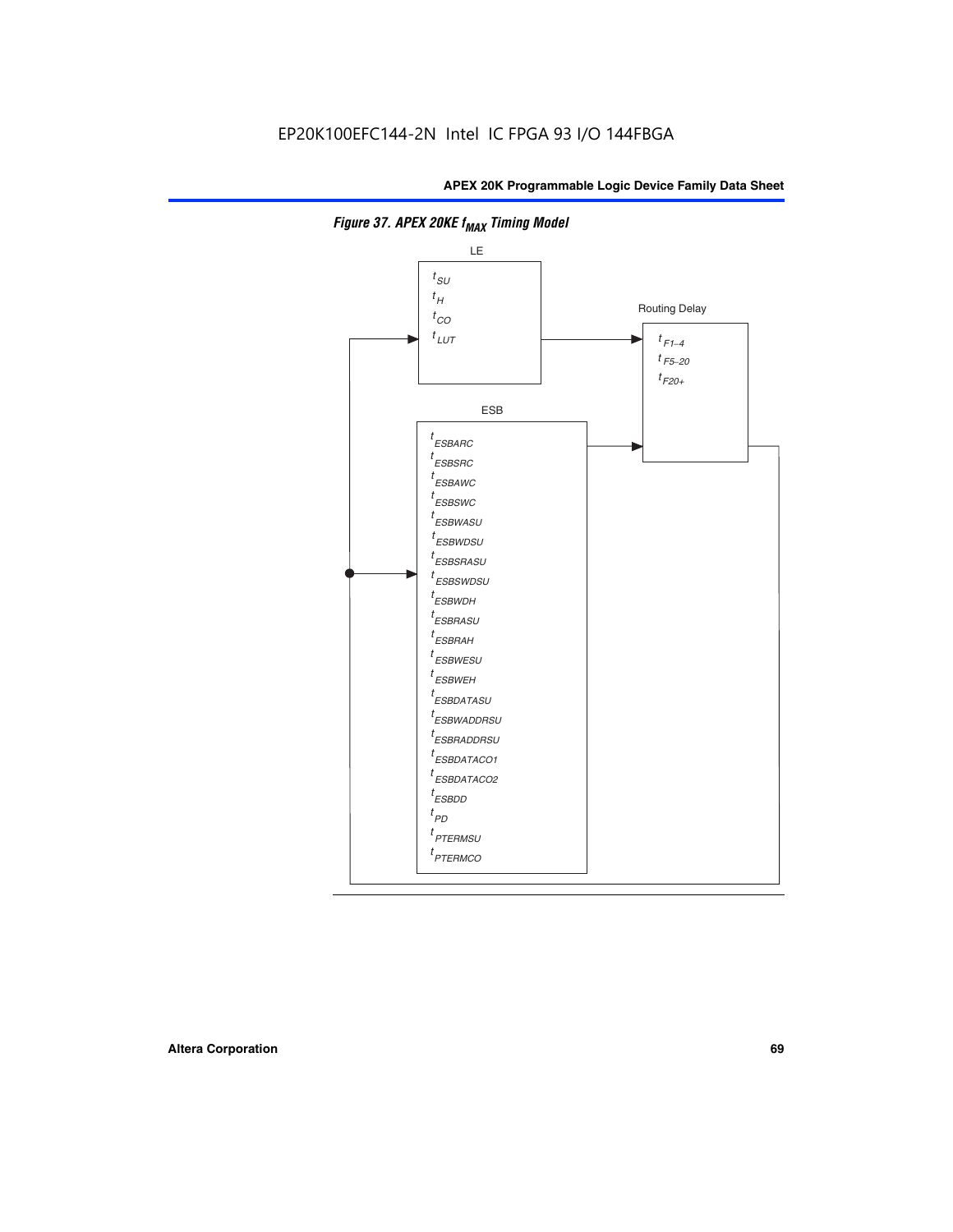Figures 38 and 39 show the asynchronous and synchronous timing waveforms, respectively, for the ESB macroparameters in Table 31.



*Figure 38. ESB Asynchronous Timing Waveforms*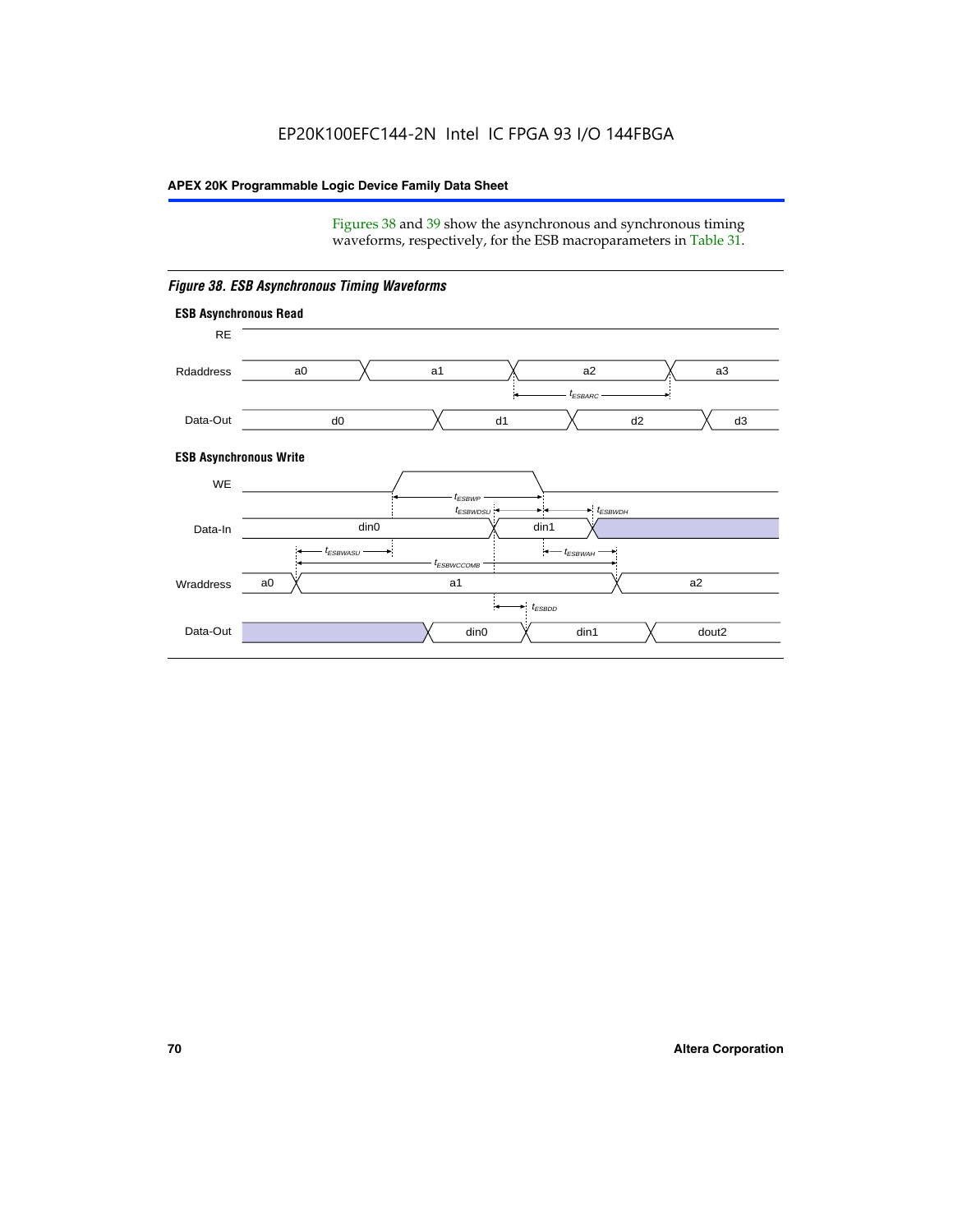# EP20K100EFC144-2N Intel IC FPGA 93 I/O 144FBGA

# **APEX 20K Programmable Logic Device Family Data Sheet**



# *Figure 39. ESB Synchronous Timing Waveforms*

# **ESB Synchronous Write (ESB Output Registers Used)**



Figure 40 shows the timing model for bidirectional I/O pin timing.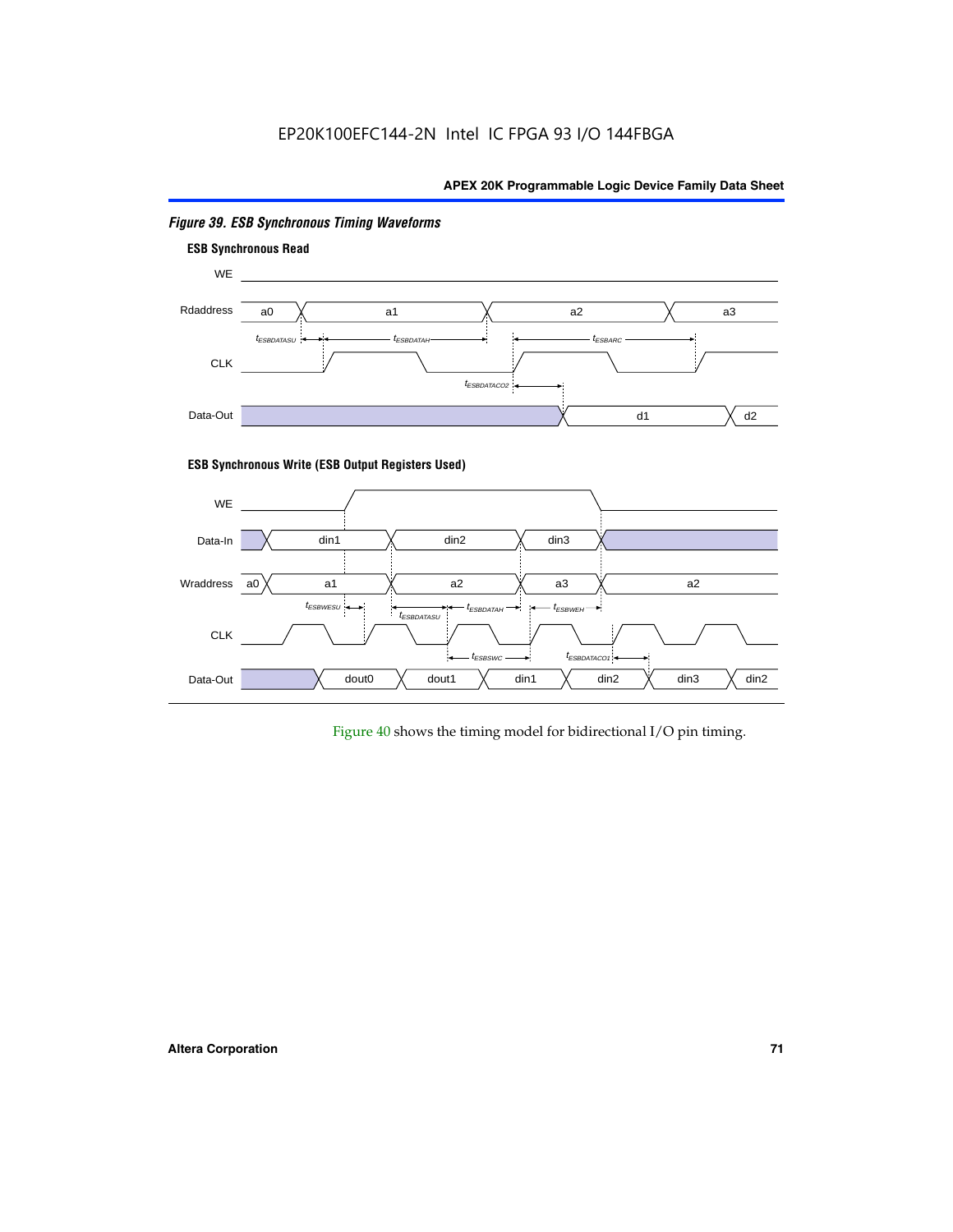

### *Figure 40. Synchronous Bidirectional Pin External Timing*

# *Notes to Figure 40:*

- The output enable and input registers are LE registers in the LAB adjacent to a bidirectional row pin. The output enable register is set with "Output Enable Routing= Signal-Pin" option in the Quartus II software.
- (2) The LAB adjacent input register is set with "Decrease Input Delay to Internal Cells= Off". This maintains a zero hold time for lab adjacent registers while giving a fast, position independent setup time. A faster setup time with zero hold time is possible by setting "Decrease Input Delay to Internal Cells= ON" and moving the input register farther away from the bidirectional pin. The exact position where zero hold occurs with the minimum setup time, varies with device density and speed grade.

Table 31 describes the  $f_{MAX}$  timing parameters shown in Figure 36 on page 68.

| Table 31. APEX 20K f <sub>MAX</sub> Timing Parameters<br>(Part 1 of 2) |                                                                |  |  |  |  |  |
|------------------------------------------------------------------------|----------------------------------------------------------------|--|--|--|--|--|
| Symbol                                                                 | <b>Parameter</b>                                               |  |  |  |  |  |
| $t_{\text{SU}}$                                                        | LE register setup time before clock                            |  |  |  |  |  |
| $t_H$                                                                  | LE register hold time after clock                              |  |  |  |  |  |
| $t_{CO}$                                                               | LE register clock-to-output delay                              |  |  |  |  |  |
| t <sub>LUT</sub>                                                       | LUT delay for data-in                                          |  |  |  |  |  |
| <sup>t</sup> ESBRC                                                     | ESB Asynchronous read cycle time                               |  |  |  |  |  |
| <sup>t</sup> ESBWC                                                     | ESB Asynchronous write cycle time                              |  |  |  |  |  |
| <sup>t</sup> ESBWESU                                                   | ESB WE setup time before clock when using input register       |  |  |  |  |  |
| <sup>t</sup> ESBDATASU                                                 | ESB data setup time before clock when using input register     |  |  |  |  |  |
| <sup>t</sup> ESBDATAH                                                  | ESB data hold time after clock when using input register       |  |  |  |  |  |
| <sup>t</sup> ESBADDRSU                                                 | ESB address setup time before clock when using input registers |  |  |  |  |  |
| ESBDATACO1                                                             | ESB clock-to-output delay when using output registers          |  |  |  |  |  |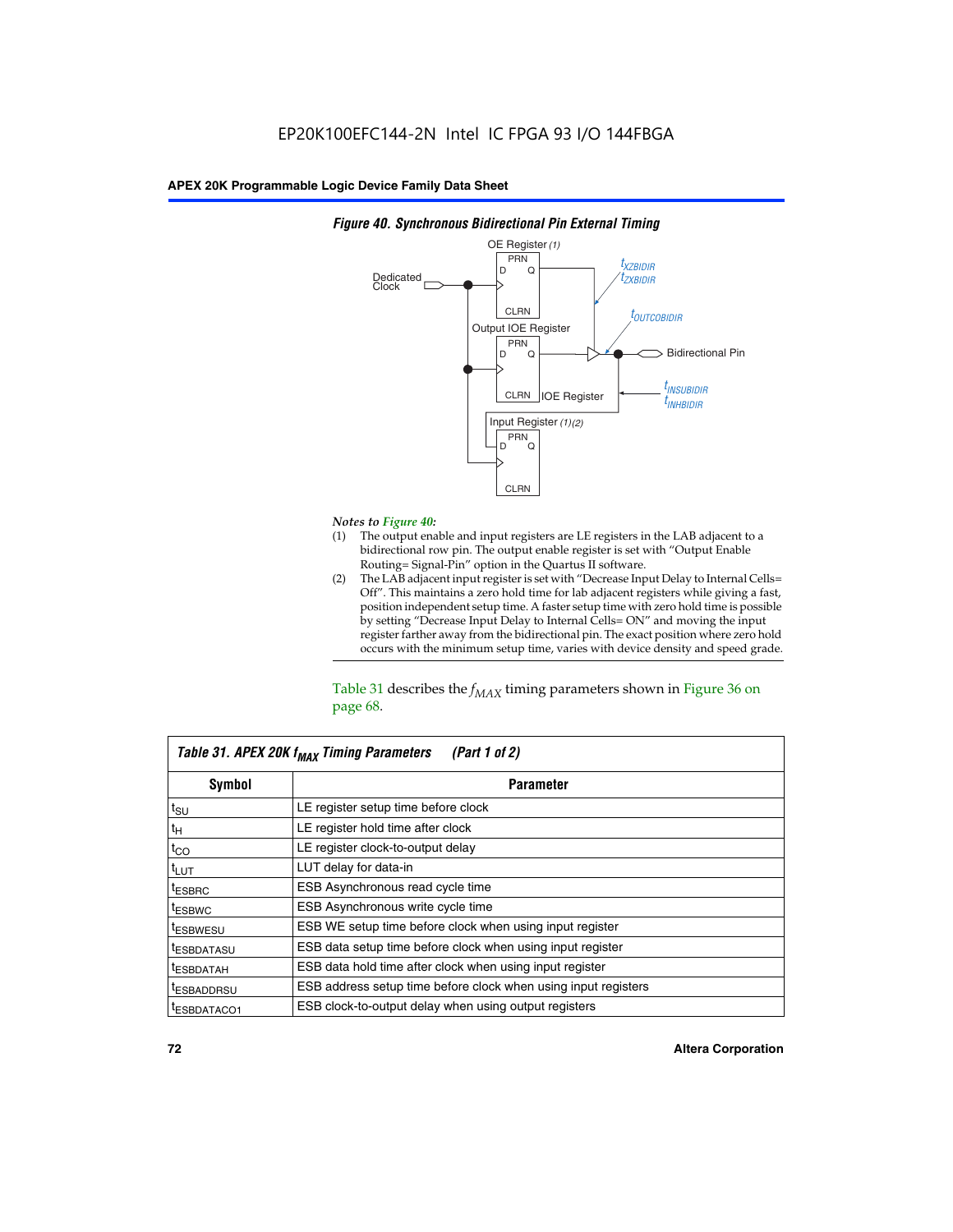| Table 31. APEX 20K f <sub>MAX</sub> Timing Parameters<br>(Part 2 of 2) |                                                    |  |  |  |  |
|------------------------------------------------------------------------|----------------------------------------------------|--|--|--|--|
| Symbol                                                                 | <b>Parameter</b>                                   |  |  |  |  |
| t <sub>ESBDATACO2</sub>                                                | ESB clock-to-output delay without output registers |  |  |  |  |
| <sup>t</sup> ESBDD                                                     | ESB data-in to data-out delay for RAM mode         |  |  |  |  |
| t <sub>PD</sub>                                                        | ESB macrocell input to non-registered output       |  |  |  |  |
| <sup>t</sup> PTERMSU                                                   | ESB macrocell register setup time before clock     |  |  |  |  |
| <sup>t</sup> PTERMCO                                                   | ESB macrocell register clock-to-output delay       |  |  |  |  |
| $t_{F1-4}$                                                             | Fanout delay using local interconnect              |  |  |  |  |
| $t_{F5-20}$                                                            | Fanout delay using MegaLab Interconnect            |  |  |  |  |
| $t_{F20+}$                                                             | Fanout delay using FastTrack Interconnect          |  |  |  |  |
| $t_{CH}$                                                               | Minimum clock high time from clock pin             |  |  |  |  |
| $t_{CL}$                                                               | Minimum clock low time from clock pin              |  |  |  |  |
| $t_{CLRP}$                                                             | LE clear pulse width                               |  |  |  |  |
| t <sub>PREP</sub>                                                      | LE preset pulse width                              |  |  |  |  |
| <sup>t</sup> ESBCH                                                     | Clock high time                                    |  |  |  |  |
| <sup>t</sup> ESBCL                                                     | Clock low time                                     |  |  |  |  |
| <sup>t</sup> ESBWP                                                     | Write pulse width                                  |  |  |  |  |
| <sup>t</sup> ESBRP                                                     | Read pulse width                                   |  |  |  |  |

### Tables 32 and 33 describe APEX 20K external timing parameters.

| Table 32. APEX 20K External Timing Parameters<br>Note (1) |                                                         |  |  |  |  |
|-----------------------------------------------------------|---------------------------------------------------------|--|--|--|--|
| Symbol                                                    | <b>Clock Parameter</b>                                  |  |  |  |  |
| t <sub>INSU</sub>                                         | Setup time with global clock at IOE register            |  |  |  |  |
| $t_{INH}$                                                 | Hold time with global clock at IOE register             |  |  |  |  |
| toutco                                                    | Clock-to-output delay with global clock at IOE register |  |  |  |  |

| Table 33. APEX 20K External Bidirectional Timing Parameters<br>Note (1) |                                                                                                |              |  |  |  |
|-------------------------------------------------------------------------|------------------------------------------------------------------------------------------------|--------------|--|--|--|
| Symbol<br><b>Conditions</b><br><b>Parameter</b>                         |                                                                                                |              |  |  |  |
| <sup>I</sup> INSUBIDIR                                                  | Setup time for bidirectional pins with global clock at same-row or same-<br>column LE register |              |  |  |  |
| <sup>t</sup> INHBIDIR                                                   | Hold time for bidirectional pins with global clock at same-row or same-<br>column LE register  |              |  |  |  |
| <sup>t</sup> OUTCOBIDIR                                                 | Clock-to-output delay for bidirectional pins with global clock at IOE<br>register              | $C1 = 10 pF$ |  |  |  |
| <sup>t</sup> xzbidir                                                    | Synchronous IOE output buffer disable delay                                                    | $C1 = 10 pF$ |  |  |  |
| <sup>I</sup> ZXBIDIR                                                    | Synchronous IOE output buffer enable delay, slow slew rate $=$ off                             | $C1 = 10 pF$ |  |  |  |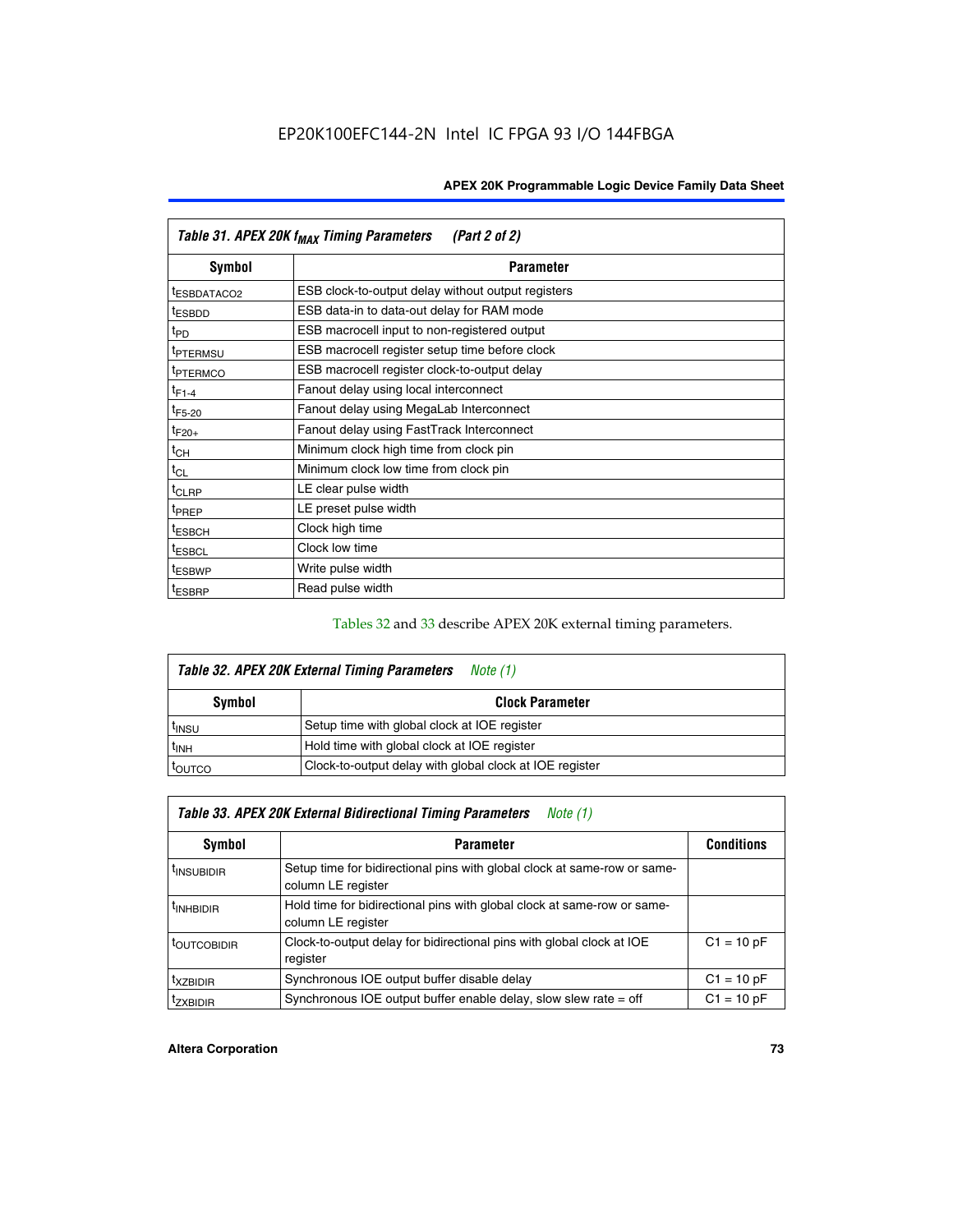$\mathbf{r}$ 

#### *Note to Tables 32 and 33:*

(1) These timing parameters are sample-tested only.

Tables 34 through 37 show APEX 20KE LE, ESB, routing, and functional timing microparameters for the  $f_{MAX}$  timing model.

| <b>Table 34. APEX 20KE LE Timing Microparameters</b> |                                     |  |  |  |  |
|------------------------------------------------------|-------------------------------------|--|--|--|--|
| Symbol<br><b>Parameter</b>                           |                                     |  |  |  |  |
| t <sub>SU</sub>                                      | LE register setup time before clock |  |  |  |  |
| $t_H$                                                | LE register hold time after clock   |  |  |  |  |
| $t_{CO}$                                             | LE register clock-to-output delay   |  |  |  |  |
| <b>LUT</b>                                           | LUT delay for data-in to data-out   |  |  |  |  |

| <b>Table 35. APEX 20KE ESB Timing Microparameters</b> |                                                            |  |  |  |
|-------------------------------------------------------|------------------------------------------------------------|--|--|--|
| Symbol                                                | <b>Parameter</b>                                           |  |  |  |
| <sup>t</sup> ESBARC                                   | ESB Asynchronous read cycle time                           |  |  |  |
| <sup>t</sup> ESBSRC                                   | ESB Synchronous read cycle time                            |  |  |  |
| <b><i>ESBAWC</i></b>                                  | ESB Asynchronous write cycle time                          |  |  |  |
| t <sub>ESBSWC</sub>                                   | ESB Synchronous write cycle time                           |  |  |  |
| t <sub>ESBWASU</sub>                                  | ESB write address setup time with respect to WE            |  |  |  |
| <sup>t</sup> ESBWAH                                   | ESB write address hold time with respect to WE             |  |  |  |
| t <sub>ESBWDSU</sub>                                  | ESB data setup time with respect to WE                     |  |  |  |
| <sup>t</sup> ESBWDH                                   | ESB data hold time with respect to WE                      |  |  |  |
| tESBRASU                                              | ESB read address setup time with respect to RE             |  |  |  |
| <sup>t</sup> ESBRAH                                   | ESB read address hold time with respect to RE              |  |  |  |
| <i><b>ESBWESU</b></i>                                 | ESB WE setup time before clock when using input register   |  |  |  |
| t <sub>ESBWEH</sub>                                   | ESB WE hold time after clock when using input register     |  |  |  |
| <b><i>t</i>ESBDATASU</b>                              | ESB data setup time before clock when using input register |  |  |  |
| t <sub>ESBDATAH</sub>                                 | ESB data hold time after clock when using input register   |  |  |  |
| t <sub>ESBWADDRSU</sub>                               | ESB write address setup time before clock when using input |  |  |  |
|                                                       | registers                                                  |  |  |  |
| <i><b>LESBRADDRSU</b></i>                             | ESB read address setup time before clock when using input  |  |  |  |
|                                                       | registers                                                  |  |  |  |
| t <sub>ESBDATACO1</sub>                               | ESB clock-to-output delay when using output registers      |  |  |  |
| t <sub>ESBDATACO2</sub>                               | ESB clock-to-output delay without output registers         |  |  |  |
| $t_{ESBDD}$                                           | ESB data-in to data-out delay for RAM mode                 |  |  |  |
| $t_{\mathsf{PD}}$                                     | ESB Macrocell input to non-registered output               |  |  |  |
| t <sub>PTERMSU</sub>                                  | ESB Macrocell register setup time before clock             |  |  |  |
| t <sub>PTERMCO</sub>                                  | ESB Macrocell register clock-to-output delay               |  |  |  |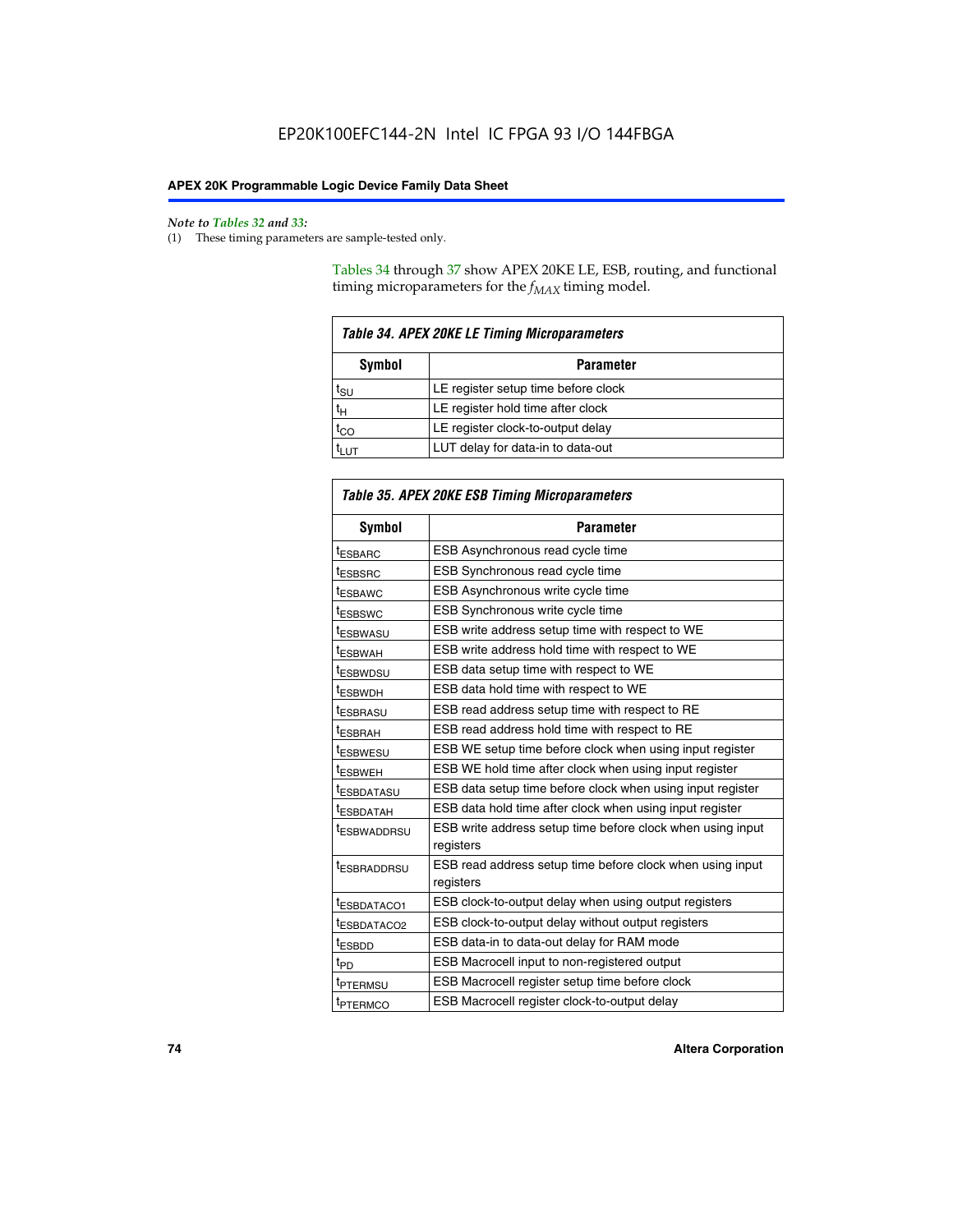| Table 36. APEX 20KE Routing Timing Microparameters<br>Note (1) |                                                    |  |  |  |  |
|----------------------------------------------------------------|----------------------------------------------------|--|--|--|--|
| Symbol<br><b>Parameter</b>                                     |                                                    |  |  |  |  |
| $t_{F1-4}$                                                     | Fanout delay using Local Interconnect              |  |  |  |  |
| $t_{F5-20}$                                                    | Fanout delay estimate using MegaLab Interconnect   |  |  |  |  |
| t <sub>F20+</sub>                                              | Fanout delay estimate using FastTrack Interconnect |  |  |  |  |

#### *Note to Table 36:*

(1) These parameters are worst-case values for typical applications. Post-compilation timing simulation and timing analysis are required to determine actual worst-case performance.

| Symbol        | <b>Parameter</b>                       |  |  |  |  |  |
|---------------|----------------------------------------|--|--|--|--|--|
| <b>TCH</b>    | Minimum clock high time from clock pin |  |  |  |  |  |
| <b>TCL</b>    | Minimum clock low time from clock pin  |  |  |  |  |  |
| <b>TCLRP</b>  | LE clear Pulse Width                   |  |  |  |  |  |
| <b>TPREP</b>  | LE preset pulse width                  |  |  |  |  |  |
| <b>TESBCH</b> | Clock high time for ESB                |  |  |  |  |  |
| <b>TESBCL</b> | Clock low time for ESB                 |  |  |  |  |  |
| <b>TESBWP</b> | Write pulse width                      |  |  |  |  |  |
| <b>TESBRP</b> | Read pulse width                       |  |  |  |  |  |

### *Table 37. APEX 20KE Functional Timing Microparameters*

Tables 38 and 39 describe the APEX 20KE external timing parameters.

| Table 38. APEX 20KE External Timing Parameters<br>Note (1) |                                                                                |              |  |  |  |  |
|------------------------------------------------------------|--------------------------------------------------------------------------------|--------------|--|--|--|--|
| <b>Clock Parameter</b><br>Symbol<br><b>Conditions</b>      |                                                                                |              |  |  |  |  |
| <sup>t</sup> insu                                          | Setup time with global clock at IOE input register                             |              |  |  |  |  |
| $t_{\text{INH}}$                                           | Hold time with global clock at IOE input register                              |              |  |  |  |  |
| t <sub>outco</sub>                                         | Clock-to-output delay with global clock at IOE output register<br>$C1 = 10 pF$ |              |  |  |  |  |
| <sup>t</sup> INSUPLL                                       | Setup time with PLL clock at IOE input register                                |              |  |  |  |  |
| <sup>t</sup> INHPLL                                        | Hold time with PLL clock at IOE input register                                 |              |  |  |  |  |
| <b><i>LOUTCOPLL</i></b>                                    | Clock-to-output delay with PLL clock at IOE output register                    | $C1 = 10 pF$ |  |  |  |  |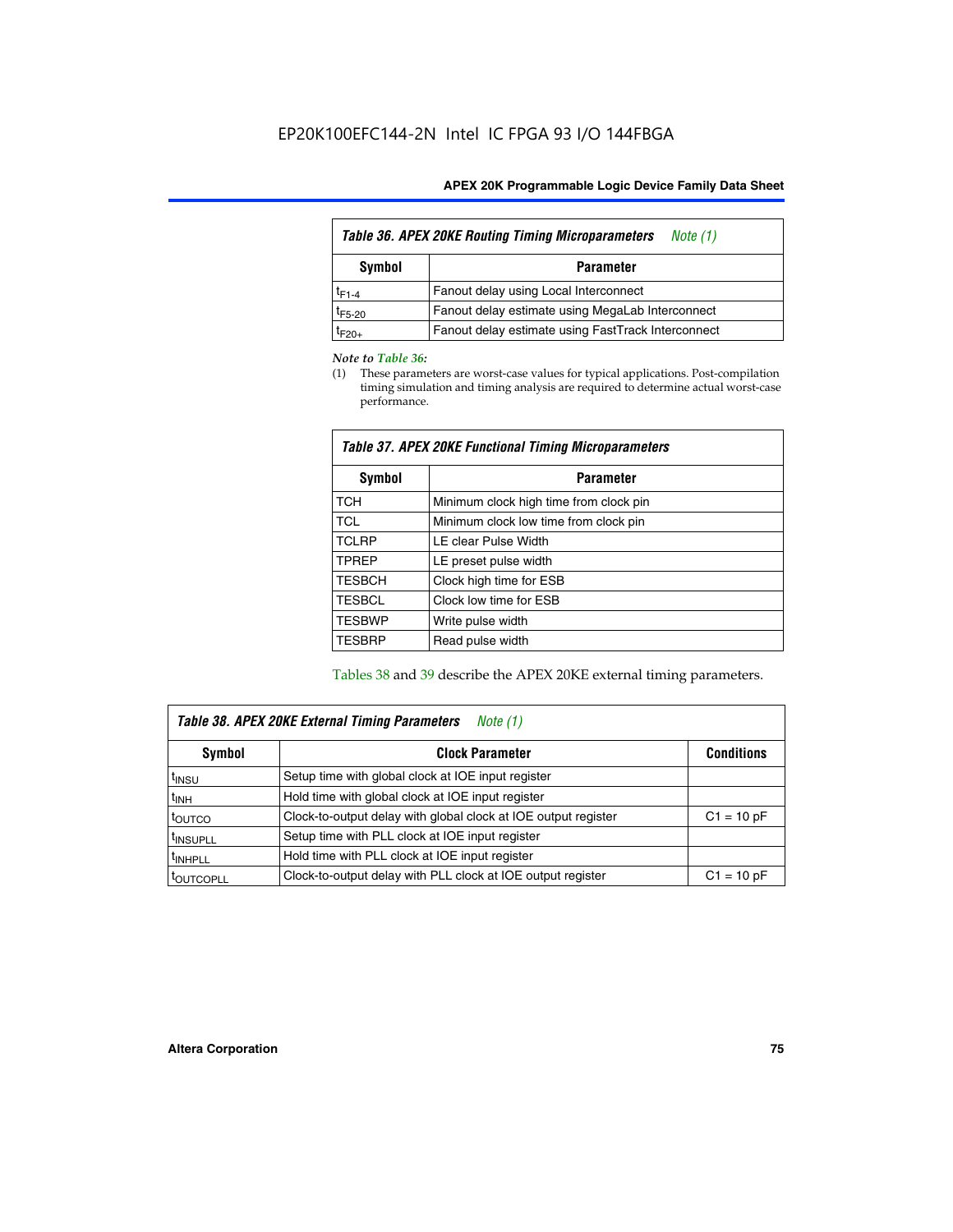| Table 39. APEX 20KE External Bidirectional Timing Parameters<br>Note $(1)$ |                                                                                                          |              |  |  |  |  |  |  |
|----------------------------------------------------------------------------|----------------------------------------------------------------------------------------------------------|--------------|--|--|--|--|--|--|
| <b>Symbol</b>                                                              | <b>Conditions</b><br><b>Parameter</b>                                                                    |              |  |  |  |  |  |  |
| <sup>t</sup> INSUBIDIR                                                     | Setup time for bidirectional pins with global clock at LAB adjacent Input<br>Register                    |              |  |  |  |  |  |  |
| <sup>t</sup> INHBIDIR                                                      | Hold time for bidirectional pins with global clock at LAB adjacent Input<br>Register                     |              |  |  |  |  |  |  |
| <b><i>LOUTCOBIDIR</i></b>                                                  | $C1 = 10 pF$<br>Clock-to-output delay for bidirectional pins with global clock at IOE output<br>register |              |  |  |  |  |  |  |
| t <sub>XZBIDIR</sub>                                                       | $C1 = 10 pF$<br>Synchronous Output Enable Register to output buffer disable delay                        |              |  |  |  |  |  |  |
| <sup>t</sup> zxbidir                                                       | Synchronous Output Enable Register output buffer enable delay                                            | $C1 = 10 pF$ |  |  |  |  |  |  |
| <sup>I</sup> INSUBIDIRPLL                                                  | Setup time for bidirectional pins with PLL clock at LAB adjacent Input<br>Register                       |              |  |  |  |  |  |  |
| <sup>t</sup> INHBIDIRPLL                                                   | Hold time for bidirectional pins with PLL clock at LAB adjacent Input<br>Register                        |              |  |  |  |  |  |  |
| <b><i>LOUTCOBIDIRPLL</i></b>                                               | Clock-to-output delay for bidirectional pins with PLL clock at IOE output<br>register                    | $C1 = 10 pF$ |  |  |  |  |  |  |
| <sup>t</sup> XZBIDIRPLL                                                    | Synchronous Output Enable Register to output buffer disable delay with<br><b>PLL</b>                     | $C1 = 10 pF$ |  |  |  |  |  |  |
| <sup>I</sup> ZXBIDIRPLL                                                    | Synchronous Output Enable Register output buffer enable delay with PLL                                   | $C1 = 10 pF$ |  |  |  |  |  |  |

*Note to Tables 38 and 39:*

(1) These timing parameters are sample-tested only.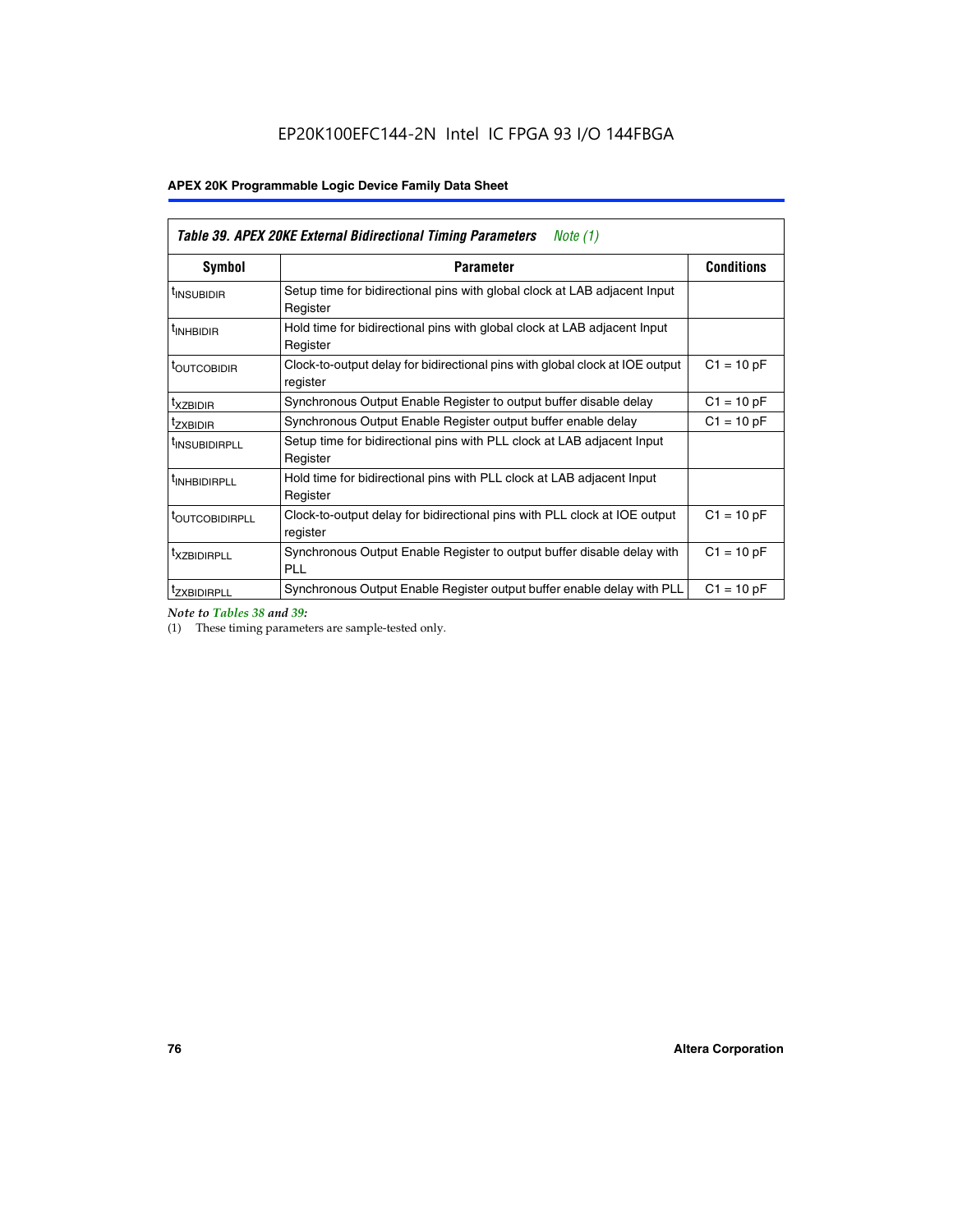Tables 40 through 42 show the **f<sub>MAX</sub>** timing parameters for EP20K100, EP20K200, and EP20K400 APEX 20K devices.

| Table 40. EP20K100 f <sub>MAX</sub> Timing Parameters |                |     |                |     |                |     |              |
|-------------------------------------------------------|----------------|-----|----------------|-----|----------------|-----|--------------|
| <b>Symbol</b>                                         | -1 Speed Grade |     | -2 Speed Grade |     | -3 Speed Grade |     | <b>Units</b> |
|                                                       | Min            | Max | Min            | Max | Min            | Max |              |
| $t_{\text{SU}}$                                       | 0.5            |     | 0.6            |     | 0.8            |     | ns           |
| $t_H$                                                 | 0.7            |     | 0.8            |     | 1.0            |     | ns           |
| $t_{CO}$                                              |                | 0.3 |                | 0.4 |                | 0.5 | ns           |
| $t_{LUT}$                                             |                | 0.8 |                | 1.0 |                | 1.3 | ns           |
| <sup>t</sup> ESBRC                                    |                | 1.7 |                | 2.1 |                | 2.4 | ns           |
| t <sub>ESBWC</sub>                                    |                | 5.7 |                | 6.9 |                | 8.1 | ns           |
| t <sub>ESBWESU</sub>                                  | 3.3            |     | 3.9            |     | 4.6            |     | ns           |
| <sup>t</sup> ESBDATASU                                | 2.2            |     | 2.7            |     | 3.1            |     | ns           |
| t <sub>ESBDATAH</sub>                                 | 0.6            |     | 0.8            |     | 0.9            |     | ns           |
| <sup>t</sup> ESBADDRSU                                | 2.4            |     | 2.9            |     | 3.3            |     | ns           |
| t <sub>ESBDATACO1</sub>                               |                | 1.3 |                | 1.6 |                | 1.8 | ns           |
| t <sub>ESBDATACO2</sub>                               |                | 2.6 |                | 3.1 |                | 3.6 | ns           |
| t <sub>ESBDD</sub>                                    |                | 2.5 |                | 3.3 |                | 3.6 | ns           |
| t <sub>PD</sub>                                       |                | 2.5 |                | 3.0 |                | 3.6 | ns           |
| <sup>t</sup> PTERMSU                                  | 2.3            |     | 2.6            |     | 3.2            |     | ns           |
| t <sub>PTERMCO</sub>                                  |                | 1.5 |                | 1.8 |                | 2.1 | ns           |
| $t_{F1-4}$                                            |                | 0.5 |                | 0.6 |                | 0.7 | ns           |
| $t_{F5-20}$                                           |                | 1.6 |                | 1.7 |                | 1.8 | ns           |
| $t_{F20+}$                                            |                | 2.2 |                | 2.2 |                | 2.3 | ns           |
| $t_{\mathsf{CH}}$                                     | 2.0            |     | 2.5            |     | 3.0            |     | ns           |
| $t_{CL}$                                              | 2.0            |     | 2.5            |     | 3.0            |     | ns           |
| t <sub>CLRP</sub>                                     | 0.3            |     | 0.4            |     | 0.4            |     | ns           |
| t <sub>PREP</sub>                                     | 0.5            |     | 0.5            |     | 0.5            |     | ns           |
| t <sub>ESBCH</sub>                                    | 2.0            |     | 2.5            |     | 3.0            |     | ns           |
| t <sub>ESBCL</sub>                                    | 2.0            |     | 2.5            |     | 3.0            |     | ns           |
| t <sub>ESBWP</sub>                                    | 1.6            |     | 1.9            |     | 2.2            |     | ns           |
| $t_{ESBRP}$                                           | 1.0            |     | 1.3            |     | 1.4            |     | ns           |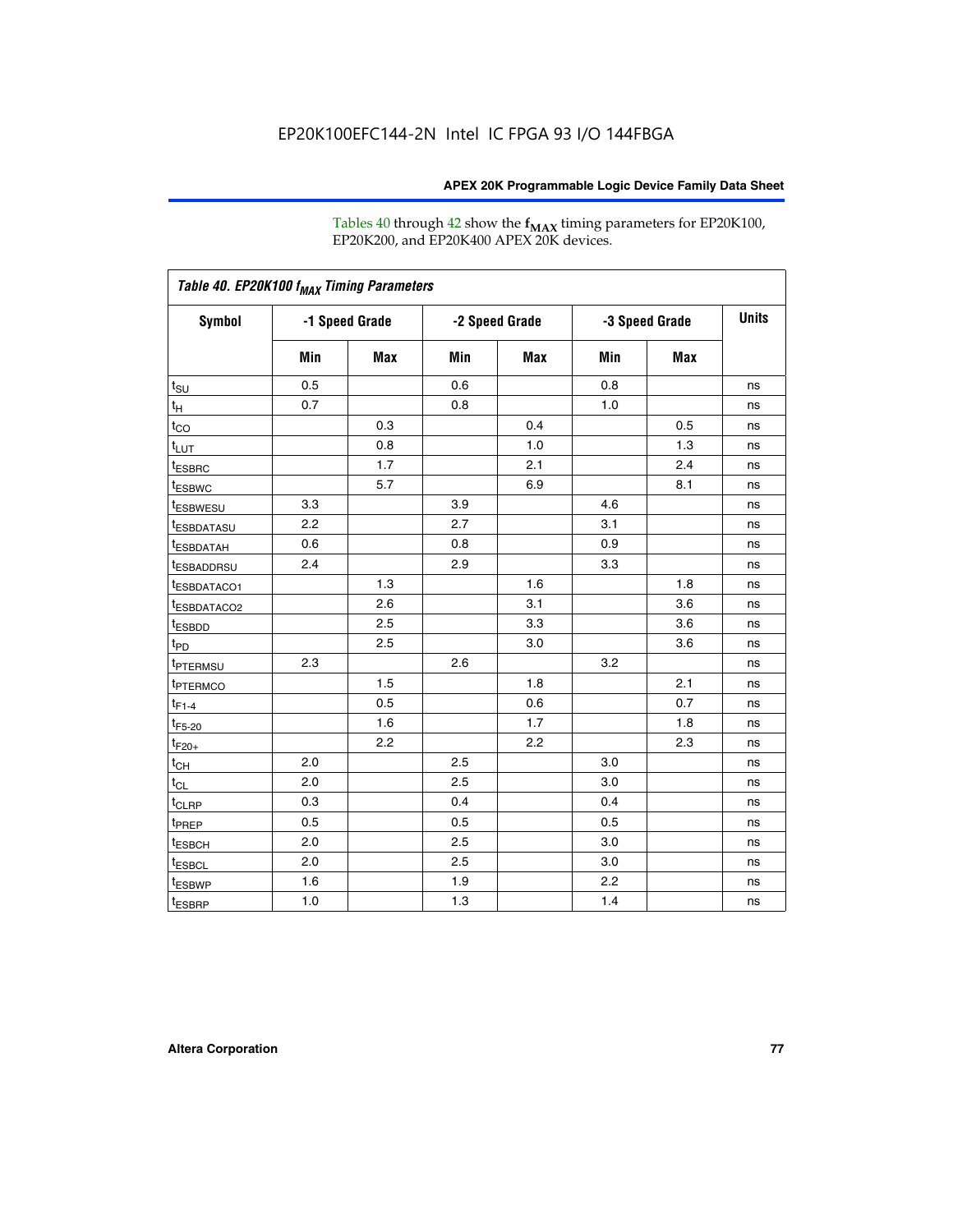| Table 41. EP20K200 f <sub>MAX</sub> Timing Parameters |                |     |     |                |     |                |    |
|-------------------------------------------------------|----------------|-----|-----|----------------|-----|----------------|----|
| Symbol                                                | -1 Speed Grade |     |     | -2 Speed Grade |     | -3 Speed Grade |    |
|                                                       | Min            | Max | Min | <b>Max</b>     | Min | Max            |    |
| $t_{\text{SU}}$                                       | 0.5            |     | 0.6 |                | 0.8 |                | ns |
| $t_H$                                                 | 0.7            |     | 0.8 |                | 1.0 |                | ns |
| $t_{CO}$                                              |                | 0.3 |     | 0.4            |     | 0.5            | ns |
| $t_{LUT}$                                             |                | 0.8 |     | 1.0            |     | 1.3            | ns |
| t <sub>ESBRC</sub>                                    |                | 1.7 |     | 2.1            |     | 2.4            | ns |
| t <sub>ESBWC</sub>                                    |                | 5.7 |     | 6.9            |     | 8.1            | ns |
| t <sub>ESBWESU</sub>                                  | 3.3            |     | 3.9 |                | 4.6 |                | ns |
| <sup>t</sup> ESBDATASU                                | 2.2            |     | 2.7 |                | 3.1 |                | ns |
| t <sub>ESBDATAH</sub>                                 | 0.6            |     | 0.8 |                | 0.9 |                | ns |
| t <sub>ESBADDRSU</sub>                                | 2.4            |     | 2.9 |                | 3.3 |                | ns |
| <u>t<sub>ESBDATACO1</sub></u>                         |                | 1.3 |     | 1.6            |     | 1.8            | ns |
| <sup>t</sup> ESBDATACO2                               |                | 2.6 |     | 3.1            |     | 3.6            | ns |
| t <sub>ESBDD</sub>                                    |                | 2.5 |     | 3.3            |     | 3.6            | ns |
| t <sub>PD</sub>                                       |                | 2.5 |     | 3.0            |     | 3.6            | ns |
| t <sub>PTERMSU</sub>                                  | 2.3            |     | 2.7 |                | 3.2 |                | ns |
| t <sub>PTERMCO</sub>                                  |                | 1.5 |     | 1.8            |     | 2.1            | ns |
| $t_{F1-4}$                                            |                | 0.5 |     | 0.6            |     | 0.7            | ns |
| $t_{F5-20}$                                           |                | 1.6 |     | 1.7            |     | 1.8            | ns |
| $t_{F20+}$                                            |                | 2.2 |     | 2.2            |     | 2.3            | ns |
| $\textnormal{t}_{\textnormal{CH}}$                    | 2.0            |     | 2.5 |                | 3.0 |                | ns |
| $t_{CL}$                                              | 2.0            |     | 2.5 |                | 3.0 |                | ns |
| t <sub>CLRP</sub>                                     | 0.3            |     | 0.4 |                | 0.4 |                | ns |
| t <sub>PREP</sub>                                     | 0.4            |     | 0.5 |                | 0.5 |                | ns |
| t <sub>ESBCH</sub>                                    | 2.0            |     | 2.5 |                | 3.0 |                | ns |
| t <sub>ESBCL</sub>                                    | 2.0            |     | 2.5 |                | 3.0 |                | ns |
| t <sub>ESBWP</sub>                                    | 1.6            |     | 1.9 |                | 2.2 |                | ns |
| t <sub>ESBRP</sub>                                    | 1.0            |     | 1.3 |                | 1.4 |                | ns |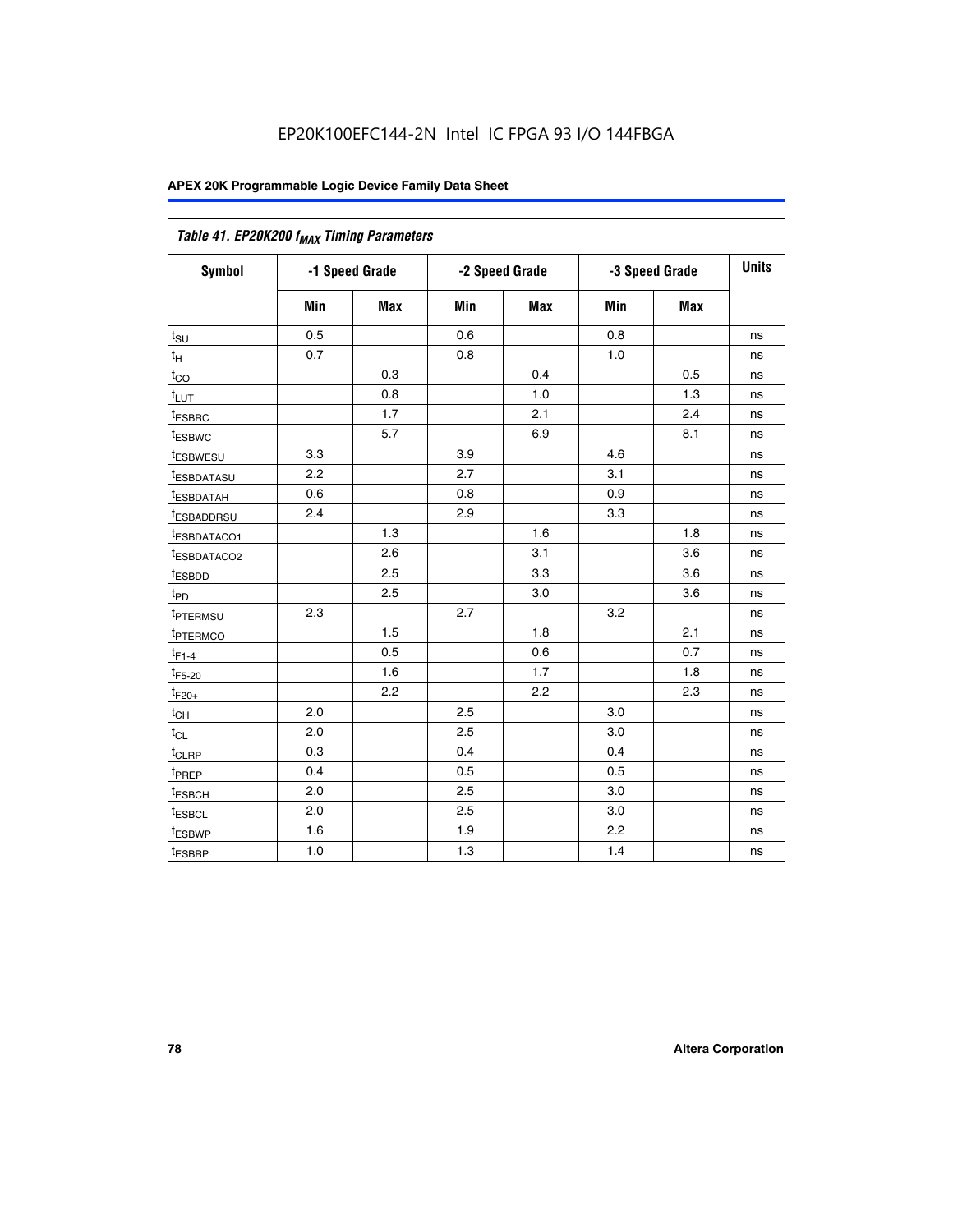| Table 42. EP20K400 f <sub>MAX</sub> Timing Parameters |     |                |     |                |     |                |              |  |  |  |
|-------------------------------------------------------|-----|----------------|-----|----------------|-----|----------------|--------------|--|--|--|
| <b>Symbol</b>                                         |     | -1 Speed Grade |     | -2 Speed Grade |     | -3 Speed Grade | <b>Units</b> |  |  |  |
|                                                       | Min | <b>Max</b>     | Min | <b>Max</b>     | Min | <b>Max</b>     |              |  |  |  |
| $t_{\text{SU}}$                                       | 0.1 |                | 0.3 |                | 0.6 |                | ns           |  |  |  |
| $t_H$                                                 | 0.5 |                | 0.8 |                | 0.9 |                | ns           |  |  |  |
| $t_{CO}$                                              |     | 0.1            |     | 0.4            |     | 0.6            | ns           |  |  |  |
| $t_{LUT}$                                             |     | 1.0            |     | 1.2            |     | 1.4            | ns           |  |  |  |
| t <sub>ESBRC</sub>                                    |     | 1.7            |     | 2.1            |     | 2.4            | ns           |  |  |  |
| <b>t</b> <sub>ESBWC</sub>                             |     | 5.7            |     | 6.9            |     | 8.1            | ns           |  |  |  |
| t <sub>ESBWESU</sub>                                  | 3.3 |                | 3.9 |                | 4.6 |                | ns           |  |  |  |
| <sup>t</sup> ESBDATASU                                | 2.2 |                | 2.7 |                | 3.1 |                | ns           |  |  |  |
| <sup>t</sup> ESBDATAH                                 | 0.6 |                | 0.8 |                | 0.9 |                | ns           |  |  |  |
| <sup>t</sup> ESBADDRSU                                | 2.4 |                | 2.9 |                | 3.3 |                | ns           |  |  |  |
| <sup>t</sup> ESBDATACO1                               |     | 1.3            |     | 1.6            |     | 1.8            | ns           |  |  |  |
| t <sub>ESBDATACO2</sub>                               |     | 2.5            |     | 3.1            |     | 3.6            | ns           |  |  |  |
| t <sub>ESBDD</sub>                                    |     | 2.5            |     | 3.3            |     | 3.6            | ns           |  |  |  |
| t <sub>PD</sub>                                       |     | 2.5            |     | 3.1            |     | 3.6            | ns           |  |  |  |
| t <sub>PTERMSU</sub>                                  | 1.7 |                | 2.1 |                | 2.4 |                | ns           |  |  |  |
| <sup>t</sup> PTERMCO                                  |     | 1.0            |     | 1.2            |     | 1.4            | ns           |  |  |  |
| $t_{F1-4}$                                            |     | 0.4            |     | 0.5            |     | 0.6            | ns           |  |  |  |
| $t_{F5-20}$                                           |     | 2.6            |     | 2.8            |     | 2.9            | ns           |  |  |  |
| $t_{F20+}$                                            |     | 3.7            |     | 3.8            |     | 3.9            | ns           |  |  |  |
| $t_{\text{CH}}$                                       | 2.0 |                | 2.5 |                | 3.0 |                | ns           |  |  |  |
| $t_{CL}$                                              | 2.0 |                | 2.5 |                | 3.0 |                | ns           |  |  |  |
| t <sub>CLRP</sub>                                     | 0.5 |                | 0.6 |                | 0.8 |                | ns           |  |  |  |
| t <sub>PREP</sub>                                     | 0.5 |                | 0.5 |                | 0.5 |                | ns           |  |  |  |
| <sup>t</sup> ESBCH                                    | 2.0 |                | 2.5 |                | 3.0 |                | ns           |  |  |  |
| <b><i>LESBCL</i></b>                                  | 2.0 |                | 2.5 |                | 3.0 |                | ns           |  |  |  |
| t <sub>ESBWP</sub>                                    | 1.5 |                | 1.9 |                | 2.2 |                | ns           |  |  |  |
| t <sub>ESBRP</sub>                                    | 1.0 |                | 1.2 |                | 1.4 |                | ns           |  |  |  |

Tables 43 through 48 show the I/O external and external bidirectional timing parameter values for EP20K100, EP20K200, and EP20K400 APEX 20K devices.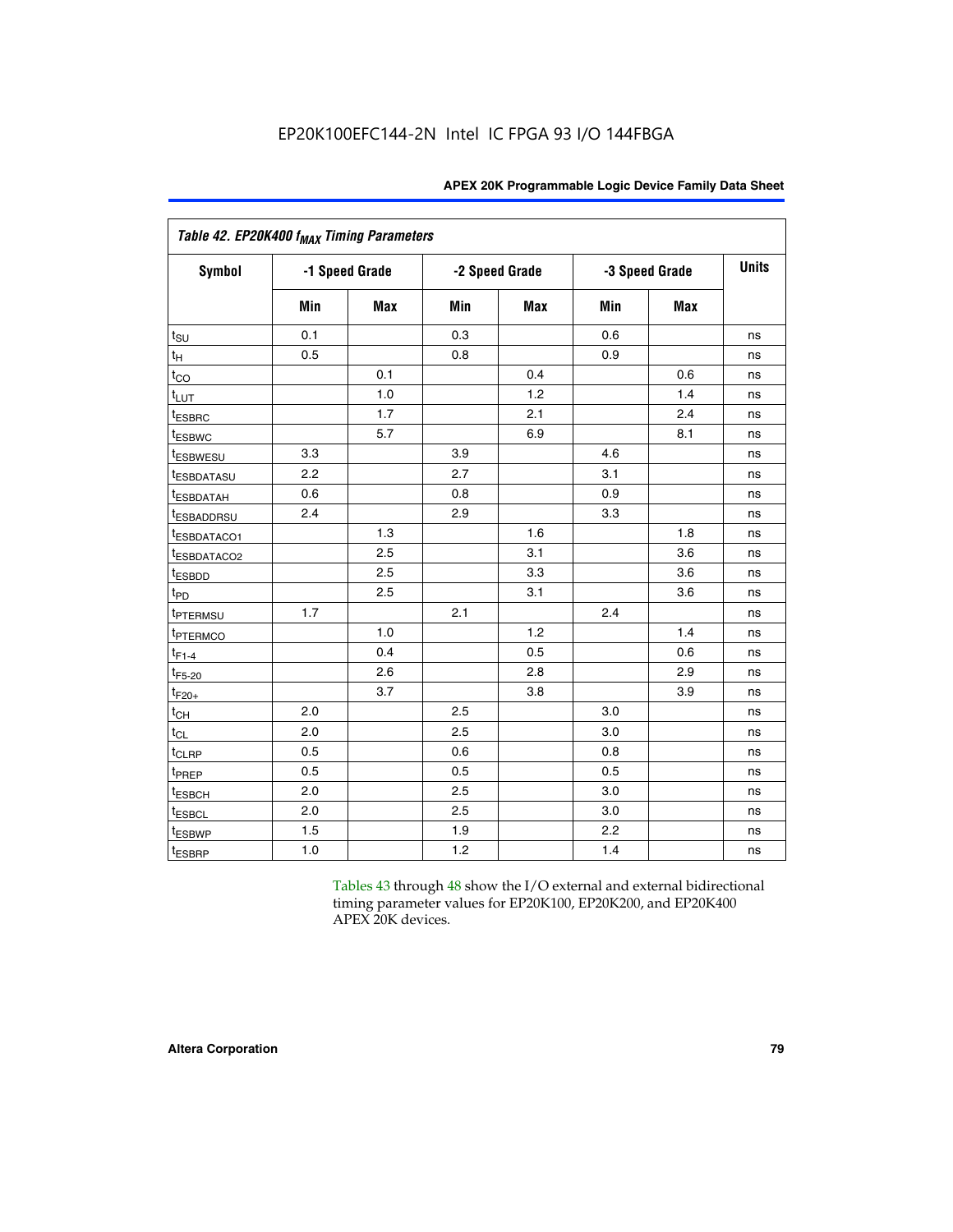|                       | Table 43. EP20K100 External Timing Parameters |                |     |                |     |                |    |  |  |  |  |
|-----------------------|-----------------------------------------------|----------------|-----|----------------|-----|----------------|----|--|--|--|--|
| Symbol                |                                               | -1 Speed Grade |     | -2 Speed Grade |     | -3 Speed Grade |    |  |  |  |  |
|                       | Min                                           | Max            | Min | <b>Max</b>     | Min | <b>Max</b>     |    |  |  |  |  |
| $t_{INSU}$ (1)        | 2.3                                           |                | 2.8 |                | 3.2 |                | ns |  |  |  |  |
| $t_{INH}$ (1)         | 0.0                                           |                | 0.0 |                | 0.0 |                | ns |  |  |  |  |
| $t_{\text{OUTCO}}(1)$ | 2.0                                           | 4.5            | 2.0 | 4.9            | 2.0 | 6.6            | ns |  |  |  |  |
| $t_{IN}$ su $(2)$     | 1.1                                           |                | 1.2 |                |     |                | ns |  |  |  |  |
| $t_{INH}$ (2)         | 0.0                                           |                | 0.0 |                |     |                | ns |  |  |  |  |
| $t_{\text{OUTCO}}(2)$ | 0.5                                           | 2.7            | 0.5 | 3.1            |     | 4.8            | ns |  |  |  |  |

|                                | <b>Table 44. EP20K100 External Bidirectional Timing Parameters</b> |                |     |                |     |                |    |  |  |  |  |
|--------------------------------|--------------------------------------------------------------------|----------------|-----|----------------|-----|----------------|----|--|--|--|--|
| Symbol                         |                                                                    | -1 Speed Grade |     | -2 Speed Grade |     | -3 Speed Grade |    |  |  |  |  |
|                                | Min                                                                | Max            | Min | Max            | Min | Max            |    |  |  |  |  |
| $t_{\text{INSUBIDIR}}(1)$      | 2.3                                                                |                | 2.8 |                | 3.2 |                | ns |  |  |  |  |
| $t_{INHBIDIR}$ (1)             | 0.0                                                                |                | 0.0 |                | 0.0 |                | ns |  |  |  |  |
| <sup>t</sup> OUTCOBIDIR<br>(1) | 2.0                                                                | 4.5            | 2.0 | 4.9            | 2.0 | 6.6            | ns |  |  |  |  |
| $t_{XZBIDIR}$ (1)              |                                                                    | 5.0            |     | 5.9            |     | 6.9            | ns |  |  |  |  |
| $t_{ZXBIDIR}$ (1)              |                                                                    | 5.0            |     | 5.9            |     | 6.9            | ns |  |  |  |  |
| $t_{INSUBIDIR}$ (2)            | 1.0                                                                |                | 1.2 |                |     |                | ns |  |  |  |  |
| $t_{INHBIDIR}$ (2)             | 0.0                                                                |                | 0.0 |                |     |                | ns |  |  |  |  |
| <sup>t</sup> OUTCOBIDIR<br>(2) | 0.5                                                                | 2.7            | 0.5 | 3.1            |     |                | ns |  |  |  |  |
| $t_{XZBIDIR}$ (2)              |                                                                    | 4.3            |     | 5.0            |     |                | ns |  |  |  |  |
| $t_{ZXBIDIR}$ (2)              |                                                                    | 4.3            |     | 5.0            |     |                | ns |  |  |  |  |

| Table 45. EP20K200 External Timing Parameters |     |                |     |                |     |                |    |  |  |  |
|-----------------------------------------------|-----|----------------|-----|----------------|-----|----------------|----|--|--|--|
| Symbol                                        |     | -1 Speed Grade |     | -2 Speed Grade |     | -3 Speed Grade |    |  |  |  |
|                                               | Min | <b>Max</b>     | Min | <b>Max</b>     | Min | <b>Max</b>     |    |  |  |  |
| $t_{INSU}$ (1)                                | 1.9 |                | 2.3 |                | 2.6 |                | ns |  |  |  |
| $t_{INH}$ (1)                                 | 0.0 |                | 0.0 |                | 0.0 |                | ns |  |  |  |
| $t_{\text{OUTCO}}(1)$                         | 2.0 | 4.6            | 2.0 | 5.6            | 2.0 | 6.8            | ns |  |  |  |
| $t_{\text{INSU}}(2)$                          | 1.1 |                | 1.2 |                |     |                | ns |  |  |  |
| $t_{INH}$ (2)                                 | 0.0 |                | 0.0 |                |     |                | ns |  |  |  |
| $t_{\text{OUTCO}}$ (2)                        | 0.5 | 2.7            | 0.5 | 3.1            |     |                | ns |  |  |  |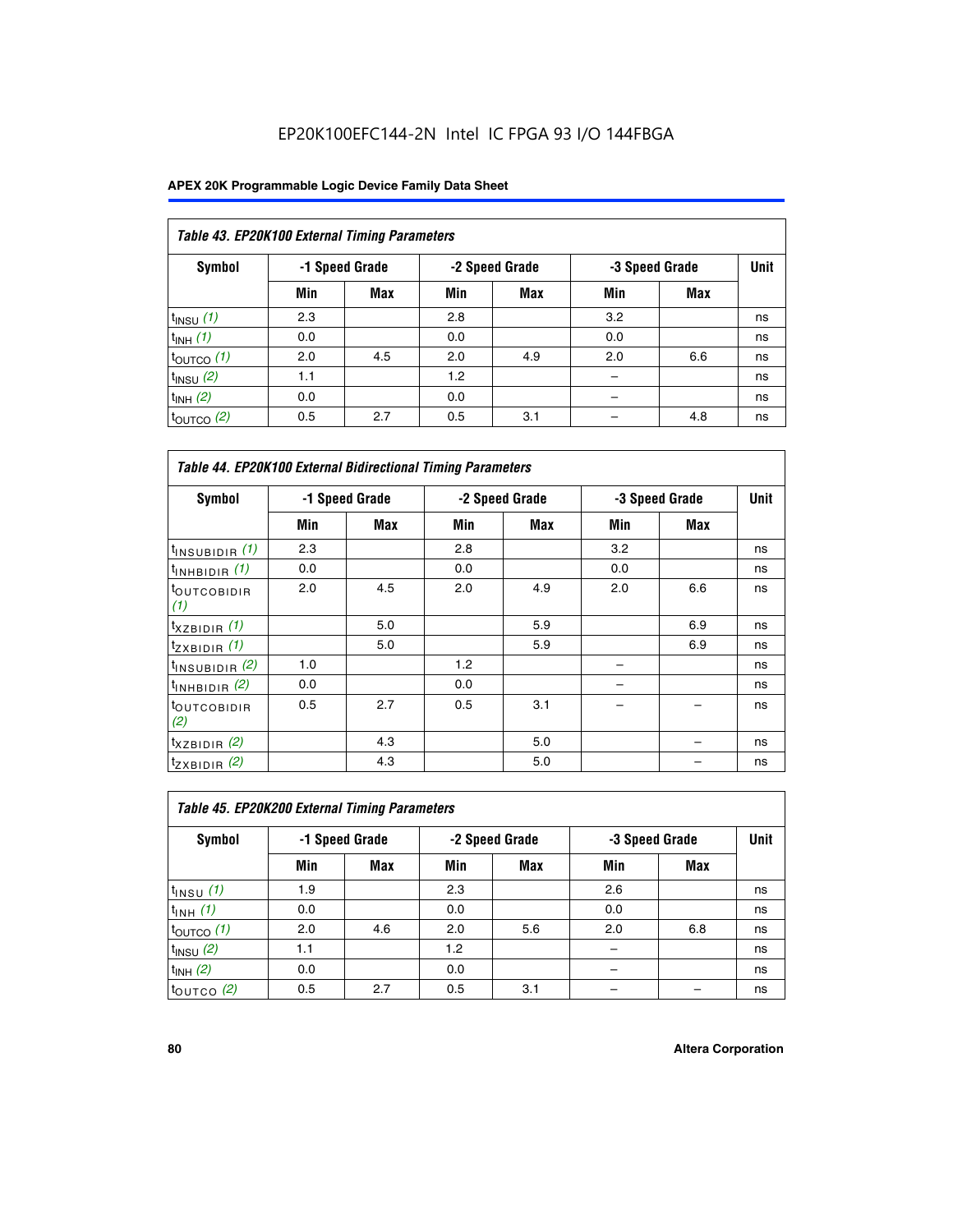|  | <b>APEX 20K Programmable Logic Device Family Data Sheet</b> |  |  |  |
|--|-------------------------------------------------------------|--|--|--|
|--|-------------------------------------------------------------|--|--|--|

|                             | Table 46. EP20K200 External Bidirectional Timing Parameters |                |     |                |     |                |    |  |  |  |  |
|-----------------------------|-------------------------------------------------------------|----------------|-----|----------------|-----|----------------|----|--|--|--|--|
| Symbol                      |                                                             | -1 Speed Grade |     | -2 Speed Grade |     | -3 Speed Grade |    |  |  |  |  |
|                             | Min                                                         | <b>Max</b>     | Min | Max            | Min | <b>Max</b>     |    |  |  |  |  |
| $t_{\text{INSUBIDIR}}(1)$   | 1.9                                                         |                | 2.3 |                | 2.6 |                | ns |  |  |  |  |
| $t_{INHBIDIR}$ (1)          | 0.0                                                         |                | 0.0 |                | 0.0 |                | ns |  |  |  |  |
| $t_{\text{OUTCOBIDIR}}(1)$  | 2.0                                                         | 4.6            | 2.0 | 5.6            | 2.0 | 6.8            | ns |  |  |  |  |
| $t_{XZBIDIR}$ (1)           |                                                             | 5.0            |     | 5.9            |     | 6.9            | ns |  |  |  |  |
| $t_{ZXBIDIR}$ (1)           |                                                             | 5.0            |     | 5.9            |     | 6.9            | ns |  |  |  |  |
| $t_{INSUBIDIR}$ (2)         | 1.1                                                         |                | 1.2 |                |     |                | ns |  |  |  |  |
| $t_{INHBIDIR}$ (2)          | 0.0                                                         |                | 0.0 |                |     |                | ns |  |  |  |  |
| $t_{\text{OUTCOBIDIR}}$ (2) | 0.5                                                         | 2.7            | 0.5 | 3.1            |     |                | ns |  |  |  |  |
| $t_{XZBIDIR}$ (2)           |                                                             | 4.3            |     | 5.0            |     |                | ns |  |  |  |  |
| $t_{ZXBIDIR}$ (2)           |                                                             | 4.3            |     | 5.0            |     |                | ns |  |  |  |  |

### *Table 47. EP20K400 External Timing Parameters*

| Symbol                |     | -1 Speed Grade |     | -2 Speed Grade |     | -3 Speed Grade |    |
|-----------------------|-----|----------------|-----|----------------|-----|----------------|----|
|                       | Min | <b>Max</b>     | Min | <b>Max</b>     | Min | <b>Max</b>     |    |
| $t_{INSU}$ (1)        | 1.4 |                | 1.8 |                | 2.0 |                | ns |
| $t_{INH}$ (1)         | 0.0 |                | 0.0 |                | 0.0 |                | ns |
| $t_{\text{OUTCO}}(1)$ | 2.0 | 4.9            | 2.0 | 6.1            | 2.0 | 7.0            | ns |
| $t_{INSU}$ (2)        | 0.4 |                | 1.0 |                |     |                | ns |
| $t_{INH}$ (2)         | 0.0 |                | 0.0 |                |     |                | ns |
| $t_{\text{OUTCO}}(2)$ | 0.5 | 3.1            | 0.5 | 4.1            |     |                | ns |

*Table 48. EP20K400 External Bidirectional Timing Parameters*

| Symbol                      | -1 Speed Grade |     | -2 Speed Grade |     |     | -3 Speed Grade | <b>Unit</b> |
|-----------------------------|----------------|-----|----------------|-----|-----|----------------|-------------|
|                             | Min            | Max | Min            | Max | Min | Max            |             |
| $t_{\text{INSUBIDIR}}(1)$   | 1.4            |     | 1.8            |     | 2.0 |                | ns          |
| $t_{INHBIDIR}$ (1)          | 0.0            |     | 0.0            |     | 0.0 |                | ns          |
| $t_{\text{OUTCOBIDIR}}(1)$  | 2.0            | 4.9 | 2.0            | 6.1 | 2.0 | 7.0            | ns          |
| $t_{XZBIDIR}$ (1)           |                | 7.3 |                | 8.9 |     | 10.3           | ns          |
| $t_{ZXBIDIR}$ (1)           |                | 7.3 |                | 8.9 |     | 10.3           | ns          |
| $t_{\text{INSUBIDIR}}(2)$   | 0.5            |     | 1.0            |     |     |                | ns          |
| $t_{INHBIDIR}$ (2)          | 0.0            |     | 0.0            |     |     |                | ns          |
| $t_{\text{OUTCOBIDIR}}$ (2) | 0.5            | 3.1 | 0.5            | 4.1 |     |                | ns          |
| $t_{XZBIDIR}$ (2)           |                | 6.2 |                | 7.6 |     |                | ns          |
| $t_{ZXBIDIR}$ (2)           |                | 6.2 |                | 7.6 |     |                | ns          |

#### **Altera Corporation 81**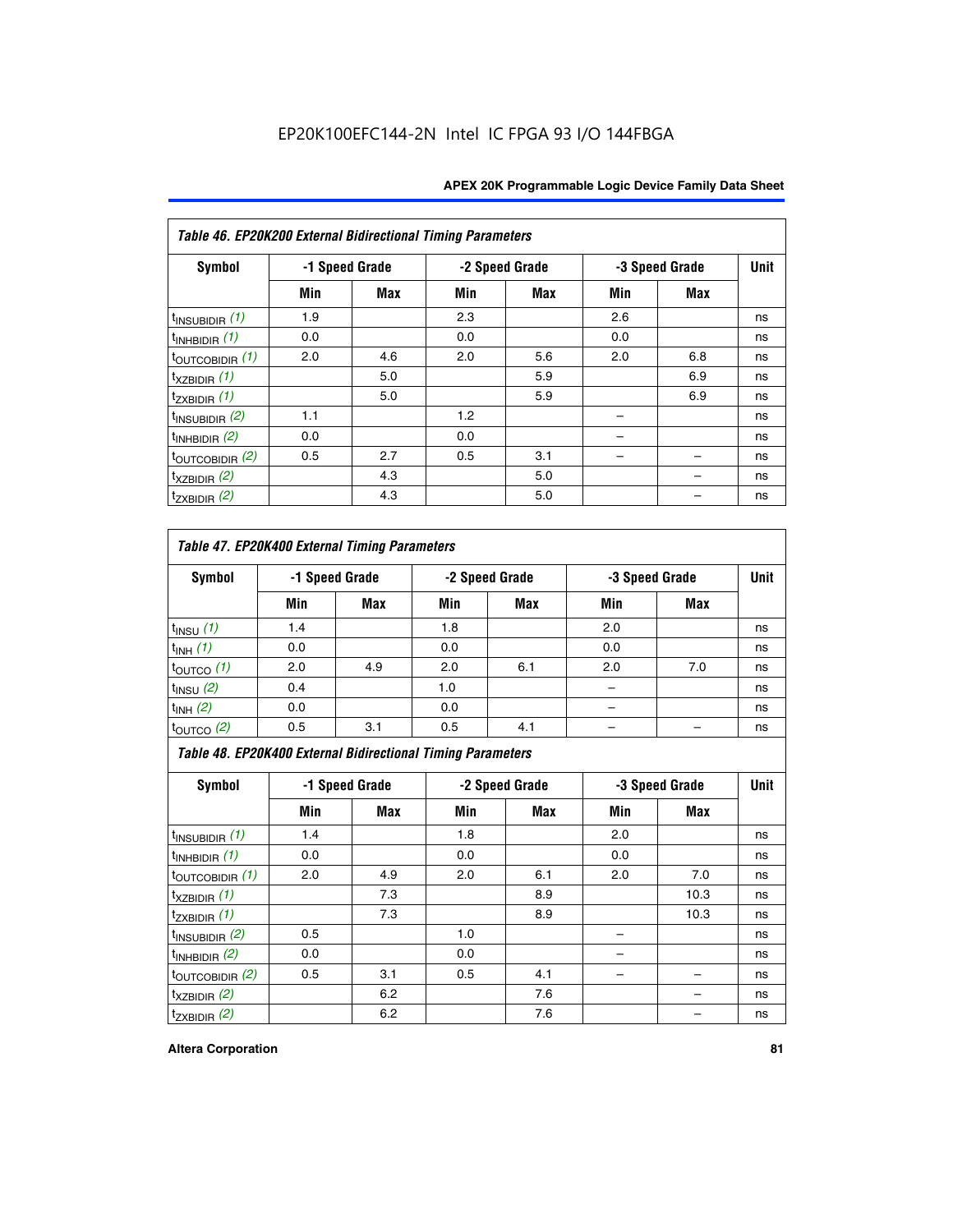#### *Notes to Tables 43 through 48:*

- (1) This parameter is measured without using ClockLock or ClockBoost circuits.
- (2) This parameter is measured using ClockLock or ClockBoost circuits.

Tables 49 through 54 describe  $f_{MAX}$  LE Timing Microparameters,  $f_{MAX}$ ESB Timing Microparameters, *f<sub>MAX</sub>* Routing Delays, Minimum Pulse Width Timing Parameters, External Timing Parameters, and External Bidirectional Timing Parameters for EP20K30E APEX 20KE devices.

| Table 49. EP20K30E f <sub>MAX</sub> LE Timing Microparameters |      |      |      |            |      |      |             |  |  |  |  |
|---------------------------------------------------------------|------|------|------|------------|------|------|-------------|--|--|--|--|
| <b>Symbol</b>                                                 | -1   |      | -2   |            | -3   |      | <b>Unit</b> |  |  |  |  |
|                                                               | Min  | Max  | Min  | <b>Max</b> | Min  | Max  |             |  |  |  |  |
| $t_{\text{SU}}$                                               | 0.01 |      | 0.02 |            | 0.02 |      | ns          |  |  |  |  |
| $t_H$                                                         | 0.11 |      | 0.16 |            | 0.23 |      | ns          |  |  |  |  |
| $t_{CO}$                                                      |      | 0.32 |      | 0.45       |      | 0.67 | ns          |  |  |  |  |
| $t_{LUT}$                                                     |      | 0.85 |      | 1.20       |      | 1.77 | ns          |  |  |  |  |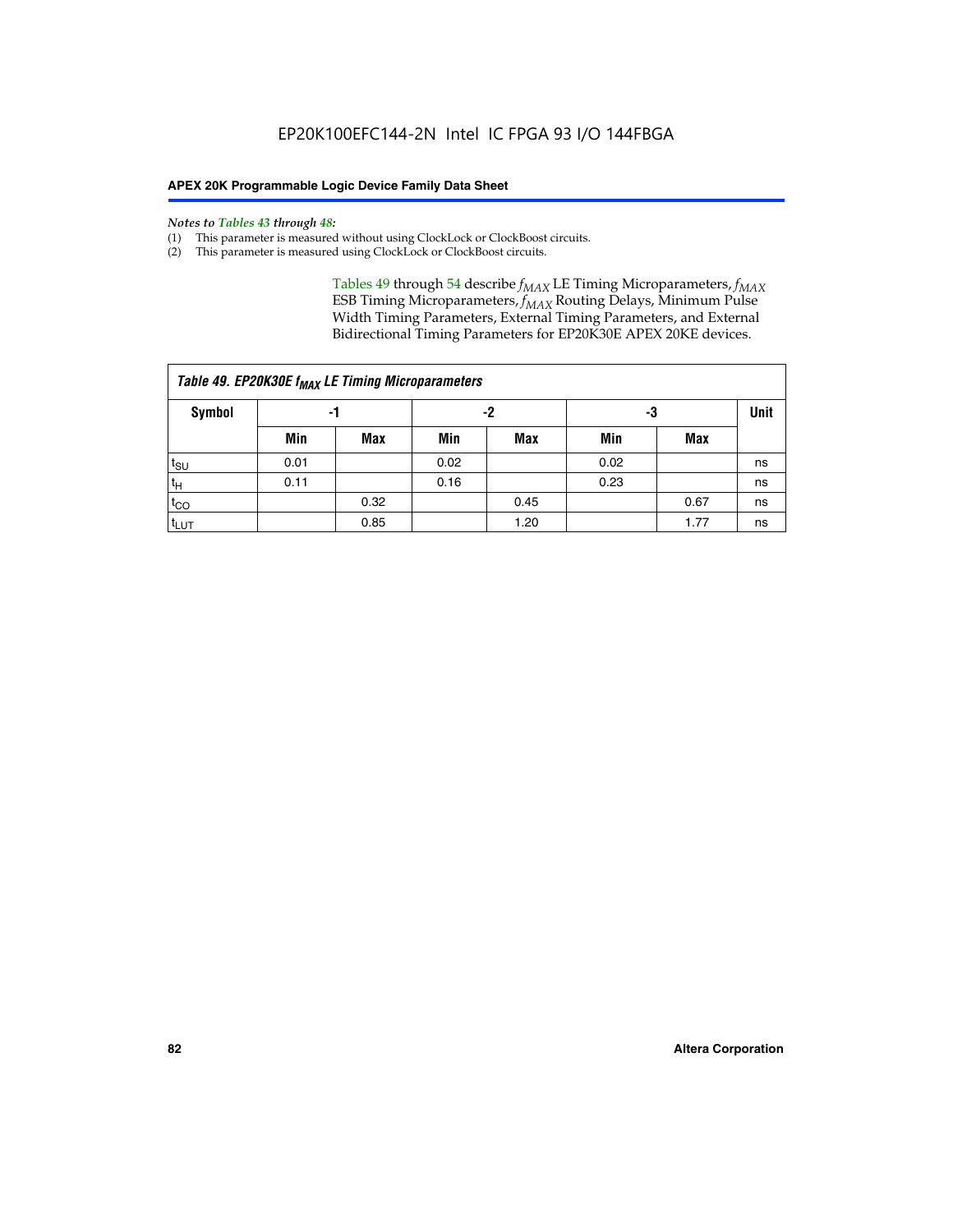| Table 50. EP20K30E f <sub>MAX</sub> ESB Timing Microparameters |      |      |      |      |      |      |             |
|----------------------------------------------------------------|------|------|------|------|------|------|-------------|
| Symbol                                                         |      | $-1$ |      | $-2$ |      | -3   | <b>Unit</b> |
|                                                                | Min  | Max  | Min  | Max  | Min  | Max  |             |
| <sup>t</sup> ESBARC                                            |      | 2.03 |      | 2.86 |      | 4.24 | ns          |
| <i><b>LESBSRC</b></i>                                          |      | 2.58 |      | 3.49 |      | 5.02 | ns          |
| <sup>t</sup> ESBAWC                                            |      | 3.88 |      | 5.45 |      | 8.08 | ns          |
| <sup>t</sup> ESBSWC                                            |      | 4.08 |      | 5.35 |      | 7.48 | ns          |
| t <sub>ESBWASU</sub>                                           | 1.77 |      | 2.49 |      | 3.68 |      | ns          |
| <sup>t</sup> ESBWAH                                            | 0.00 |      | 0.00 |      | 0.00 |      | ns          |
| t <sub>ESBWDSU</sub>                                           | 1.95 |      | 2.74 |      | 4.05 |      | ns          |
| <sup>t</sup> ESBWDH                                            | 0.00 |      | 0.00 |      | 0.00 |      | ns          |
| <sup>t</sup> ESBRASU                                           | 1.96 |      | 2.75 |      | 4.07 |      | ns          |
| <sup>t</sup> ESBRAH                                            | 0.00 |      | 0.00 |      | 0.00 |      | ns          |
| <b>ESBWESU</b>                                                 | 1.80 |      | 2.73 |      | 4.28 |      | ns          |
| <sup>t</sup> ESBWEH                                            | 0.00 |      | 0.00 |      | 0.00 |      | ns          |
| <sup>I</sup> ESBDATASU                                         | 0.07 |      | 0.48 |      | 1.17 |      | ns          |
| <sup>t</sup> ESBDATAH                                          | 0.13 |      | 0.13 |      | 0.13 |      | ns          |
| <sup>I</sup> ESBWADDRSU                                        | 0.30 |      | 0.80 |      | 1.64 |      | ns          |
| <sup>I</sup> ESBRADDRSU                                        | 0.37 |      | 0.90 |      | 1.78 |      | ns          |
| ESBDATACO1                                                     |      | 1.11 |      | 1.32 |      | 1.67 | ns          |
| <sup>t</sup> ESBDATACO2                                        |      | 2.65 |      | 3.73 |      | 5.53 | ns          |
| t <sub>ESBDD</sub>                                             |      | 3.88 |      | 5.45 |      | 8.08 | ns          |
| t <sub>PD</sub>                                                |      | 1.91 |      | 2.69 |      | 3.98 | ns          |
| <sup>t</sup> PTERMSU                                           | 1.04 |      | 1.71 |      | 2.82 |      | ns          |
| t <sub>PTERMCO</sub>                                           |      | 1.13 |      | 1.34 |      | 1.69 | ns          |

### **Table 51. EP20K30E f<sub>MAX</sub> Routing Delays**

| Symbol      | н.  |            | -2  |            | -3  |            | Unit |
|-------------|-----|------------|-----|------------|-----|------------|------|
|             | Min | <b>Max</b> | Min | <b>Max</b> | Min | <b>Max</b> |      |
| $t_{F1-4}$  |     | 0.24       |     | 0.27       |     | 0.31       | ns   |
| $t_{F5-20}$ |     | 1.03       |     | 1.14       |     | 1.30       | ns   |
| $t_{F20+}$  |     | 1.42       |     | 1.54       |     | 1.77       | ns   |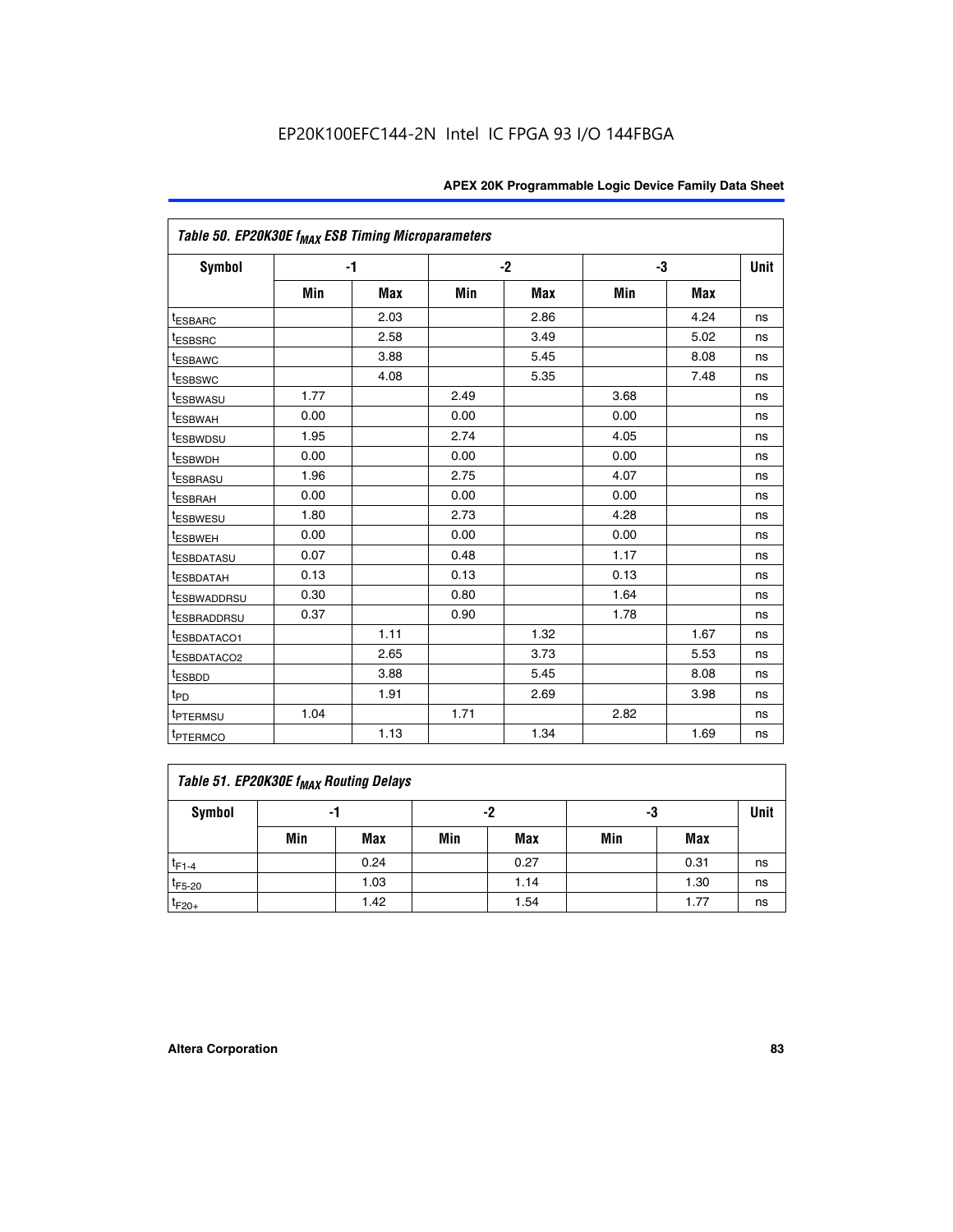### **APEX 20K Programmable Logic Device Family Data Sheet**

| Table 52. EP20K30E Minimum Pulse Width Timing Parameters |      |            |      |            |      |            |             |  |  |  |  |
|----------------------------------------------------------|------|------------|------|------------|------|------------|-------------|--|--|--|--|
| <b>Symbol</b>                                            | -1   |            |      | $-2$       | -3   |            | <b>Unit</b> |  |  |  |  |
|                                                          | Min  | <b>Max</b> | Min  | <b>Max</b> | Min  | <b>Max</b> |             |  |  |  |  |
| $t_{CH}$                                                 | 0.55 |            | 0.78 |            | 1.15 |            | ns          |  |  |  |  |
| $t_{CL}$                                                 | 0.55 |            | 0.78 |            | 1.15 |            | ns          |  |  |  |  |
| $t_{CLRP}$                                               | 0.22 |            | 0.31 |            | 0.46 |            | ns          |  |  |  |  |
| <sup>t</sup> PREP                                        | 0.22 |            | 0.31 |            | 0.46 |            | ns          |  |  |  |  |
| <sup>t</sup> ESBCH                                       | 0.55 |            | 0.78 |            | 1.15 |            | ns          |  |  |  |  |
| <sup>t</sup> ESBCL                                       | 0.55 |            | 0.78 |            | 1.15 |            | ns          |  |  |  |  |
| <sup>t</sup> ESBWP                                       | 1.43 |            | 2.01 |            | 2.97 |            | ns          |  |  |  |  |
| <sup>t</sup> ESBRP                                       | 1.15 |            | 1.62 |            | 2.39 |            | ns          |  |  |  |  |

|                      | Table 53. EP20K30E External Timing Parameters |            |      |            |      |            |             |  |  |  |  |  |  |
|----------------------|-----------------------------------------------|------------|------|------------|------|------------|-------------|--|--|--|--|--|--|
| <b>Symbol</b>        |                                               | -1         |      | -2         |      | -3         | <b>Unit</b> |  |  |  |  |  |  |
|                      | Min                                           | <b>Max</b> | Min  | <b>Max</b> | Min  | <b>Max</b> |             |  |  |  |  |  |  |
| t <sub>INSU</sub>    | 2.02                                          |            | 2.13 |            | 2.24 |            | ns          |  |  |  |  |  |  |
| $t_{\text{INH}}$     | 0.00                                          |            | 0.00 |            | 0.00 |            | ns          |  |  |  |  |  |  |
| toutco               | 2.00                                          | 4.88       | 2.00 | 5.36       | 2.00 | 5.88       | ns          |  |  |  |  |  |  |
| <sup>t</sup> INSUPLL | 2.11                                          |            | 2.23 |            |      |            | ns          |  |  |  |  |  |  |
| <sup>t</sup> INHPLL  | 0.00                                          |            | 0.00 |            | ٠    |            | ns          |  |  |  |  |  |  |
| <b>LOUTCOPLL</b>     | 0.50                                          | 2.60       | 0.50 | 2.88       |      |            | ns          |  |  |  |  |  |  |

| Table 54. EP20K30E External Bidirectional Timing Parameters |      |      |      |      |                          |             |    |  |  |  |  |
|-------------------------------------------------------------|------|------|------|------|--------------------------|-------------|----|--|--|--|--|
| Symbol                                                      | -1   |      |      | $-2$ | -3                       | <b>Unit</b> |    |  |  |  |  |
|                                                             | Min  | Max  | Min  | Max  | Min                      | Max         |    |  |  |  |  |
| <sup>t</sup> INSUBIDIR                                      | 1.85 |      | 1.77 |      | 1.54                     |             | ns |  |  |  |  |
| <b>INHBIDIR</b>                                             | 0.00 |      | 0.00 |      | 0.00                     |             | ns |  |  |  |  |
| <b>LOUTCOBIDIR</b>                                          | 2.00 | 4.88 | 2.00 | 5.36 | 2.00                     | 5.88        | ns |  |  |  |  |
| <sup>T</sup> XZBIDIR                                        |      | 7.48 |      | 8.46 |                          | 9.83        | ns |  |  |  |  |
| <sup>t</sup> zxbidir                                        |      | 7.48 |      | 8.46 |                          | 9.83        | ns |  |  |  |  |
| <sup>I</sup> INSUBIDIRPLL                                   | 4.12 |      | 4.24 |      | $\overline{\phantom{0}}$ |             | ns |  |  |  |  |
| <b>INHBIDIRPLL</b>                                          | 0.00 |      | 0.00 |      |                          |             | ns |  |  |  |  |
| <b><i>COUTCOBIDIRPLL</i></b>                                | 0.50 | 2.60 | 0.50 | 2.88 |                          |             | ns |  |  |  |  |
| <sup>I</sup> XZBIDIRPLL                                     |      | 5.21 |      | 5.99 |                          |             | ns |  |  |  |  |
| <sup>I</sup> ZXBIDIRPLL                                     |      | 5.21 |      | 5.99 |                          |             | ns |  |  |  |  |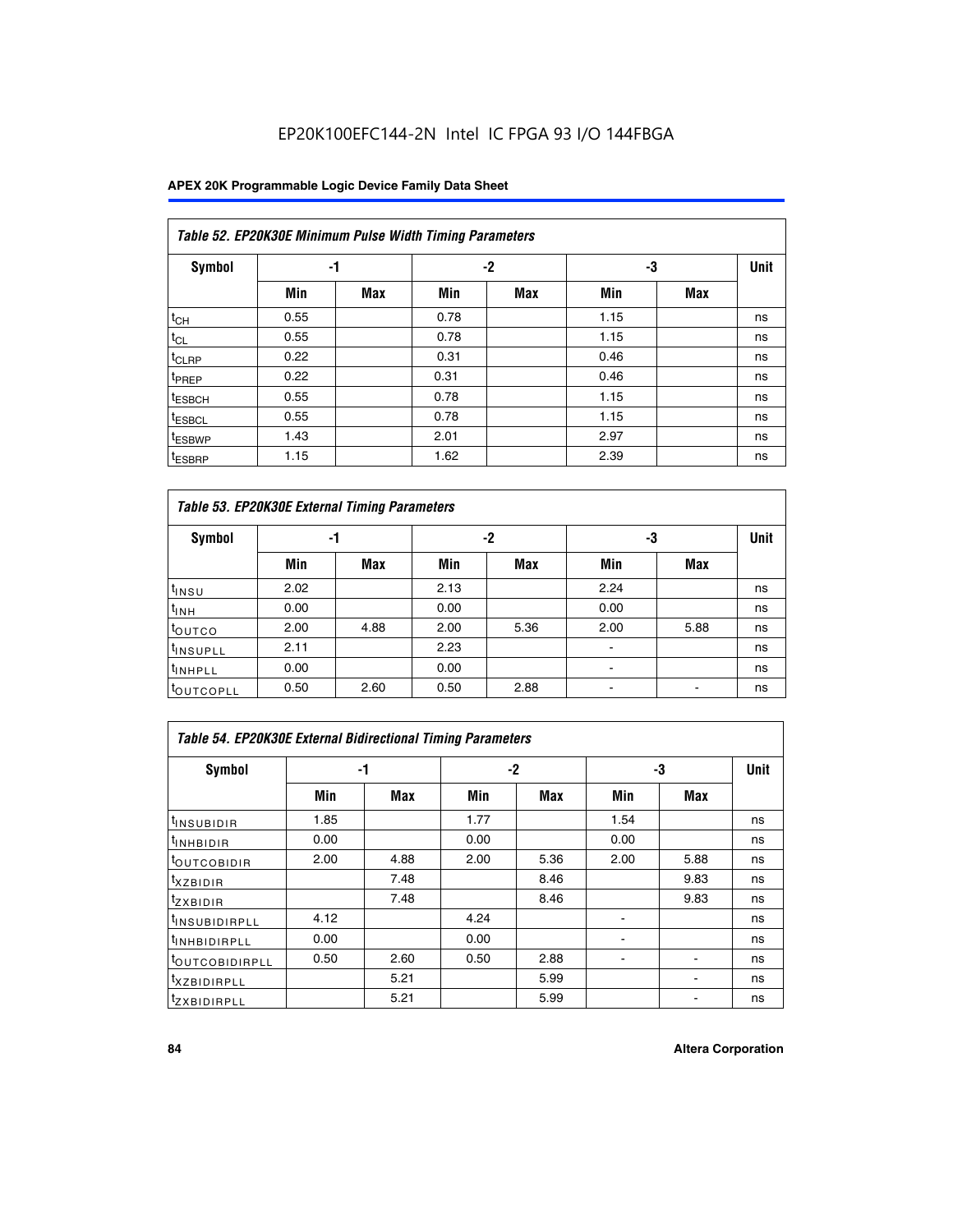Tables 55 through 60 describe *f<sub>MAX</sub>* LE Timing Microparameters, *f<sub>MAX</sub>* ESB Timing Microparameters, *f<sub>MAX</sub>* Routing Delays, Minimum Pulse Width Timing Parameters, External Timing Parameters, and External Bidirectional Timing Parameters for EP20K60E APEX 20KE devices.

| Table 55. EP20K60E f <sub>MAX</sub> LE Timing Microparameters |      |      |      |      |      |      |    |  |  |  |  |  |
|---------------------------------------------------------------|------|------|------|------|------|------|----|--|--|--|--|--|
| Symbol                                                        |      | -1   |      | -2   |      | -3   |    |  |  |  |  |  |
|                                                               | Min  | Max  | Min  | Max  | Min  | Max  |    |  |  |  |  |  |
| $t_{\text{SU}}$                                               | 0.17 |      | 0.15 |      | 0.16 |      | ns |  |  |  |  |  |
| $t_H$                                                         | 0.32 |      | 0.33 |      | 0.39 |      | ns |  |  |  |  |  |
| $t_{CO}$                                                      |      | 0.29 |      | 0.40 |      | 0.60 | ns |  |  |  |  |  |
| t <sub>lut</sub>                                              |      | 0.77 |      | 1.07 |      | 1.59 | ns |  |  |  |  |  |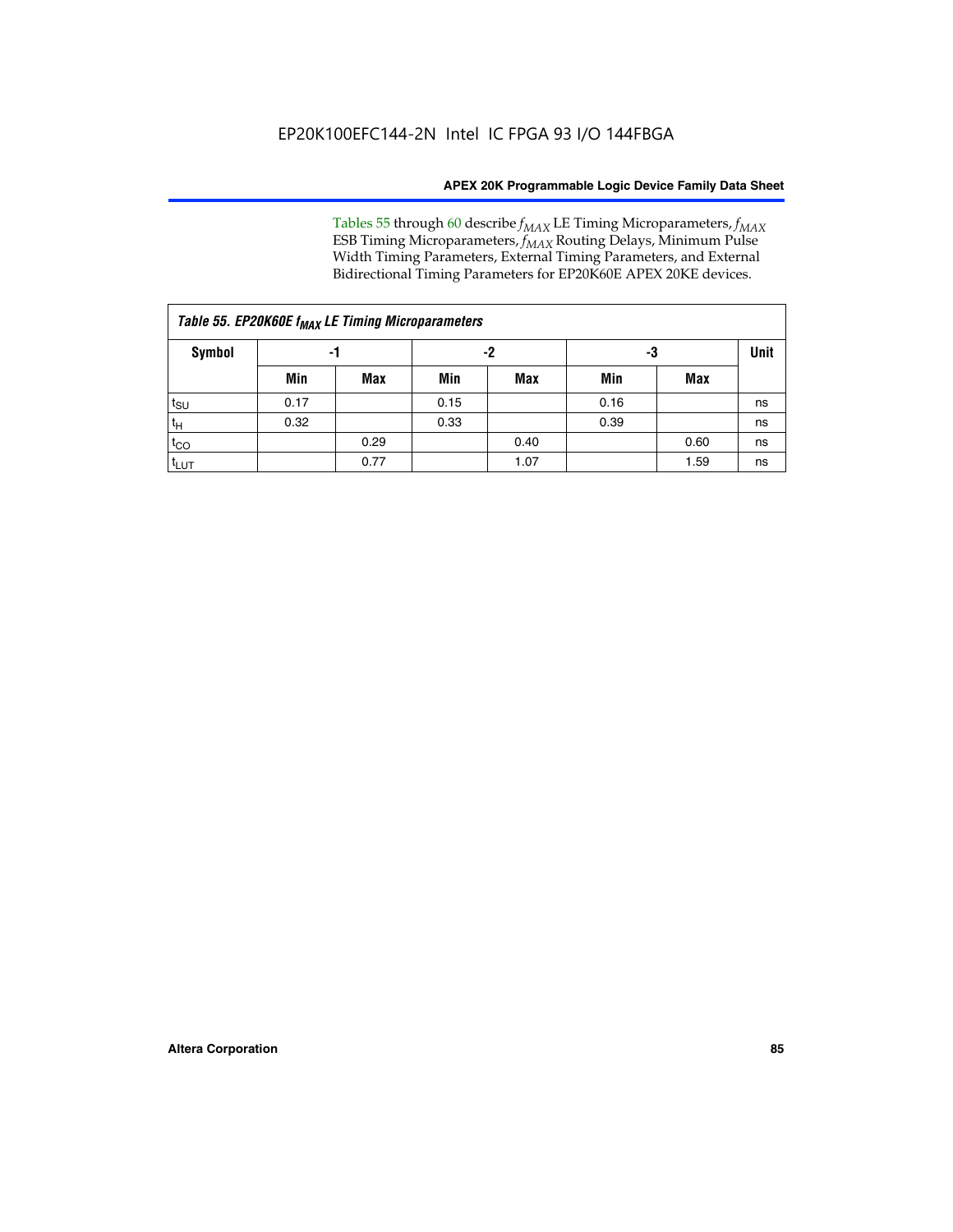| Table 56. EP20K60E f <sub>MAX</sub> ESB Timing Microparameters |      |            |      |            |      |            |             |
|----------------------------------------------------------------|------|------------|------|------------|------|------------|-------------|
| <b>Symbol</b>                                                  |      | $-1$       |      | $-2$       |      | -3         | <b>Unit</b> |
|                                                                | Min  | <b>Max</b> | Min  | <b>Max</b> | Min  | <b>Max</b> |             |
| <sup>t</sup> ESBARC                                            |      | 1.83       |      | 2.57       |      | 3.79       | ns          |
| t <sub>ESBSRC</sub>                                            |      | 2.46       |      | 3.26       |      | 4.61       | ns          |
| t <sub>ESBAWC</sub>                                            |      | 3.50       |      | 4.90       |      | 7.23       | ns          |
| <sup>t</sup> ESBSWC                                            |      | 3.77       |      | 4.90       |      | 6.79       | ns          |
| t <sub>ESBWASU</sub>                                           | 1.59 |            | 2.23 |            | 3.29 |            | ns          |
| <sup>t</sup> ESBWAH                                            | 0.00 |            | 0.00 |            | 0.00 |            | ns          |
| t <sub>ESBWDSU</sub>                                           | 1.75 |            | 2.46 |            | 3.62 |            | ns          |
| t <sub>ESBWDH</sub>                                            | 0.00 |            | 0.00 |            | 0.00 |            | ns          |
| t <sub>ESBRASU</sub>                                           | 1.76 |            | 2.47 |            | 3.64 |            | ns          |
| <sup>t</sup> ESBRAH                                            | 0.00 |            | 0.00 |            | 0.00 |            | ns          |
| t <sub>ESBWESU</sub>                                           | 1.68 |            | 2.49 |            | 3.87 |            | ns          |
| <sup>t</sup> ESBWEH                                            | 0.00 |            | 0.00 |            | 0.00 |            | ns          |
| <sup>t</sup> ESBDATASU                                         | 0.08 |            | 0.43 |            | 1.04 |            | ns          |
| <sup>t</sup> ESBDATAH                                          | 0.13 |            | 0.13 |            | 0.13 |            | ns          |
| <sup>t</sup> ESBWADDRSU                                        | 0.29 |            | 0.72 |            | 1.46 |            | ns          |
| <sup>t</sup> ESBRADDRSU                                        | 0.36 |            | 0.81 |            | 1.58 |            | ns          |
| t <sub>ESBDATACO1</sub>                                        |      | 1.06       |      | 1.24       |      | 1.55       | ns          |
| <sup>t</sup> ESBDATACO2                                        |      | 2.39       |      | 3.35       |      | 4.94       | ns          |
| <sup>t</sup> ESBDD                                             |      | 3.50       |      | 4.90       |      | 7.23       | ns          |
| t <sub>PD</sub>                                                |      | 1.72       |      | 2.41       |      | 3.56       | ns          |
| <sup>t</sup> PTERMSU                                           | 0.99 |            | 1.56 |            | 2.55 |            | ns          |
| t <sub>PTERMCO</sub>                                           |      | 1.07       |      | 1.26       |      | 1.08       | ns          |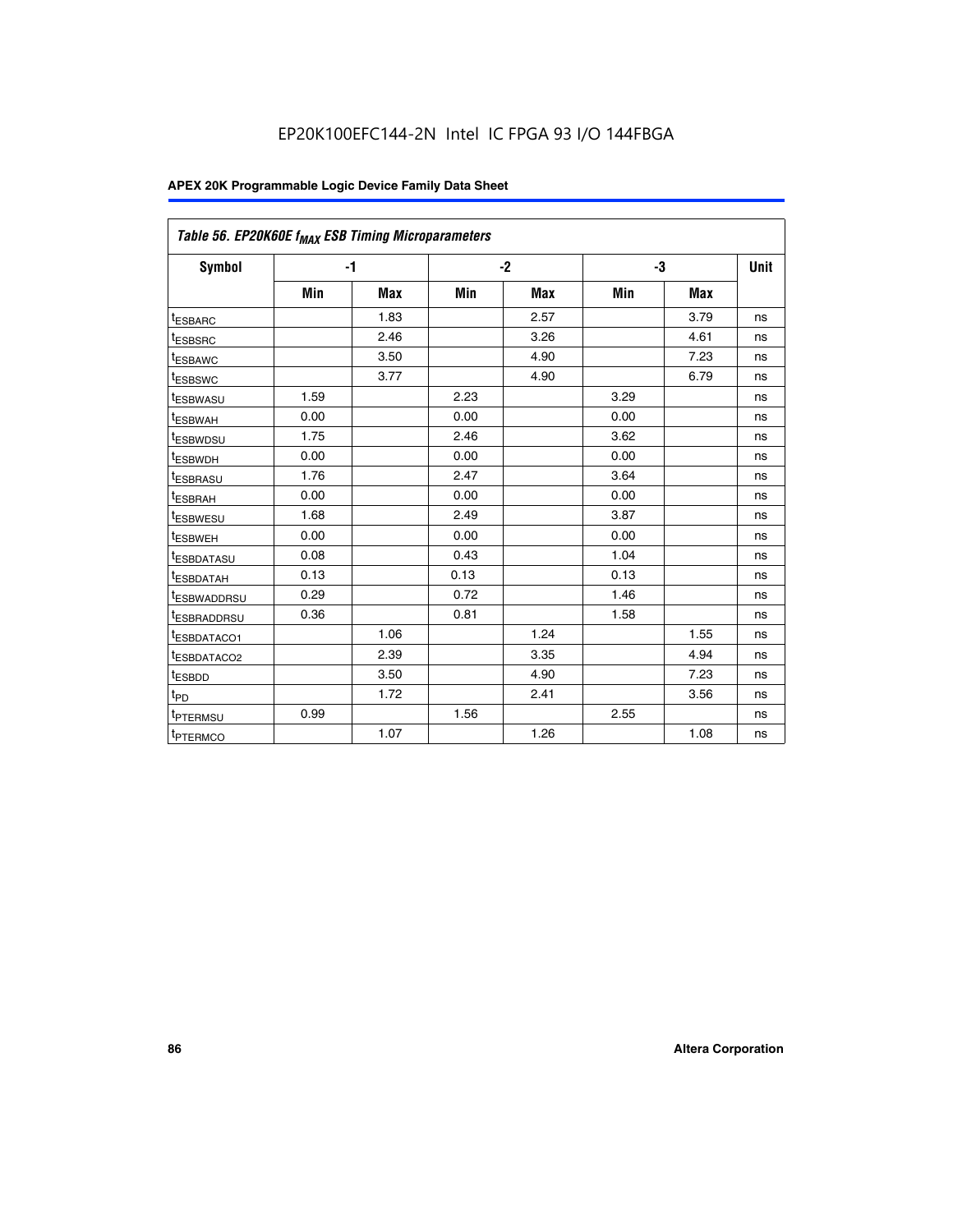| Table 57. EP20K60E f <sub>MAX</sub> Routing Delays |     |      |     |            |     |      |      |  |  |  |  |  |
|----------------------------------------------------|-----|------|-----|------------|-----|------|------|--|--|--|--|--|
| Symbol                                             |     | -1   |     | -2         | -3  |      | Unit |  |  |  |  |  |
|                                                    | Min | Max  | Min | <b>Max</b> | Min | Max  |      |  |  |  |  |  |
| $t_{F1-4}$                                         |     | 0.24 |     | 0.26       |     | 0.30 | ns   |  |  |  |  |  |
| $t_{F5-20}$                                        |     | 1.45 |     | 1.58       |     | 1.79 | ns   |  |  |  |  |  |
| $t_{F20+}$                                         |     | 1.96 |     | 2.14       |     | 2.45 | ns   |  |  |  |  |  |

| Table 58. EP20K60E Minimum Pulse Width Timing Parameters |      |     |      |      |      |     |             |  |  |  |
|----------------------------------------------------------|------|-----|------|------|------|-----|-------------|--|--|--|
| Symbol                                                   |      | -1  |      | $-2$ |      | -3  | <b>Unit</b> |  |  |  |
|                                                          | Min  | Max | Min  | Max  | Min  | Max |             |  |  |  |
| $t_{CH}$                                                 | 2.00 |     | 2.50 |      | 2.75 |     | ns          |  |  |  |
| $t_{CL}$                                                 | 2.00 |     | 2.50 |      | 2.75 |     | ns          |  |  |  |
| $t_{CLRP}$                                               | 0.20 |     | 0.28 |      | 0.41 |     | ns          |  |  |  |
| t <sub>PREP</sub>                                        | 0.20 |     | 0.28 |      | 0.41 |     | ns          |  |  |  |
| <sup>t</sup> ESBCH                                       | 2.00 |     | 2.50 |      | 2.75 |     | ns          |  |  |  |
| <sup>t</sup> ESBCL                                       | 2.00 |     | 2.50 |      | 2.75 |     | ns          |  |  |  |
| <sup>t</sup> ESBWP                                       | 1.29 |     | 1.80 |      | 2.66 |     | ns          |  |  |  |
| <sup>t</sup> ESBRP                                       | 1.04 |     | 1.45 |      | 2.14 |     | ns          |  |  |  |

|                      | <b>Table 59. EP20K60E External Timing Parameters</b> |      |      |      |      |      |      |  |  |  |  |  |
|----------------------|------------------------------------------------------|------|------|------|------|------|------|--|--|--|--|--|
| Symbol               | -1                                                   |      |      | -2   |      | -3   | Unit |  |  |  |  |  |
|                      | Min                                                  | Max  | Min  | Max  | Min  | Max  |      |  |  |  |  |  |
| $t_{INSU}$           | 2.03                                                 |      | 2.12 |      | 2.23 |      | ns   |  |  |  |  |  |
| $t_{INH}$            | 0.00                                                 |      | 0.00 |      | 0.00 |      | ns   |  |  |  |  |  |
| toutco               | 2.00                                                 | 4.84 | 2.00 | 5.31 | 2.00 | 5.81 | ns   |  |  |  |  |  |
| <sup>t</sup> INSUPLL | 1.12                                                 |      | 1.15 |      | ۰    |      | ns   |  |  |  |  |  |
| <sup>t</sup> INHPLL  | 0.00                                                 |      | 0.00 |      | ۰    |      | ns   |  |  |  |  |  |
| <b>COUTCOPLL</b>     | 0.50                                                 | 3.37 | 0.50 | 3.69 |      |      | ns   |  |  |  |  |  |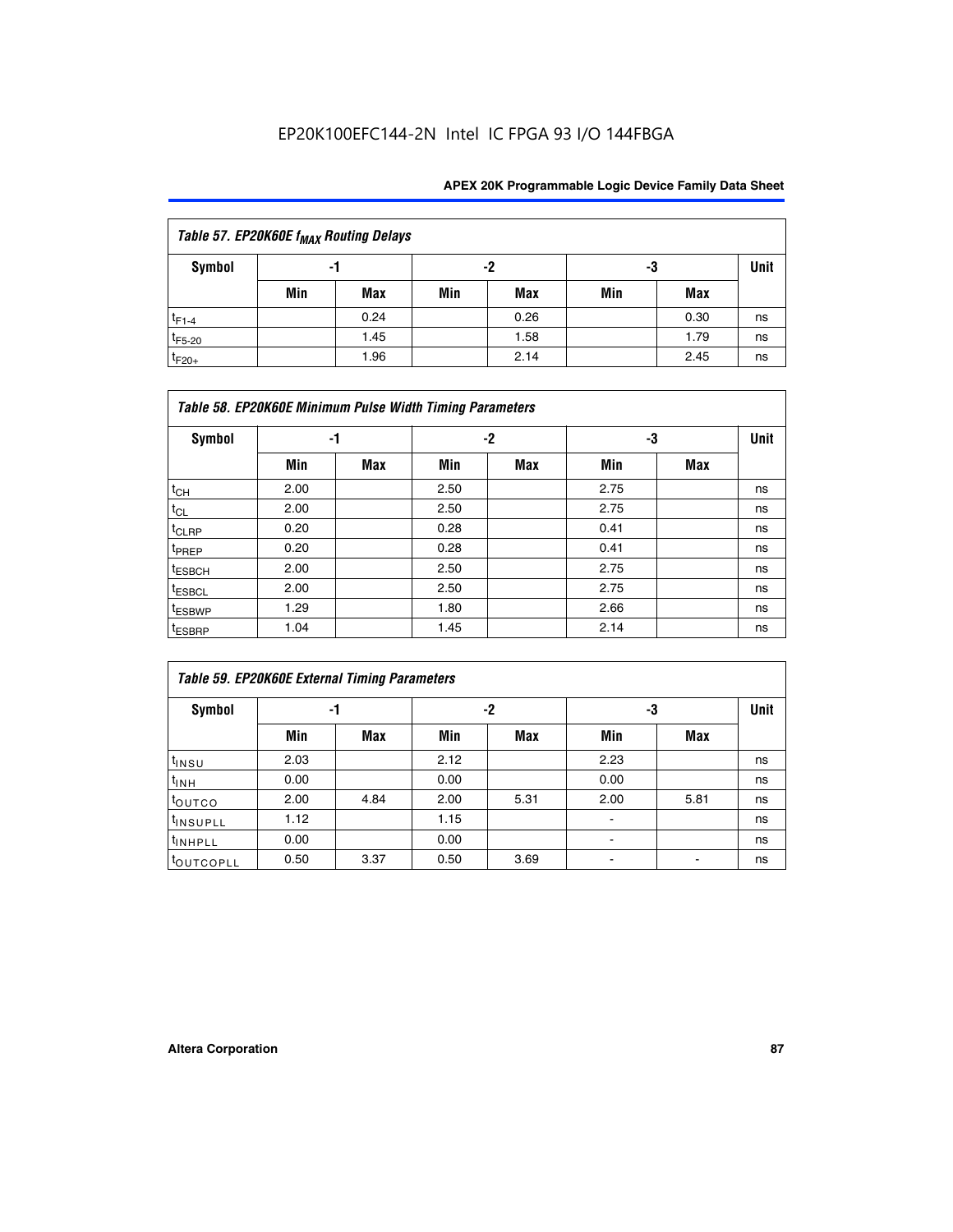| <b>Symbol</b>              |      | -1   |      | $-2$ |      | -3   | <b>Unit</b> |
|----------------------------|------|------|------|------|------|------|-------------|
|                            | Min  | Max  | Min  | Max  | Min  | Max  |             |
| t <sub>INSUBIDIR</sub>     | 2.77 |      | 2.91 |      | 3.11 |      | ns          |
| <sup>t</sup> INHBIDIR      | 0.00 |      | 0.00 |      | 0.00 |      | ns          |
| <sup>t</sup> OUTCOBIDIR    | 2.00 | 4.84 | 2.00 | 5.31 | 2.00 | 5.81 | ns          |
| <sup>t</sup> xzbidir       |      | 6.47 |      | 7.44 |      | 8.65 | ns          |
| $t_{ZXBIDIR}$              |      | 6.47 |      | 7.44 |      | 8.65 | ns          |
| <sup>t</sup> INSUBIDIRPLL  | 3.44 |      | 3.24 |      |      |      | ns          |
| <sup>t</sup> INHBIDIRPLL   | 0.00 |      | 0.00 |      |      |      | ns          |
| <sup>t</sup> OUTCOBIDIRPLL | 0.50 | 3.37 | 0.50 | 3.69 |      |      | ns          |
| <sup>t</sup> xzbidirpll    |      | 5.00 |      | 5.82 |      |      | ns          |
| <sup>t</sup> ZXBIDIRPLL    |      | 5.00 |      | 5.82 |      |      | ns          |

Tables 61 through 66 describe  $f_{MAX}$  LE Timing Microparameters, *fMAX* ESB Timing Microparameters, *fMAX* Routing Delays, Minimum Pulse Width Timing Parameters, External Timing Parameters, and External Bidirectional Timing Parameters for EP20K100E APEX 20KE devices.

| Table 61. EP20K100E f <sub>MAX</sub> LE Timing Microparameters |      |      |      |            |      |            |             |  |  |  |  |  |
|----------------------------------------------------------------|------|------|------|------------|------|------------|-------------|--|--|--|--|--|
| <b>Symbol</b>                                                  |      | -1   |      | -2         |      | -3         | <b>Unit</b> |  |  |  |  |  |
|                                                                | Min  | Max  | Min  | <b>Max</b> | Min  | <b>Max</b> |             |  |  |  |  |  |
| $t_{\text{SU}}$                                                | 0.25 |      | 0.25 |            | 0.25 |            | ns          |  |  |  |  |  |
| tμ                                                             | 0.25 |      | 0.25 |            | 0.25 |            | ns          |  |  |  |  |  |
| $t_{CO}$                                                       |      | 0.28 |      | 0.28       |      | 0.34       | ns          |  |  |  |  |  |
| t <sub>LUT</sub>                                               |      | 0.80 |      | 0.95       |      | 1.13       | ns          |  |  |  |  |  |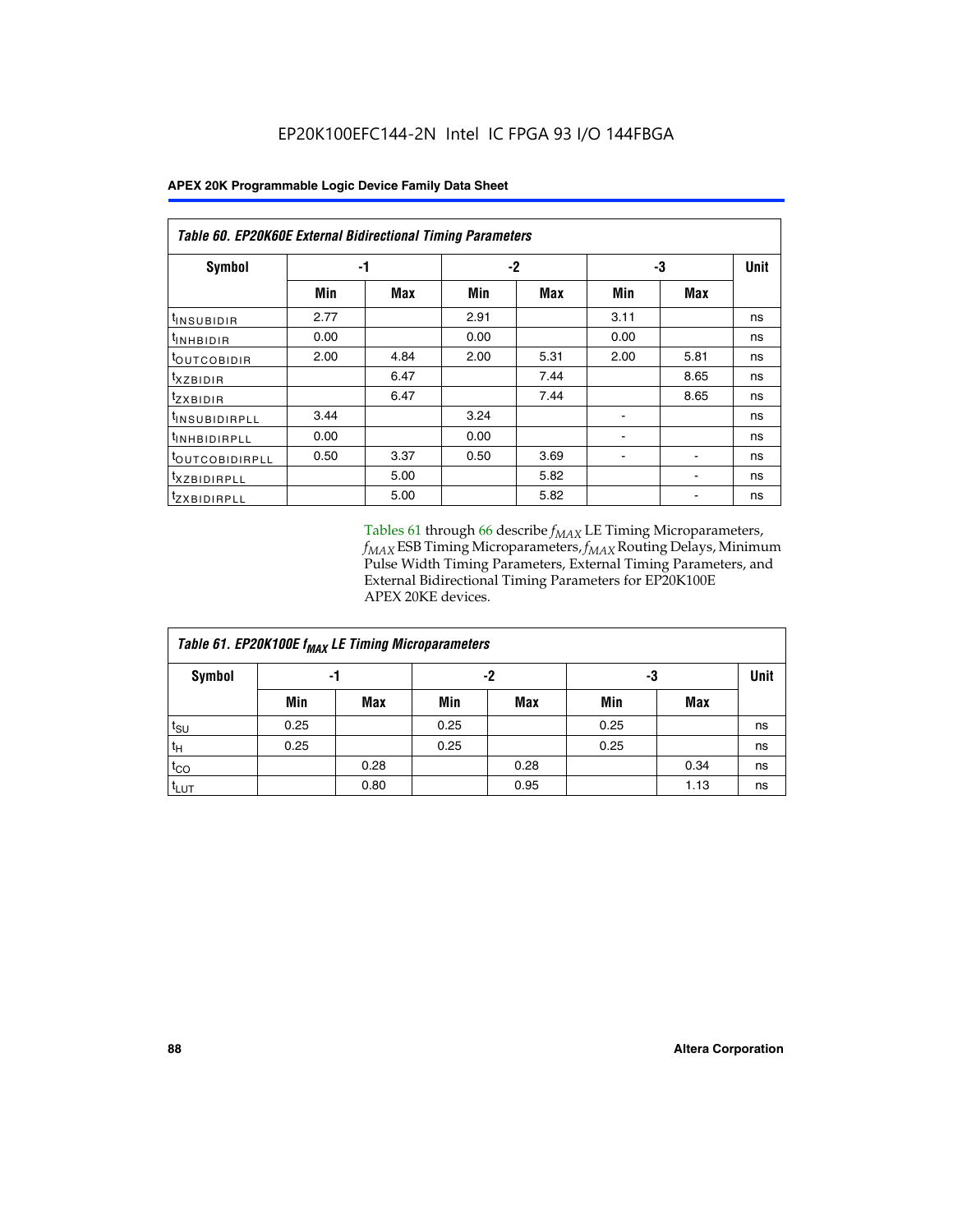| Table 62. EP20K100E f <sub>MAX</sub> ESB Timing Microparameters |         |      |         |            |         |            |             |
|-----------------------------------------------------------------|---------|------|---------|------------|---------|------------|-------------|
| <b>Symbol</b>                                                   |         | $-1$ |         | $-2$       |         | -3         | <b>Unit</b> |
|                                                                 | Min     | Max  | Min     | <b>Max</b> | Min     | <b>Max</b> |             |
| <sup>t</sup> ESBARC                                             |         | 1.61 |         | 1.84       |         | 1.97       | ns          |
| <sup>t</sup> ESBSRC                                             |         | 2.57 |         | 2.97       |         | 3.20       | ns          |
| <sup>t</sup> ESBAWC                                             |         | 0.52 |         | 4.09       |         | 4.39       | ns          |
| <sup>t</sup> ESBSWC                                             |         | 3.17 |         | 3.78       |         | 4.09       | ns          |
| <sup>t</sup> ESBWASU                                            | 0.56    |      | 6.41    |            | 0.63    |            | ns          |
| <sup>t</sup> ESBWAH                                             | 0.48    |      | 0.54    |            | 0.55    |            | ns          |
| <sup>t</sup> ESBWDSU                                            | 0.71    |      | 0.80    |            | 0.81    |            | ns          |
| <sup>t</sup> ESBWDH                                             | .048    |      | 0.54    |            | 0.55    |            | ns          |
| <sup>t</sup> ESBRASU                                            | 1.57    |      | 1.75    |            | 1.87    |            | ns          |
| <sup>t</sup> ESBRAH                                             | 0.00    |      | 0.00    |            | 0.20    |            | ns          |
| <sup>t</sup> ESBWESU                                            | 1.54    |      | 1.72    |            | 1.80    |            | ns          |
| <sup>t</sup> ESBWEH                                             | 0.00    |      | 0.00    |            | 0.00    |            | ns          |
| <sup>t</sup> ESBDATASU                                          | $-0.16$ |      | $-0.20$ |            | $-0.20$ |            | ns          |
| <sup>t</sup> ESBDATAH                                           | 0.13    |      | 0.13    |            | 0.13    |            | ns          |
| <sup>t</sup> ESBWADDRSU                                         | 0.12    |      | 0.08    |            | 0.13    |            | ns          |
| <sup>I</sup> ESBRADDRSU                                         | 0.17    |      | 0.15    |            | 0.19    |            | ns          |
| ESBDATACO1                                                      |         | 1.20 |         | 1.39       |         | 1.52       | ns          |
| ESBDATACO <sub>2</sub>                                          |         | 2.54 |         | 2.99       |         | 3.22       | ns          |
| <sup>t</sup> ESBDD                                              |         | 3.06 |         | 3.56       |         | 3.85       | ns          |
| $t_{PD}$                                                        |         | 1.73 |         | 2.02       |         | 2.20       | ns          |
| t <sub>PTERMSU</sub>                                            | 1.11    |      | 1.26    |            | 1.38    |            | ns          |
| <sup>t</sup> PTERMCO                                            |         | 1.19 |         | 1.40       |         | 1.08       | ns          |

| Table 63. EP20K100E f <sub>MAX</sub> Routing Delays |                |      |     |            |     |      |    |  |  |  |
|-----------------------------------------------------|----------------|------|-----|------------|-----|------|----|--|--|--|
| Symbol                                              | -2<br>-3<br>-1 |      |     |            |     |      |    |  |  |  |
|                                                     | Min            | Max  | Min | <b>Max</b> | Min | Max  |    |  |  |  |
| $t_{F1-4}$                                          |                | 0.24 |     | 0.27       |     | 0.29 | ns |  |  |  |
| $t_{F5-20}$                                         |                | 1.04 |     | 1.26       |     | 1.52 | ns |  |  |  |
| $t_{F20+}$                                          |                | 1.12 |     | 1.36       |     | 1.86 | ns |  |  |  |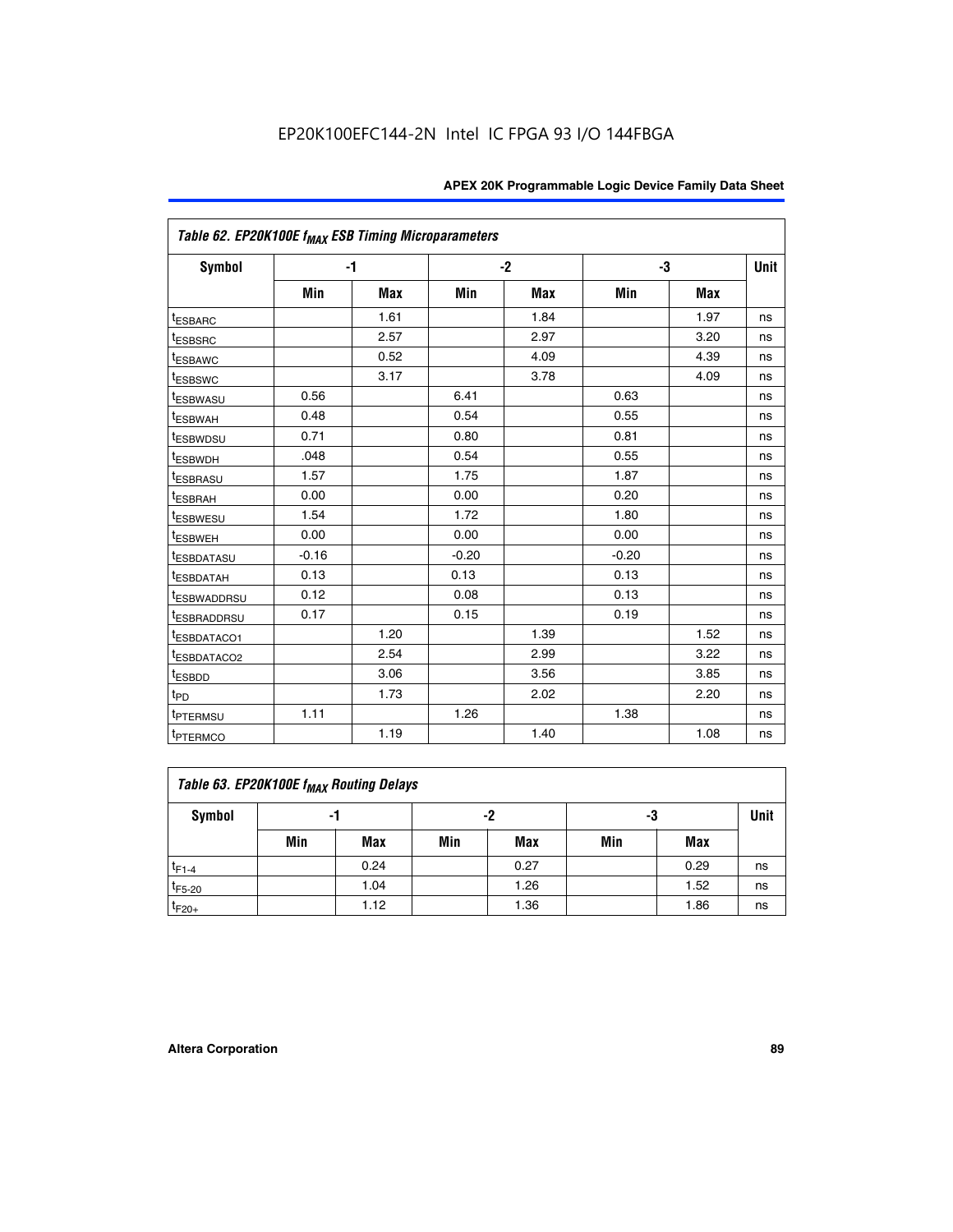### **APEX 20K Programmable Logic Device Family Data Sheet**

|                    | Table 64. EP20K100E Minimum Pulse Width Timing Parameters |            |      |            |      |            |             |  |  |  |  |  |
|--------------------|-----------------------------------------------------------|------------|------|------------|------|------------|-------------|--|--|--|--|--|
| <b>Symbol</b>      | -1                                                        |            |      | $-2$       |      | -3         | <b>Unit</b> |  |  |  |  |  |
|                    | Min                                                       | <b>Max</b> | Min  | <b>Max</b> | Min  | <b>Max</b> |             |  |  |  |  |  |
| $t_{CH}$           | 2.00                                                      |            | 2.00 |            | 2.00 |            | ns          |  |  |  |  |  |
| $t_{CL}$           | 2.00                                                      |            | 2.00 |            | 2.00 |            | ns          |  |  |  |  |  |
| t <sub>CLRP</sub>  | 0.20                                                      |            | 0.20 |            | 0.20 |            | ns          |  |  |  |  |  |
| t <sub>PREP</sub>  | 0.20                                                      |            | 0.20 |            | 0.20 |            | ns          |  |  |  |  |  |
| <sup>t</sup> ESBCH | 2.00                                                      |            | 2.00 |            | 2.00 |            | ns          |  |  |  |  |  |
| <sup>t</sup> ESBCL | 2.00                                                      |            | 2.00 |            | 2.00 |            | ns          |  |  |  |  |  |
| <sup>t</sup> ESBWP | 1.29                                                      |            | 1.53 |            | 1.66 |            | ns          |  |  |  |  |  |
| <sup>t</sup> ESBRP | 1.11                                                      |            | 1.29 |            | 1.41 |            | ns          |  |  |  |  |  |

| Table 65. EP20K100E External Timing Parameters |      |            |      |            |                |            |    |  |  |  |  |
|------------------------------------------------|------|------------|------|------------|----------------|------------|----|--|--|--|--|
| <b>Symbol</b>                                  | -1   |            |      | -2         |                | -3         |    |  |  |  |  |
|                                                | Min  | <b>Max</b> | Min  | <b>Max</b> | Min            | <b>Max</b> |    |  |  |  |  |
| $t_{INSU}$                                     | 2.23 |            | 2.32 |            | 2.43           |            | ns |  |  |  |  |
| $t_{\rm INH}$                                  | 0.00 |            | 0.00 |            | 0.00           |            | ns |  |  |  |  |
| toutco                                         | 2.00 | 4.86       | 2.00 | 5.35       | 2.00           | 5.84       | ns |  |  |  |  |
| <sup>t</sup> INSUPLL                           | 1.58 |            | 1.66 |            |                |            | ns |  |  |  |  |
| <sup>t</sup> INHPLL                            | 0.00 |            | 0.00 |            | $\blacksquare$ |            | ns |  |  |  |  |
| <b>LOUTCOPLL</b>                               | 0.50 | 2.96       | 0.50 | 3.29       | -              |            | ns |  |  |  |  |

| Table 66. EP20K100E External Bidirectional Timing Parameters |      |      |      |      |      |            |      |  |  |  |
|--------------------------------------------------------------|------|------|------|------|------|------------|------|--|--|--|
| Symbol                                                       |      | -1   |      | $-2$ | -3   |            | Unit |  |  |  |
|                                                              | Min  | Max  | Min  | Max  | Min  | <b>Max</b> |      |  |  |  |
| <sup>t</sup> INSUBIDIR                                       | 2.74 |      | 2.96 |      | 3.19 |            | ns   |  |  |  |
| <b>TINHBIDIR</b>                                             | 0.00 |      | 0.00 |      | 0.00 |            | ns   |  |  |  |
| <b>LOUTCOBIDIR</b>                                           | 2.00 | 4.86 | 2.00 | 5.35 | 2.00 | 5.84       | ns   |  |  |  |
| <sup>T</sup> XZBIDIR                                         |      | 5.00 |      | 5.48 |      | 5.89       | ns   |  |  |  |
| $I_{Z}$ XBIDIR                                               |      | 5.00 |      | 5.48 |      | 5.89       | ns   |  |  |  |
| <sup>t</sup> INSUBIDIRPLL                                    | 4.64 |      | 5.03 |      |      |            | ns   |  |  |  |
| <sup>I</sup> INHBIDIRPLL                                     | 0.00 |      | 0.00 |      |      |            | ns   |  |  |  |
| <b><i>COUTCOBIDIRPLL</i></b>                                 | 0.50 | 2.96 | 0.50 | 3.29 |      |            | ns   |  |  |  |
| <sup>I</sup> XZBIDIRPLL                                      |      | 3.10 |      | 3.42 |      |            | ns   |  |  |  |
| <sup>I</sup> ZXBIDIRPLL                                      |      | 3.10 |      | 3.42 |      |            | ns   |  |  |  |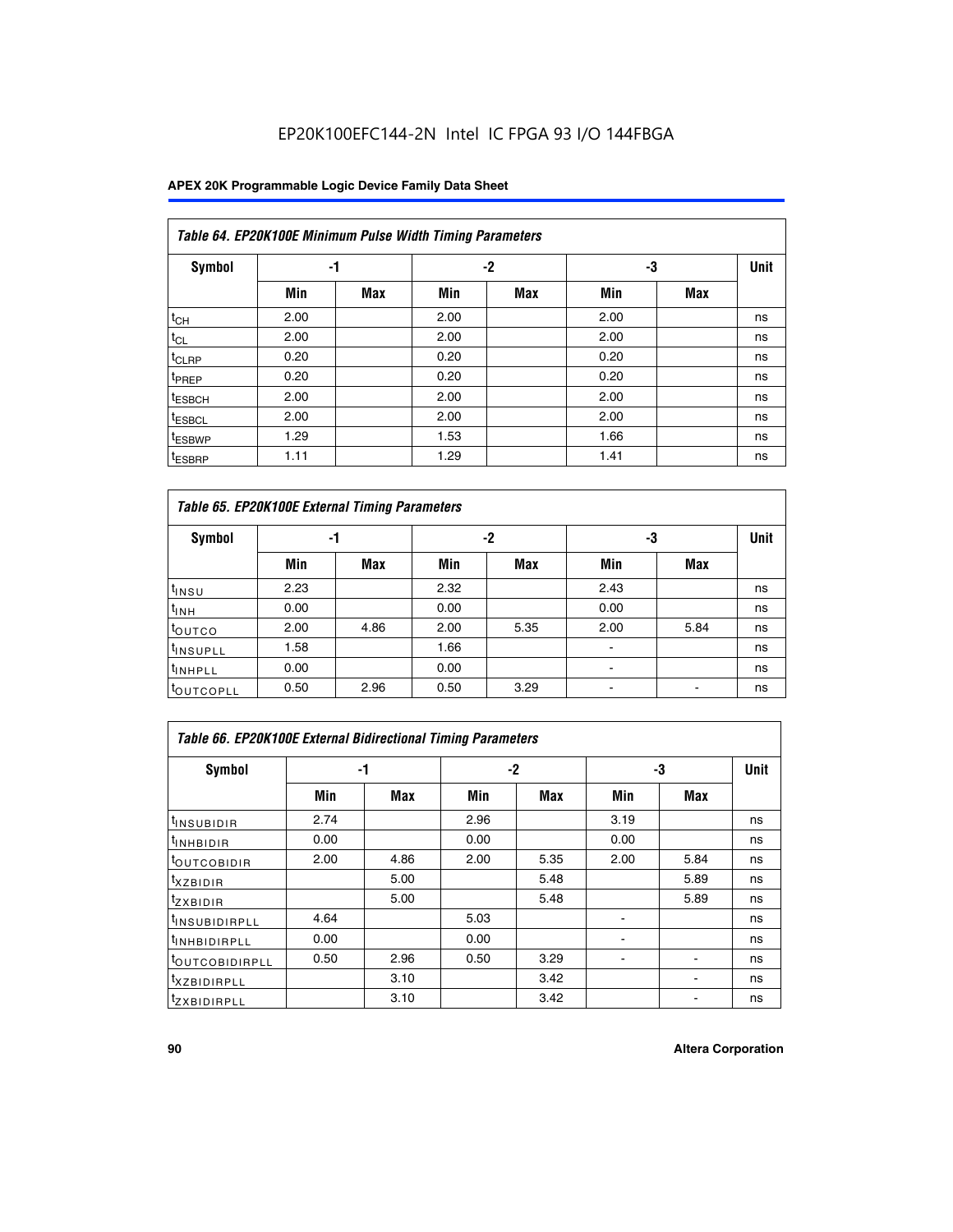Tables 67 through 72 describe *f<sub>MAX</sub>* LE Timing Microparameters, *f<sub>MAX</sub>* ESB Timing Microparameters, *f<sub>MAX</sub>* Routing Delays, Minimum Pulse Width Timing Parameters, External Timing Parameters, and External Bidirectional Timing Parameters for EP20K160E APEX 20KE devices.

| Table 67. EP20K160E f <sub>MAX</sub> LE Timing Microparameters |      |            |      |            |      |      |    |  |  |  |  |
|----------------------------------------------------------------|------|------------|------|------------|------|------|----|--|--|--|--|
| Symbol                                                         | -1   |            |      | -2         |      | -3   |    |  |  |  |  |
|                                                                | Min  | <b>Max</b> | Min  | <b>Max</b> | Min  | Max  |    |  |  |  |  |
| $t_{\text{SU}}$                                                | 0.22 |            | 0.24 |            | 0.26 |      | ns |  |  |  |  |
| $t_H$                                                          | 0.22 |            | 0.24 |            | 0.26 |      | ns |  |  |  |  |
| $t_{CO}$                                                       |      | 0.25       |      | 0.31       |      | 0.35 | ns |  |  |  |  |
| t <sub>LUT</sub>                                               |      | 0.69       |      | 0.88       |      | 1.12 | ns |  |  |  |  |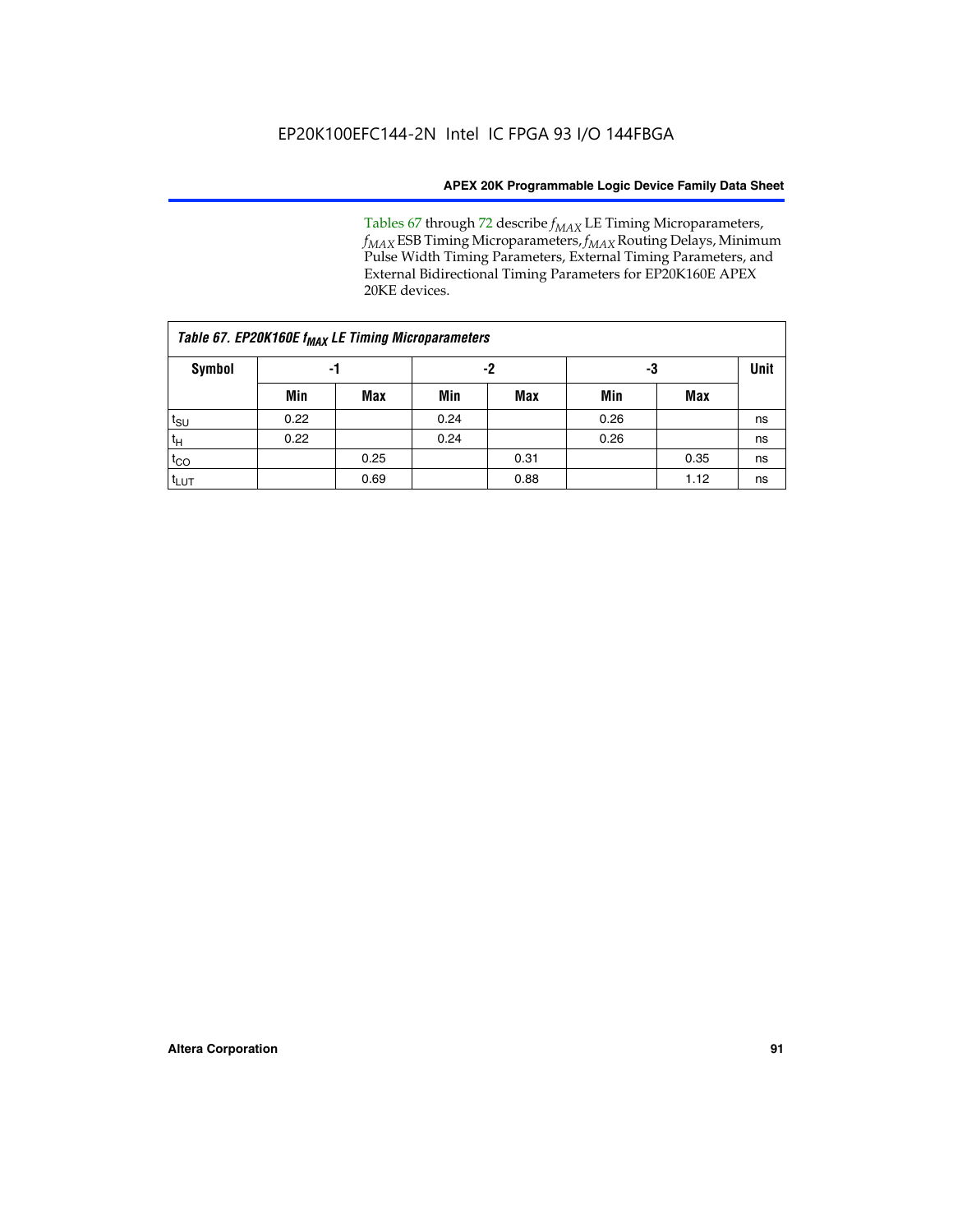| Table 68. EP20K160E f <sub>MAX</sub> ESB Timing Microparameters |         |            |         |            |      |            |             |
|-----------------------------------------------------------------|---------|------------|---------|------------|------|------------|-------------|
| <b>Symbol</b>                                                   |         | $-1$       |         | $-2$       |      | -3         | <b>Unit</b> |
|                                                                 | Min     | <b>Max</b> | Min     | <b>Max</b> | Min  | <b>Max</b> |             |
| <sup>I</sup> ESBARC                                             |         | 1.65       |         | 2.02       |      | 2.11       | ns          |
| <sup>t</sup> ESBSRC                                             |         | 2.21       |         | 2.70       |      | 3.11       | ns          |
| <sup>I</sup> ESBAWC                                             |         | 3.04       |         | 3.79       |      | 4.42       | ns          |
| <sup>I</sup> ESBSWC                                             |         | 2.81       |         | 3.56       |      | 4.10       | ns          |
| <sup>I</sup> ESBWASU                                            | 0.54    |            | 0.66    |            | 0.73 |            | ns          |
| <sup>t</sup> ESBWAH                                             | 0.36    |            | 0.45    |            | 0.47 |            | ns          |
| <sup>I</sup> ESBWDSU                                            | 0.68    |            | 0.81    |            | 0.94 |            | ns          |
| <sup>t</sup> ESBWDH                                             | 0.36    |            | 0.45    |            | 0.47 |            | ns          |
| <sup>t</sup> ESBRASU                                            | 1.58    |            | 1.87    |            | 2.06 |            | ns          |
| <sup>t</sup> ESBRAH                                             | 0.00    |            | 0.00    |            | 0.01 |            | ns          |
| <sup>t</sup> ESBWESU                                            | 1.41    |            | 1.71    |            | 2.00 |            | ns          |
| <sup>t</sup> ESBWEH                                             | 0.00    |            | 0.00    |            | 0.00 |            | ns          |
| <sup>t</sup> ESBDATASU                                          | $-0.02$ |            | $-0.03$ |            | 0.09 |            | ns          |
| <sup>t</sup> ESBDATAH                                           | 0.13    |            | 0.13    |            | 0.13 |            | ns          |
| <b>IESBWADDRSU</b>                                              | 0.14    |            | 0.17    |            | 0.35 |            | ns          |
| <sup>t</sup> ESBRADDRSU                                         | 0.21    |            | 0.27    |            | 0.43 |            | ns          |
| <sup>I</sup> ESBDATACO1                                         |         | 1.04       |         | 1.30       |      | 1.46       | ns          |
| <sup>t</sup> ESBDATACO2                                         |         | 2.15       |         | 2.70       |      | 3.16       | ns          |
| <sup>t</sup> ESBDD                                              |         | 2.69       |         | 3.35       |      | 3.97       | ns          |
| t <sub>PD</sub>                                                 |         | 1.55       |         | 1.93       |      | 2.29       | ns          |
| <i><b>TPTERMSU</b></i>                                          | 1.01    |            | 1.23    |            | 1.52 |            | ns          |
| t <sub>PTERMCO</sub>                                            |         | 1.06       |         | 1.32       |      | 1.04       | ns          |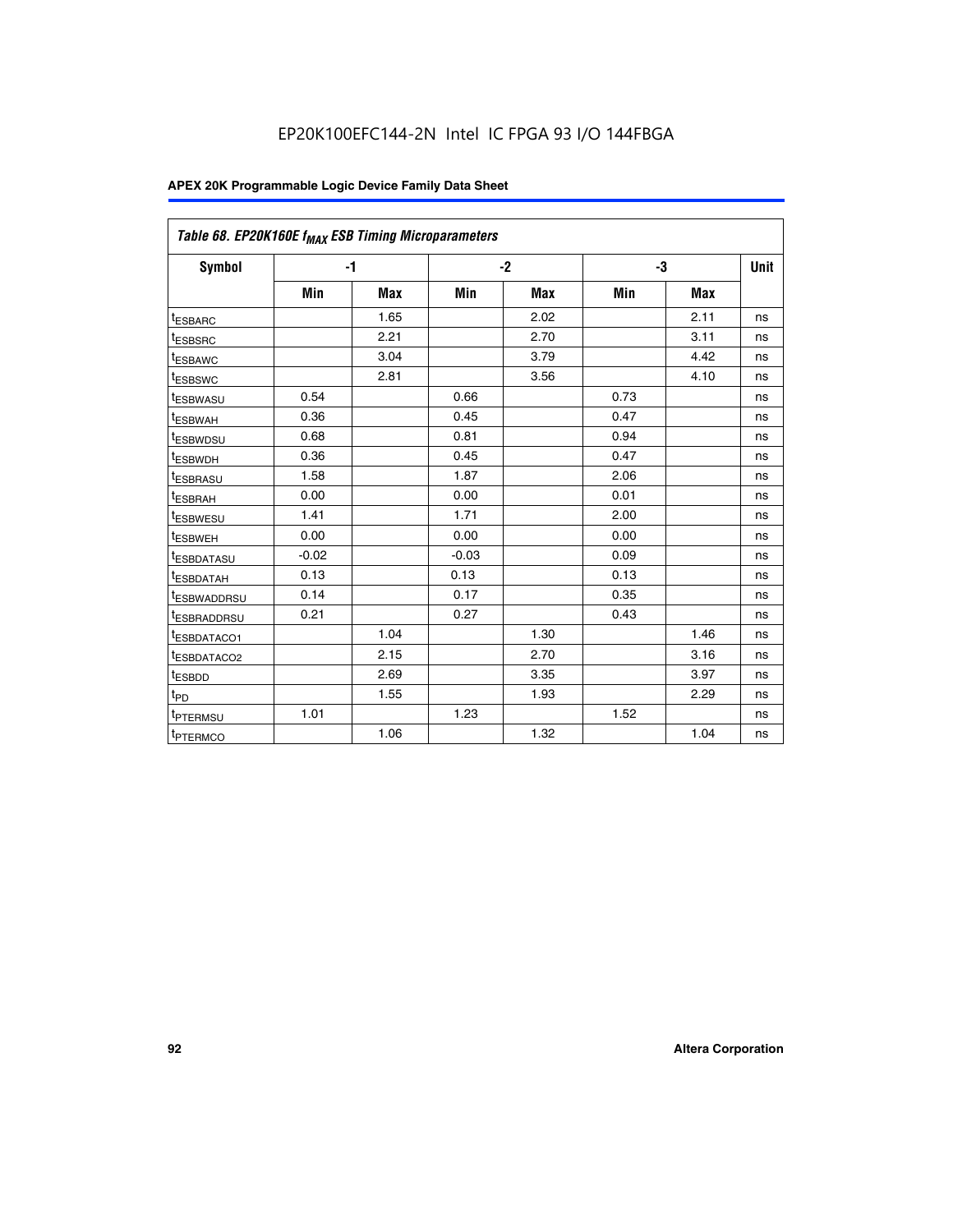| Table 69. EP20K160E f <sub>MAX</sub> Routing Delays |     |      |     |      |     |      |             |  |  |  |  |
|-----------------------------------------------------|-----|------|-----|------|-----|------|-------------|--|--|--|--|
| Symbol<br>-1                                        |     |      |     | -2   | -3  |      | <b>Unit</b> |  |  |  |  |
|                                                     | Min | Max  | Min | Max  | Min | Max  |             |  |  |  |  |
| $t_{F1-4}$                                          |     | 0.25 |     | 0.26 |     | 0.28 | ns          |  |  |  |  |
| $t_{F5-20}$                                         |     | 1.00 |     | 1.18 |     | 1.35 | ns          |  |  |  |  |
| $t_{F20+}$                                          |     | 1.95 |     | 2.19 |     | 2.30 | ns          |  |  |  |  |

| Table 70. EP20K160E Minimum Pulse Width Timing Parameters |      |            |      |            |      |     |             |  |  |  |  |
|-----------------------------------------------------------|------|------------|------|------------|------|-----|-------------|--|--|--|--|
| <b>Symbol</b>                                             |      | -1         |      | $-2$       |      | -3  | <b>Unit</b> |  |  |  |  |
|                                                           | Min  | <b>Max</b> | Min  | <b>Max</b> | Min  | Max |             |  |  |  |  |
| $t_{CH}$                                                  | 1.34 |            | 1.43 |            | 1.55 |     | ns          |  |  |  |  |
| $t_{CL}$                                                  | 1.34 |            | 1.43 |            | 1.55 |     | ns          |  |  |  |  |
| $t_{CLRP}$                                                | 0.18 |            | 0.19 |            | 0.21 |     | ns          |  |  |  |  |
| t <sub>PREP</sub>                                         | 0.18 |            | 0.19 |            | 0.21 |     | ns          |  |  |  |  |
| <sup>t</sup> ESBCH                                        | 1.34 |            | 1.43 |            | 1.55 |     | ns          |  |  |  |  |
| <sup>t</sup> ESBCL                                        | 1.34 |            | 1.43 |            | 1.55 |     | ns          |  |  |  |  |
| t <sub>ESBWP</sub>                                        | 1.15 |            | 1.45 |            | 1.73 |     | ns          |  |  |  |  |
| t <sub>ESBRP</sub>                                        | 0.93 |            | 1.15 |            | 1.38 |     | ns          |  |  |  |  |

| Table 71. EP20K160E External Timing Parameters |      |      |      |      |                |      |      |  |  |  |  |
|------------------------------------------------|------|------|------|------|----------------|------|------|--|--|--|--|
| Symbol                                         | -1   |      |      | -2   | -3             |      | Unit |  |  |  |  |
|                                                | Min  | Max  | Min  | Max  | Min            | Max  |      |  |  |  |  |
| $t_{INSU}$                                     | 2.23 |      | 2.34 |      | 2.47           |      | ns   |  |  |  |  |
| $t_{INH}$                                      | 0.00 |      | 0.00 |      | 0.00           |      | ns   |  |  |  |  |
| toutco                                         | 2.00 | 5.07 | 2.00 | 5.59 | 2.00           | 6.13 | ns   |  |  |  |  |
| <sup>t</sup> INSUPLL                           | 2.12 |      | 2.07 |      | $\blacksquare$ |      | ns   |  |  |  |  |
| <sup>t</sup> INHPLL                            | 0.00 |      | 0.00 |      | ۰              |      | ns   |  |  |  |  |
| toutcopll                                      | 0.50 | 3.00 | 0.50 | 3.35 |                |      | ns   |  |  |  |  |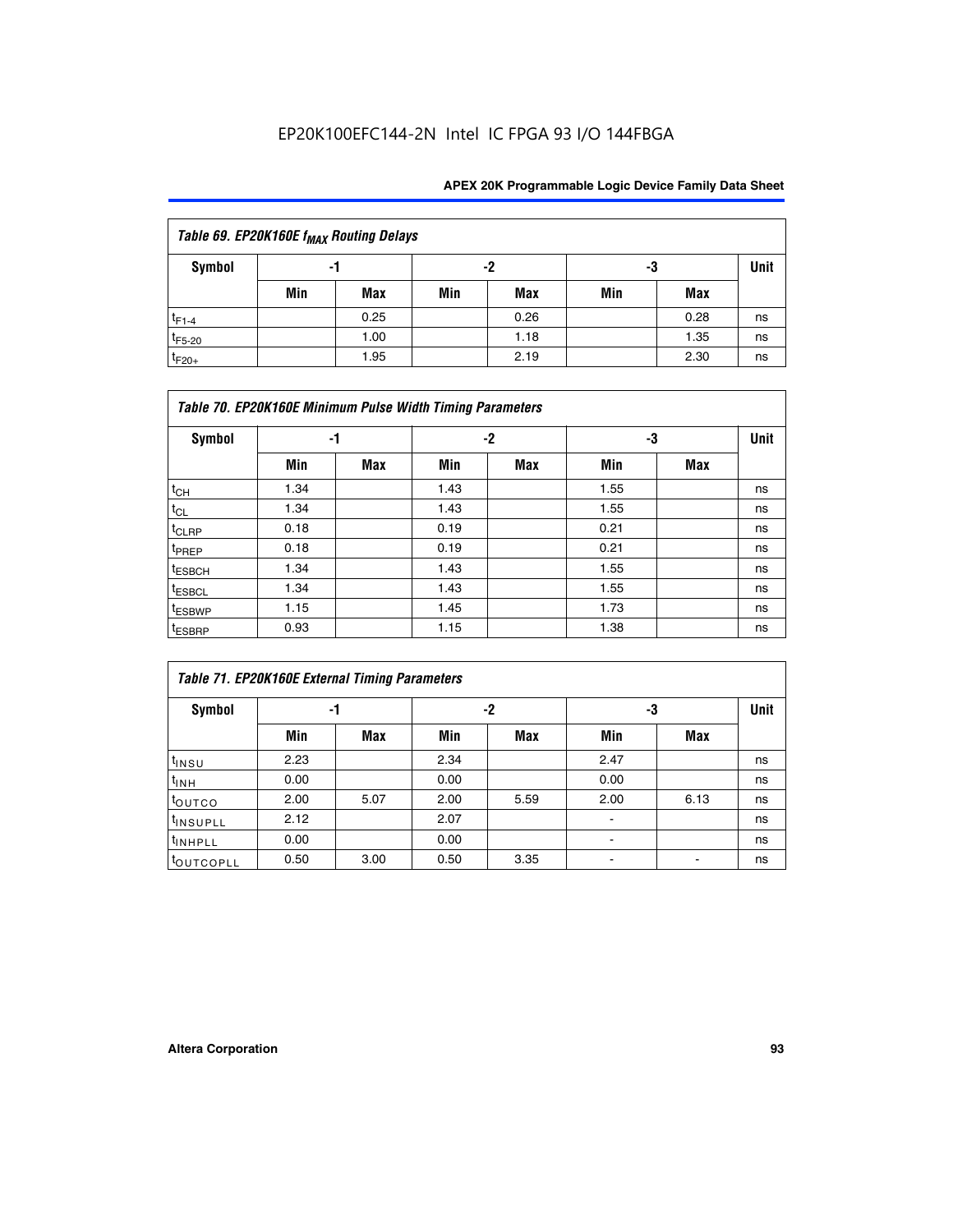|  | <b>APEX 20K Programmable Logic Device Family Data Sheet</b> |
|--|-------------------------------------------------------------|
|--|-------------------------------------------------------------|

|                              | Table 72. EP20K160E External Bidirectional Timing Parameters |      |      |      |                          |                          |    |  |  |  |  |
|------------------------------|--------------------------------------------------------------|------|------|------|--------------------------|--------------------------|----|--|--|--|--|
| Symbol                       | -1                                                           |      |      | $-2$ | -3                       | <b>Unit</b>              |    |  |  |  |  |
|                              | Min                                                          | Max  | Min  | Max  | Min                      | Max                      |    |  |  |  |  |
| t <sub>insubidir</sub>       | 2.86                                                         |      | 3.24 |      | 3.54                     |                          | ns |  |  |  |  |
| <b>UNHBIDIR</b>              | 0.00                                                         |      | 0.00 |      | 0.00                     |                          | ns |  |  |  |  |
| <b>LOUTCOBIDIR</b>           | 2.00                                                         | 5.07 | 2.00 | 5.59 | 2.00                     | 6.13                     | ns |  |  |  |  |
| KZBIDIR                      |                                                              | 7.43 |      | 8.23 |                          | 8.58                     | ns |  |  |  |  |
| <sup>t</sup> zxbidir         |                                                              | 7.43 |      | 8.23 |                          | 8.58                     | ns |  |  |  |  |
| <sup>t</sup> INSUBIDIRPLL    | 4.93                                                         |      | 5.48 |      |                          |                          | ns |  |  |  |  |
| <sup>t</sup> INHBIDIRPLL     | 0.00                                                         |      | 0.00 |      | ٠                        |                          | ns |  |  |  |  |
| <b><i>LOUTCOBIDIRPLL</i></b> | 0.50                                                         | 3.00 | 0.50 | 3.35 | $\overline{\phantom{0}}$ | $\overline{\phantom{0}}$ | ns |  |  |  |  |
| <sup>T</sup> XZBIDIRPLL      |                                                              | 5.36 |      | 5.99 |                          |                          | ns |  |  |  |  |
| <sup>I</sup> ZXBIDIRPLL      |                                                              | 5.36 |      | 5.99 |                          |                          | ns |  |  |  |  |

Tables 73 through 78 describe  $f_{MAX}$  LE Timing Microparameters,  $f_{MAX}$ ESB Timing Microparameters, *f<sub>MAX</sub>* Routing Delays, Minimum Pulse Width Timing Parameters, External Timing Parameters, and External Bidirectional Timing Parameters for EP20K200E APEX 20KE devices.

| Table 73. EP20K200E f <sub>MAX</sub> LE Timing Microparameters |      |      |      |      |      |      |    |  |  |  |  |
|----------------------------------------------------------------|------|------|------|------|------|------|----|--|--|--|--|
| <b>Symbol</b>                                                  | -1   |      |      | -2   |      | -3   |    |  |  |  |  |
|                                                                | Min  | Max  | Min  | Max  | Min  | Max  |    |  |  |  |  |
| $t_{\text{SU}}$                                                | 0.23 |      | 0.24 |      | 0.26 |      | ns |  |  |  |  |
| tμ                                                             | 0.23 |      | 0.24 |      | 0.26 |      | ns |  |  |  |  |
| $t_{CO}$                                                       |      | 0.26 |      | 0.31 |      | 0.36 | ns |  |  |  |  |
| t <sub>LUT</sub>                                               |      | 0.70 |      | 0.90 |      | 1.14 | ns |  |  |  |  |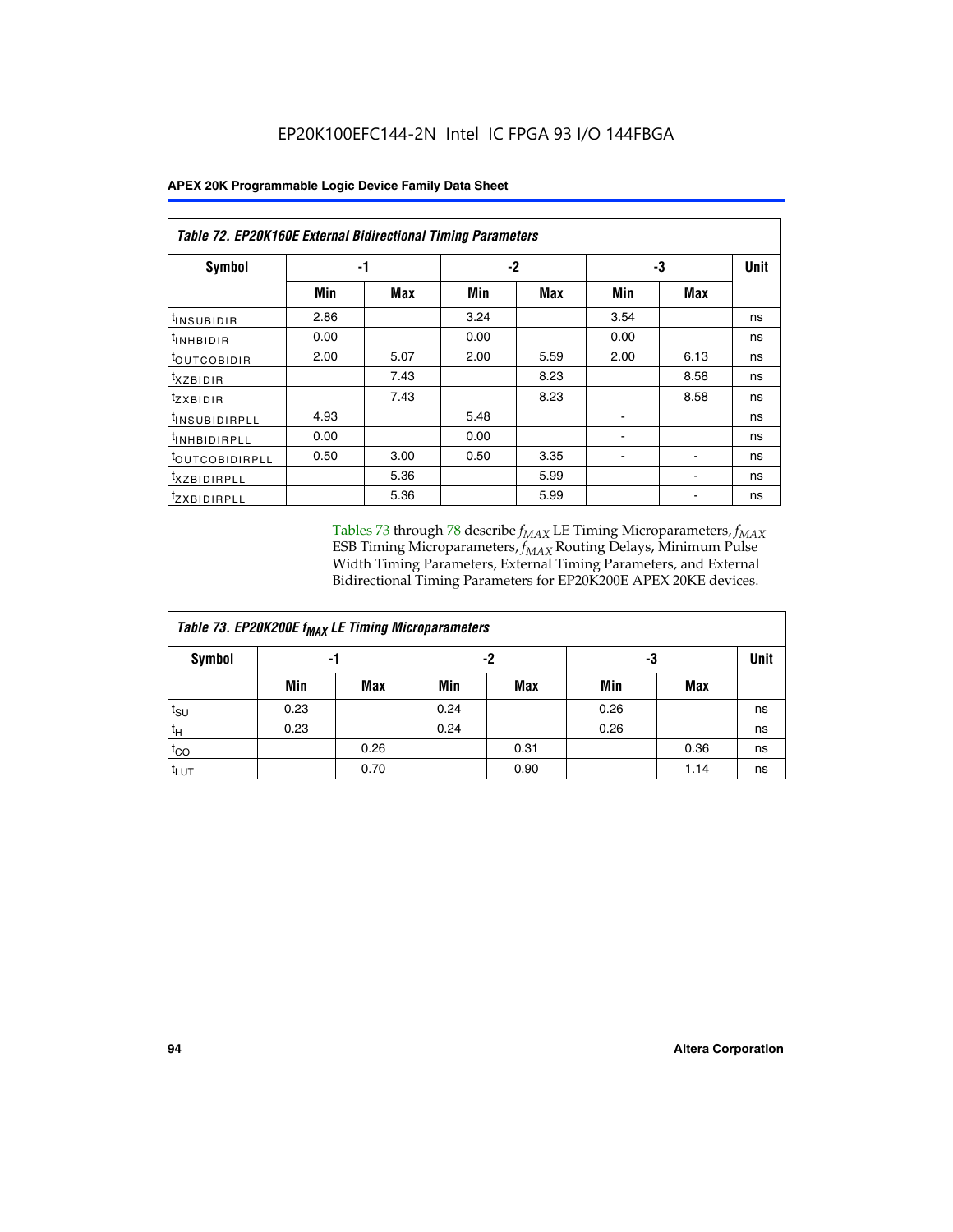|                                     | Table 74. EP20K200E f <sub>MAX</sub> ESB Timing Microparameters |            |         |            |      |            |      |  |  |  |  |
|-------------------------------------|-----------------------------------------------------------------|------------|---------|------------|------|------------|------|--|--|--|--|
| Symbol                              |                                                                 | $-1$       |         | $-2$       |      | -3         | Unit |  |  |  |  |
|                                     | Min                                                             | <b>Max</b> | Min     | <b>Max</b> | Min  | <b>Max</b> |      |  |  |  |  |
| <sup>t</sup> ESBARC                 |                                                                 | 1.68       |         | 2.06       |      | 2.24       | ns   |  |  |  |  |
| <sup>t</sup> ESBSRC                 |                                                                 | 2.27       |         | 2.77       |      | 3.18       | ns   |  |  |  |  |
| t <sub>ESBAWC</sub>                 |                                                                 | 3.10       |         | 3.86       |      | 4.50       | ns   |  |  |  |  |
| <sup>t</sup> ESBSWC                 |                                                                 | 2.90       |         | 3.67       |      | 4.21       | ns   |  |  |  |  |
| t <sub>ESBWASU</sub>                | 0.55                                                            |            | 0.67    |            | 0.74 |            | ns   |  |  |  |  |
| <sup>t</sup> ESBWAH                 | 0.36                                                            |            | 0.46    |            | 0.48 |            | ns   |  |  |  |  |
| <sup>t</sup> ESBWDSU                | 0.69                                                            |            | 0.83    |            | 0.95 |            | ns   |  |  |  |  |
| t <sub>ESBWDH</sub>                 | 0.36                                                            |            | 0.46    |            | 0.48 |            | ns   |  |  |  |  |
| <sup>t</sup> ESBRASU                | 1.61                                                            |            | 1.90    |            | 2.09 |            | ns   |  |  |  |  |
| <sup>t</sup> ESBRAH                 | 0.00                                                            |            | 0.00    |            | 0.01 |            | ns   |  |  |  |  |
| <i>t</i> ESBWESU                    | 1.42                                                            |            | 1.71    |            | 2.01 |            | ns   |  |  |  |  |
| <sup>t</sup> ESBWEH                 | 0.00                                                            |            | 0.00    |            | 0.00 |            | ns   |  |  |  |  |
| <sup>t</sup> ESBDATASU              | $-0.06$                                                         |            | $-0.07$ |            | 0.05 |            | ns   |  |  |  |  |
| <sup>I</sup> ESBDATAH               | 0.13                                                            |            | 0.13    |            | 0.13 |            | ns   |  |  |  |  |
| <sup>t</sup> ESBWADDRSU             | 0.11                                                            |            | 0.13    |            | 0.31 |            | ns   |  |  |  |  |
| <sup>t</sup> ESBRADDRSU             | 0.18                                                            |            | 0.23    |            | 0.39 |            | ns   |  |  |  |  |
| <sup>t</sup> ESBDATACO1             |                                                                 | 1.09       |         | 1.35       |      | 1.51       | ns   |  |  |  |  |
| <sup>t</sup> ESBDATACO <sub>2</sub> |                                                                 | 2.19       |         | 2.75       |      | 3.22       | ns   |  |  |  |  |
| t <sub>ESBDD</sub>                  |                                                                 | 2.75       |         | 3.41       |      | 4.03       | ns   |  |  |  |  |
| $t_{\text{PD}}$                     |                                                                 | 1.58       |         | 1.97       |      | 2.33       | ns   |  |  |  |  |
| <sup>t</sup> PTERMSU                | 1.00                                                            |            | 1.22    |            | 1.51 |            | ns   |  |  |  |  |
| t <sub>PTERMCO</sub>                |                                                                 | 1.10       |         | 1.37       |      | 1.09       | ns   |  |  |  |  |

| Table 75. EP20K200E f <sub>MAX</sub> Routing Delays |     |      |     |            |     |             |    |  |  |  |  |
|-----------------------------------------------------|-----|------|-----|------------|-----|-------------|----|--|--|--|--|
| Symbol                                              |     | -1   |     | -2<br>-3   |     | <b>Unit</b> |    |  |  |  |  |
|                                                     | Min | Max  | Min | <b>Max</b> | Min | Max         |    |  |  |  |  |
| $t_{F1-4}$                                          |     | 0.25 |     | 0.27       |     | 0.29        | ns |  |  |  |  |
| $t_{F5-20}$                                         |     | 1.02 |     | 1.20       |     | 1.41        | ns |  |  |  |  |
| $t_{F20+}$                                          |     | 1.99 |     | 2.23       |     | 2.53        | ns |  |  |  |  |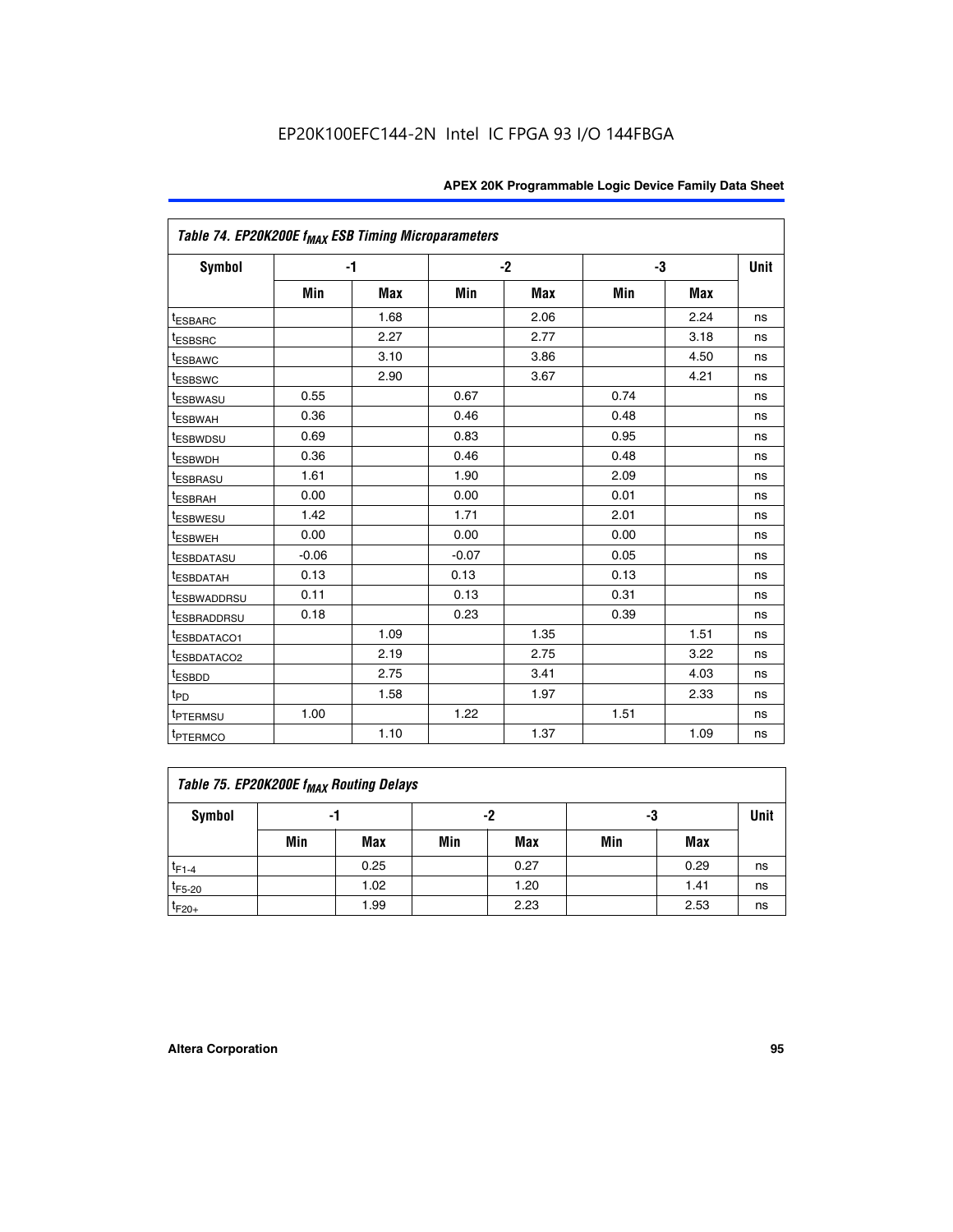|                    | Table 76. EP20K200E Minimum Pulse Width Timing Parameters |            |      |            |      |            |             |  |  |  |  |  |
|--------------------|-----------------------------------------------------------|------------|------|------------|------|------------|-------------|--|--|--|--|--|
| <b>Symbol</b>      | -1                                                        |            |      | $-2$       |      | -3         | <b>Unit</b> |  |  |  |  |  |
|                    | Min                                                       | <b>Max</b> | Min  | <b>Max</b> | Min  | <b>Max</b> |             |  |  |  |  |  |
| $t_{CH}$           | 1.36                                                      |            | 2.44 |            | 2.65 |            | ns          |  |  |  |  |  |
| $t_{CL}$           | 1.36                                                      |            | 2.44 |            | 2.65 |            | ns          |  |  |  |  |  |
| $t_{CLRP}$         | 0.18                                                      |            | 0.19 |            | 0.21 |            | ns          |  |  |  |  |  |
| t <sub>PREP</sub>  | 0.18                                                      |            | 0.19 |            | 0.21 |            | ns          |  |  |  |  |  |
| <sup>t</sup> ESBCH | 1.36                                                      |            | 2.44 |            | 2.65 |            | ns          |  |  |  |  |  |
| <sup>t</sup> ESBCL | 1.36                                                      |            | 2.44 |            | 2.65 |            | ns          |  |  |  |  |  |
| t <sub>ESBWP</sub> | 1.18                                                      |            | 1.48 |            | 1.76 |            | ns          |  |  |  |  |  |
| <sup>t</sup> ESBRP | 0.95                                                      |            | 1.17 |            | 1.41 |            | ns          |  |  |  |  |  |

|                       | Table 77. EP20K200E External Timing Parameters |            |      |            |      |      |             |  |  |  |  |  |  |
|-----------------------|------------------------------------------------|------------|------|------------|------|------|-------------|--|--|--|--|--|--|
| <b>Symbol</b>         |                                                | -1         |      | -2         |      | -3   | <b>Unit</b> |  |  |  |  |  |  |
|                       | Min                                            | <b>Max</b> | Min  | <b>Max</b> | Min  | Max  |             |  |  |  |  |  |  |
| t <sub>INSU</sub>     | 2.24                                           |            | 2.35 |            | 2.47 |      | ns          |  |  |  |  |  |  |
| $t_{\text{INH}}$      | 0.00                                           |            | 0.00 |            | 0.00 |      | ns          |  |  |  |  |  |  |
| toutco                | 2.00                                           | 5.12       | 2.00 | 5.62       | 2.00 | 6.11 | ns          |  |  |  |  |  |  |
| <sup>t</sup> INSUPLL  | 2.13                                           |            | 2.07 |            |      |      | ns          |  |  |  |  |  |  |
| <sup>t</sup> INHPLL   | 0.00                                           |            | 0.00 |            | -    |      | ns          |  |  |  |  |  |  |
| <sup>I</sup> OUTCOPLL | 0.50                                           | 3.01       | 0.50 | 3.36       |      |      | ns          |  |  |  |  |  |  |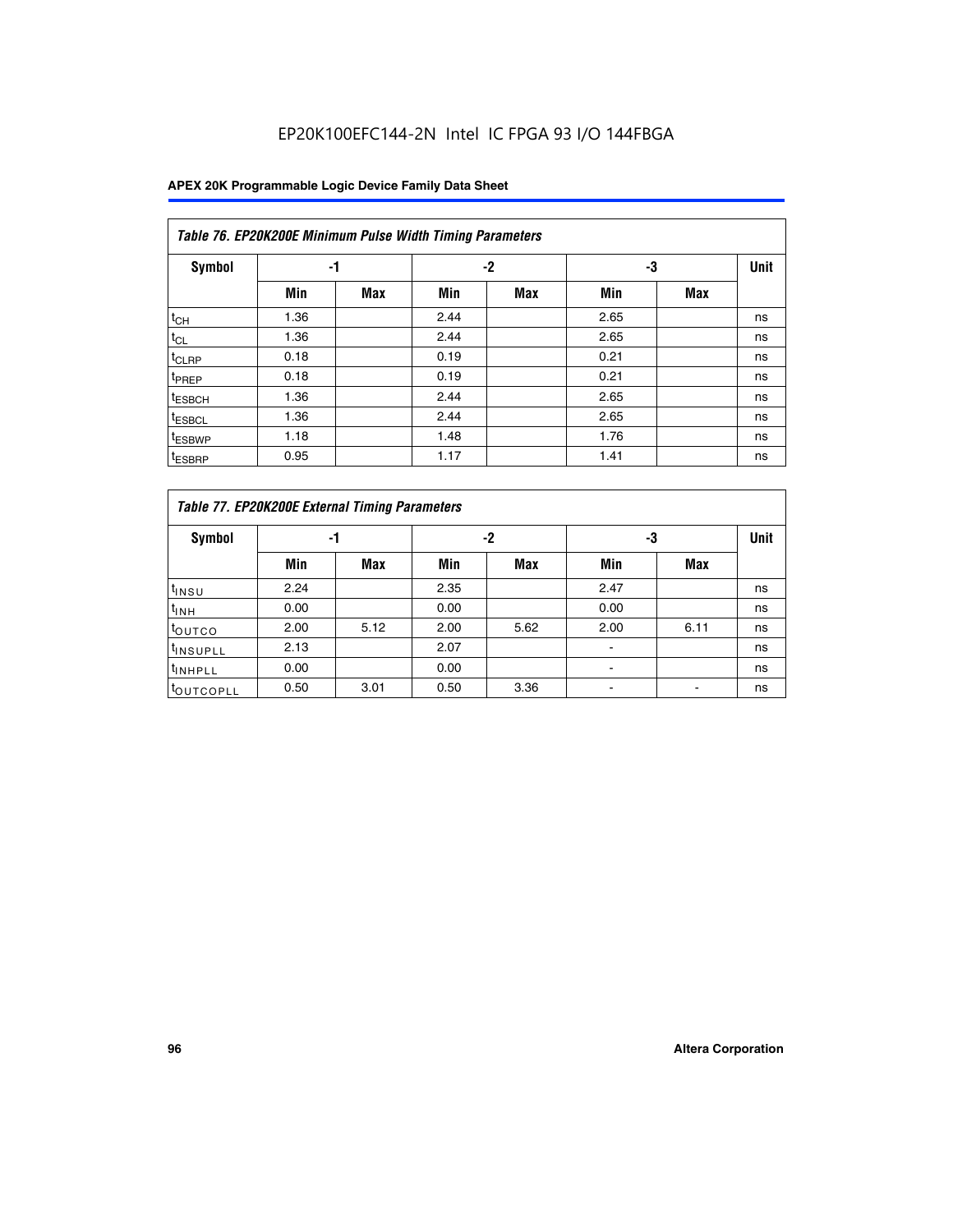| Table 78. EP20K200E External Bidirectional Timing Parameters |      |      |      |      |      |             |    |  |  |  |
|--------------------------------------------------------------|------|------|------|------|------|-------------|----|--|--|--|
| Symbol                                                       |      | -1   |      | $-2$ | -3   | <b>Unit</b> |    |  |  |  |
|                                                              | Min  | Max  | Min  | Max  | Min  | Max         |    |  |  |  |
| $t_{INSUBIDIR}$                                              | 2.81 |      | 3.19 |      | 3.54 |             | ns |  |  |  |
| $t_{INHBIDIR}$                                               | 0.00 |      | 0.00 |      | 0.00 |             | ns |  |  |  |
| t <sub>OUTCOBIDIR</sub>                                      | 2.00 | 5.12 | 2.00 | 5.62 | 2.00 | 6.11        | ns |  |  |  |
| <i>txzbidir</i>                                              |      | 7.51 |      | 8.32 |      | 8.67        | ns |  |  |  |
| tzxbidir                                                     |      | 7.51 |      | 8.32 |      | 8.67        | ns |  |  |  |
| <sup>t</sup> INSUBIDIRPLL                                    | 3.30 |      | 3.64 |      |      |             | ns |  |  |  |
| t <sub>INHBIDIRPLL</sub>                                     | 0.00 |      | 0.00 |      |      |             | ns |  |  |  |
| <sup>t</sup> OUTCOBIDIRPLL                                   | 0.50 | 3.01 | 0.50 | 3.36 |      |             | ns |  |  |  |
| <i>txzBIDIRPLL</i>                                           |      | 5.40 |      | 6.05 |      |             | ns |  |  |  |
| tzxBIDIRPLL                                                  |      | 5.40 |      | 6.05 |      |             | ns |  |  |  |

Tables 79 through 84 describe  $f_{MAX}$  LE Timing Microparameters,  $f_{MAX}$ ESB Timing Microparameters, *f<sub>MAX</sub>* Routing Delays, Minimum Pulse Width Timing Parameters, External Timing Parameters, and External Bidirectional Timing Parameters for EP20K300E APEX 20KE devices.

| Table 79. EP20K300E f <sub>MAX</sub> LE Timing Microparameters |      |            |      |            |      |            |             |  |  |  |  |
|----------------------------------------------------------------|------|------------|------|------------|------|------------|-------------|--|--|--|--|
| <b>Symbol</b>                                                  |      | -1         |      | -2         |      | -3         | <b>Unit</b> |  |  |  |  |
|                                                                | Min  | <b>Max</b> | Min  | <b>Max</b> | Min  | <b>Max</b> |             |  |  |  |  |
| $t_{\text{SU}}$                                                | 0.16 |            | 0.17 |            | 0.18 |            | ns          |  |  |  |  |
| $t_H$                                                          | 0.31 |            | 0.33 |            | 0.38 |            | ns          |  |  |  |  |
| $t_{CO}$                                                       |      | 0.28       |      | 0.38       |      | 0.51       | ns          |  |  |  |  |
| $t_{LUT}$                                                      |      | 0.79       |      | 1.07       |      | 1.43       | ns          |  |  |  |  |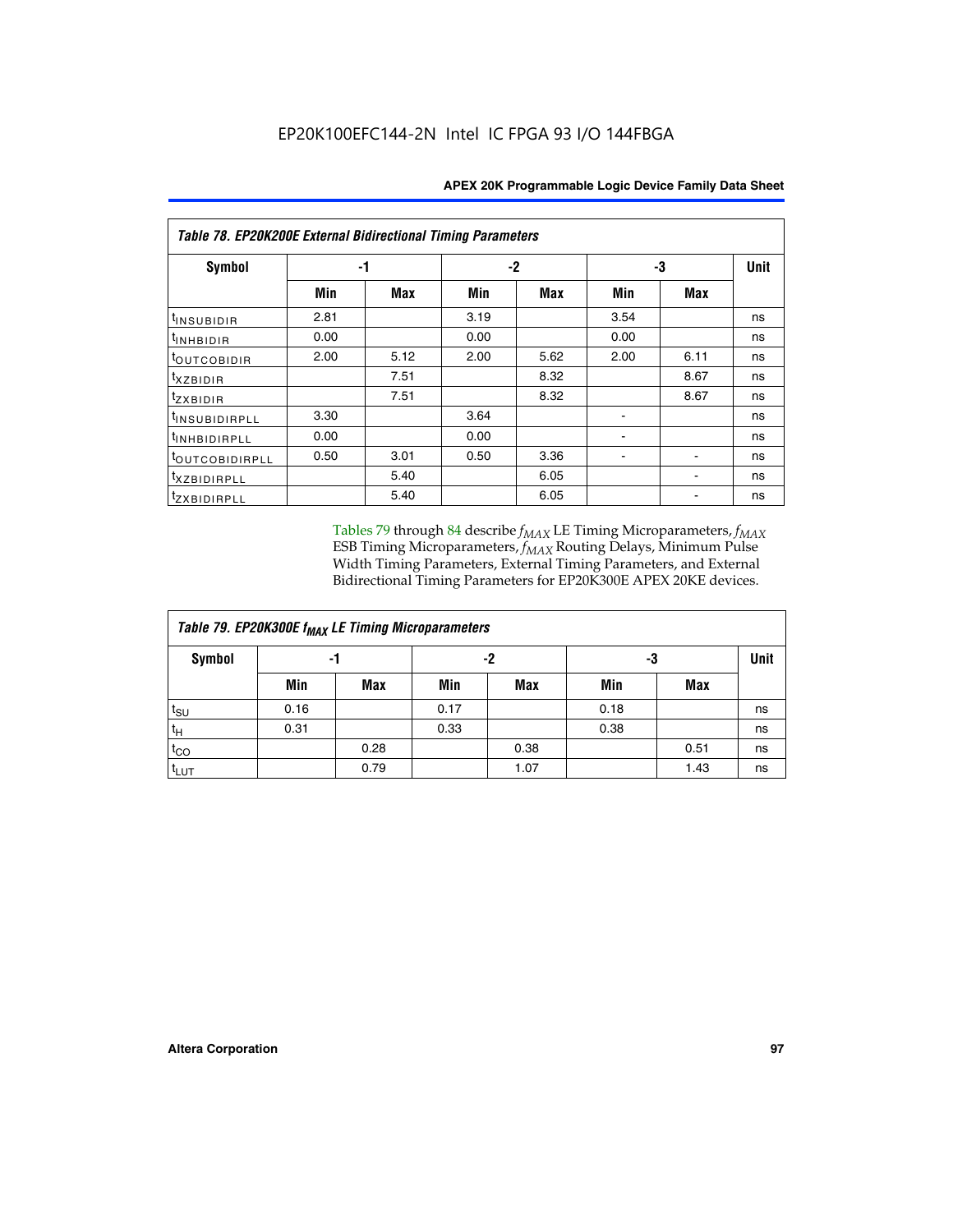| Table 80. EP20K300E f <sub>MAX</sub> ESB Timing Microparameters |      |      |      |      |      |      |      |
|-----------------------------------------------------------------|------|------|------|------|------|------|------|
| <b>Symbol</b>                                                   |      | $-1$ |      | $-2$ |      | -3   | Unit |
|                                                                 | Min  | Max  | Min  | Max  | Min  | Max  |      |
| <sup>t</sup> ESBARC                                             |      | 1.79 |      | 2.44 |      | 3.25 | ns   |
| t <sub>ESBSRC</sub>                                             |      | 2.40 |      | 3.12 |      | 4.01 | ns   |
| t <sub>ESBAWC</sub>                                             |      | 3.41 |      | 4.65 |      | 6.20 | ns   |
| <sup>t</sup> ESBSWC                                             |      | 3.68 |      | 4.68 |      | 5.93 | ns   |
| t <sub>ESBWASU</sub>                                            | 1.55 |      | 2.12 |      | 2.83 |      | ns   |
| t <sub>ESBWAH</sub>                                             | 0.00 |      | 0.00 |      | 0.00 |      | ns   |
| <sup>t</sup> ESBWDSU                                            | 1.71 |      | 2.33 |      | 3.11 |      | ns   |
| <sup>t</sup> ESBWDH                                             | 0.00 |      | 0.00 |      | 0.00 |      | ns   |
| t <sub>ESBRASU</sub>                                            | 1.72 |      | 2.34 |      | 3.13 |      | ns   |
| <sup>t</sup> ESBRAH                                             | 0.00 |      | 0.00 |      | 0.00 |      | ns   |
| t <sub>ESBWESU</sub>                                            | 1.63 |      | 2.36 |      | 3.28 |      | ns   |
| <sup>t</sup> ESBWEH                                             | 0.00 |      | 0.00 |      | 0.00 |      | ns   |
| <sup>t</sup> ESBDATASU                                          | 0.07 |      | 0.39 |      | 0.80 |      | ns   |
| <sup>t</sup> ESBDATAH                                           | 0.13 |      | 0.13 |      | 0.13 |      | ns   |
| <sup>t</sup> ESBWADDRSU                                         | 0.27 |      | 0.67 |      | 1.17 |      | ns   |
| tESBRADDRSU                                                     | 0.34 |      | 0.75 |      | 1.28 |      | ns   |
| <sup>I</sup> ESBDATACO1                                         |      | 1.03 |      | 1.20 |      | 1.40 | ns   |
| <sup>t</sup> ESBDATACO2                                         |      | 2.33 |      | 3.18 |      | 4.24 | ns   |
| <sup>t</sup> ESBDD                                              |      | 3.41 |      | 4.65 |      | 6.20 | ns   |
| t <sub>PD</sub>                                                 |      | 1.68 |      | 2.29 |      | 3.06 | ns   |
| t <sub>PTERMSU</sub>                                            | 0.96 |      | 1.48 |      | 2.14 |      | ns   |
| t <sub>PTERMCO</sub>                                            |      | 1.05 |      | 1.22 |      | 1.42 | ns   |

| Table 81. EP20K300E f <sub>MAX</sub> Routing Delays |          |      |     |            |     |      |    |  |  |  |  |
|-----------------------------------------------------|----------|------|-----|------------|-----|------|----|--|--|--|--|
| Symbol                                              | -2<br>-1 |      |     |            |     |      |    |  |  |  |  |
|                                                     | Min      | Max  | Min | <b>Max</b> | Min | Max  |    |  |  |  |  |
| $t_{F1-4}$                                          |          | 0.22 |     | 0.24       |     | 0.26 | ns |  |  |  |  |
| $t_{F5-20}$                                         |          | 1.33 |     | 1.43       |     | 1.58 | ns |  |  |  |  |
| $t_{F20+}$                                          |          | 3.63 |     | 3.93       |     | 4.35 | ns |  |  |  |  |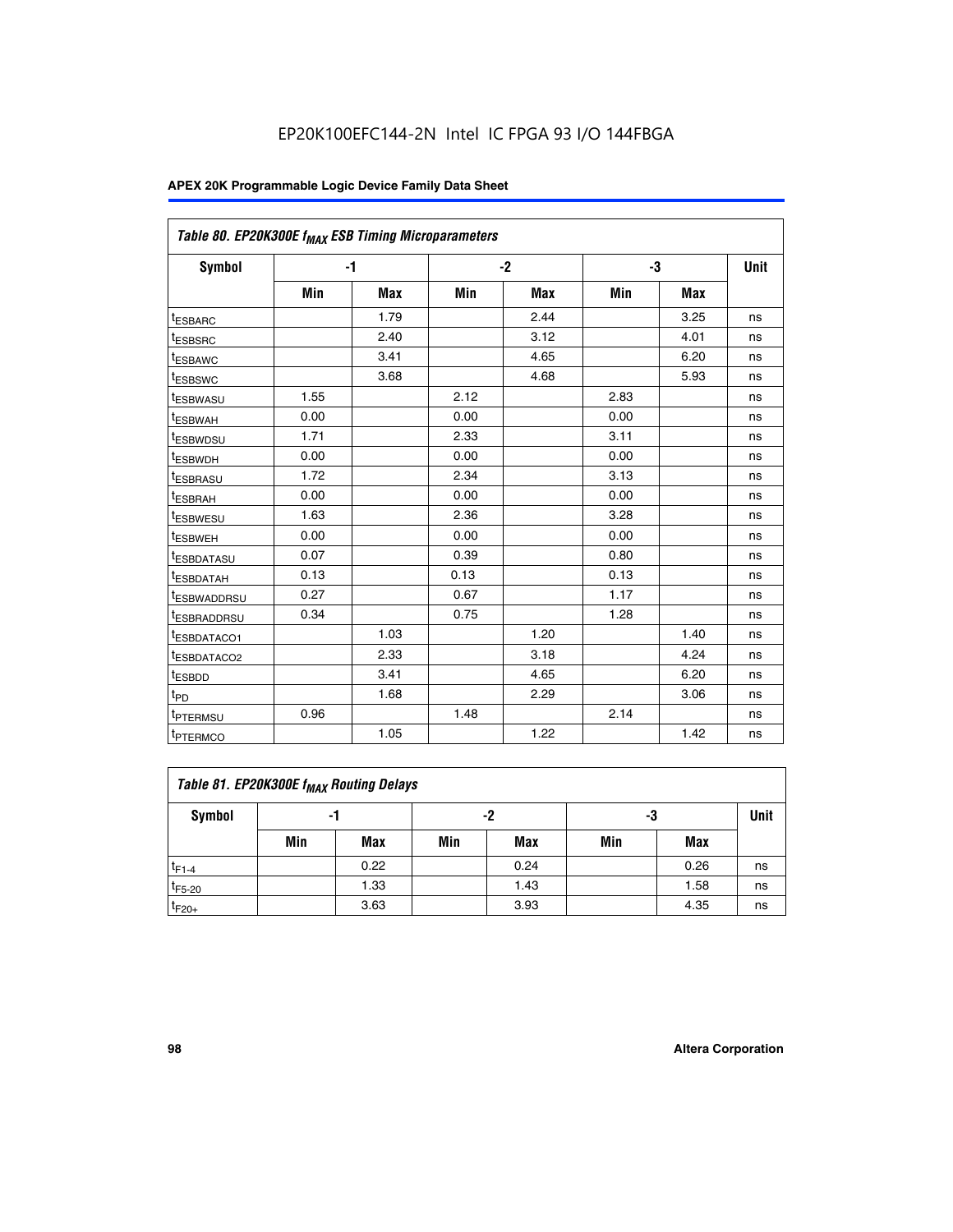|                    | Table 82. EP20K300E Minimum Pulse Width Timing Parameters |            |      |            |      |            |             |  |  |  |  |  |
|--------------------|-----------------------------------------------------------|------------|------|------------|------|------------|-------------|--|--|--|--|--|
| <b>Symbol</b>      | -1                                                        |            |      | -2         | -3   |            | <b>Unit</b> |  |  |  |  |  |
|                    | Min                                                       | <b>Max</b> | Min  | <b>Max</b> | Min  | <b>Max</b> |             |  |  |  |  |  |
| $t_{CH}$           | 1.25                                                      |            | 1.43 |            | 1.67 |            | ns          |  |  |  |  |  |
| $t_{CL}$           | 1.25                                                      |            | 1.43 |            | 1.67 |            | ns          |  |  |  |  |  |
| t <sub>CLRP</sub>  | 0.19                                                      |            | 0.26 |            | 0.35 |            | ns          |  |  |  |  |  |
| t <sub>PREP</sub>  | 0.19                                                      |            | 0.26 |            | 0.35 |            | ns          |  |  |  |  |  |
| <sup>t</sup> ESBCH | 1.25                                                      |            | 1.43 |            | 1.67 |            | ns          |  |  |  |  |  |
| <sup>t</sup> ESBCL | 1.25                                                      |            | 1.43 |            | 1.67 |            | ns          |  |  |  |  |  |
| t <sub>ESBWP</sub> | 1.25                                                      |            | 1.71 |            | 2.28 |            | ns          |  |  |  |  |  |
| <sup>t</sup> ESBRP | 1.01                                                      |            | 1.38 |            | 1.84 |            | ns          |  |  |  |  |  |

| Table 83. EP20K300E External Timing Parameters |      |      |      |      |      |            |    |  |  |  |  |
|------------------------------------------------|------|------|------|------|------|------------|----|--|--|--|--|
| Symbol                                         |      | -1   |      | -2   |      | -3         |    |  |  |  |  |
|                                                | Min  | Max  | Min  | Max  | Min  | <b>Max</b> |    |  |  |  |  |
| t <sub>INSU</sub>                              | 2.31 |      | 2.44 |      | 2.57 |            | ns |  |  |  |  |
| $t_{\rm INH}$                                  | 0.00 |      | 0.00 |      | 0.00 |            | ns |  |  |  |  |
| toutco                                         | 2.00 | 5.29 | 2.00 | 5.82 | 2.00 | 6.24       | ns |  |  |  |  |
| <sup>t</sup> INSUPLL                           | 1.76 |      | 1.85 |      |      |            | ns |  |  |  |  |
| <sup>t</sup> INHPLL                            | 0.00 |      | 0.00 |      | -    |            | ns |  |  |  |  |
| <sup>t</sup> OUTCOPLL                          | 0.50 | 2.65 | 0.50 | 2.95 |      |            | ns |  |  |  |  |

| Table 84. EP20K300E External Bidirectional Timing Parameters |      |      |      |      |      |            |             |  |  |  |
|--------------------------------------------------------------|------|------|------|------|------|------------|-------------|--|--|--|
| Symbol                                                       |      | -1   | $-2$ |      |      | -3         | <b>Unit</b> |  |  |  |
|                                                              | Min  | Max  | Min  | Max  | Min  | <b>Max</b> |             |  |  |  |
| <sup>t</sup> INSUBIDIR                                       | 2.77 |      | 2.85 |      | 3.11 |            | ns          |  |  |  |
| <b>TINHBIDIR</b>                                             | 0.00 |      | 0.00 |      | 0.00 |            | ns          |  |  |  |
| <sup>t</sup> OUTCOBIDIR                                      | 2.00 | 5.29 | 2.00 | 5.82 | 2.00 | 6.24       | ns          |  |  |  |
| KZBIDIR                                                      |      | 7.59 |      | 8.30 |      | 9.09       | ns          |  |  |  |
| $t_{Z}$ <i>x</i> BIDIR                                       |      | 7.59 |      | 8.30 |      | 9.09       | ns          |  |  |  |
| <b>INSUBIDIRPLL</b>                                          | 2.50 |      | 2.76 |      |      |            | ns          |  |  |  |
| <sup>t</sup> INHBIDIRPLL                                     | 0.00 |      | 0.00 |      |      |            | ns          |  |  |  |
| <sup>t</sup> OUTCOBIDIRPLL                                   | 0.50 | 2.65 | 0.50 | 2.95 |      |            | ns          |  |  |  |
| <sup>t</sup> XZBIDIRPLL                                      |      | 5.00 |      | 5.43 |      |            | ns          |  |  |  |
| <sup>t</sup> ZXBIDIRPLL                                      |      | 5.00 |      | 5.43 |      |            | ns          |  |  |  |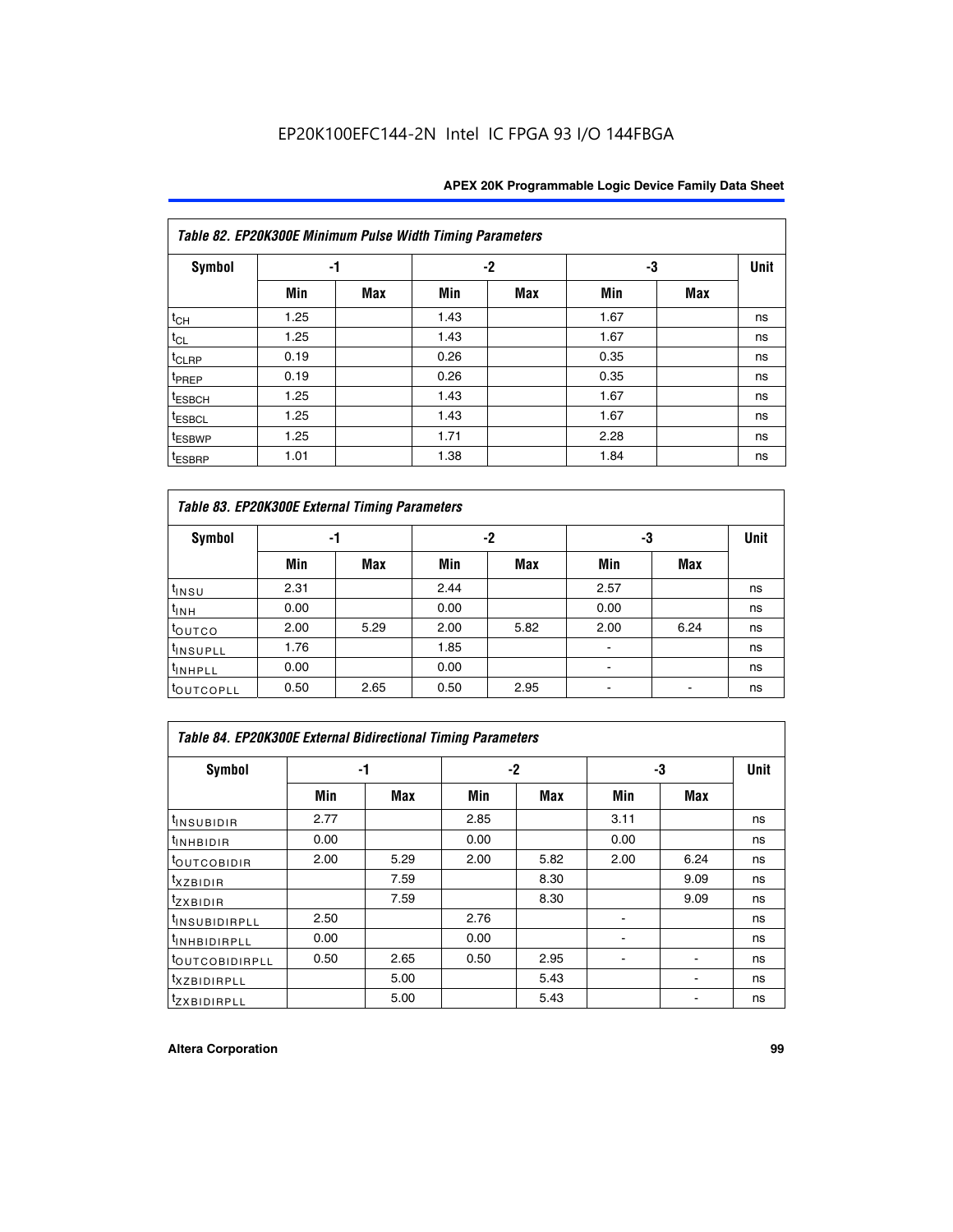Tables 85 through 90 describe  $f_{MAX}$  LE Timing Microparameters,  $f_{MAX}$ ESB Timing Microparameters, *f<sub>MAX</sub>* Routing Delays, Minimum Pulse Width Timing Parameters, External Timing Parameters, and External Bidirectional Timing Parameters for EP20K400E APEX 20KE devices.

| Table 85. EP20K400E f <sub>MAX</sub> LE Timing Microparameters |                |            |                |            |                |      |      |  |  |  |  |
|----------------------------------------------------------------|----------------|------------|----------------|------------|----------------|------|------|--|--|--|--|
| Symbol                                                         | -1 Speed Grade |            | -2 Speed Grade |            | -3 Speed Grade |      | Unit |  |  |  |  |
|                                                                | Min            | <b>Max</b> | Min            | <b>Max</b> | Min            | Max  |      |  |  |  |  |
| $t_{\text{SU}}$                                                | 0.23           |            | 0.23           |            | 0.23           |      | ns   |  |  |  |  |
| $t_H$                                                          | 0.23           |            | 0.23           |            | 0.23           |      | ns   |  |  |  |  |
| $t_{CO}$                                                       |                | 0.25       |                | 0.29       |                | 0.32 | ns   |  |  |  |  |
| ι <sup>t</sup> ιυτ                                             |                | 0.70       |                | 0.83       |                | 1.01 | ns   |  |  |  |  |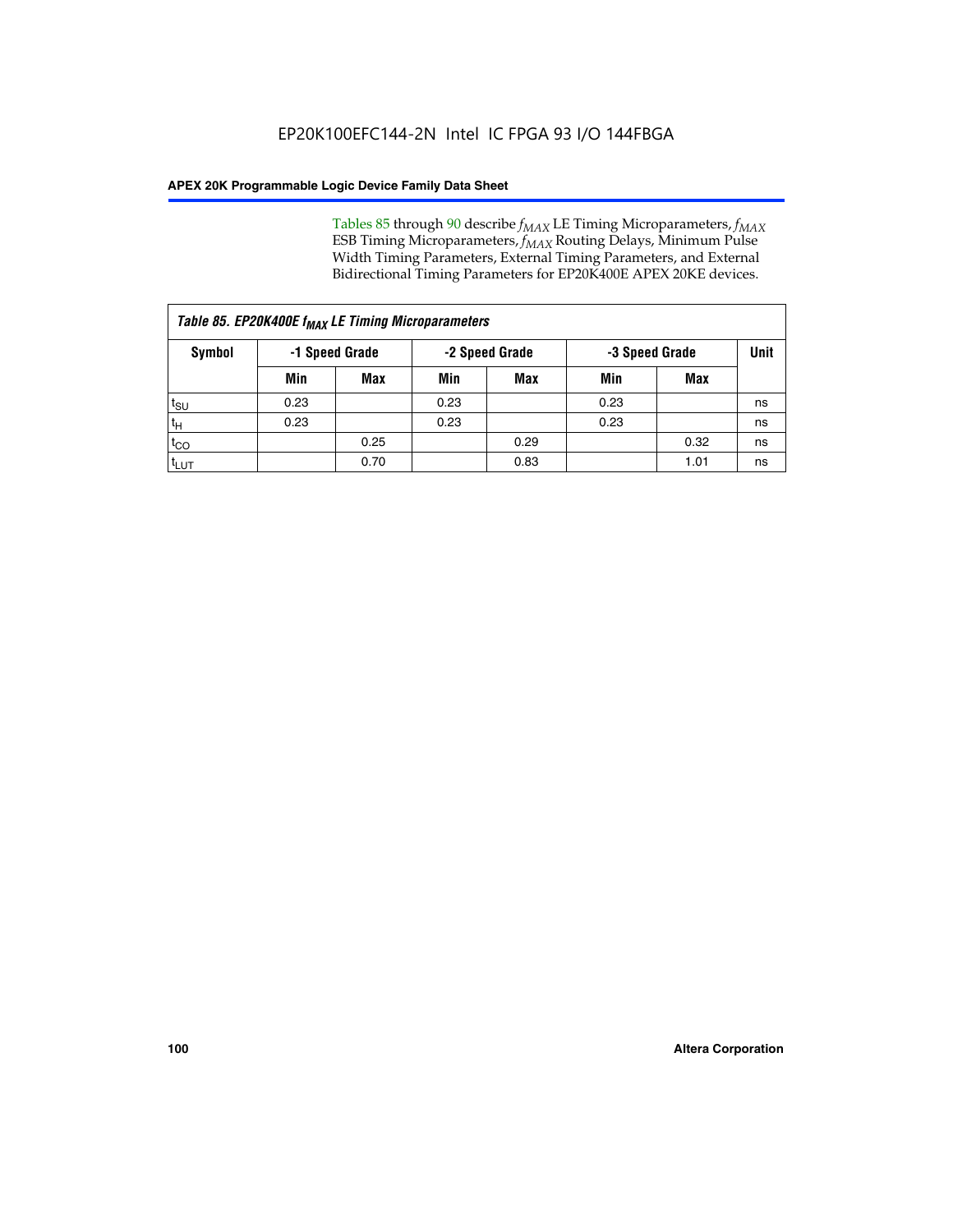| Table 86. EP20K400E f <sub>MAX</sub> ESB Timing Microparameters |         |                |         |                |         |                |             |
|-----------------------------------------------------------------|---------|----------------|---------|----------------|---------|----------------|-------------|
| Symbol                                                          |         | -1 Speed Grade |         | -2 Speed Grade |         | -3 Speed Grade | <b>Unit</b> |
|                                                                 | Min     | <b>Max</b>     | Min     | <b>Max</b>     | Min     | <b>Max</b>     |             |
| <sup>t</sup> ESBARC                                             |         | 1.67           |         | 1.91           |         | 1.99           | ns          |
| <sup>t</sup> ESBSRC                                             |         | 2.30           |         | 2.66           |         | 2.93           | ns          |
| <sup>t</sup> ESBAWC                                             |         | 3.09           |         | 3.58           |         | 3.99           | ns          |
| <sup>t</sup> ESBSWC                                             |         | 3.01           |         | 3.65           |         | 4.05           | ns          |
| <sup>t</sup> ESBWASU                                            | 0.54    |                | 0.63    |                | 0.65    |                | ns          |
| t <sub>ESBWAH</sub>                                             | 0.36    |                | 0.43    |                | 0.42    |                | ns          |
| <sup>t</sup> ESBWDSU                                            | 0.69    |                | 0.77    |                | 0.84    |                | ns          |
| <sup>t</sup> ESBWDH                                             | 0.36    |                | 0.43    |                | 0.42    |                | ns          |
| <sup>t</sup> ESBRASU                                            | 1.61    |                | 1.77    |                | 1.86    |                | ns          |
| <sup>t</sup> ESBRAH                                             | 0.00    |                | 0.00    |                | 0.01    |                | ns          |
| t <sub>ESBWESU</sub>                                            | 1.35    |                | 1.47    |                | 1.61    |                | ns          |
| t <sub>ESBWEH</sub>                                             | 0.00    |                | 0.00    |                | 0.00    |                | ns          |
| <sup>I</sup> ESBDATASU                                          | $-0.18$ |                | $-0.30$ |                | $-0.27$ |                | ns          |
| <b>ESBDATAH</b>                                                 | 0.13    |                | 0.13    |                | 0.13    |                | ns          |
| <sup>t</sup> ESBWADDRSU                                         | $-0.02$ |                | $-0.11$ |                | $-0.03$ |                | ns          |
| t <sub>ESBRADDRSU</sub>                                         | 0.06    |                | $-0.01$ |                | $-0.05$ |                | ns          |
| <sup>t</sup> ESBDATACO1                                         |         | 1.16           |         | 1.40           |         | 1.54           | ns          |
| <sup>I</sup> ESBDATACO2                                         |         | 2.18           |         | 2.55           |         | 2.85           | ns          |
| <sup>t</sup> ESBDD                                              |         | 2.73           |         | 3.17           |         | 3.58           | ns          |
| $t_{\mathsf{PD}}$                                               |         | 1.57           |         | 1.83           |         | 2.07           | ns          |
| t <sub>PTERMSU</sub>                                            | 0.92    |                | 0.99    |                | 1.18    |                | ns          |
| <sup>t</sup> PTERMCO                                            |         | 1.18           |         | 1.43           |         | 1.17           | ns          |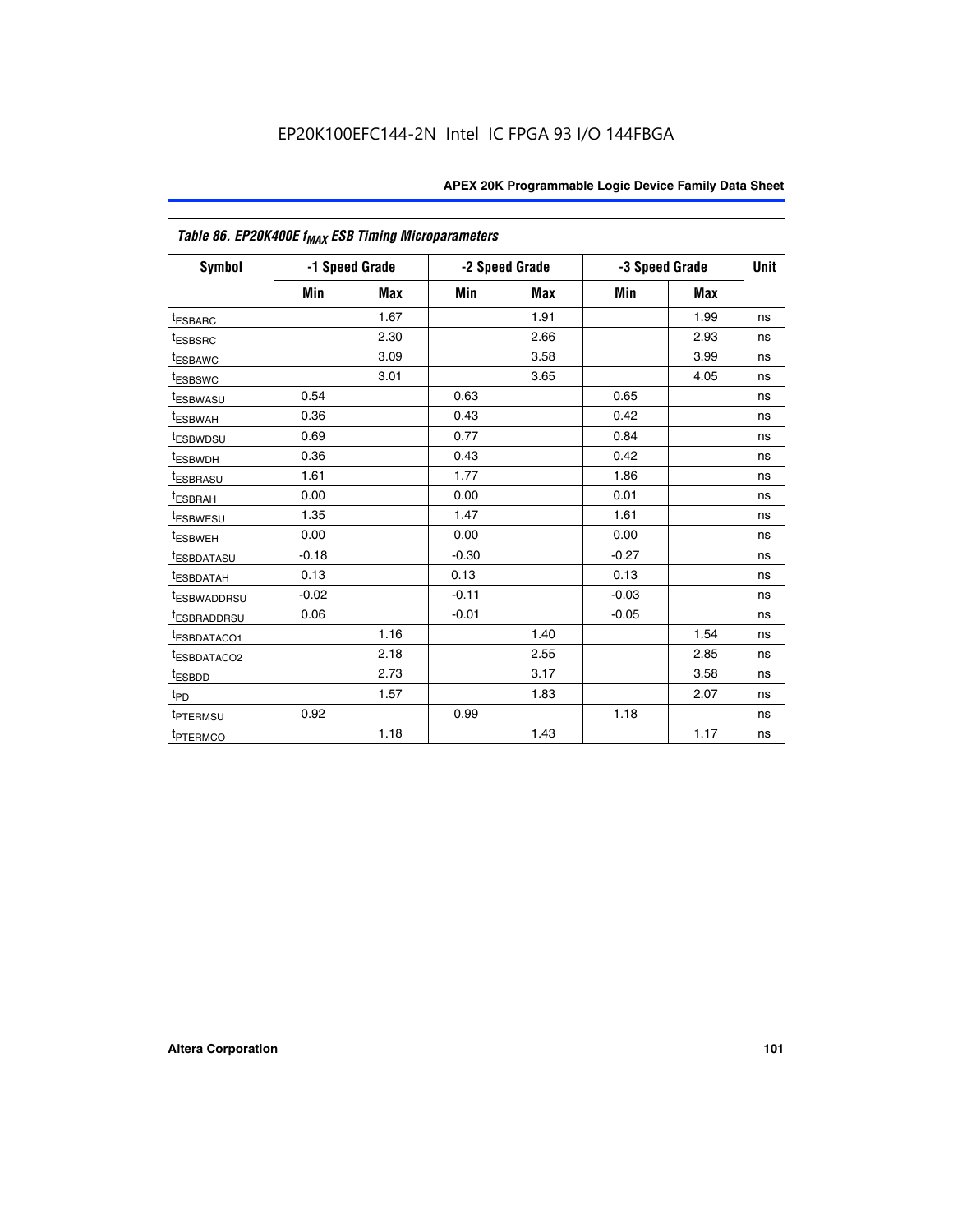| Table 87. EP20K400E f <sub>MAX</sub> Routing Delays |     |                |                |                |     |      |    |  |  |  |  |
|-----------------------------------------------------|-----|----------------|----------------|----------------|-----|------|----|--|--|--|--|
| Symbol                                              |     | -1 Speed Grade | -2 Speed Grade | -3 Speed Grade |     | Unit |    |  |  |  |  |
|                                                     | Min | <b>Max</b>     | Min            | Max            | Min | Max  |    |  |  |  |  |
| $t_{F1-4}$                                          |     | 0.25           |                | 0.25           |     | 0.26 | ns |  |  |  |  |
| $t_{F5-20}$                                         |     | 1.01           |                | 1.12           |     | 1.25 | ns |  |  |  |  |
| $t_{F20+}$                                          |     | 3.71           |                | 3.92           |     | 4.17 | ns |  |  |  |  |

|                    | Table 88. EP20K400E Minimum Pulse Width Timing Parameters |                |      |                |      |                |             |  |  |  |  |  |
|--------------------|-----------------------------------------------------------|----------------|------|----------------|------|----------------|-------------|--|--|--|--|--|
| Symbol             |                                                           | -1 Speed Grade |      | -2 Speed Grade |      | -3 Speed Grade | <b>Unit</b> |  |  |  |  |  |
|                    | Min                                                       | <b>Max</b>     | Min  | <b>Max</b>     | Min  | <b>Max</b>     |             |  |  |  |  |  |
| $t_{CH}$           | 1.36                                                      |                | 2.22 |                | 2.35 |                | ns          |  |  |  |  |  |
| $t_{CL}$           | 1.36                                                      |                | 2.26 |                | 2.35 |                | ns          |  |  |  |  |  |
| $t_{CLRP}$         | 0.18                                                      |                | 0.18 |                | 0.19 |                | ns          |  |  |  |  |  |
| <sup>t</sup> PREP  | 0.18                                                      |                | 0.18 |                | 0.19 |                | ns          |  |  |  |  |  |
| <sup>t</sup> ESBCH | 1.36                                                      |                | 2.26 |                | 2.35 |                | ns          |  |  |  |  |  |
| <sup>t</sup> ESBCL | 1.36                                                      |                | 2.26 |                | 2.35 |                | ns          |  |  |  |  |  |
| <sup>t</sup> ESBWP | 1.17                                                      |                | 1.38 |                | 1.56 |                | ns          |  |  |  |  |  |
| <sup>t</sup> ESBRP | 0.94                                                      |                | 1.09 |                | 1.25 |                | ns          |  |  |  |  |  |

| Table 89. EP20K400E External Timing Parameters |                |      |      |                |                          |      |             |  |  |  |  |
|------------------------------------------------|----------------|------|------|----------------|--------------------------|------|-------------|--|--|--|--|
| Symbol                                         | -1 Speed Grade |      |      | -2 Speed Grade | -3 Speed Grade           |      | <b>Unit</b> |  |  |  |  |
|                                                | Min            | Max  | Min  | <b>Max</b>     | Min                      | Max  |             |  |  |  |  |
| t <sub>INSU</sub>                              | 2.51           |      | 2.64 |                | 2.77                     |      | ns          |  |  |  |  |
| $t_{INH}$                                      | 0.00           |      | 0.00 |                | 0.00                     |      | ns          |  |  |  |  |
| toutco                                         | 2.00           | 5.25 | 2.00 | 5.79           | 2.00                     | 6.32 | ns          |  |  |  |  |
| <sup>t</sup> INSUPLL                           | 3.221          |      | 3.38 |                | ٠                        |      | ns          |  |  |  |  |
| I <sup>t</sup> INHPLL                          | 0.00           |      | 0.00 |                | $\overline{\phantom{a}}$ |      | ns          |  |  |  |  |
| t <sub>outcopll</sub>                          | 0.50           | 2.25 | 0.50 | 2.45           | ٠                        |      | ns          |  |  |  |  |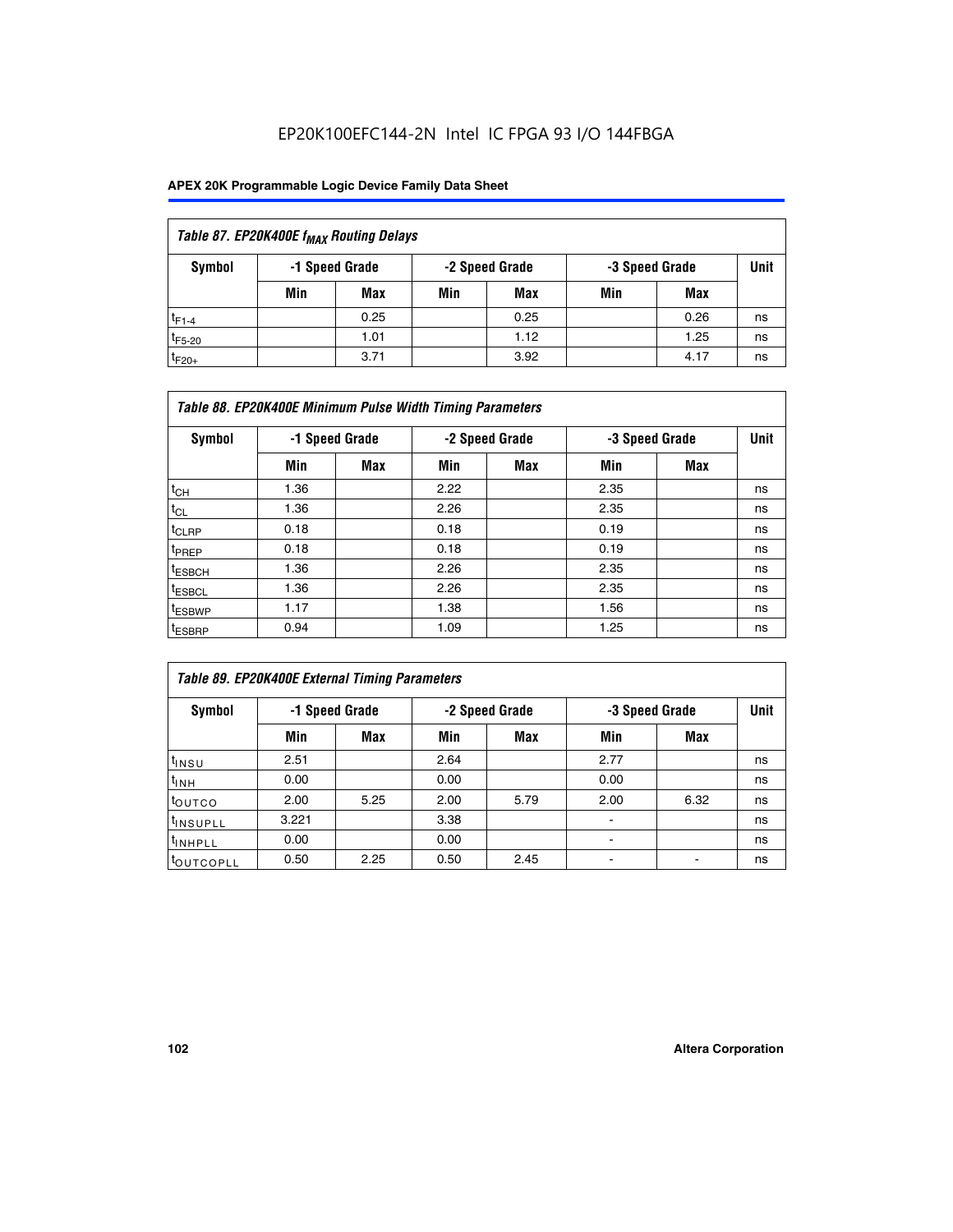| Table 90. EP20K400E External Bidirectional Timing Parameters |                |            |                |      |                |             |    |  |  |  |  |
|--------------------------------------------------------------|----------------|------------|----------------|------|----------------|-------------|----|--|--|--|--|
| Symbol                                                       | -1 Speed Grade |            | -2 Speed Grade |      | -3 Speed Grade | <b>Unit</b> |    |  |  |  |  |
|                                                              | Min            | <b>Max</b> | Min            | Max  | Min            | <b>Max</b>  |    |  |  |  |  |
| <sup>t</sup> INSUBIDIR                                       | 2.93           |            | 3.23           |      | 3.44           |             | ns |  |  |  |  |
| $t_{\text{INHBIDIR}}$                                        | 0.00           |            | 0.00           |      | 0.00           |             | ns |  |  |  |  |
| toutcobidir                                                  | 2.00           | 5.25       | 2.00           | 5.79 | 2.00           | 6.32        | ns |  |  |  |  |
| $t_{XZBIDIR}$                                                |                | 5.95       |                | 6.77 |                | 7.12        | ns |  |  |  |  |
| tzxbidir                                                     |                | 5.95       |                | 6.77 |                | 7.12        | ns |  |  |  |  |
| <sup>t</sup> insubidirpll                                    | 4.31           |            | 4.76           |      |                |             | ns |  |  |  |  |
| <sup>t</sup> inhbidirpll                                     | 0.00           |            | 0.00           |      |                |             | ns |  |  |  |  |
| <sup>t</sup> OUTCOBIDIRPLL                                   | 0.50           | 2.25       | 0.50           | 2.45 |                |             | ns |  |  |  |  |
| <sup>t</sup> XZBIDIRPLL                                      |                | 2.94       |                | 3.43 |                |             | ns |  |  |  |  |
| tzxBIDIRPLL                                                  |                | 2.94       |                | 3.43 |                |             | ns |  |  |  |  |

Tables 91 through 96 describe  $f_{MAX}$  LE Timing Microparameters,  $f_{MAX}$ ESB Timing Microparameters, *f<sub>MAX</sub>* Routing Delays, Minimum Pulse Width Timing Parameters, External Timing Parameters, and External Bidirectional Timing Parameters for EP20K600E APEX 20KE devices.

| Table 91. EP20K600E f <sub>MAX</sub> LE Timing Microparameters |                |            |                |            |                |      |      |  |  |  |
|----------------------------------------------------------------|----------------|------------|----------------|------------|----------------|------|------|--|--|--|
| Symbol                                                         | -1 Speed Grade |            | -2 Speed Grade |            | -3 Speed Grade |      | Unit |  |  |  |
|                                                                | Min            | <b>Max</b> | Min            | <b>Max</b> | Min            | Max  |      |  |  |  |
| $t_{\text{SU}}$                                                | 0.16           |            | 0.16           |            | 0.17           |      | ns   |  |  |  |
| $t_H$                                                          | 0.29           |            | 0.33           |            | 0.37           |      | ns   |  |  |  |
| $t_{CO}$                                                       |                | 0.65       |                | 0.38       |                | 0.49 | ns   |  |  |  |
| $t_{LUT}$                                                      |                | 0.70       |                | 1.00       |                | 1.30 | ns   |  |  |  |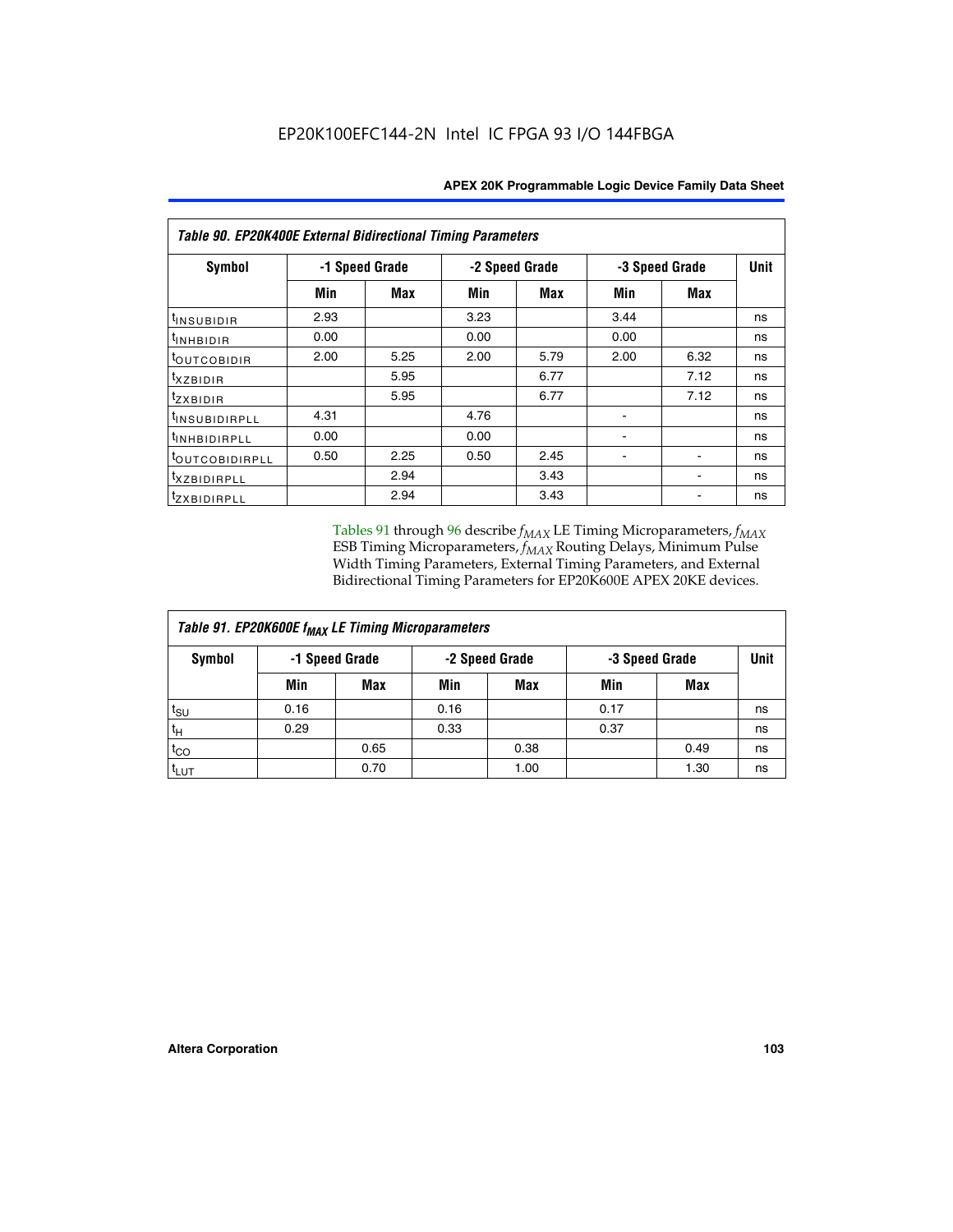|                         | Table 92. EP20K600E f <sub>MAX</sub> ESB Timing Microparameters |                |      |                |      |                |      |  |  |  |
|-------------------------|-----------------------------------------------------------------|----------------|------|----------------|------|----------------|------|--|--|--|
| <b>Symbol</b>           |                                                                 | -1 Speed Grade |      | -2 Speed Grade |      | -3 Speed Grade | Unit |  |  |  |
|                         | Min                                                             | <b>Max</b>     | Min  | <b>Max</b>     | Min  | <b>Max</b>     |      |  |  |  |
| <sup>t</sup> ESBARC     |                                                                 | 1.67           |      | 2.39           |      | 3.11           | ns   |  |  |  |
| t <sub>ESBSRC</sub>     |                                                                 | 2.27           |      | 3.07           |      | 3.86           | ns   |  |  |  |
| t <sub>ESBAWC</sub>     |                                                                 | 3.19           |      | 4.56           |      | 5.93           | ns   |  |  |  |
| t <sub>ESBSWC</sub>     |                                                                 | 3.51           |      | 4.62           |      | 5.72           | ns   |  |  |  |
| <sup>t</sup> ESBWASU    | 1.46                                                            |                | 2.08 |                | 2.70 |                | ns   |  |  |  |
| <sup>t</sup> ESBWAH     | 0.00                                                            |                | 0.00 |                | 0.00 |                | ns   |  |  |  |
| t <sub>ESBWDSU</sub>    | 1.60                                                            |                | 2.29 |                | 2.97 |                | ns   |  |  |  |
| <sup>t</sup> ESBWDH     | 0.00                                                            |                | 0.00 |                | 0.00 |                | ns   |  |  |  |
| <sup>t</sup> ESBRASU    | 1.61                                                            |                | 2.30 |                | 2.99 |                | ns   |  |  |  |
| <sup>t</sup> ESBRAH     | 0.00                                                            |                | 0.00 |                | 0.00 |                | ns   |  |  |  |
| t <sub>ESBWESU</sub>    | 1.49                                                            |                | 2.30 |                | 3.11 |                | ns   |  |  |  |
| t <sub>ESBWEH</sub>     | 0.00                                                            |                | 0.00 |                | 0.00 |                | ns   |  |  |  |
| <sup>t</sup> ESBDATASU  | $-0.01$                                                         |                | 0.35 |                | 0.71 |                | ns   |  |  |  |
| <sup>t</sup> ESBDATAH   | 0.13                                                            |                | 0.13 |                | 0.13 |                | ns   |  |  |  |
| <sup>t</sup> ESBWADDRSU | 0.19                                                            |                | 0.62 |                | 1.06 |                | ns   |  |  |  |
| tESBRADDRSU             | 0.25                                                            |                | 0.71 |                | 1.17 |                | ns   |  |  |  |
| <sup>I</sup> ESBDATACO1 |                                                                 | 1.01           |      | 1.19           |      | 1.37           | ns   |  |  |  |
| <sup>t</sup> ESBDATACO2 |                                                                 | 2.18           |      | 3.12           |      | 4.05           | ns   |  |  |  |
| <sup>t</sup> ESBDD      |                                                                 | 3.19           |      | 4.56           |      | 5.93           | ns   |  |  |  |
| t <sub>PD</sub>         |                                                                 | 1.57           |      | 2.25           |      | 2.92           | ns   |  |  |  |
| t <sub>PTERMSU</sub>    | 0.85                                                            |                | 1.43 |                | 2.01 |                | ns   |  |  |  |
| t <sub>PTERMCO</sub>    |                                                                 | 1.03           |      | 1.21           |      | 1.39           | ns   |  |  |  |

| Table 93. EP20K600E f <sub>MAX</sub> Routing Delays |                |      |     |                |     |                |      |  |  |  |  |
|-----------------------------------------------------|----------------|------|-----|----------------|-----|----------------|------|--|--|--|--|
| Symbol                                              | -1 Speed Grade |      |     | -2 Speed Grade |     | -3 Speed Grade | Unit |  |  |  |  |
|                                                     | Min            | Max  | Min | Max            | Min | Max            |      |  |  |  |  |
| $t_{F1-4}$                                          |                | 0.22 |     | 0.25           |     | 0.26           | ns   |  |  |  |  |
| $t_{F5-20}$                                         |                | 1.26 |     | 1.39           |     | 1.52           | ns   |  |  |  |  |
| $t_{F20+}$                                          |                | 3.51 |     | 3.88           |     | 4.26           | ns   |  |  |  |  |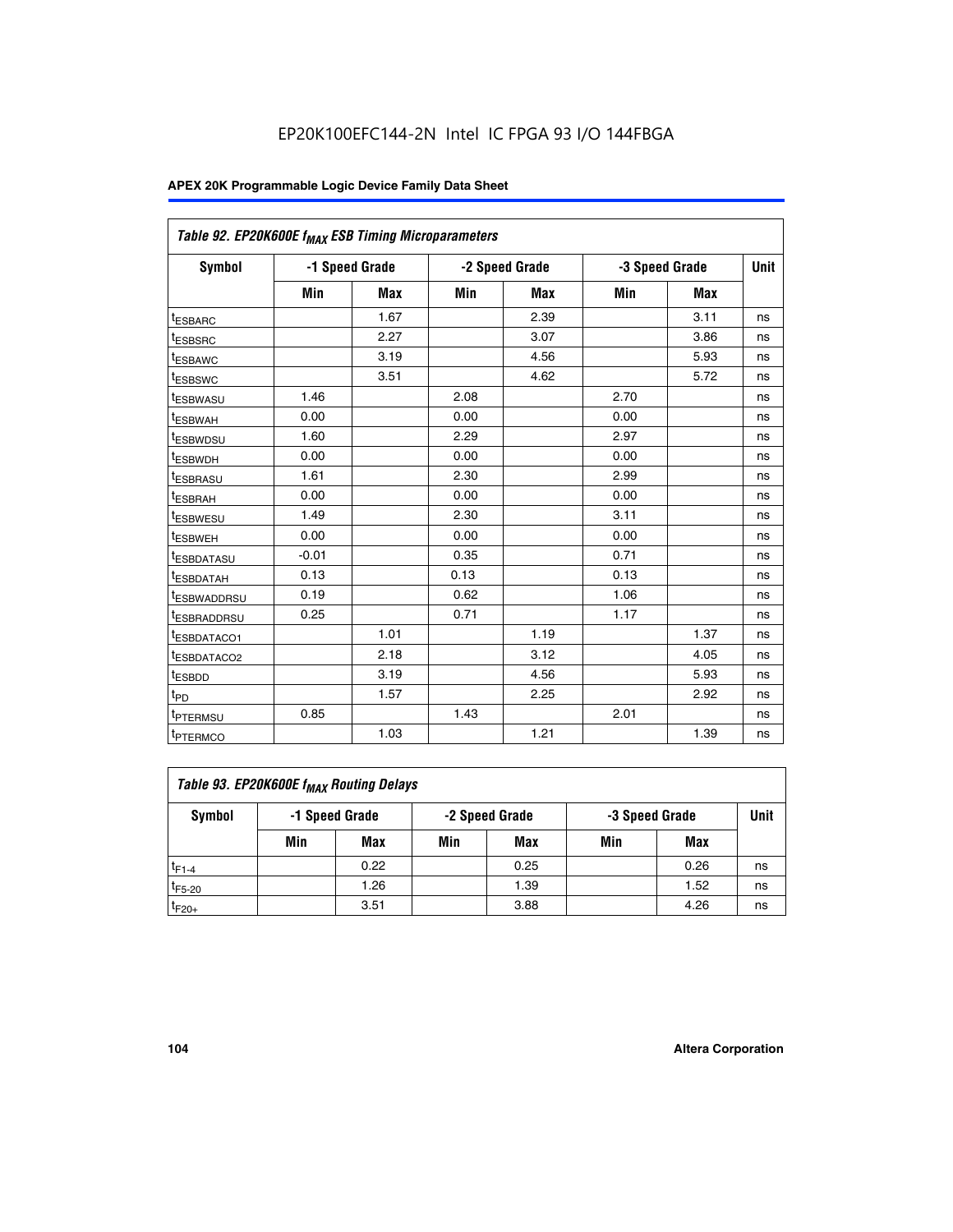|                    | Table 94. EP20K600E Minimum Pulse Width Timing Parameters |                |      |                |                |            |             |  |  |  |  |  |
|--------------------|-----------------------------------------------------------|----------------|------|----------------|----------------|------------|-------------|--|--|--|--|--|
| Symbol             |                                                           | -1 Speed Grade |      | -2 Speed Grade | -3 Speed Grade |            | <b>Unit</b> |  |  |  |  |  |
|                    | Min                                                       | Max            | Min  | Max            | Min            | <b>Max</b> |             |  |  |  |  |  |
| $t_{CH}$           | 2.00                                                      |                | 2.50 |                | 2.75           |            | ns          |  |  |  |  |  |
| $t_{CL}$           | 2.00                                                      |                | 2.50 |                | 2.75           |            | ns          |  |  |  |  |  |
| $t_{CLRP}$         | 0.18                                                      |                | 0.26 |                | 0.34           |            | ns          |  |  |  |  |  |
| t <sub>PREP</sub>  | 0.18                                                      |                | 0.26 |                | 0.34           |            | ns          |  |  |  |  |  |
| <sup>t</sup> ESBCH | 2.00                                                      |                | 2.50 |                | 2.75           |            | ns          |  |  |  |  |  |
| <sup>t</sup> ESBCL | 2.00                                                      |                | 2.50 |                | 2.75           |            | ns          |  |  |  |  |  |
| <sup>t</sup> ESBWP | 1.17                                                      |                | 1.68 |                | 2.18           |            | ns          |  |  |  |  |  |
| <sup>t</sup> ESBRP | 0.95                                                      |                | 1.35 |                | 1.76           |            | ns          |  |  |  |  |  |

|                      | Table 95. EP20K600E External Timing Parameters |                |      |                |                          |                |    |  |  |  |  |  |
|----------------------|------------------------------------------------|----------------|------|----------------|--------------------------|----------------|----|--|--|--|--|--|
| Symbol               |                                                | -1 Speed Grade |      | -2 Speed Grade |                          | -3 Speed Grade |    |  |  |  |  |  |
|                      | Min                                            | Max            | Min  | Max            | Min                      | Max            |    |  |  |  |  |  |
| t <sub>insu</sub>    | 2.74                                           |                | 2.74 |                | 2.87                     |                | ns |  |  |  |  |  |
| $t_{INH}$            | 0.00                                           |                | 0.00 |                | 0.00                     |                | ns |  |  |  |  |  |
| toutco               | 2.00                                           | 5.51           | 2.00 | 6.06           | 2.00                     | 6.61           | ns |  |  |  |  |  |
| <sup>t</sup> INSUPLL | 1.86                                           |                | 1.96 |                |                          |                | ns |  |  |  |  |  |
| <sup>t</sup> INHPLL  | 0.00                                           |                | 0.00 |                | $\overline{\phantom{a}}$ |                | ns |  |  |  |  |  |
| <b>LOUTCOPLL</b>     | 0.50                                           | 2.62           | 0.50 | 2.91           |                          |                | ns |  |  |  |  |  |

| Table 96. EP20K600E External Bidirectional Timing Parameters |                |      |      |                |                |             |    |  |  |  |
|--------------------------------------------------------------|----------------|------|------|----------------|----------------|-------------|----|--|--|--|
| Symbol                                                       | -1 Speed Grade |      |      | -2 Speed Grade | -3 Speed Grade | <b>Unit</b> |    |  |  |  |
|                                                              | Min            | Max  | Min  | Max            | Min            | <b>Max</b>  |    |  |  |  |
| <sup>t</sup> INSUBIDIR                                       | 0.64           |      | 0.98 |                | 1.08           |             | ns |  |  |  |
| <sup>t</sup> INHBIDIR                                        | 0.00           |      | 0.00 |                | 0.00           |             | ns |  |  |  |
| <sup>t</sup> OUTCOBIDIR                                      | 2.00           | 5.51 | 2.00 | 6.06           | 2.00           | 6.61        | ns |  |  |  |
| $t_{XZBIDIR}$                                                |                | 6.10 |      | 6.74           |                | 7.10        | ns |  |  |  |
| $t_{ZXBIDIR}$                                                |                | 6.10 |      | 6.74           |                | 7.10        | ns |  |  |  |
| <sup>t</sup> INSUBIDIRPLL                                    | 2.26           |      | 2.68 |                |                |             | ns |  |  |  |
| <sup>t</sup> INHBIDIRPLL                                     | 0.00           |      | 0.00 |                |                |             | ns |  |  |  |
| <b><i>LOUTCOBIDIRPLL</i></b>                                 | 0.50           | 2.62 | 0.50 | 2.91           |                |             | ns |  |  |  |
| <sup>t</sup> xzbidirpll                                      |                | 3.21 |      | 3.59           |                |             | ns |  |  |  |
| <i>t</i> zxbidirpll                                          |                | 3.21 |      | 3.59           |                | ٠           | ns |  |  |  |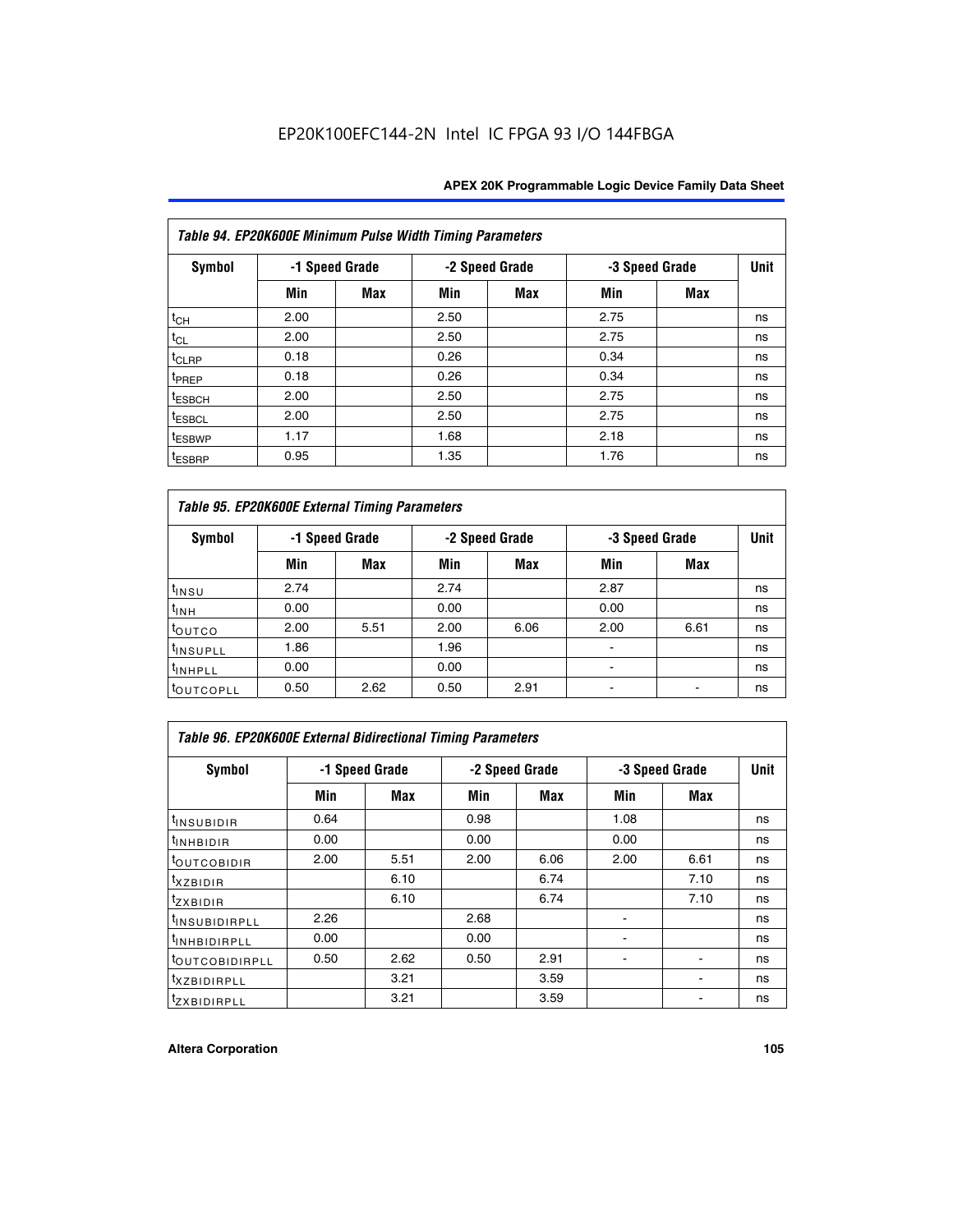Tables 97 through 102 describe  $f_{MAX}$  LE Timing Microparameters,  $f_{MAX}$ ESB Timing Microparameters, *f<sub>MAX</sub>* Routing Delays, Minimum Pulse Width Timing Parameters, External Timing Parameters, and External Bidirectional Timing Parameters for EP20K1000E APEX 20KE devices.

|                  | Table 97. EP20K1000E f <sub>MAX</sub> LE Timing Microparameters |            |                |            |                |      |      |  |  |  |  |  |
|------------------|-----------------------------------------------------------------|------------|----------------|------------|----------------|------|------|--|--|--|--|--|
| Symbol           | -1 Speed Grade                                                  |            | -2 Speed Grade |            | -3 Speed Grade |      | Unit |  |  |  |  |  |
|                  | Min                                                             | <b>Max</b> | Min            | <b>Max</b> | Min            | Max  |      |  |  |  |  |  |
| $t_{\text{SU}}$  | 0.25                                                            |            | 0.25           |            | 0.25           |      | ns   |  |  |  |  |  |
| $t_H$            | 0.25                                                            |            | 0.25           |            | 0.25           |      | ns   |  |  |  |  |  |
| $t_{CO}$         |                                                                 | 0.28       |                | 0.32       |                | 0.33 | ns   |  |  |  |  |  |
| t <sub>LUT</sub> |                                                                 | 0.80       |                | 0.95       |                | 1.13 | ns   |  |  |  |  |  |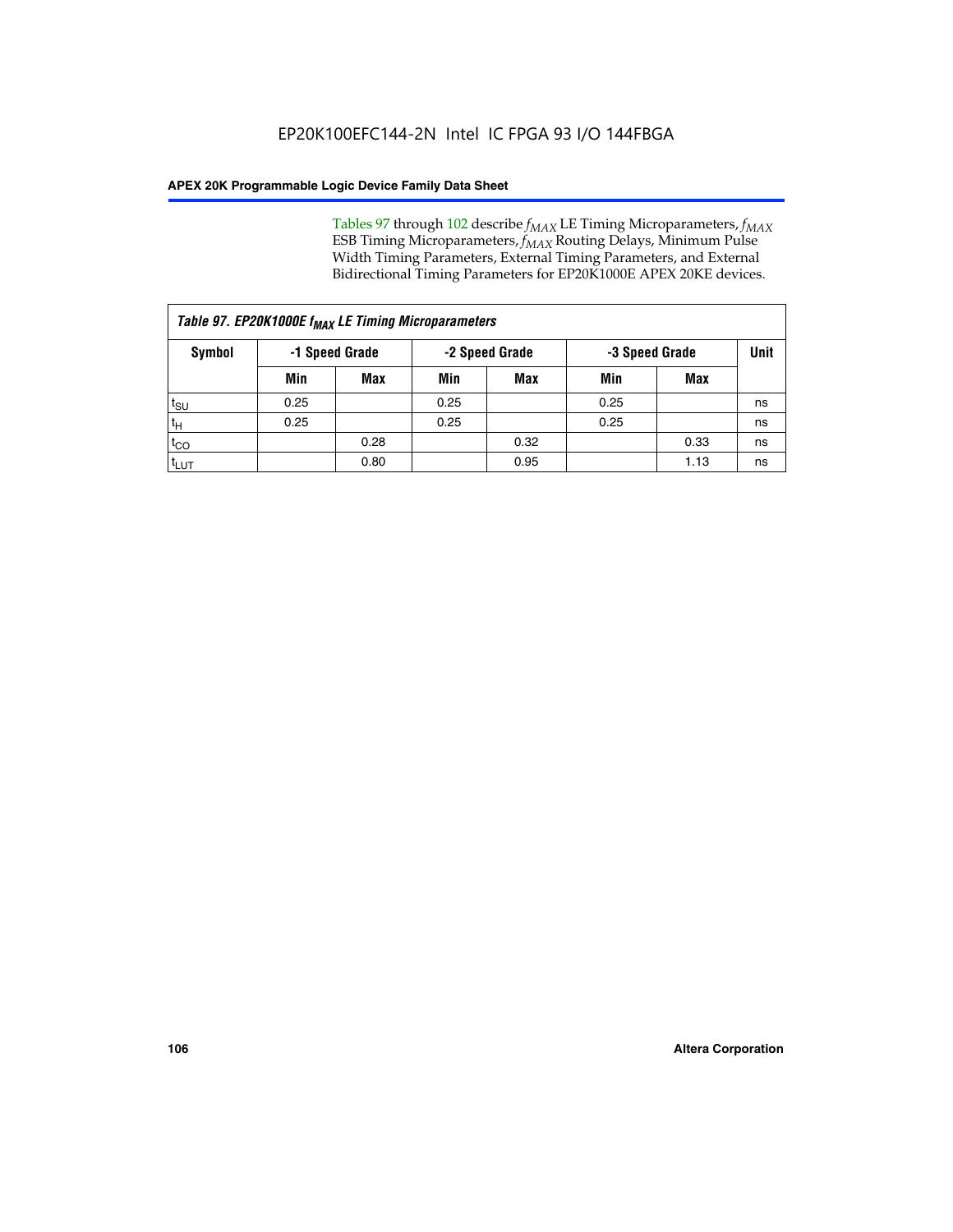|                         | Table 98. EP20K1000E f <sub>MAX</sub> ESB Timing Microparameters |                |      |                |                |            |             |  |  |  |  |
|-------------------------|------------------------------------------------------------------|----------------|------|----------------|----------------|------------|-------------|--|--|--|--|
| Symbol                  |                                                                  | -1 Speed Grade |      | -2 Speed Grade | -3 Speed Grade |            | <b>Unit</b> |  |  |  |  |
|                         | Min                                                              | <b>Max</b>     | Min  | Max            | Min            | <b>Max</b> |             |  |  |  |  |
| <b>tESBARC</b>          |                                                                  | 1.78           |      | 2.02           |                | 1.95       | ns          |  |  |  |  |
| <sup>t</sup> ESBSRC     |                                                                  | 2.52           |      | 2.91           |                | 3.14       | ns          |  |  |  |  |
| t <sub>ESBAWC</sub>     |                                                                  | 3.52           |      | 4.11           |                | 4.40       | ns          |  |  |  |  |
| <sup>t</sup> ESBSWC     |                                                                  | 3.23           |      | 3.84           |                | 4.16       | ns          |  |  |  |  |
| <sup>t</sup> ESBWASU    | 0.62                                                             |                | 0.67 |                | 0.61           |            | ns          |  |  |  |  |
| t <sub>ESBWAH</sub>     | 0.41                                                             |                | 0.55 |                | 0.55           |            | ns          |  |  |  |  |
| <sup>t</sup> ESBWDSU    | 0.77                                                             |                | 0.79 |                | 0.81           |            | ns          |  |  |  |  |
| t <sub>ESBWDH</sub>     | 0.41                                                             |                | 0.55 |                | 0.55           |            | ns          |  |  |  |  |
| t <sub>ESBRASU</sub>    | 1.74                                                             |                | 1.92 |                | 1.85           |            | ns          |  |  |  |  |
| t <sub>ESBRAH</sub>     | 0.00                                                             |                | 0.01 |                | 0.23           |            | ns          |  |  |  |  |
| <sup>t</sup> ESBWESU    | 2.07                                                             |                | 2.28 |                | 2.41           |            | ns          |  |  |  |  |
| t <sub>ESBWEH</sub>     | 0.00                                                             |                | 0.00 |                | 0.00           |            | ns          |  |  |  |  |
| <sup>I</sup> ESBDATASU  | 0.25                                                             |                | 0.27 |                | 0.29           |            | ns          |  |  |  |  |
| <b>ESBDATAH</b>         | 0.13                                                             |                | 0.13 |                | 0.13           |            | ns          |  |  |  |  |
| <sup>T</sup> ESBWADDRSU | 0.11                                                             |                | 0.04 |                | 0.11           |            | ns          |  |  |  |  |
| <sup>T</sup> ESBRADDRSU | 0.14                                                             |                | 0.11 |                | 0.16           |            | ns          |  |  |  |  |
| <sup>t</sup> ESBDATACO1 |                                                                  | 1.29           |      | 1.50           |                | 1.63       | ns          |  |  |  |  |
| <sup>t</sup> ESBDATACO2 |                                                                  | 2.55           |      | 2.99           |                | 3.22       | ns          |  |  |  |  |
| <sup>t</sup> ESBDD      |                                                                  | 3.12           |      | 3.57           |                | 3.85       | ns          |  |  |  |  |
| $t_{P\underline{D}}$    |                                                                  | 1.84           |      | 2.13           |                | 2.32       | ns          |  |  |  |  |
| t <sub>PTERMSU</sub>    | 1.08                                                             |                | 1.19 |                | 1.32           |            | ns          |  |  |  |  |
| <sup>t</sup> PTERMCO    |                                                                  | 1.31           |      | 1.53           |                | 1.66       | ns          |  |  |  |  |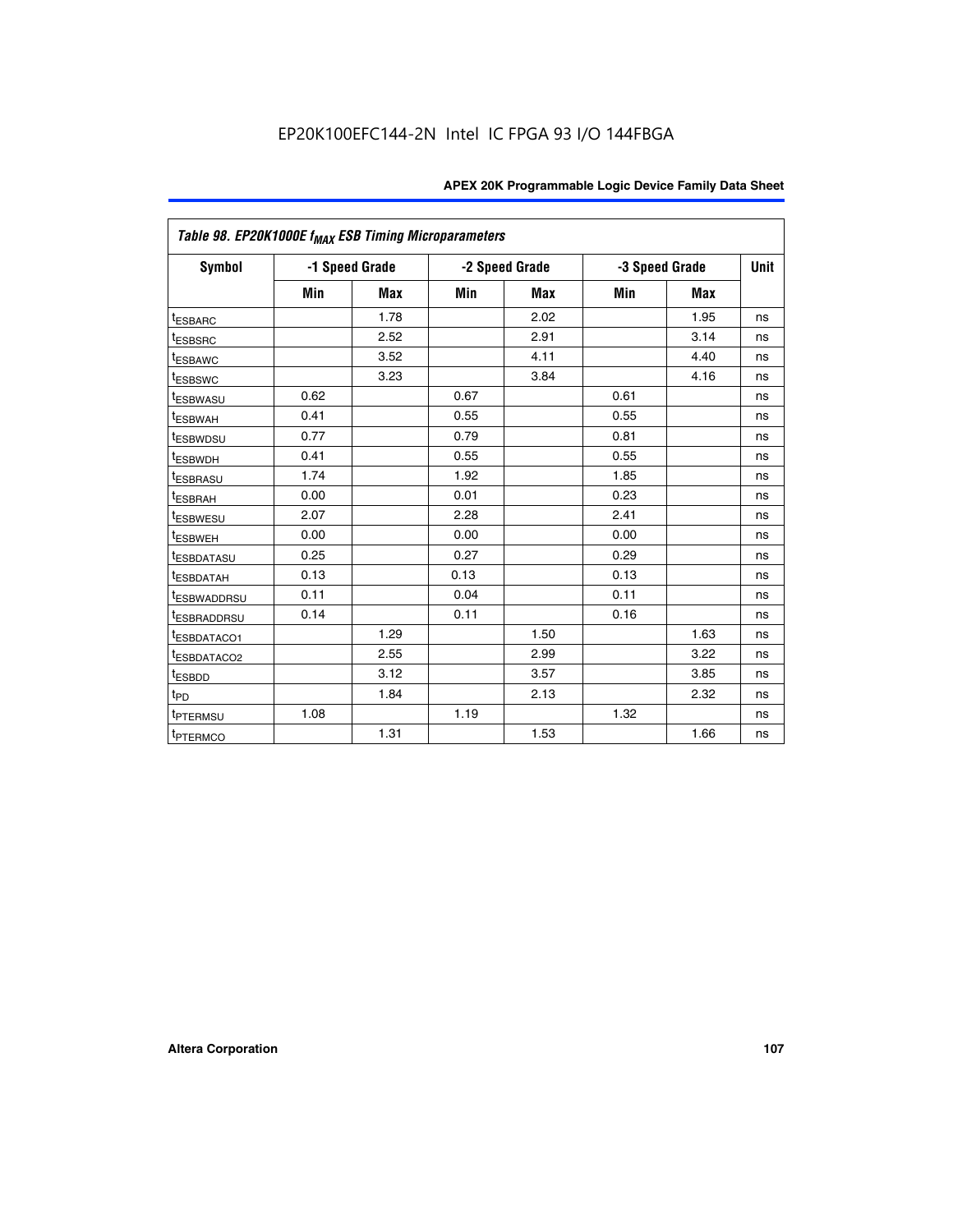# EP20K100EFC144-2N Intel IC FPGA 93 I/O 144FBGA

## **APEX 20K Programmable Logic Device Family Data Sheet**

| Table 99. EP20K1000E f <sub>MAX</sub> Routing Delays |     |                |     |                |     |                |      |  |  |  |  |
|------------------------------------------------------|-----|----------------|-----|----------------|-----|----------------|------|--|--|--|--|
| Symbol                                               |     | -1 Speed Grade |     | -2 Speed Grade |     | -3 Speed Grade | Unit |  |  |  |  |
|                                                      | Min | Max            | Min | Max            | Min | Max            |      |  |  |  |  |
| $t_{F1-4}$                                           |     | 0.27           |     | 0.27           |     | 0.27           | ns   |  |  |  |  |
| $t_{F5-20}$                                          |     | 1.45           |     | 1.63           |     | 1.75           | ns   |  |  |  |  |
| $t_{F20+}$                                           |     | 4.15           |     | 4.33           |     | 4.97           | ns   |  |  |  |  |

| Table 100. EP20K1000E Minimum Pulse Width Timing Parameters |      |                |      |                |      |                |             |  |  |  |  |
|-------------------------------------------------------------|------|----------------|------|----------------|------|----------------|-------------|--|--|--|--|
| Symbol                                                      |      | -1 Speed Grade |      | -2 Speed Grade |      | -3 Speed Grade | <b>Unit</b> |  |  |  |  |
|                                                             | Min  | Max            | Min  | Max            | Min  | Max            |             |  |  |  |  |
| $t_{CH}$                                                    | 1.25 |                | 1.43 |                | 1.67 |                | ns          |  |  |  |  |
| $t_{CL}$                                                    | 1.25 |                | 1.43 |                | 1.67 |                | ns          |  |  |  |  |
| $t_{CLRP}$                                                  | 0.20 |                | 0.20 |                | 0.20 |                | ns          |  |  |  |  |
| t <sub>PREP</sub>                                           | 0.20 |                | 0.20 |                | 0.20 |                | ns          |  |  |  |  |
| <sup>t</sup> ESBCH                                          | 1.25 |                | 1.43 |                | 1.67 |                | ns          |  |  |  |  |
| <sup>t</sup> ESBCL                                          | 1.25 |                | 1.43 |                | 1.67 |                | ns          |  |  |  |  |
| <sup>t</sup> ESBWP                                          | 1.28 |                | 1.51 |                | 1.65 |                | ns          |  |  |  |  |
| <sup>t</sup> ESBRP                                          | 1.11 |                | 1.29 |                | 1.41 |                | ns          |  |  |  |  |

| Table 101. EP20K1000E External Timing Parameters |                |            |      |                |      |                |             |  |  |  |  |  |
|--------------------------------------------------|----------------|------------|------|----------------|------|----------------|-------------|--|--|--|--|--|
| Symbol                                           | -1 Speed Grade |            |      | -2 Speed Grade |      | -3 Speed Grade | <b>Unit</b> |  |  |  |  |  |
|                                                  | Min            | <b>Max</b> | Min  | <b>Max</b>     | Min  | Max            |             |  |  |  |  |  |
| t <sub>INSU</sub>                                | 2.70           |            | 2.84 |                | 2.97 |                | ns          |  |  |  |  |  |
| $t_{INH}$                                        | 0.00           |            | 0.00 |                | 0.00 |                | ns          |  |  |  |  |  |
| toutco                                           | 2.00           | 5.75       | 2.00 | 6.33           | 2.00 | 6.90           | ns          |  |  |  |  |  |
| tinsupll                                         | 1.64           |            | 2.09 |                |      |                | ns          |  |  |  |  |  |
| <sup>t</sup> INHPLL                              | 0.00           |            | 0.00 |                | -    |                | ns          |  |  |  |  |  |
| toutcopll                                        | 0.50           | 2.25       | 0.50 | 2.99           | -    |                | ns          |  |  |  |  |  |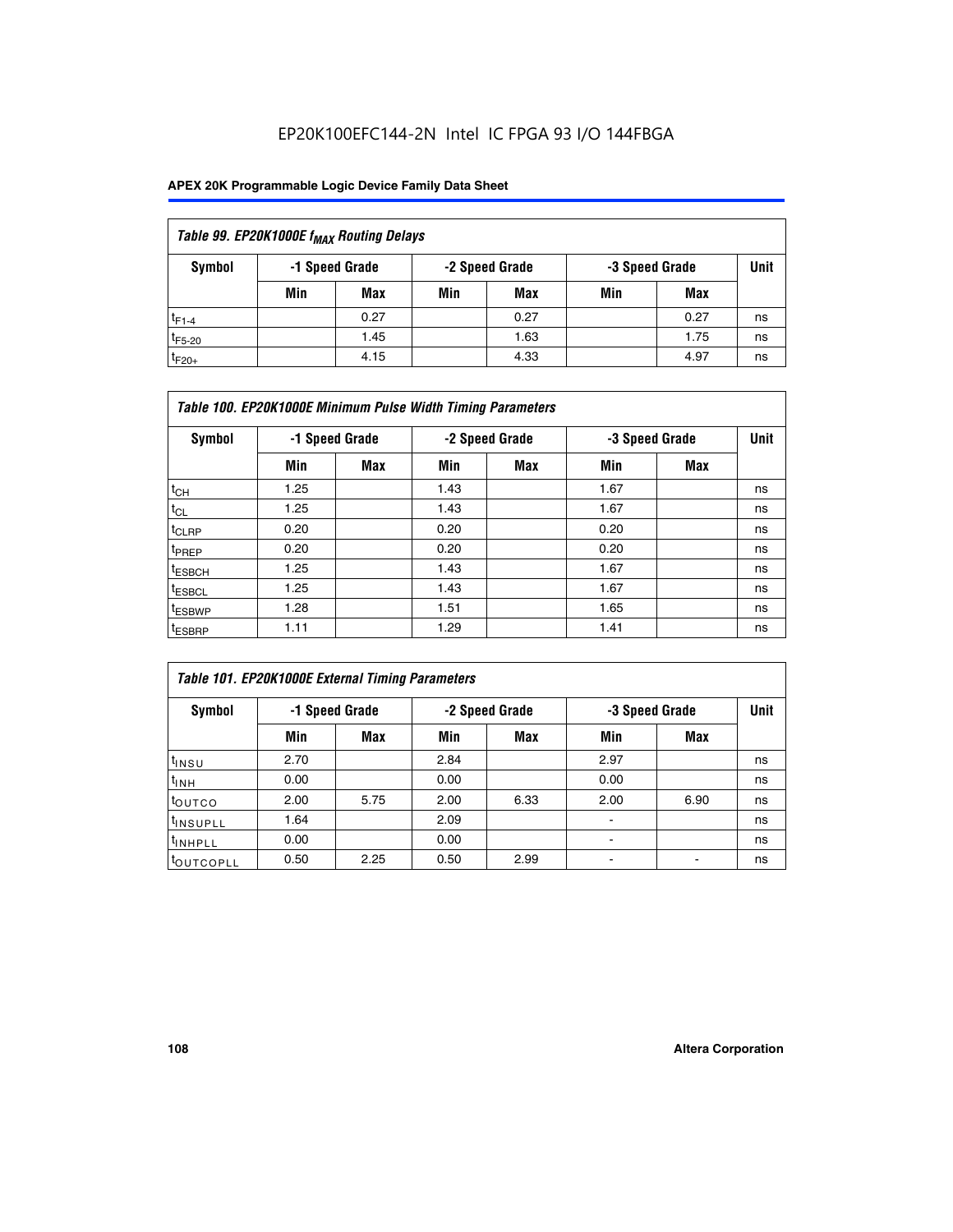| Table 102. EP20K1000E External Bidirectional Timing Parameters |      |                |                |      |      |                |             |  |  |  |
|----------------------------------------------------------------|------|----------------|----------------|------|------|----------------|-------------|--|--|--|
| Symbol                                                         |      | -1 Speed Grade | -2 Speed Grade |      |      | -3 Speed Grade | <b>Unit</b> |  |  |  |
|                                                                | Min  | Max            | Min            | Max  | Min  | <b>Max</b>     |             |  |  |  |
| $t_{INSUBIDIR}$                                                | 3.22 |                | 3.33           |      | 3.51 |                | ns          |  |  |  |
| t <sub>INHBIDIR</sub>                                          | 0.00 |                | 0.00           |      | 0.00 |                | ns          |  |  |  |
| t <sub>OUTCOBIDIR</sub>                                        | 2.00 | 5.75           | 2.00           | 6.33 | 2.00 | 6.90           | ns          |  |  |  |
| <i>txzbidir</i>                                                |      | 6.31           |                | 7.09 |      | 7.76           | ns          |  |  |  |
| tzxbidir                                                       |      | 6.31           |                | 7.09 |      | 7.76           | ns          |  |  |  |
| tINSUBIDIRPLL                                                  | 3.25 |                | 3.26           |      |      |                | ns          |  |  |  |
| tINHBIDIRPLL                                                   | 0.00 |                | 0.00           |      |      |                | ns          |  |  |  |
| tout COBIDIRPLL                                                | 0.50 | 2.25           | 0.50           | 2.99 |      |                | ns          |  |  |  |
| <sup>t</sup> xzbidirpll                                        |      | 2.81           |                | 3.80 |      |                | ns          |  |  |  |
| tzxBIDIRPLL                                                    |      | 2.81           |                | 3.80 |      |                | ns          |  |  |  |

Tables 103 through 108 describe  $f_{MAX}$  LE Timing Microparameters,  $f_{MAX}$ ESB Timing Microparameters, *f<sub>MAX</sub>* Routing Delays, Minimum Pulse Width Timing Parameters, External Timing Parameters, and External Bidirectional Timing Parameters for EP20K1500E APEX 20KE devices.

| Table 103. EP20K1500E f <sub>MAX</sub> LE Timing Microparameters |      |                |                |            |      |                |             |  |  |  |  |
|------------------------------------------------------------------|------|----------------|----------------|------------|------|----------------|-------------|--|--|--|--|
| Symbol                                                           |      | -1 Speed Grade | -2 Speed Grade |            |      | -3 Speed Grade | <b>Unit</b> |  |  |  |  |
|                                                                  | Min  | <b>Max</b>     | Min            | <b>Max</b> | Min  | Max            |             |  |  |  |  |
| $t_{\text{SU}}$                                                  | 0.25 |                | 0.25           |            | 0.25 |                | ns          |  |  |  |  |
| $t_H$                                                            | 0.25 |                | 0.25           |            | 0.25 |                | ns          |  |  |  |  |
| $t_{CO}$                                                         |      | 0.28           |                | 0.32       |      | 0.33           | ns          |  |  |  |  |
| t <sub>lut</sub>                                                 |      | 0.80           |                | 0.95       |      | 1.13           | ns          |  |  |  |  |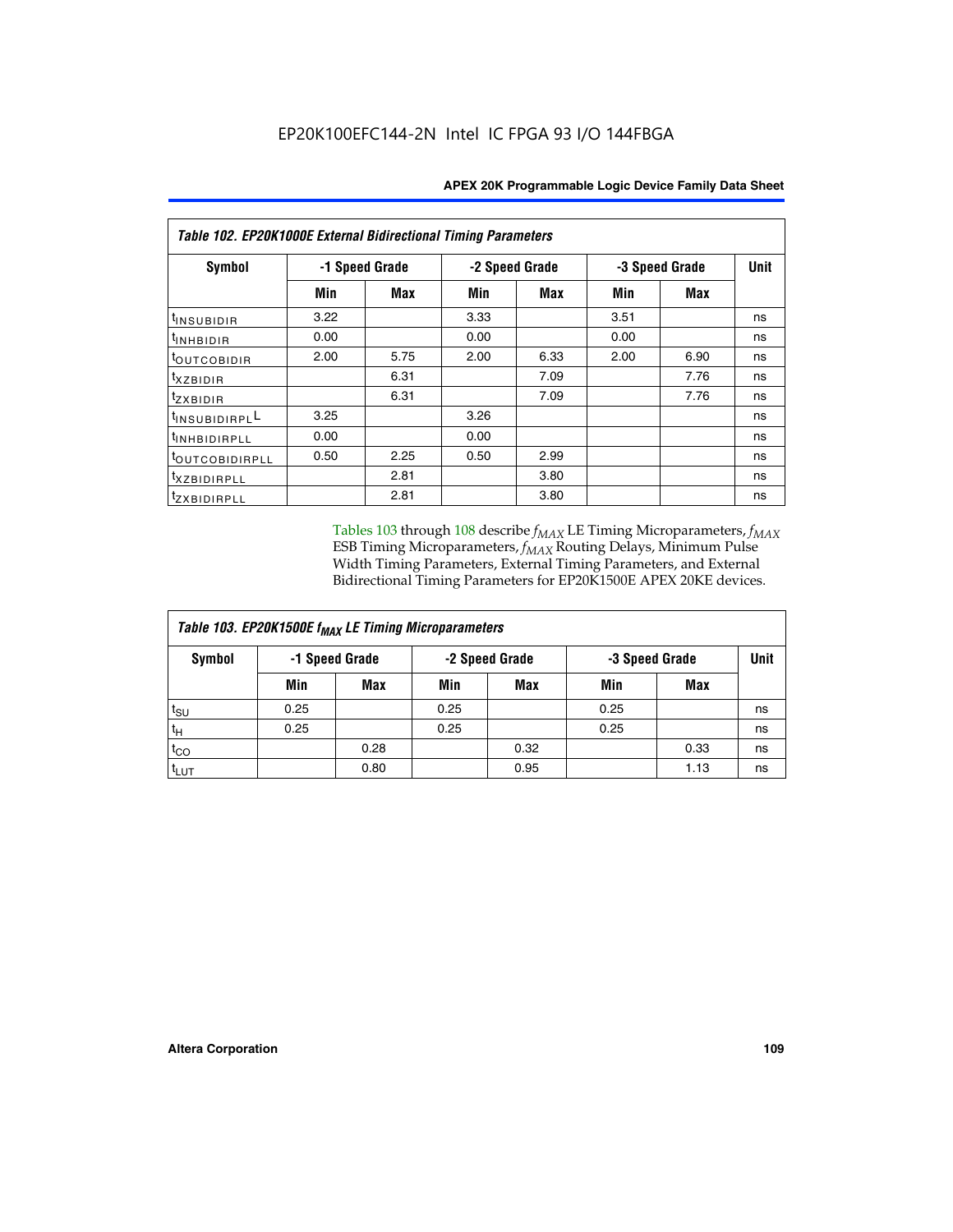|                         | Table 104. EP20K1500E f <sub>MAX</sub> ESB Timing Microparameters |            |            |                |      |                |             |  |  |  |  |
|-------------------------|-------------------------------------------------------------------|------------|------------|----------------|------|----------------|-------------|--|--|--|--|
| <b>Symbol</b>           | -1 Speed Grade                                                    |            |            | -2 Speed Grade |      | -3 Speed Grade | <b>Unit</b> |  |  |  |  |
|                         | Min                                                               | <b>Max</b> | <b>Min</b> | Max            | Min  | Max            |             |  |  |  |  |
| <sup>t</sup> ESBARC     |                                                                   | 1.78       |            | 2.02           |      | 1.95           | ns          |  |  |  |  |
| t <sub>ESBSRC</sub>     |                                                                   | 2.52       |            | 2.91           |      | 3.14           | ns          |  |  |  |  |
| <sup>t</sup> ESBAWC     |                                                                   | 3.52       |            | 4.11           |      | 4.40           | ns          |  |  |  |  |
| t <sub>ESBSWC</sub>     |                                                                   | 3.23       |            | 3.84           |      | 4.16           | ns          |  |  |  |  |
| t <sub>ESBWASU</sub>    | 0.62                                                              |            | 0.67       |                | 0.61 |                | ns          |  |  |  |  |
| t <sub>ESBWAH</sub>     | 0.41                                                              |            | 0.55       |                | 0.55 |                | ns          |  |  |  |  |
| <sup>t</sup> ESBWDSU    | 0.77                                                              |            | 0.79       |                | 0.81 |                | ns          |  |  |  |  |
| t <sub>ESBWDH</sub>     | 0.41                                                              |            | 0.55       |                | 0.55 |                | ns          |  |  |  |  |
| <sup>t</sup> ESBRASU    | 1.74                                                              |            | 1.92       |                | 1.85 |                | ns          |  |  |  |  |
| <sup>t</sup> ESBRAH     | 0.00                                                              |            | 0.01       |                | 0.23 |                | ns          |  |  |  |  |
| <sup>t</sup> ESBWESU    | 2.07                                                              |            | 2.28       |                | 2.41 |                | ns          |  |  |  |  |
| <sup>t</sup> ESBWEH     | 0.00                                                              |            | 0.00       |                | 0.00 |                | ns          |  |  |  |  |
| <sup>t</sup> ESBDATASU  | 0.25                                                              |            | 0.27       |                | 0.29 |                | ns          |  |  |  |  |
| <sup>t</sup> ESBDATAH   | 0.13                                                              |            | 0.13       |                | 0.13 |                | ns          |  |  |  |  |
| <sup>t</sup> ESBWADDRSU | 0.11                                                              |            | 0.04       |                | 0.11 |                | ns          |  |  |  |  |
| t <sub>ESBRADDRSU</sub> | 0.14                                                              |            | 0.11       |                | 0.16 |                | ns          |  |  |  |  |
| <sup>I</sup> ESBDATACO1 |                                                                   | 1.29       |            | 1.50           |      | 1.63           | ns          |  |  |  |  |
| <sup>t</sup> ESBDATACO2 |                                                                   | 2.55       |            | 2.99           |      | 3.22           | ns          |  |  |  |  |
| <sup>t</sup> ESBDD      |                                                                   | 3.12       |            | 3.57           |      | 3.85           | ns          |  |  |  |  |
| t <sub>PD</sub>         |                                                                   | 1.84       |            | 2.13           |      | 2.32           | ns          |  |  |  |  |
| t <sub>PTERMSU</sub>    | 1.08                                                              |            | 1.19       |                | 1.32 |                | ns          |  |  |  |  |
| t <sub>PTERMCO</sub>    |                                                                   | 1.31       |            | 1.53           |      | 1.66           | ns          |  |  |  |  |

| Table 105. EP20K1500E f <sub>MAX</sub> Routing Delays |                                                    |      |     |      |     |      |    |  |  |  |
|-------------------------------------------------------|----------------------------------------------------|------|-----|------|-----|------|----|--|--|--|
| Symbol                                                | -1 Speed Grade<br>-2 Speed Grade<br>-3 Speed Grade |      |     |      |     |      |    |  |  |  |
|                                                       | Min                                                | Max  | Min | Max  | Min | Max  |    |  |  |  |
| $t_{F1-4}$                                            |                                                    | 0.28 |     | 0.28 |     | 0.28 | ns |  |  |  |
| $t_{F5-20}$                                           |                                                    | 1.36 |     | 1.50 |     | 1.62 | ns |  |  |  |
| $t_{F20+}$                                            |                                                    | 4.43 |     | 4.48 |     | 5.07 | ns |  |  |  |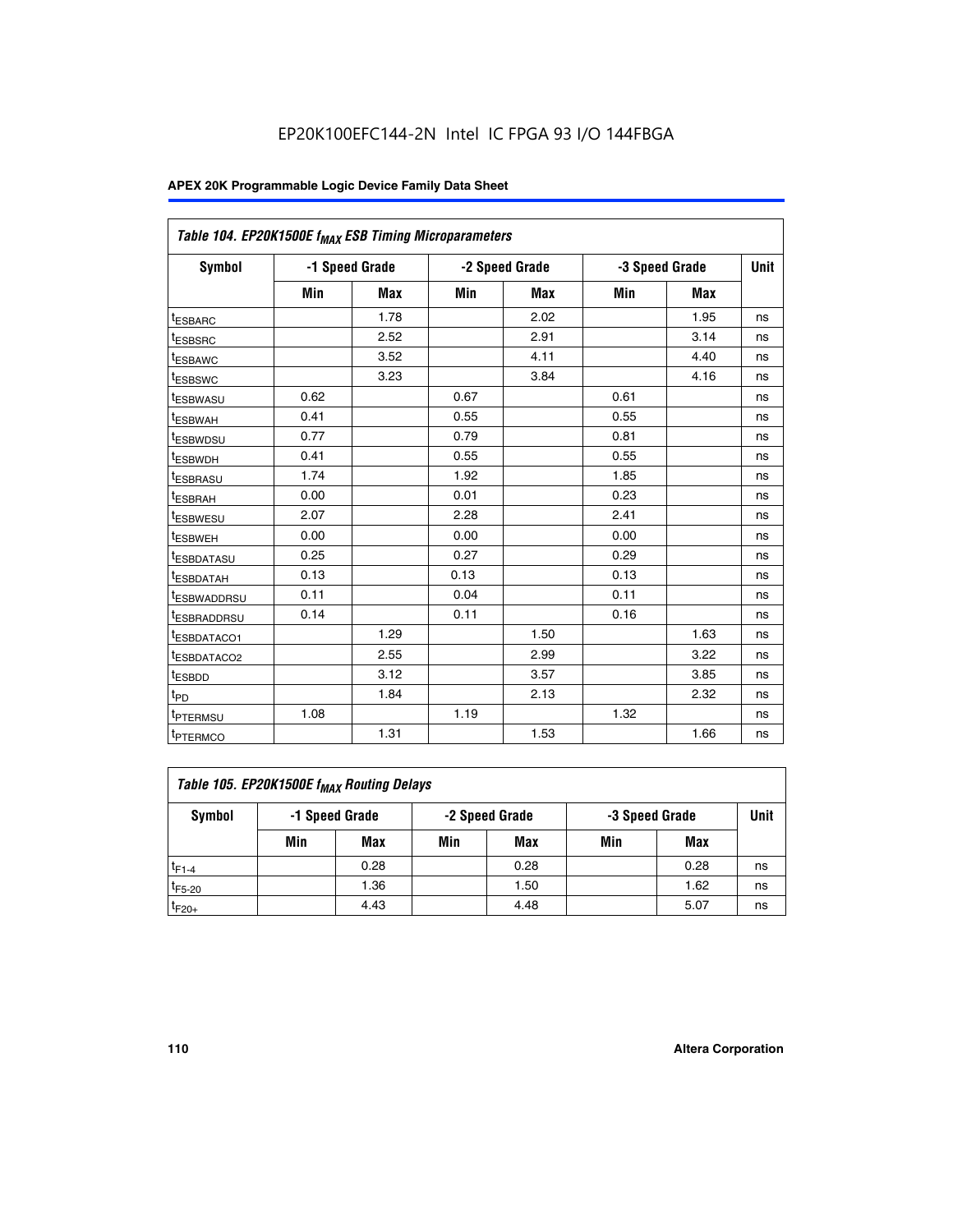|                    | Table 106. EP20K1500E Minimum Pulse Width Timing Parameters |                |      |                |      |                |             |  |  |  |  |  |
|--------------------|-------------------------------------------------------------|----------------|------|----------------|------|----------------|-------------|--|--|--|--|--|
| <b>Symbol</b>      |                                                             | -1 Speed Grade |      | -2 Speed Grade |      | -3 Speed Grade | <b>Unit</b> |  |  |  |  |  |
|                    | Min                                                         | <b>Max</b>     | Min  | Max            | Min  | <b>Max</b>     |             |  |  |  |  |  |
| $t_{CH}$           | 1.25                                                        |                | 1.43 |                | 1.67 |                | ns          |  |  |  |  |  |
| $t_{CL}$           | 1.25                                                        |                | 1.43 |                | 1.67 |                | ns          |  |  |  |  |  |
| $t_{CLRP}$         | 0.20                                                        |                | 0.20 |                | 0.20 |                | ns          |  |  |  |  |  |
| t <sub>PREP</sub>  | 0.20                                                        |                | 0.20 |                | 0.20 |                | ns          |  |  |  |  |  |
| <sup>t</sup> ESBCH | 1.25                                                        |                | 1.43 |                | 1.67 |                | ns          |  |  |  |  |  |
| <sup>t</sup> ESBCL | 1.25                                                        |                | 1.43 |                | 1.67 |                | ns          |  |  |  |  |  |
| <sup>t</sup> ESBWP | 1.28                                                        |                | 1.51 |                | 1.65 |                | ns          |  |  |  |  |  |
| <sup>t</sup> ESBRP | 1.11                                                        |                | 1.29 |                | 1.41 |                | ns          |  |  |  |  |  |

|                      | Table 107. EP20K1500E External Timing Parameters |      |      |                |                          |                |      |  |  |  |  |  |  |
|----------------------|--------------------------------------------------|------|------|----------------|--------------------------|----------------|------|--|--|--|--|--|--|
| Symbol               | -1 Speed Grade                                   |      |      | -2 Speed Grade |                          | -3 Speed Grade | Unit |  |  |  |  |  |  |
|                      | Min                                              | Max  | Min  | <b>Max</b>     | Min                      | Max            |      |  |  |  |  |  |  |
| t <sub>insu</sub>    | 3.09                                             |      | 3.30 |                | 3.58                     |                | ns   |  |  |  |  |  |  |
| $t_{INH}$            | 0.00                                             |      | 0.00 |                | 0.00                     |                | ns   |  |  |  |  |  |  |
| toutco               | 2.00                                             | 6.18 | 2.00 | 6.81           | 2.00                     | 7.36           | ns   |  |  |  |  |  |  |
| <sup>t</sup> INSUPLL | 1.94                                             |      | 2.08 |                |                          |                | ns   |  |  |  |  |  |  |
| <sup>t</sup> INHPLL  | 0.00                                             |      | 0.00 |                | $\overline{\phantom{0}}$ |                | ns   |  |  |  |  |  |  |
| <b>LOUTCOPLL</b>     | 0.50                                             | 2.67 | 0.50 | 2.99           |                          |                | ns   |  |  |  |  |  |  |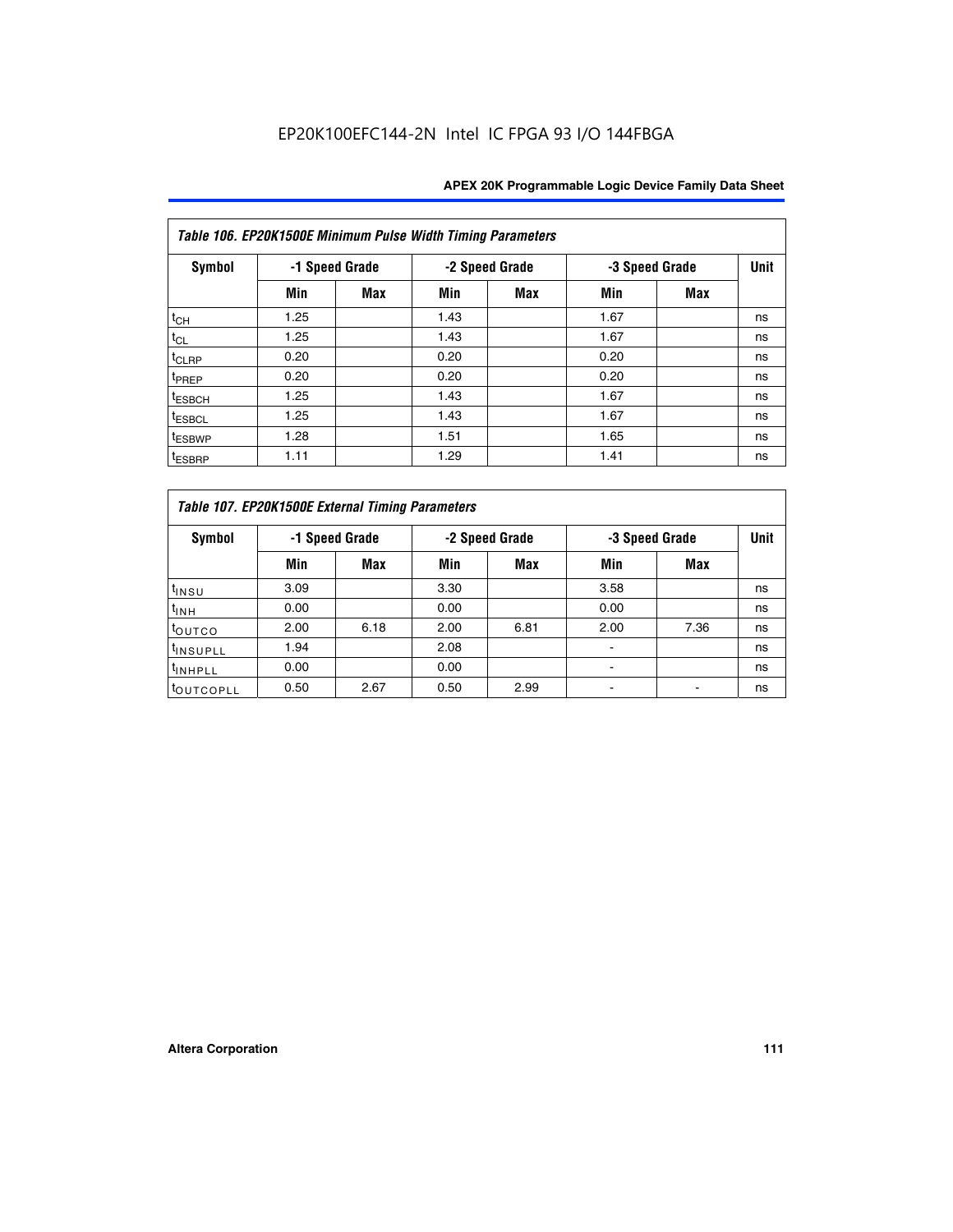| Table 108. EP20K1500E External Bidirectional Timing Parameters |                |      |      |                |                |      |    |
|----------------------------------------------------------------|----------------|------|------|----------------|----------------|------|----|
| Symbol                                                         | -1 Speed Grade |      |      | -2 Speed Grade | -3 Speed Grade | Unit |    |
|                                                                | Min            | Max  | Min  | Max            | Min            | Max  |    |
| <sup>t</sup> INSUBIDIR                                         | 3.47           |      | 3.68 |                | 3.99           |      | ns |
| $t_{\rm INHBIDIR}$                                             | 0.00           |      | 0.00 |                | 0.00           |      | ns |
| <sup>t</sup> OUTCOBIDIR                                        | 2.00           | 6.18 | 2.00 | 6.81           | 2.00           | 7.36 | ns |
| $t_{XZBIDIR}$                                                  |                | 6.91 |      | 7.62           |                | 8.38 | ns |
| tzxbidir                                                       |                | 6.91 |      | 7.62           |                | 8.38 | ns |
| <sup>t</sup> INSUBIDIRPLL                                      | 3.05           |      | 3.26 |                |                |      | ns |
| <sup>t</sup> INHBIDIRPLL                                       | 0.00           |      | 0.00 |                |                |      | ns |
| <sup>t</sup> OUTCOBIDIRPLL                                     | 0.50           | 2.67 | 0.50 | 2.99           |                |      | ns |
| <sup>t</sup> XZBIDIRPLL                                        |                | 3.41 |      | 3.80           |                |      | ns |
| <sup>t</sup> zxbidirpll                                        |                | 3.41 |      | 3.80           |                |      | ns |

Tables 109 and 110 show selectable I/O standard input and output delays for APEX 20KE devices. If you select an I/O standard input or output delay other than LVCMOS, add or subtract the selected speed grade to or from the LVCMOS value.

| Table 109. Selectable I/O Standard Input Delays |                |         |     |                |                |         |             |  |  |  |
|-------------------------------------------------|----------------|---------|-----|----------------|----------------|---------|-------------|--|--|--|
| <b>Symbol</b>                                   | -1 Speed Grade |         |     | -2 Speed Grade | -3 Speed Grade |         | <b>Unit</b> |  |  |  |
|                                                 | Min            | Max     | Min | Max            | Min            | Max     | Min         |  |  |  |
| <b>LVCMOS</b>                                   |                | 0.00    |     | 0.00           |                | 0.00    | ns          |  |  |  |
| LVTTL                                           |                | 0.00    |     | 0.00           |                | 0.00    | ns          |  |  |  |
| 2.5V                                            |                | 0.00    |     | 0.04           |                | 0.05    | ns          |  |  |  |
| 1.8V                                            |                | $-0.11$ |     | 0.03           |                | 0.04    | ns          |  |  |  |
| PCI                                             |                | 0.01    |     | 0.09           |                | 0.10    | ns          |  |  |  |
| $GTL+$                                          |                | $-0.24$ |     | $-0.23$        |                | $-0.19$ | ns          |  |  |  |
| SSTL-3 Class I                                  |                | $-0.32$ |     | $-0.21$        |                | $-0.47$ | ns          |  |  |  |
| SSTL-3 Class II                                 |                | $-0.08$ |     | 0.03           |                | $-0.23$ | ns          |  |  |  |
| SSTL-2 Class I                                  |                | $-0.17$ |     | $-0.06$        |                | $-0.32$ | ns          |  |  |  |
| SSTL-2 Class II                                 |                | $-0.16$ |     | $-0.05$        |                | $-0.31$ | ns          |  |  |  |
| <b>LVDS</b>                                     |                | $-0.12$ |     | $-0.12$        |                | $-0.12$ | ns          |  |  |  |
| <b>CTT</b>                                      |                | 0.00    |     | 0.00           |                | 0.00    | ns          |  |  |  |
| <b>AGP</b>                                      |                | 0.00    |     | 0.00           |                | 0.00    | ns          |  |  |  |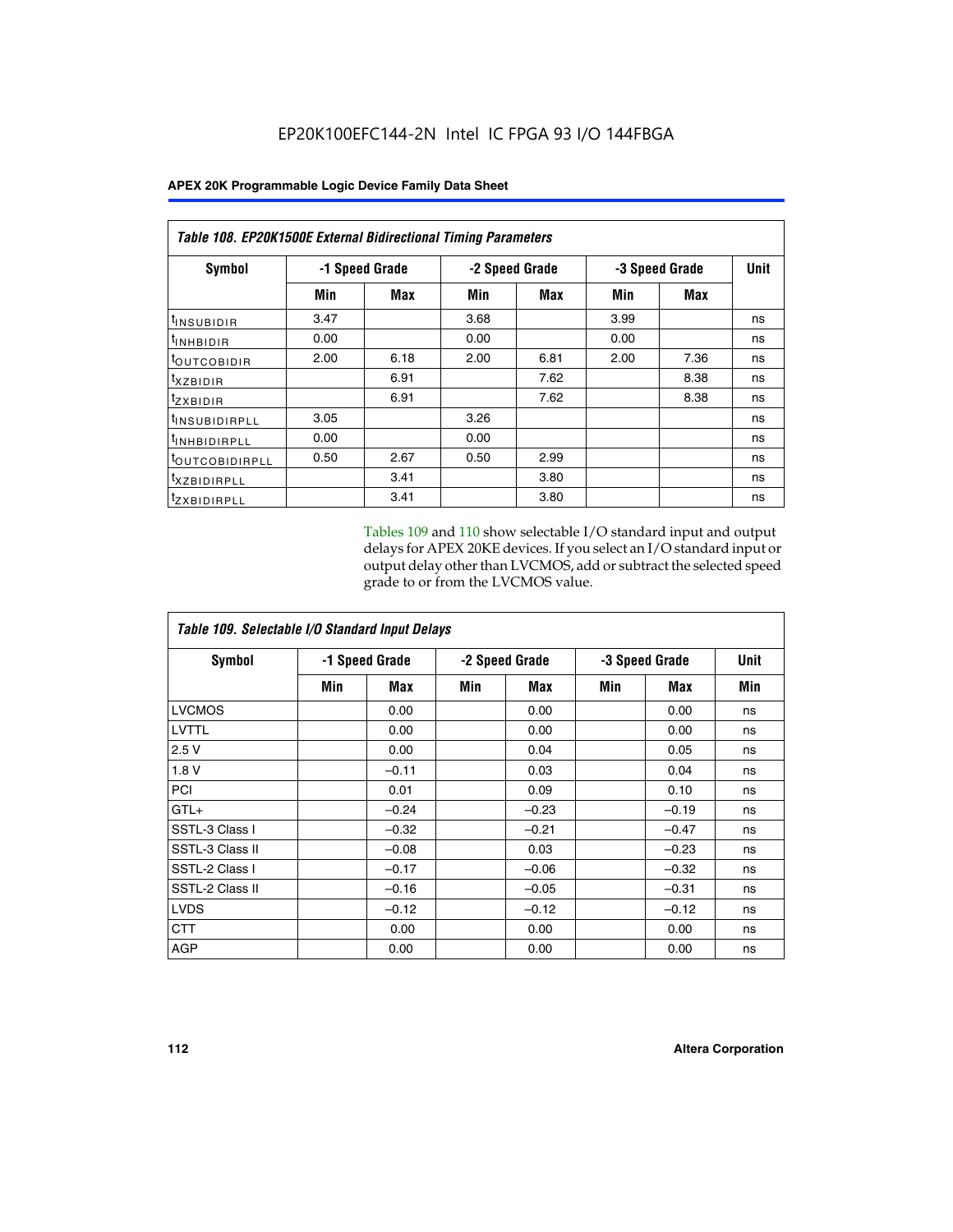| Table 110. Selectable I/O Standard Output Delays |     |                |     |                |     |                |      |  |  |  |  |
|--------------------------------------------------|-----|----------------|-----|----------------|-----|----------------|------|--|--|--|--|
| <b>Symbol</b>                                    |     | -1 Speed Grade |     | -2 Speed Grade |     | -3 Speed Grade | Unit |  |  |  |  |
|                                                  | Min | Max            | Min | Max            | Min | Max            | Min  |  |  |  |  |
| <b>LVCMOS</b>                                    |     | 0.00           |     | 0.00           |     | 0.00           | ns   |  |  |  |  |
| <b>LVTTL</b>                                     |     | 0.00           |     | 0.00           |     | 0.00           | ns   |  |  |  |  |
| 2.5V                                             |     | 0.00           |     | 0.09           |     | 0.10           | ns   |  |  |  |  |
| 1.8V                                             |     | 2.49           |     | 2.98           |     | 3.03           | ns   |  |  |  |  |
| PCI                                              |     | $-0.03$        |     | 0.17           |     | 0.16           | ns   |  |  |  |  |
| $GTL+$                                           |     | 0.75           |     | 0.75           |     | 0.76           | ns   |  |  |  |  |
| SSTL-3 Class I                                   |     | 1.39           |     | 1.51           |     | 1.50           | ns   |  |  |  |  |
| SSTL-3 Class II                                  |     | 1.11           |     | 1.23           |     | 1.23           | ns   |  |  |  |  |
| SSTL-2 Class I                                   |     | 1.35           |     | 1.48           |     | 1.47           | ns   |  |  |  |  |
| SSTL-2 Class II                                  |     | 1.00           |     | 1.12           |     | 1.12           | ns   |  |  |  |  |
| <b>LVDS</b>                                      |     | $-0.48$        |     | $-0.48$        |     | $-0.48$        | ns   |  |  |  |  |
| <b>CTT</b>                                       |     | 0.00           |     | 0.00           |     | 0.00           | ns   |  |  |  |  |
| <b>AGP</b>                                       |     | 0.00           |     | 0.00           |     | 0.00           | ns   |  |  |  |  |

# **Power Consumption**

To estimate device power consumption, use the interactive power calculator on the Altera web site at **http://www.altera.com**.

# **Configuration & Operation**

The APEX 20K architecture supports several configuration schemes. This section summarizes the device operating modes and available device configuration schemes.

# **Operating Modes**

The APEX architecture uses SRAM configuration elements that require configuration data to be loaded each time the circuit powers up. The process of physically loading the SRAM data into the device is called configuration. During initialization, which occurs immediately after configuration, the device resets registers, enables I/O pins, and begins to operate as a logic device. The I/O pins are tri-stated during power-up, and before and during configuration. Together, the configuration and initialization processes are called *command mode*; normal device operation is called *user mode*.

Before and during device configuration, all I/O pins are pulled to  $V_{\text{CCIO}}$ by a built-in weak pull-up resistor.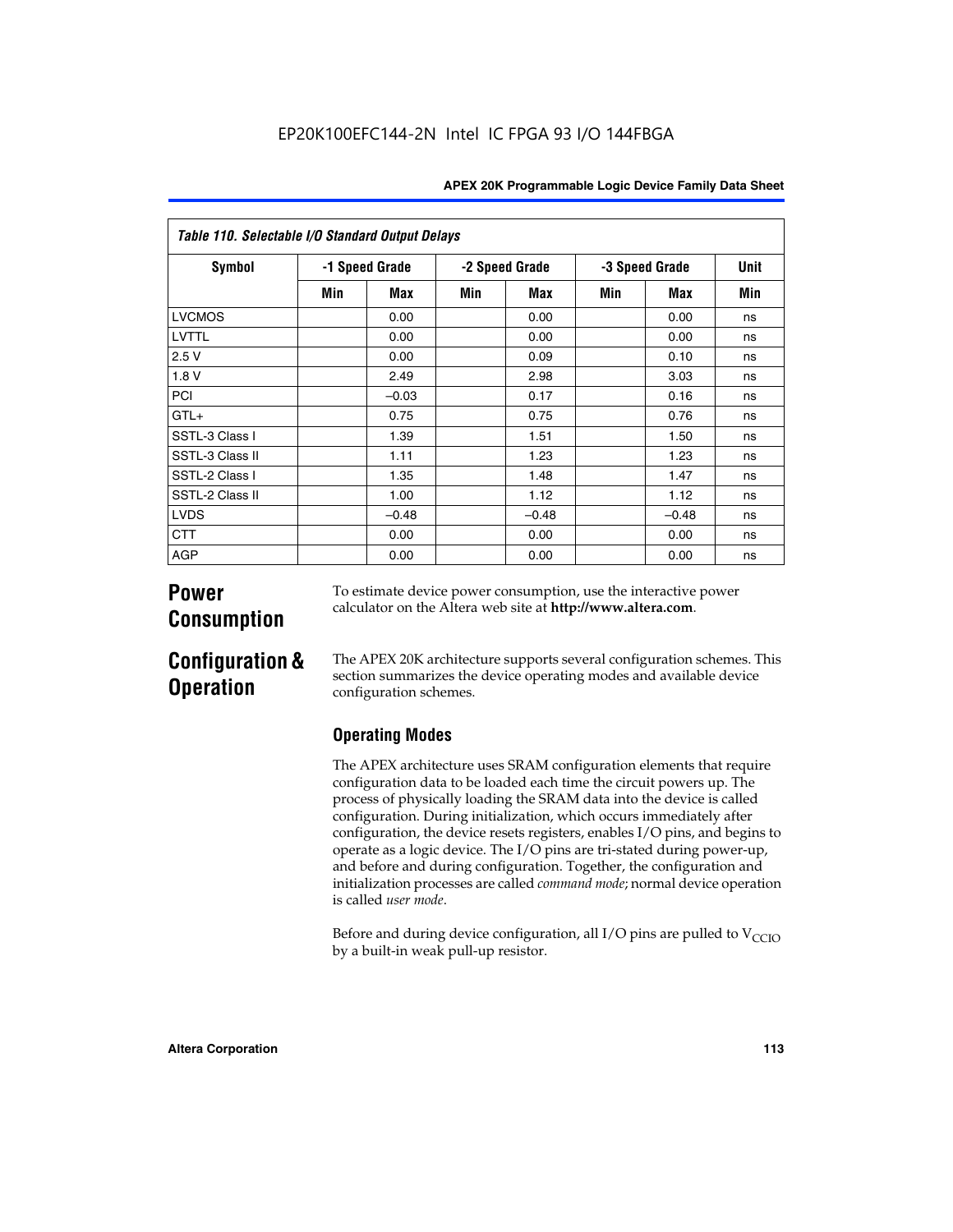SRAM configuration elements allow APEX 20K devices to be reconfigured in-circuit by loading new configuration data into the device. Real-time reconfiguration is performed by forcing the device into command mode with a device pin, loading different configuration data, reinitializing the device, and resuming usermode operation. In-field upgrades can be performed by distributing new configuration files.

# **Configuration Schemes**

The configuration data for an APEX 20K device can be loaded with one of five configuration schemes (see Table 111), chosen on the basis of the target application. An EPC2 or EPC16 configuration device, intelligent controller, or the JTAG port can be used to control the configuration of an APEX 20K device. When a configuration device is used, the system can configure automatically at system power-up.

Multiple APEX 20K devices can be configured in any of five configuration schemes by connecting the configuration enable (nCE) and configuration enable output (nCEO) pins on each device.

| <b>Table 111. Data Sources for Configuration</b> |                                                                                             |
|--------------------------------------------------|---------------------------------------------------------------------------------------------|
| <b>Configuration Scheme</b>                      | Data Source                                                                                 |
| Configuration device                             | EPC1, EPC2, EPC16 configuration devices                                                     |
| Passive serial (PS)                              | MasterBlaster or ByteBlasterMV download cable or serial data source                         |
| Passive parallel asynchronous (PPA)              | Parallel data source                                                                        |
| Passive parallel synchronous (PPS)               | Parallel data source                                                                        |
| <b>JTAG</b>                                      | MasterBlaster or ByteBlasterMV download cable or a microprocessor<br>with a Jam or JBC File |



**For more information on configuration, see Application Note 116** *(Configuring APEX 20K, FLEX 10K, & FLEX 6000 Devices.)*

**Device Pin-Outs** See the Altera web site **(http://www.altera.com)** or the *Altera Digital Library* for pin-out information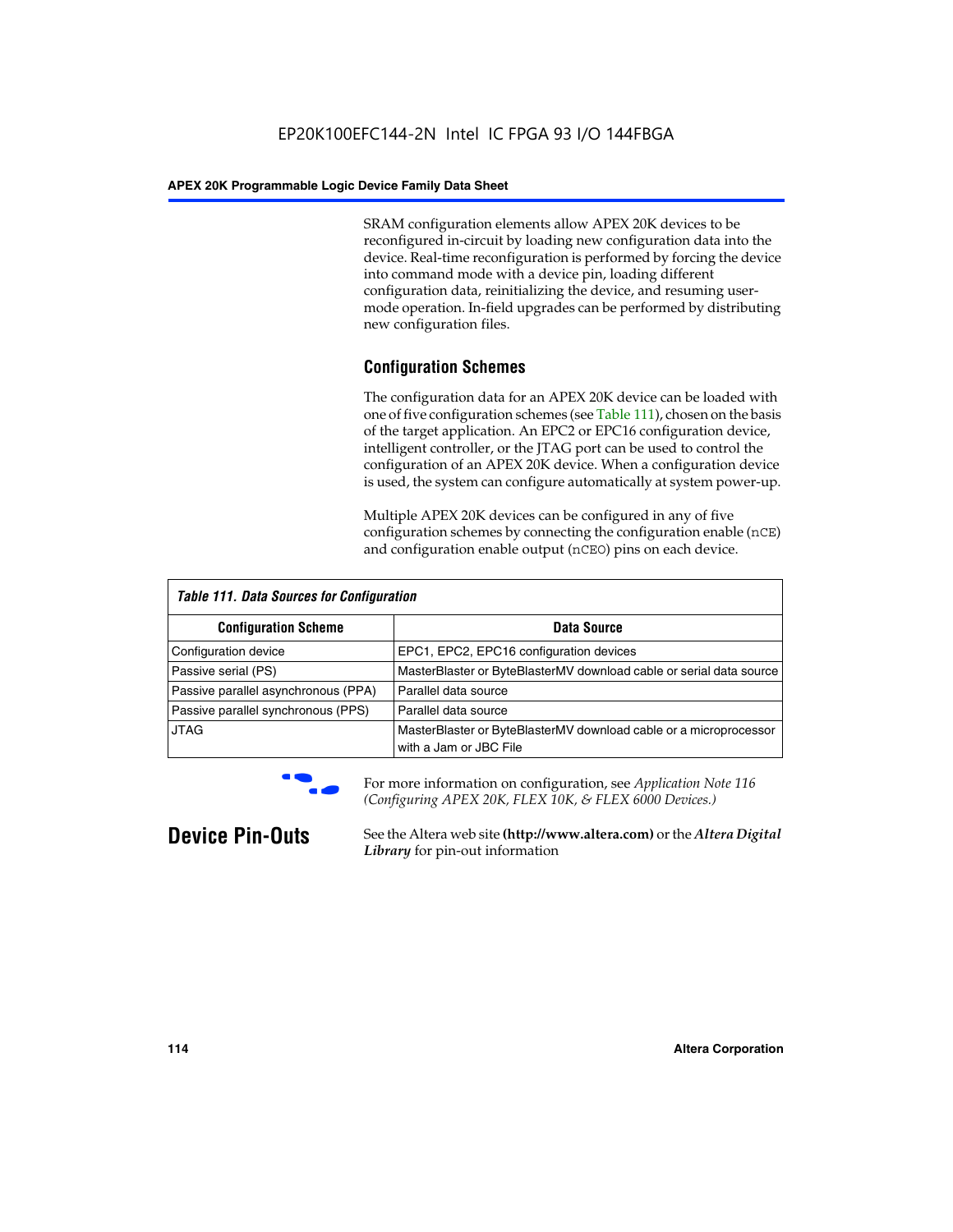### **Revision History** The information contained in the *APEX 20K Programmable Logic Device Family Data Sheet* version 5.1 supersedes information published in previous versions.

## **Version 5.1**

*APEX 20K Programmable Logic Device Family Data Sheet* version 5.1 contains the following changes:

- In version 5.0, the VI input voltage spec was updated in Table 28 on page 63.
- In version 5.0, *Note* (5) to Tables 27 through 30 was revised.
- Added *Note* (2) to Figure 21 on page 33.

# **Version 5.0**

*APEX 20K Programmable Logic Device Family Data Sheet* version 5.0 contains the following changes:

- Updated Tables 23 through 26. Removed 2.5-V operating condition tables because all APEX 20K devices are now 5.0-V tolerant.
- Updated conditions in Tables 33, 38 and 39.
- Updated data for t<sub>ESBDATAH</sub> parameter.

# **Version 4.3**

*APEX 20K Programmable Logic Device Family Data Sheet* version 4.3 contains the following changes:

- Updated Figure 20.
- Updated *Note (2)* to Table 13.
- Updated notes to Tables 27 through 30.

## **Version 4.2**

*APEX 20K Programmable Logic Device Family Data Sheet* version 4.2 contains the following changes:

- Updated Figure 29.
- Updated *Note (1)* to Figure 29.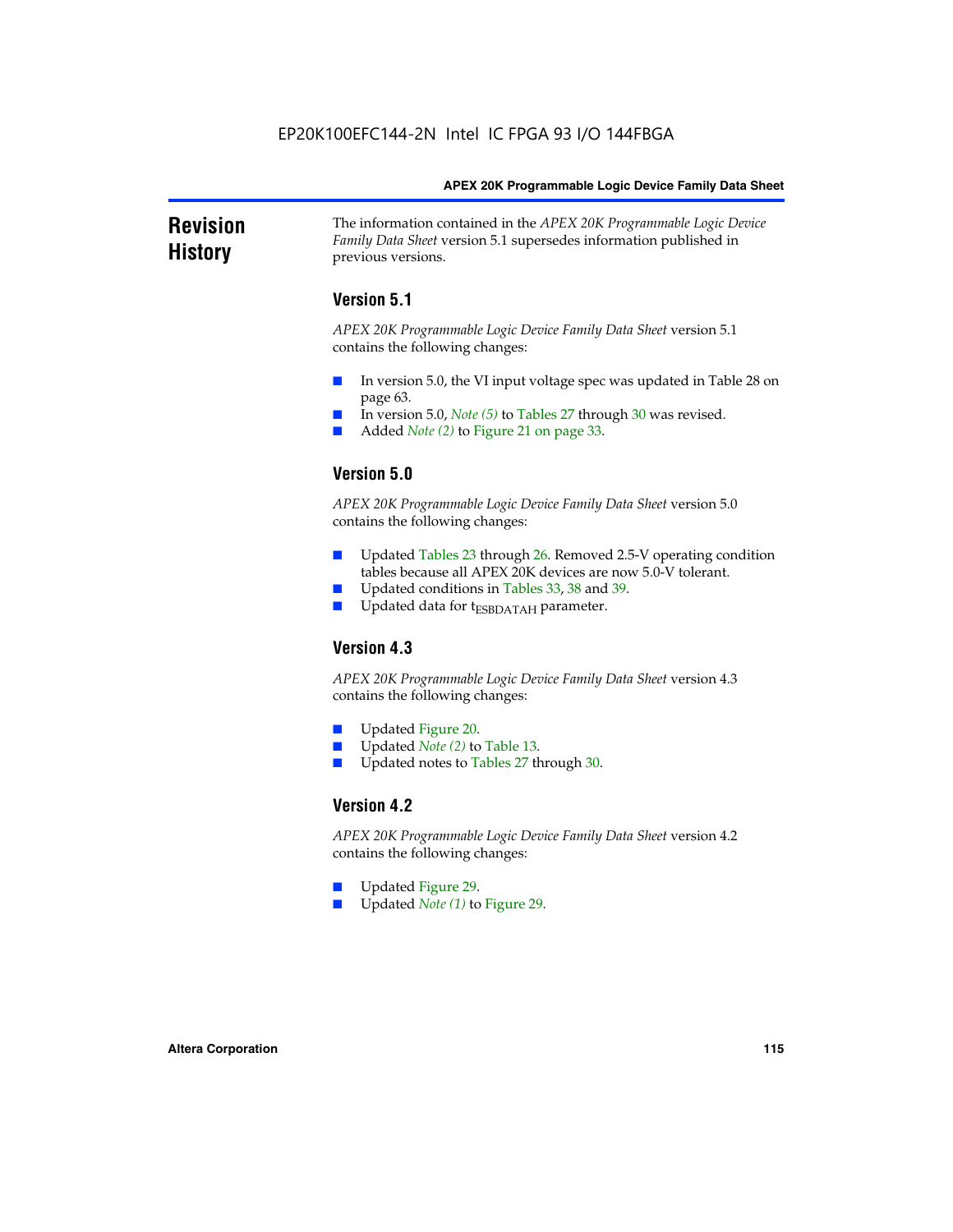# **Version 4.1**

*APEX 20K Programmable Logic Device Family Data Sheet* version 4.1 contains the following changes:

- *t<sub>ESBWEH</sub>* added to Figure 37 and Tables 35, 50, 56, 62, 68, 74, 86, 92, 97, and 104.
- Updated EP20K300E device internal and external timing numbers in Tables 79 through 84.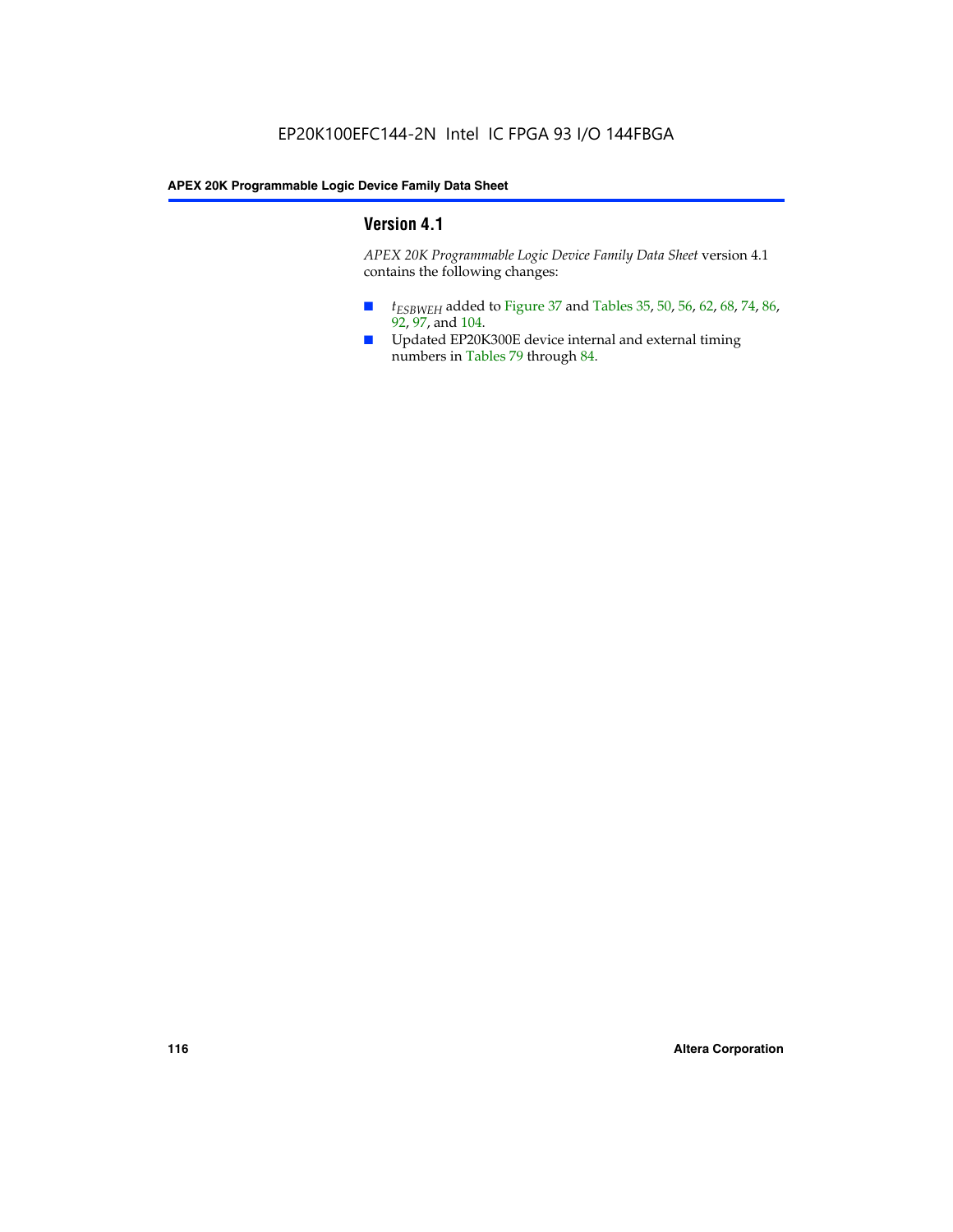

101 Innovation Drive San Jose, CA 95134 (408) 544-7000 http://www.altera.com Applications Hotline: (800) 800-EPLD Customer Marketing: (408) 544-7104 Literature Services: lit\_req@altera.com

Copyright © 2004 Altera Corporation. All rights reserved. Altera, The Programmable Solutions Company, the stylized Altera logo, specific device designations, and all other words and logos that are identified as trademarks and/or service marks are, unless noted otherwise, the trademarks and service marks of Altera Corporation in the U.S. and other countries. All other product or service names are the property of their respective holders. Altera products are protected under numerous U.S. and foreign patents and pending applications, mask work rights, and copyrights. Altera warrants performance of its semiconductor products to current specifications in accordance with Altera's standard warranty, but reserves the right to make changes

to any products and services at any time without notice. Altera assumes no responsibility or liability arising out of the application or use of any information, product, or service described herein except as expressly agreed to in writing by Altera Corporation. Altera customers are advised to obtain the latest version of device specifications before relying on any published information and before placing orders for products or services.



**117 Altera Corporation**